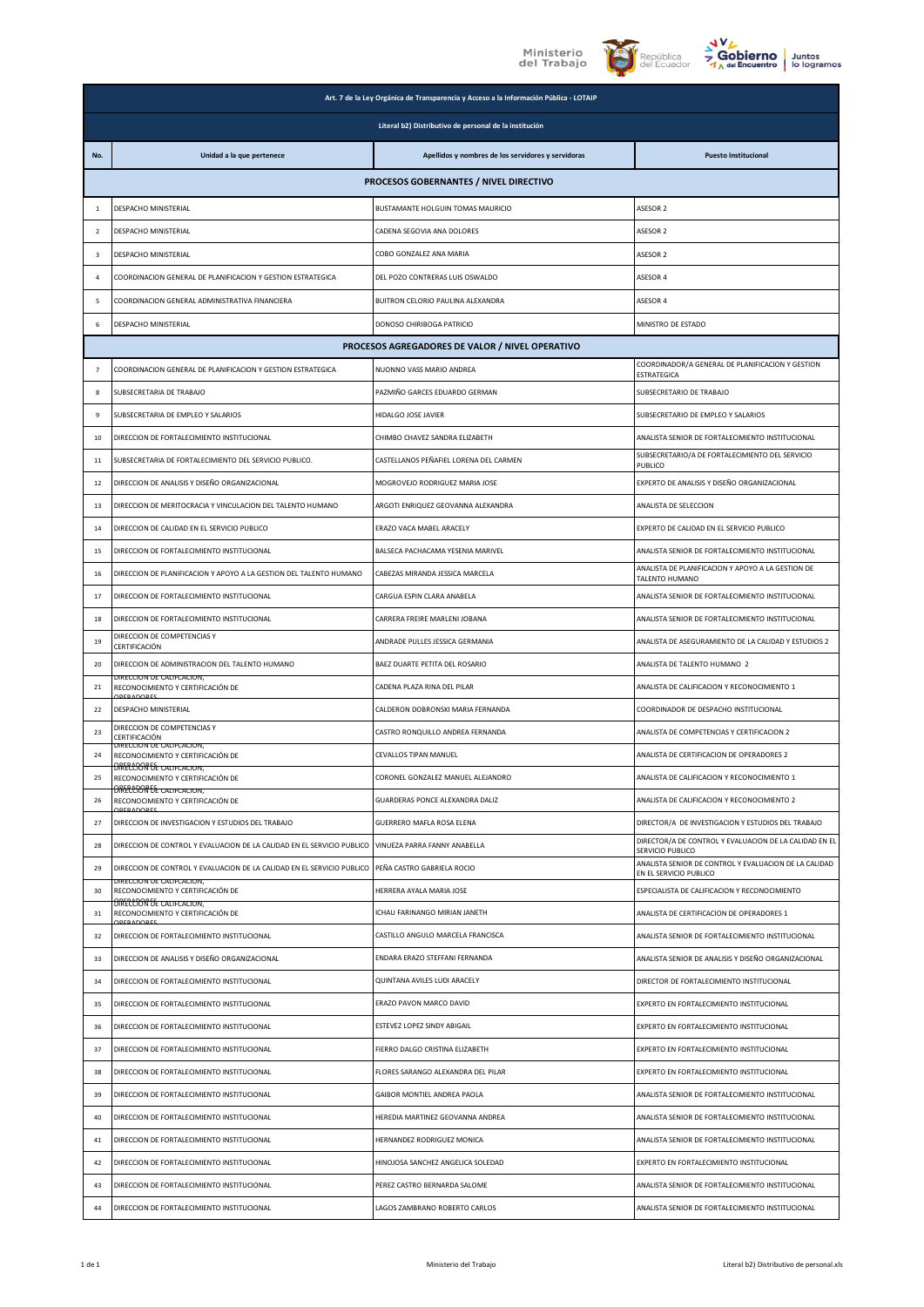





|          |                                                                                                                                | Literal b2) Distributivo de personal de la institución             |                                                                                                             |
|----------|--------------------------------------------------------------------------------------------------------------------------------|--------------------------------------------------------------------|-------------------------------------------------------------------------------------------------------------|
| No.      | Unidad a la que pertenece                                                                                                      | Apellidos y nombres de los servidores y servidoras                 | <b>Puesto Institucional</b>                                                                                 |
| 45       | DIRECCION DE FORTALECIMIENTO INSTITUCIONAL                                                                                     | LASCANO RIVADENEIRA KARLA ELIZABETH                                | ANALISTA SENIOR DE FORTALECIMIENTO INSTITUCIONAL                                                            |
| 46       | DIRECCION DE FORTALECIMIENTO INSTITUCIONAL                                                                                     | MUNIZAGA ESPARZA SANDRA BELEN                                      | ANALISTA SENIOR DE FORTALECIMIENTO INSTITUCIONAL                                                            |
| 47       | DIRECCION DE POLITICAS Y NORMAS DE TRABAJO Y EMPLEO                                                                            | NARANJO CHANO ANA ISABEL                                           | ANALISTA JUNIOR DE POLITICAS Y NORMAS DE TRABAJO Y<br><b>EMPLEO</b>                                         |
| 48       | DIRECCION DE TECNOLOGIAS DE LA INFORMACION Y COMUNICACION                                                                      | NEVAREZ GAVIDIA RONEL JAVIER                                       | EXPERTO DE INFRAESTRUCTURA Y SOPORTE DE TECNOLOGIAS<br>DE LA INFORMACION Y COMUNICACION                     |
| 49       | DIRECCION DE FORTALECIMIENTO INSTITUCIONAL                                                                                     | ORTEGA MOLINA ELCIRA ALEXANDRA                                     | EXPERTO EN FORTALECIMIENTO INSTITUCIONAL                                                                    |
| 50       | DIRECCION DE FORTALECIMIENTO INSTITUCIONAL                                                                                     | PEÑAFIEL DELGADO ANA LUCIA                                         | ANALISTA SENIOR DE FORTALECIMIENTO INSTITUCIONAL                                                            |
| 51       | DIRECCION DE ANALISIS Y DISEÑO ORGANIZACIONAL                                                                                  | PEÑAHERRERA VEJAR ONASSIS VLADIMIR                                 | ANALISTA SENIOR DE ANALISIS Y DISEÑO ORGANIZACIONAL                                                         |
| 52       | DIRECCION DE ADMINISTRACION DEL TALENTO HUMANO                                                                                 | LEON HERNANDEZ MARCO BOLIVAR                                       | DIRECTOR/A DE ADMINISTRACION DEL TALENTO HUMANO                                                             |
| 53       | DIRECCION DE FORTALECIMIENTO INSTITUCIONAL                                                                                     | PICHUCHO OJEDA DANIEL RICARDO                                      | EXPERTO EN FORTALECIMIENTO INSTITUCIONAL                                                                    |
| 54       | DIRECCION DE PLANIFICACION Y APOYO A LA GESTION DEL TALENTO HUMANO                                                             | QUINGA ALMAGRO JOHANNA ALEXANDRA                                   | ANALISTA DE PLANIFICACION Y APOYO A LA GESTION DE<br>TALENTO HUMANO                                         |
| 55       | DIRECCION DE FORTALECIMIENTO INSTITUCIONAL                                                                                     | RAMIREZ LANDAZURI JOHANA MISHELLE                                  | ANALISTA SENIOR DE FORTALECIMIENTO INSTITUCIONAL                                                            |
| 56       | DIRECCION DE FORTALECIMIENTO INSTITUCIONAL                                                                                     | RIOFRIO NARANJO JEANINA SALOME                                     | EXPERTO EN FORTALECIMIENTO INSTITUCIONAL                                                                    |
| 57       | DIRECCION DE FORTALECIMIENTO INSTITUCIONAL                                                                                     | RIVERA MURILLO JENNY MARITZA                                       | ANALISTA SENIOR DE FORTALECIMIENTO INSTITUCIONAL                                                            |
| 58       | DIRECCION DE ANALISIS Y DISEÑO ORGANIZACIONAL                                                                                  | SALVADOR CHULDE SANDRA GABRIELA                                    | EXPERTO DE ANALISIS Y DISEÑO ORGANIZACIONAL                                                                 |
| 59       | DIRECCION DE FORTALECIMIENTO INSTITUCIONAL                                                                                     | SANCHEZ GUZMAN MARIBEL DE LOS ANGELES                              | ANALISTA SENIOR DE FORTALECIMIENTO INSTITUCIONAL                                                            |
| 60       | DIRECCION DE FORTALECIMIENTO INSTITUCIONAL                                                                                     | SORNOZA BRAVO MONICA ALEXANDRA                                     | ANALISTA SENIOR DE FORTALECIMIENTO INSTITUCIONAL                                                            |
| 61       | DIRECCION DE PLANIFICACION Y APOYO A LA GESTION DEL TALENTO HUMANO                                                             | KAROLYS ARROYO GLORIA JEANETH                                      | ESPECIALISTA DE APOYO A LA GESTION DEL TALENTO HUMANO                                                       |
| 62       | DIRECCION DE FORTALECIMIENTO INSTITUCIONAL                                                                                     | TAMAYO BALDEON MARCO ANTONIO                                       | ANALISTA SENIOR DE FORTALECIMIENTO INSTITUCIONAL                                                            |
| 63       | DIRECCION DE FORTALECIMIENTO INSTITUCIONAL                                                                                     | TOAPANTA CHIGUANO DIANA MONICA                                     | ANALISTA SENIOR DE FORTALECIMIENTO INSTITUCIONAL                                                            |
| 64       | DIRECCION DE FORTALECIMIENTO INSTITUCIONAL                                                                                     | TUTILLO TUTILLO FABIAN ENRIQUE                                     | ANALISTA SENIOR DE FORTALECIMIENTO INSTITUCIONAL                                                            |
| 65       | DIRECCION DE FORTALECIMIENTO INSTITUCIONAL                                                                                     | VACA JIMENEZ VERONICA DEL CARMEN                                   | ANALISTA SENIOR DE FORTALECIMIENTO INSTITUCIONAL                                                            |
| 66       | DIRECCION DE FORTALECIMIENTO INSTITUCIONAL                                                                                     | VALENCIA OLIVO IVIS VIVIANA                                        | ANALISTA SENIOR DE FORTALECIMIENTO INSTITUCIONAL                                                            |
| 67       | DIRECCION DE FORTALECIMIENTO INSTITUCIONAL                                                                                     | VALLE NAVARRETE RUTH NOEMI                                         | ANALISTA SENIOR DE FORTALECIMIENTO INSTITUCIONAL<br>ANALISTA SENIOR DE CONTROL TECNICO DE LA GESTION DEL    |
| 68       | DIRECCION DE CONTROL TECNICO DE LA GESTION DEL TALENTO HUMANO                                                                  | VALVERDE YANEZ ERIKA ALEXANDRA                                     | TALENTO HUMANO                                                                                              |
| 69       | DIRECCION DE FORTALECIMIENTO INSTITUCIONAL                                                                                     | YELA GUEVARA MONICA TATIANA                                        | ANALISTA SENIOR DE FORTALECIMIENTO INSTITUCIONAL                                                            |
| 70       | DIRECCION DE PLANIFICACION Y APOYO A LA GESTION DEL TALENTO HUMANO                                                             | BARRAGAN MORAYMA VIRGINIA                                          | ESPECIALISTA DE APOYO A LA GESTION DEL TALENTO HUMANO                                                       |
| 71       | DIRECCION DE FORTALECIMIENTO INSTITUCIONAL                                                                                     | CEDEÑO CHAVEZ ROGER MAURICIO                                       | ANALISTA SENIOR DE FORTALECIMIENTO INSTITUCIONAL                                                            |
| 72       | DIRECCION DE PLANIFICACION Y APOYO A LA GESTION DEL TALENTO HUMANO                                                             | CORNEJO CASTRO MARIA DEL ROCIO                                     | ANALISTA DE APOYO A LA GESTION DE TALENTO HUMANO<br>ASISTENTE DE PLANIFICACION Y APOYO A LA GESTION DE      |
| 73       | DIRECCION DE PLANIFICACION Y APOYO A LA GESTION DEL TALENTO HUMANO                                                             | LOAIZA RODRIGUEZ MARIA DANIELA                                     | TALENTO HUMANO<br>ANALISTA DE PLANIFICACION Y APOYO A LA GESTION DE                                         |
| 74       | DIRECCION DE PLANIFICACION Y APOYO A LA GESTION DEL TALENTO HUMANO                                                             | LOZA IBARRA ESTEFANIA BEATRIZ                                      | TALENTO HUMANO                                                                                              |
| 75       | DIRECCION DE PLANIFICACION Y APOYO A LA GESTION DEL TALENTO HUMANO                                                             | MONAR LEDESMA LILIAN MARLENE                                       | ESPECIALISTA DE APOYO A LA GESTION DEL TALENTO HUMANO                                                       |
| 76       | DIRECCION DE PLANIFICACION Y APOYO A LA GESTION DEL TALENTO HUMANO                                                             | PROAÑO JARAMILLO PABLO MIGUEL                                      | ESPECIALISTA DE APOYO A LA GESTION DEL TALENTO HUMANO<br>ASISTENTE DE PLANIFICACION Y APOYO A LA GESTION DE |
| 77       | DIRECCION DE PLANIFICACION Y APOYO A LA GESTION DEL TALENTO HUMANO                                                             | PONTON SAENZ ESTEFANIA NATALIA                                     | TALENTO HUMANO<br>DIRECTOR/A DE PLANIFICACION Y APOYO A LA GESTION DEL                                      |
| 78<br>79 | DIRECCION DE PLANIFICACION Y APOYO A LA GESTION DEL TALENTO HUMANO<br>DIRECCION DE GESTION DEL CAMBIO Y CULTURA ORGANIZACIONAL | VIDAL LALANGUI ARALDO ZOILO<br>RODRIGUEZ GONZALEZ NEIRALY CAROLINA | TALENTO HUMANO<br>ASISTENTE DE GESTION DE CAMBIO DE CULTURA                                                 |
| 80       | DIRECCION DE FORTALECIMIENTO INSTITUCIONAL                                                                                     | RODRIGUEZ NICOLALDE ANDREA VIVIANA                                 | ORGANIZACIONAL<br>ANALISTA SENIOR DE FORTALECIMIENTO INSTITUCIONAL                                          |
| 81       | DIRECCION DE CONTROL DEL SERVICIO PUBLICO                                                                                      | ROJAS ROJAS CARLA PAOLA                                            | ASISTENTE DE CONTROL DEL SERVICIO PUBLICO                                                                   |
| 82       | DIRECCION FINANCIERA                                                                                                           | SEGOVIA MOLINA JESSICA PAOLA                                       | EXPERTO DE PRESUPUESTO                                                                                      |
| 83       | DIRECCION DE ANALISIS Y DISEÑO ORGANIZACIONAL                                                                                  | TORRES ERAZO AMPARO DEL ROCIO                                      | EXPERTO DE ANALISIS Y DISEÑO ORGANIZACIONAL                                                                 |
| 84       | DIRECCION DE PLANIFICACION Y APOYO A LA GESTION DEL TALENTO HUMANO                                                             | TOSCANO TERAN ELIZABETH CRISTINA                                   | ANALISTA DE APOYO A LA GESTION DE TALENTO HUMANO                                                            |
| 85       | DIRECCION FINANCIERA                                                                                                           | UVILLUS SUMBA BLANCA ESTEFANIA                                     | ASISTENTE DE PRESUPUESTO                                                                                    |
| 86       | DIRECCION DE PLANIFICACION Y APOYO A LA GESTION DEL TALENTO HUMANO                                                             | VILLACIS MARTINEZ MARIA SALOME                                     | ANALISTA DE PLANIFICACION Y APOYO A LA GESTION DE                                                           |
| 87       | DIRECCION DE POLITICAS Y NORMAS DE TRABAJO Y EMPLEO                                                                            | YANEZ GAVILANEZ CARLA MARITZA                                      | TALENTO HUMANO<br>ANALISTA JUNIOR DE POLITICAS Y NORMAS DE TRABAJO Y                                        |
| 88       | DIRECCION DE CALIDAD EN EL SERVICIO PÚBLICO                                                                                    | GAVILANEZ ARAUJO MARIA FERNANDA                                    | <b>EMPLEO</b><br>EXPERTO DE CALIDAD EN EL SERVICIO PUBLICO                                                  |
| 89       | DIRECCION DE POLITICAS Y NORMAS DE TRABAJO Y EMPLEO                                                                            | RIVADENEIRA ARIAS KARLA NATALIA                                    | ANALISTA JUNIOR DE POLITICAS Y NORMAS DE TRABAJO Y                                                          |
| 90       | DIRECCION REGIONAL DE TRABAJO Y SERVICIO PUBLICO DE GUAYAQUIL                                                                  | ARCE TROYA PAOLA CAROLINA                                          | <b>EMPLEO</b><br>ANALISTA REGIONAL DE CONTROL DEL SERVICIO PUBLICO                                          |
| 91       | DIRECCION DE CONTROL TECNICO DE LA GESTION DEL TALENTO HUMANO                                                                  | BACA NIETO SIXTO HIPOLITO                                          | ANALISTA SENIOR DE CONTROL TECNICO DE LA GESTION DEL<br>TALENTO HUMANO                                      |
|          |                                                                                                                                |                                                                    |                                                                                                             |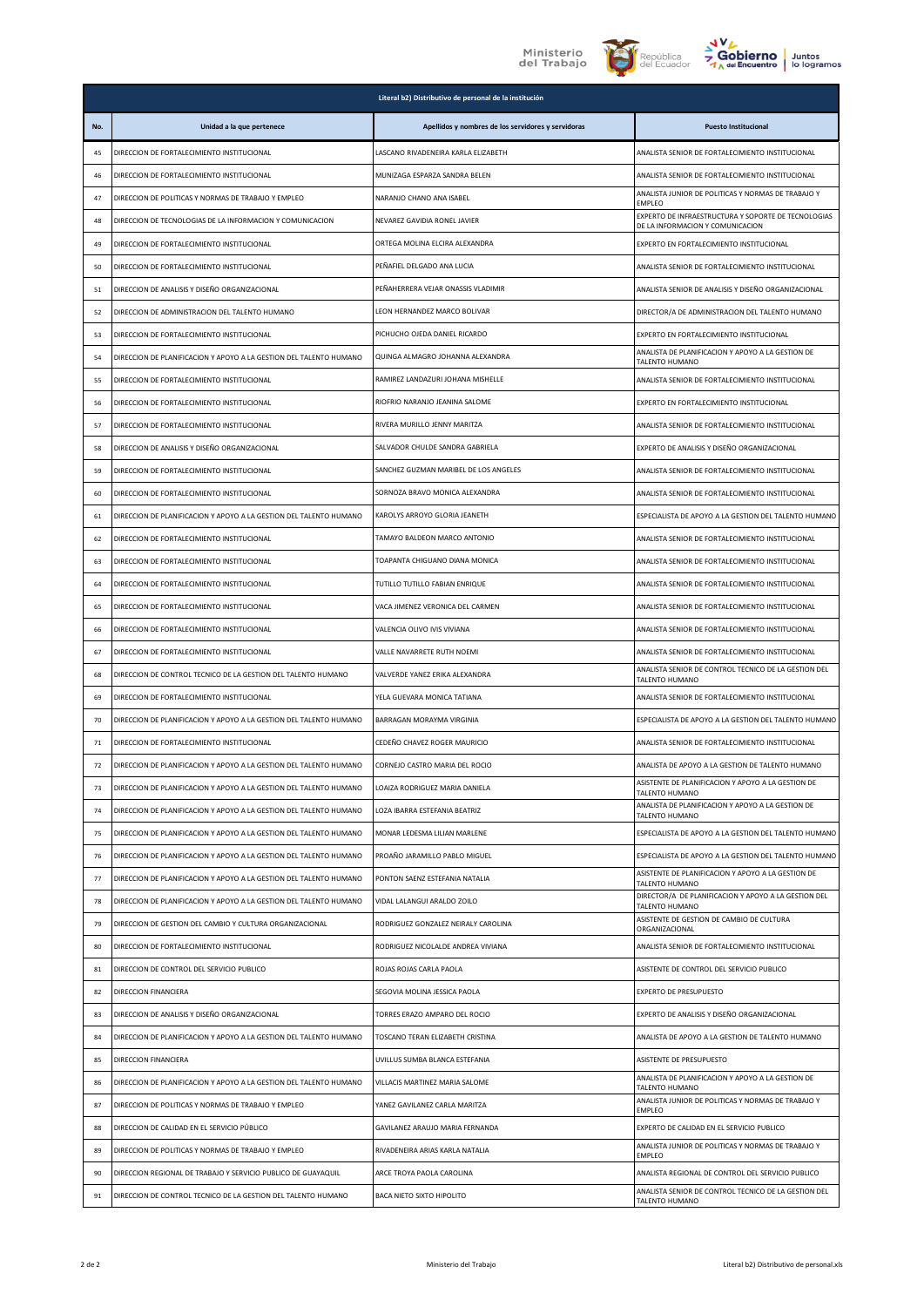





|     |                                                                                        | Literal b2) Distributivo de personal de la institución |                                                                                     |
|-----|----------------------------------------------------------------------------------------|--------------------------------------------------------|-------------------------------------------------------------------------------------|
| No. | Unidad a la que pertenece                                                              | Apellidos y nombres de los servidores y servidoras     | <b>Puesto Institucional</b>                                                         |
| 92  | DIRECCION DE CONTROL TECNICO DE LA GESTION DEL TALENTO HUMANO                          | RODRIGUEZ LATORRE MISHELL CAROLINA                     | DIRECTOR/A DE CONTROL TECNICO DE LA GESTION DEL<br>TALENTO HUMANO                   |
| 93  | DIRECCION DE CONTROL TECNICO DE LA GESTION DEL TALENTO HUMANO                          | ALOMOTO CAUJA EVELIN                                   | SERVIDOR PUBLICO 6                                                                  |
| 94  | DIRECCION DE CONTROL DEL SERVICIO PUBLICO                                              | BUITRON CARRERA XAVIER EDUARDO                         | DIRECTOR/A DE CONTROL DEL SERVICIO PUBLICO                                          |
| 95  | DIRECCION DE CONTROL DEL SERVICIO PUBLICO                                              | SALAZAR CUEVA PAUL MARCELO                             | EXPERTO DE EVALUACION Y CONTROL TECNICO DEL SERVICIO<br>PUBLICO                     |
| 96  | DIRECCION DE CONTROL DEL SERVICIO PUBLICO                                              | BOLAÑOS FLORES ANA ROCIO                               | ANALISTA JUNIOR DE CONTROL DEL SERVICIO PUBLICO                                     |
| 97  | DIRECCION DE CONTROL DEL SERVICIO PUBLICO                                              | BURNHAM ASITIMBAY ANA BELEN                            | ASISTENTE DE CONTROL DEL SERVICIO PUBLICO                                           |
| 98  | DIRECCION DE CONTROL DEL SERVICIO PUBLICO                                              | CAICEDO MUÑOZ PAMELA DEL PILAR                         | ANALISTA DE EVALUACION Y CONTROL TECNICO DEL SERVICIO<br>PUBLICO                    |
| 99  | DIRECCION DE CONTROL DEL SERVICIO PUBLICO                                              | CARVAJAL CEDEÑO ANA MARIA                              | ANALISTA DE EVALUACION Y CONTROL TECNICO DEL SERVICIO<br>PUBLICO                    |
| 100 | DIRECCION DE CONTROL DEL SERVICIO PUBLICO                                              | CASTILLO ALBUJA PAULINA TAMARA                         | ANALISTA DE EVALUACION Y CONTROL TECNICO DEL SERVICIO<br>PUBLICO                    |
| 101 | DIRECCION DE CONTROL DEL SERVICIO PUBLICO                                              | DAVALOS SANCHEZ AMELIA DE LAS MERCEDES                 | ANALISTA DE EVALUACION Y CONTROL TECNICO DEL SERVICIO<br>PUBLICO                    |
| 102 | DIRECCION DE CONTROL DEL SERVICIO PUBLICO                                              | ELDREDGE PEÑAHERRERA SOLANGE PATRICIA                  | ANALISTA SENIOR DE CONTROL DEL SERVICIO PUBLICO                                     |
| 103 | DIRECCION DE CONTROL DEL SERVICIO PUBLICO                                              | GALARZA CARVAJAL LILIAN CAROLINA                       | ANALISTA DE EVALUACION Y CONTROL TECNICO DEL SERVICIO<br>PUBLICO                    |
| 104 | DIRECCION DE CONTROL DEL SERVICIO PUBLICO                                              | GARRIDO CAMPO KENNYD STEVE                             | ANALISTA JUNIOR DE CONTROL DEL SERVICIO PUBLICO                                     |
| 105 | DIRECCION ADMINISTRATIVA                                                               | GARCIA SALVADOR DIANA PATRICIA                         | EXPERTO DE CONTRATACION PUBLICA                                                     |
| 106 | DIRECCION DE CONTROL DEL SERVICIO PUBLICO                                              | GOMEZ CONSTANTE JESSICA PAOLA                          | ANALISTA DE EVALUACION Y CONTROL TECNICO DEL SERVICIO<br>PUBLICO                    |
| 107 | DIRECCION DE CONTACTO CIUDADANO                                                        | GONZALEZ MENENDEZ SANDRA ELIZABETH                     | ANALISTA JUNIOR DE CONTACTO CIUDADANO                                               |
| 108 | DIRECCION DE CONTACTO CIUDADANO                                                        | ROSALES ROJAS MANUEL ANGEL                             | ASISTENTE DE ATENCION AL USUARIO                                                    |
| 109 | DIRECCION DE CONTROL TECNICO DE LA GESTION DEL TALENTO HUMANO                          | ILLAPA FLORES SANDRA ELIZABETH                         | ANALISTA JUNIOR DE CONTROL TECNICO DE LA GESTION DEL<br>TALENTO HUMANO              |
| 110 | DIRECCION DE CONTROL DEL SERVICIO PUBLICO                                              | JIMENEZ ESPINOZA ANA MARIA                             | ESPECIALISTA DE EVALUACION Y CONTROL TECNICO DEL<br>SERVICIO PUBLICO                |
| 111 | DIRECCION DE ANALISIS Y DISEÑO ORGANIZACIONAL                                          | LOPEZ BAYAS ANA ALEXANDRA                              | ANALISTA SENIOR DE ANALISIS Y DISEÑO ORGANIZACIONAL                                 |
| 112 | SUBSECRETARIA DE MERITOCRACIA Y DESARROLLO DEL TALENTO HUMANO                          | HERRERA COELLO NANCY ANGELICA                          | SUBSECRETARIO/A DE MERITOCRACIA Y DESARROLLO DEL<br>TALENTO HUMANO                  |
| 113 | SUBSECRETARIA DE EVALUACION Y CONTROL DEL SERVICIO PUBLICO                             | MIÑO GARZON CRISTINA SALOME                            | SERVIDOR PUBLICO 7                                                                  |
| 114 | SUBSECRETARIA DE EVALUACION Y CONTROL DEL SERVICIO PUBLICO                             | OCHOA OCHOA LENIN VLADIMIR                             | SUBSECRETARIO DE EVALUACION Y CONTROL DEL SERVICIO<br>PUBLICO                       |
| 115 | DIRECCION DE ASESORIA JURIDICA DE TRABAJO Y EMPLEO                                     | MONARD DE LA VERA JORGE ANTONIO                        | ASISTENTE DE ABOGACIA DE TRABAJO Y EMPLEO                                           |
| 116 | DIRECCION DE CONTROL DEL SERVICIO PUBLICO                                              | NOGALES UTRERAS SANTIAGO ENRIQUE                       | ESPECIALISTA DE CONTROL DEL SERVICIO PUBLICO                                        |
| 117 | DIRECCION DE CONTROL DEL SERVICIO PUBLICO                                              | PINTO OBANDO ALEX ORLANDO                              | ANALISTA DE EVALUACION Y CONTROL TECNICO DEL SERVICIO<br>PUBLICO                    |
| 118 | DIRECCION DE CONTROL DEL SERVICIO PUBLICO                                              | RIOFRIO ARMIJOS VERONICA VIVIANA                       | EXPERTO DE EVALUACION Y CONTROL TECNICO DEL SERVICIO<br>PUBLICO                     |
| 119 | DIRECCION DE MERITOCRACIA Y VINCULACION DEL TALENTO HUMANO                             | SALAZAR ECHEVERRIA PATRICIA MIREYA                     | ANALISTA SENIOR DE MERITOCRACIA Y VINCULACION DEL<br>TALENTO HUMANO                 |
| 120 | DIRECCION DE CONTROL DEL SERVICIO PUBLICO                                              | SOTOMAYOR RENTERIA JEANNETH MARIBEL                    | ANALISTA DE EVALUACION Y CONTROL TECNICO DEL SERVICIO<br>PUBLICO                    |
| 121 | DIRECCION DE CONTROL DEL SERVICIO PUBLICO                                              | TORO JARRIN ALEJANDRA SUSANA                           | ANALISTA DE EVALUACION Y CONTROL TECNICO DEL SERVICIO<br>PUBLICO                    |
| 122 | DIRECCION DE CONTROL DEL SERVICIO PUBLICO                                              | VINUEZA BURBANO OMAR PATRICIO                          | ANALISTA DE EVALUACION Y CONTROL TECNICO DEL SERVICIO<br>PUBLICO                    |
| 123 | SUBSECRETARIA DE EVALUACION Y CONTROL DEL SERVICIO PUBLICO                             | VACA SALAZAR DIEGO JAVIER                              | SERVIDOR PUBLICO 7                                                                  |
| 124 | DIRECCION DE EVALUACION DEL DESEMPEÑO, CAPACITACION Y DESARROLLO DEL<br>TALENTO HUMANO | VILLOTA NOBOA ADRIANA LUCIA                            | EXPERTO DE EVALUACION DEL DESEMPEÑO CAPACITACION Y<br>DESARROLLO DEL TALENTO HUMANO |
| 125 | DIRECCION DE EVALUACION DEL DESEMPEÑO, CAPACITACION Y DESARROLLO DEL<br>TALENTO HUMANO | VILLACIS PORRAS RONNIE FERNANDO                        | EXPERTO DE EVALUACION DEL DESEMPEÑO CAPACITACION Y<br>DESARROLLO DEL TALENTO HUMANO |
| 126 | DIRECCION DE CONTROL DEL SERVICIO PUBLICO                                              | VITERI MORA MARIA ALEJANDRA                            | ESPECIALISTA DE EVALUACION Y CONTROL TECNICO DEL<br>SERVICIO PUBLICO                |
| 127 | DIRECCION DE CONTROL DEL SERVICIO PUBLICO                                              | ACHI SALGUERO JIMMY ELIAS                              | EXPERTO DE CONTROL EN EL SERVICIO PUBLICO                                           |
| 128 | DIRECCION ADMINISTRATIVA                                                               | ALAVA BASTIDAS CRISTINA NATHALY                        | EXPERTO DE SERVICIOS ADMINISTRATIVOS                                                |
| 129 | DIRECCION DE CONTROL DEL SERVICIO PUBLICO                                              | ALVARADO OBANDO WENDY PAOLA                            | EXPERTO DE CONTROL EN EL SERVICIO PUBLICO                                           |
| 130 | DIRECCION DE CONTROL DEL SERVICIO PUBLICO                                              | LOPEZ AYALA KAREN MARLEN                               | EXPERTO DE CONTROL EN EL SERVICIO PUBLICO                                           |
| 131 | DIRECCION DE CONTROL TECNICO DE LA GESTION DEL TALENTO HUMANO                          | AMORES EGAS KARLA PATRICIA                             | EXPERTO DE CONTROL TECNICO DE LA GESTION DEL TALENTO<br>HUMANO                      |
| 132 | DIRECCION DE CONTROL TECNICO DE LA GESTION DEL TALENTO HUMANO                          | ASIMBAYA LOPEZ DIANA CAROLINA                          | EXPERTO DE CONTROL TECNICO DE LA GESTION DEL TALENTO<br>HUMANO                      |
| 133 | DIRECCION DE CONTROL DEL SERVICIO PUBLICO                                              | BARBOSA LANCHIMBA CRISTINA ELIZABETH                   | ANALISTA SENIOR DE CONTROL DEL SERVICIO PUBLICO                                     |
| 134 | DIRECCION DE CONTROL DEL SERVICIO PUBLICO                                              | GOMEZ ALEJANDRO XAVIER EMILIO                          | ANALISTA SENIOR DE CONTROL DEL SERVICIO PUBLICO                                     |
| 135 | DIRECCION DE CONTROL TECNICO DE LA GESTION DEL TALENTO HUMANO                          | CLAVIJO PAEZ MARIA BELEN                               | ANALISTA SENIOR DE CONTROL TECNICO DE LA GESTION DEL<br>TALENTO HUMANO              |
| 136 | DIRECCION DE CONTROL TECNICO DE LA GESTION DEL TALENTO HUMANO                          | BRAVO VACA SHADIRA PAOLA                               | ASISTENTE DE CONTROL TECNICO DE LA GESTION DEL TALENTO<br>HUMANO                    |
| 137 | DIRECCION DE CONTROL TECNICO DE LA GESTION DEL TALENTO HUMANO                          | CASTILLO PAREDES JUAN CLIMACO                          | ANALISTA JUNIOR DE SEGUIMIENTO Y MONITOREO A LAS<br><b>UATHS</b>                    |
| 138 | DIRECCION DE CONTROL TECNICO DE LA GESTION DEL TALENTO HUMANO                          | CHANCUSIG TOAPANTA GABRIELA SOLEDAD                    | ANALISTA SENIOR DE CONTROL TECNICO DE LA GESTION DEL<br>TALENTO HUMANO              |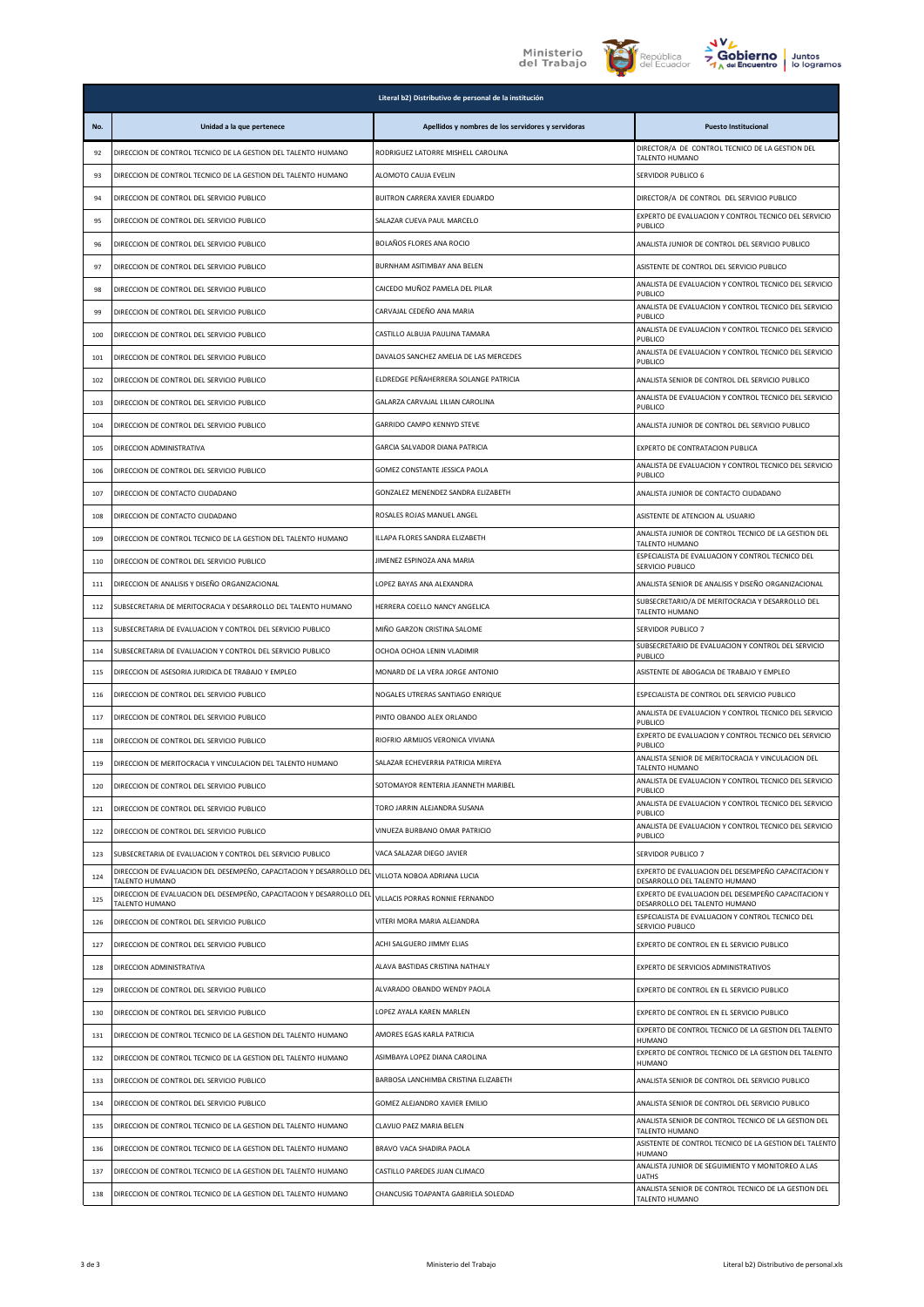





|     |                                                                                        | Literal b2) Distributivo de personal de la institución |                                                                                             |
|-----|----------------------------------------------------------------------------------------|--------------------------------------------------------|---------------------------------------------------------------------------------------------|
| No. | Unidad a la que pertenece                                                              | Apellidos y nombres de los servidores y servidoras     | <b>Puesto Institucional</b>                                                                 |
| 139 | SUBSECRETARIA DE MERITOCRACIA Y DESARROLLO DEL TALENTO HUMANO                          | DIAZ LOMAS VERONICA ALEXANDRA                          | ANALISTA DE SELECCION                                                                       |
| 140 | DIRECCION DE CONTROL TECNICO DE LA GESTION DEL TALENTO HUMANO                          | FIERRO CAMACHO GABRIELA                                | ANALISTA SENIOR DE SEGUIMIENTO Y MONITOREO A LAS<br><b>UATHS</b>                            |
| 141 | DIRECCION DE CONTROL TECNICO DE LA GESTION DEL TALENTO HUMANO                          | FLORES HIDALGO NATHALI ALEJANDRA                       | ANALISTA JUNIOR DE SEGUIMIENTO Y MONITOREO A LAS<br><b>UATHS</b>                            |
| 142 | DIRECCION DE CONTROL TECNICO DE LA GESTION DEL TALENTO HUMANO                          | GUERRERO ALLAN SONIA DEL PILAR                         | ANALISTA SENIOR DE CONTROL TECNICO DE LA GESTION DEL<br>TALENTO HUMANO                      |
| 143 | DIRECCION DE CONTROL DEL SERVICIO PUBLICO                                              | HIDALGO VIZUETE CARLOS ANDRES                          | ANALISTA JUNIOR DE CONTROL DEL SERVICIO PUBLICO                                             |
| 144 | DIRECCION DE CONTROL TECNICO DE LA GESTION DEL TALENTO HUMANO                          | JAIME TOAPANTA RENE GERMAN                             | ANALISTA JUNIOR DE SEGUIMIENTO Y MONITOREO A LAS<br>UATHS                                   |
| 145 | DIRECCION REGIONAL DE TRABAJO Y SERVICIO PUBLICO DE IBARRA                             | MURILLO CASTRO SANTIAGO XAVIER                         | ANALISTA REGIONAL JUNIOR ADMINISTRATIVO Y FINANCIERO                                        |
| 146 | DIRECCION DE CONTROL DEL SERVICIO PUBLICO                                              | OROZCO GAIBOR DENISSE LISSET                           | ANALISTA SENIOR DE CONTROL DEL SERVICIO PUBLICO                                             |
| 147 | DIRECCION DE CONTROL TECNICO DE LA GESTION DEL TALENTO HUMANO                          | RIVADENEIRA RUALES SANDRA PATRICIA                     | ANALISTA JUNIOR DE SEGUIMIENTO Y MONITOREO A LAS<br><b>UATHS</b>                            |
| 148 | DIRECCION DE CONTROL DEL SERVICIO PUBLICO                                              | ROMERO CARRERA ESTEFANIA NATHALI                       | ANALISTA JUNIOR DE CONTROL DEL SERVICIO PUBLICO                                             |
| 149 | DIRECCION REGIONAL DE TRABAJO Y SERVICIO PUBLICO DE CUENCA                             | CASTANIER FLORES KARLA ALEXANDRA                       | INSPECTOR INTEGRAL 2                                                                        |
| 150 | DIRECCION DE EVALUACION DEL DESEMPEÑO, CAPACITACION Y DESARROLLO DEL<br>TALENTO HUMANO | TIPANTUÑA SANTANDER MIRIAN REBECA                      | ANALISTA SENIOR DE EVALUACION DEL DESEMPENO<br>CAPACITACION Y DESARROLLO DEL TALENTO HUMANO |
| 151 | DIRECCION DE CONTROL DEL SERVICIO PUBLICO                                              | ZURITA VERGARA FABRICIO GABRIEL                        | ANALISTA JUNIOR DE CONTROL DEL SERVICIO PUBLICO                                             |
| 152 | DIRECCION ADMINISTRATIVA                                                               | GALLEGOS UNDA STEPHANIA KATERINE                       | SERVIDOR PUBLICO 1                                                                          |
| 153 | SUBSECRETARIA DE EVALUACION Y CONTROL DEL SERVICIO PUBLICO                             | BOSQUEZ CAMACHO CARLA ESTEFANIA                        | SERVIDOR PUBLICO 7                                                                          |
| 154 | DIRECCION DE MERITOCRACIA Y VINCULACION DEL TALENTO HUMANO                             | LOPEZ FIALLOS OLGA ELIZABETH                           | EXPERTO DE MERITOCRACIA Y VINCULACION DEL TALENTO<br><b>HUMANO</b>                          |
| 155 | DIRECCION REGIONAL DE TRABAJO Y SERVICIO PUBLICO DE GUAYAQUIL                          | RIVADENEIRA MONTESDEOCA AVIGAEL AURISTELA              | ANALISTA REGIONAL SENIOR ADMINISTRATIVO FINANCIERO                                          |
| 156 | DIRECCION DE EVALUACION DEL DESEMPEÑO, CAPACITACION Y DESARROLLO DEI<br>TALENTO HUMANO | BERREZUETA BERREZUETA JAIME ENRIQUE                    | SERVIDOR PUBLICO 7                                                                          |
| 157 | DIRECCION DE EVALUACION DEL DESEMPEÑO, CAPACITACION Y DESARROLLO DEL<br>TALENTO HUMANO | SALAZAR ROMERO ANDRES ALEJANDRO                        | DIRECTOR/A DE EVALUACION DEL DESEMPEÑO,<br>CAPACITACION Y DESARROLLO DEL TALENTO HUMANO     |
| 158 | DIRECCION DE EVALUACION DEL DESEMPEÑO, CAPACITACION Y DESARROLLO DEI<br>TALENTO HUMANO | LINCANGO TITUAÑA EDWIN MAURICIO                        | EXPERTO DE EVALUACION DEL DESEMPEÑO CAPACITACION Y<br>DESARROLLO DEL TALENTO HUMANO         |
| 159 | DIRECCION DE PLANIFICACION Y APOYO A LA GESTION DEL TALENTO HUMANO                     | LLUGLLUNA SIMBAÑA GABRIELA PATRICIA                    | ANALISTA DE PLANIFICACION Y APOYO A LA GESTION DE<br>TALENTO HUMANO                         |
| 160 | DIRECCION DE EVALUACION DEL DESEMPEÑO, CAPACITACION Y DESARROLLO DEI<br>TALENTO HUMANO | OTAÑEZ RODRIGUEZ OSCAR AUGUSTO                         | ASISTENTE DE EVALUACION DEL DESEMPENO CAPACITACION Y<br>DESARROLLO DEL TALENTO HUMANO       |
| 161 | DIRECCION DE INVESTIGACION Y ESTUDIOS DEL TRABAJO                                      | PATIÑO PATIÑO GEOVANNA PAOLA                           | EXPERTO DE INVESTIGACION Y ESTUDIOS DEL TRABAJO                                             |
| 162 | DIRECCION DE PLANIFICACION Y APOYO A LA GESTION DEL TALENTO HUMANO                     | PEÑA RUEDA SHEYMI YADIRA                               | ANALISTA DE PLANIFICACION Y APOYO A LA GESTION DE<br>TALENTO HUMANO                         |
| 163 | DIRECCION DE COMUNICACION SOCIAL                                                       | SANTOS MARTINEZ YOXAN ALEX                             | EXPERTO DE COMUNICACION SOCIAL                                                              |
| 164 | DIRECCION DE GESTION DEL CAMBIO Y CULTURA ORGANIZACIONAL                               | NUÑEZ BURBANO MONICA MYLENA                            | DIRECTOR/A DE GESTION DEL CAMBIO Y CULTURA<br>ORGANIZACIONAL                                |
| 165 | VICEMINISTERIO DE TRABAJO Y EMPLEO                                                     | IBARRA ESTEVEZ PABLO FERNANDO                          | SERVIDOR PUBLICO 7                                                                          |
| 166 | VICEMINISTERIO DE TRABAJO Y EMPLEO                                                     | DURANGO CAMPANA NELLY PAULINA                          | VICEMINISTRO DE TRABAJO Y EMPLEO                                                            |
| 167 | SUBSECRETARIA DE FORTALECIMIENTO DEL SERVICIO PUBLICO.                                 | CAHUASQUI MOLINA IVAN LEANDRO                          | SERVIDOR PUBLICO 7                                                                          |
| 168 | DIRECCION DE SERVICIOS, PROCESOS E INNOVACION                                          | <b>GARZON TIPAN MARTHA JEANETH</b>                     | EXPERTO DE SERVICIOS PROCESOS E INNOVACION                                                  |
| 169 | DIRECCION DE SERVICIOS, PROCESOS E INNOVACION                                          | SANCHEZ GUERRA JHONNY PATRICIO                         | ESPECIALISTA DE GESTION DE SERVICIOS                                                        |
| 170 | DIRECCION DE SERVICIOS, PROCESOS E INNOVACION                                          | SOJOS ECHEVERRI NICOLAS FRANCISCO                      | DIRECTOR/A DE SERVICIOS PROCESOS E INNOVACION                                               |
| 171 | DIRECCION DE SERVICIOS, PROCESOS E INNOVACION                                          | URIARTE LALAMA PABLO GABRIEL                           | SERVIDOR PUBLICO 5                                                                          |
| 172 | DIRECCION DE SERVICIOS, PROCESOS E INNOVACION                                          | CAJAS MALDONADO DIANA ESTEFANIA                        | SERVIDOR PUBLICO 5                                                                          |
| 173 | DIRECCION DE CALIDAD EN EL SERVICIO PÚBLICO                                            | CORTEZ RODRIGUEZ LAURA ANGELA                          | DIRECTOR/A DE CALIDAD EN EL SERVICIO PUBLICO                                                |
| 174 | DIRECCION DE CALIDAD EN EL SERVICIO PÚBLICO                                            | CARVAJAL VERA ANDREA CAROLA                            | EXPERTO DE CALIDAD EN EL SERVICIO PUBLICO                                                   |
| 175 | DIRECCION DE CALIDAD EN EL SERVICIO PÚBLICO                                            | CASTILLO CASTILLO SANTIAGO FABIAN                      | EXPERTO DE CALIDAD EN EL SERVICIO PUBLICO                                                   |
| 176 | DIRECCION DE CALIDAD EN EL SERVICIO PÚBLICO                                            | DELGADO SICCHA GERARDO JOEL                            | EXPERTO DE CALIDAD EN EL SERVICIO PUBLICO                                                   |
| 177 | DIRECCION DE CONTROL TECNICO DE LA GESTION DEL TALENTO HUMANO                          | FLORES YANEZ MARIA ELIZABETH                           | EXPERTO DE CONTROL TECNICO DE LA GESTION DEL TALENTO<br><b>HUMANO</b>                       |
| 178 | DIRECCION DE CALIDAD EN EL SERVICIO PÚBLICO                                            | GRIJALVA CARRION DIANA NOEMI                           | ANALISTA SENIOR DE CALIDAD EN EL SERVICIO PUBLICO                                           |
| 179 | DIRECCION DE CALIDAD EN EL SERVICIO PÚBLICO                                            | MANCHENO GUALOTUÑA IRENE SUSANA                        | EXPERTO DE CALIDAD EN EL SERVICIO PUBLICO                                                   |
| 180 | SUBSECRETARIA DE CUALIFICACIONES<br>PROFESIONALES                                      | RUBIO DUQUE JAVIER ANIBAL                              | SUBSECRETARIO/A DE CUALIFICACIONES PROFESIONALES                                            |
| 181 | SUBSECRETARIA DE POLITICAS Y NORMAS                                                    | BARRIONUEVO CHAVEZ CARLOS EDUARDO                      | SUBSECRETARIO DE POLITICAS Y NORMAS                                                         |
| 182 | SUBSECRETARIA DE POLITICAS Y NORMAS                                                    | PRUNA ZAPATA VERONICA FERNANDA                         | SERVIDOR PUBLICO 7                                                                          |
| 183 | SUBSECRETARIA DE POLITICAS Y NORMAS                                                    | MONTEROS CASTRO EVELYN JOHANNA                         | SECRETARIA                                                                                  |
| 184 | DIRECCION DE CALIDAD EN EL SERVICIO PÚBLICO                                            | RIVERA VASQUEZ LISSETH VANESSA                         | EXPERTO DE CALIDAD EN EL SERVICIO PUBLICO                                                   |
| 185 | DIRECCION DE CALIDAD EN EL SERVICIO PÚBLICO                                            | ZUMARRAGA ARELLANO FRANCIS MAURICIO                    | ANALISTA SENIOR DE CALIDAD EN EL SERVICIO PUBLICO                                           |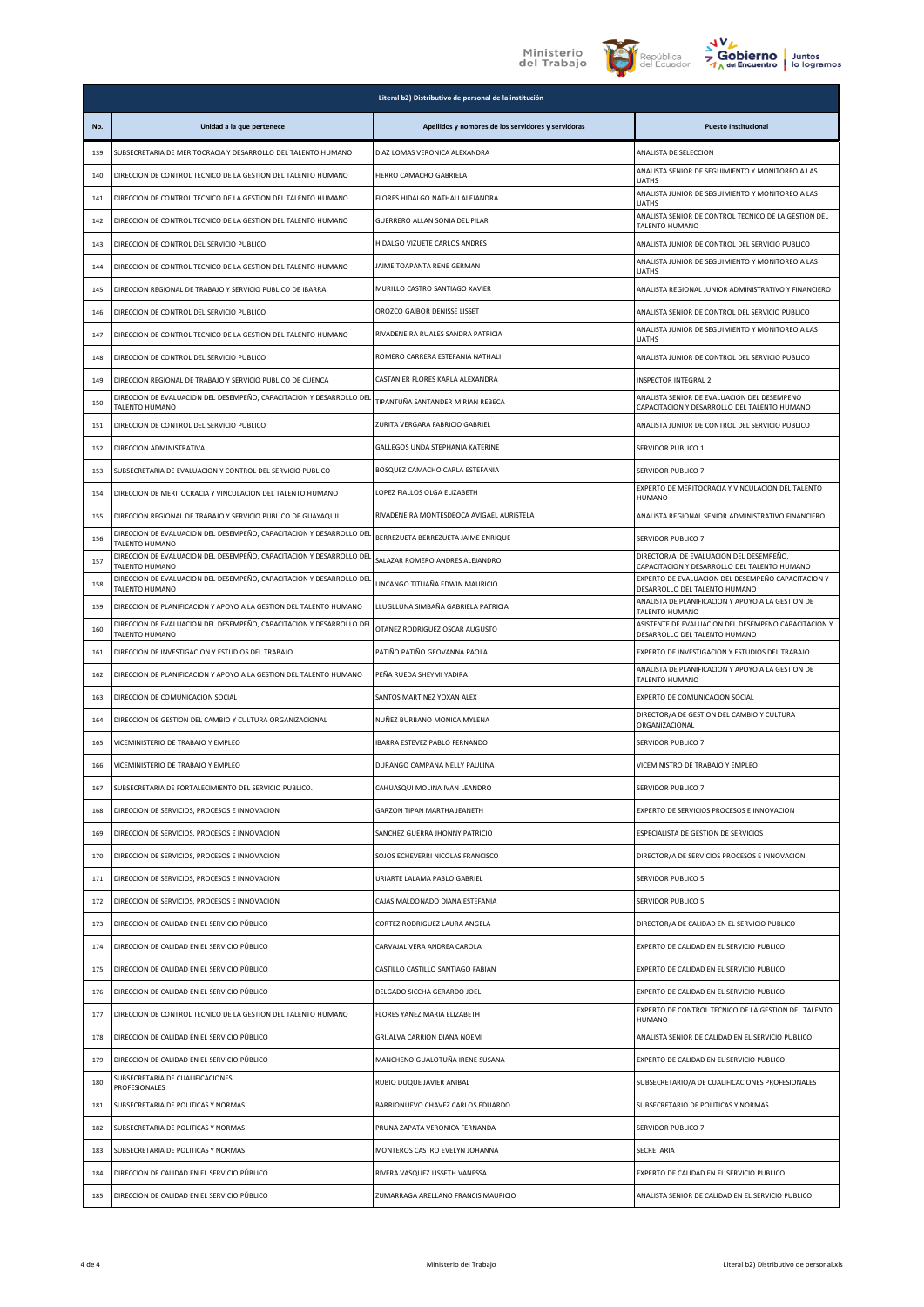





|            | Literal b2) Distributivo de personal de la institución                  |                                                                     |                                                                                          |
|------------|-------------------------------------------------------------------------|---------------------------------------------------------------------|------------------------------------------------------------------------------------------|
| No.        | Unidad a la que pertenece                                               | Apellidos y nombres de los servidores y servidoras                  | <b>Puesto Institucional</b>                                                              |
| 186        | DIRECCION FINANCIERA                                                    | AYALA CASQUETE CARINA TATIANA                                       | <b>TECNICO DE TESORERIA</b>                                                              |
| 187        | DIRECCION DE CONTACTO CIUDADANO                                         | GUEVARA ERAZO GIOVANNI FRANCISCO                                    | DIRECTOR/A DE CONTACTO CIUDADANO                                                         |
| 188        | DIRECCION DE CONTACTO CIUDADANO                                         | GARCIA BLACIO ZOILA JANETH                                          | ASISTENTE DE ATENCION AL USUARIO                                                         |
| 189        | DIRECCION DE CONTACTO CIUDADANO                                         | PEREZ ROSERO JESSICA LICETH                                         | EXPERTO DE CONTACTO CIUDADANO                                                            |
| 190        | DIRECCION DE CONTACTO CIUDADANO                                         | ALVAREZ SEGOVIA CESAR FERNANDO                                      | ASISTENTE DE ATENCION AL USUARIO                                                         |
| 191        | DIRECCION DE CONTACTO CIUDADANO                                         | ANDRANGO SANGUÑA JUAN CARLOS                                        | ASISTENTE DE SEGUIMIENTO Y CONTROL DE CONTACTO<br>CIUDADANO                              |
| 192        | DIRECCION DE CONTACTO CIUDADANO                                         | ARGUELLO BEDOYA DANIEL ESTEBAN                                      | TECNICO DE SEGUIMIENTO Y CONTROL DE ATENCION Y<br>CONTACTO CIUDADANO                     |
| 193        | DIRECCION DE CONTACTO CIUDADANO                                         | CANDO FLORES KATERINE ELIZABETH                                     | ASISTENTE DE ATENCION AL USUARIO                                                         |
| 194        | DIRECCION DE CONTACTO CIUDADANO                                         | CASTILLO CASTILLO ANA MARIA                                         | ASISTENTE DE ATENCION AL USUARIO                                                         |
| 195        | DIRECCION DE CONTACTO CIUDADANO                                         | SALVATIERRA PERALVO IVAN ALEJANDRO                                  | TECNICO DE SEGUIMIENTO Y CONTROL DE ATENCION Y<br>CONTACTO CIUDADANO                     |
| 196        | DIRECCION DE CONTACTO CIUDADANO                                         | SANCHEZ CHACON MARIA CAROLINA                                       | EXPERTO DE ATENCION AL USUARIO                                                           |
| 197        | DIRECCION DE CONTACTO CIUDADANO                                         | ECHEVERRIA LEMOS CHRISTIAN RODRIGO                                  | ASISTENTE DE ATENCION AL USUARIO                                                         |
| 198        | DIRECCION DE MERITOCRACIA Y VINCULACION DEL TALENTO HUMANO              | GARCIA ALAVA PRISCILA PAMELA                                        | ASISTENTE DE EVALUACION Y CONTROL TECNICO DEL SERVICIO<br>PUBLICO                        |
| 199        | DIRECCION DE SECRETARIA GENERAL                                         | RODRIGUEZ ALMEIDA HAYDEE TATIANA                                    | DIRECTOR DE SECRETARIA GENERAL                                                           |
| 200        | DIRECCION DE SECRETARIA GENERAL                                         | RUGEL MORENO CHRISTIAN XAVIER                                       | SECRETARIA EJECUTIVA                                                                     |
| 201        | DIRECCION DE SECRETARIA GENERAL                                         | MACIAS SILVA JESUS ENRIQUE                                          | SECRETARIA EJECUTIVA                                                                     |
| 202        | DIRECCION DE SECRETARIA GENERAL                                         | MATUTE MORAN ALLAN SANTIAGO                                         | SECRETARIA EJECUTIVA                                                                     |
| 203        | DIRECCION REGIONAL DE TRABAJO Y SERVICIO PUBLICO DE GUAYAQUIL           | CASTRO CHIRIBOGA FERNANDO GUILLERMO                                 | INSPECTOR INTEGRAL 9                                                                     |
| 204        | DIRECCION DE SECRETARIA GENERAL                                         | DEL PEZO GUZMAN DANIELA JOHANNA                                     | SECRETARIA EJECUTIVA                                                                     |
| 205        | DIRECCION REGIONAL DE TRABAJO Y SERVICIO PUBLICO DE GUAYAQUIL           | MIELES HERNANDEZ JORGE LUIS                                         | TECNICO REGIONAL DE ATENCION AL USUARIO                                                  |
| 206        | DIRECCION REGIONAL DE TRABAJO Y SERVICIO PUBLICO DE GUAYAQUIL           | VILLEGAS BORJA ERICK GEOVANNY                                       | TECNICO REGIONAL DE ATENCION AL USUARIO                                                  |
| 207        | DIRECCION DE CONTACTO CIUDADANO                                         | PAREDES DIAZ LIZETH ESTEFANIA                                       | ASISTENTE DE ATENCION AL USUARIO<br>TECNICO DE EVALUACION Y CONTROL TECNICO DEL SERVICIO |
| 208        | DIRECCION DE CONTROL DEL SERVICIO PUBLICO                               | QUINTE SINCHE ELIZABETH MARIA                                       | PUBLICO                                                                                  |
| 209        | DIRECCION DE CONTACTO CIUDADANO                                         | RODRIGUEZ GUTIERREZ SORANGE ANABEL                                  | ASISTENTE DE ATENCION AL USUARIO                                                         |
| 210        | DIRECCION DE CONTACTO CIUDADANO                                         | TENORIO MURE MARIANELA ALEXANDRA                                    | PROMOTOR DE SERVICIOS INSTITUCIONALES                                                    |
| 211        | DIRECCION DE CONTACTO CIUDADANO                                         | TUTILLO COYAGUILLO MONICA ALEXANDRA                                 | ASISTENTE DE ATENCION AL USUARIO                                                         |
| 212        | DIRECCION DE CONTACTO CIUDADANO                                         | FLORES SANTY ANA GABRIELA                                           | ANALISTA SENIOR DE ATENCION AL USUARIO                                                   |
| 213        | DIRECCION DE CONTROL E INSPECCIONES                                     | CHONILLO RAMIREZ CARLA MARIA                                        | ANALISTA SENIOR DE CONTROL E INSPECCIONES                                                |
| 214<br>215 | DIRECCION DE CONTACTO CIUDADANO<br>DIRECCION DE SECRETARIA GENERAL      | VILLACRES TORRES LUIS PATRICIO<br>MARTINEZ ROSERO ESTEFANYA DANIELA | ANALISTA SENIOR DE ATENCION AL USUARIO                                                   |
|            | SUBSECRETARIA DE POLITICAS Y NORMAS                                     |                                                                     | SECRETARIA<br>SERVIDOR PUBLICO 7                                                         |
| 216<br>217 | DIRECCION DE POLITICAS Y NORMAS DEL SERVICIO PUBLICO                    | SUBIA TOBAR LENIN FRANCISCO<br>CABRERA DAZA BYRON PATRICIO          | ANALISTA DE POLITICAS Y NORMAS DEL SERVICIO PUBLICO                                      |
| 218        | DIRECCION DE POLITICAS Y NORMAS DEL SERVICIO PUBLICO                    | ANDRADE TORRES IVAN GUILLERMO                                       | DIRECTOR DE POLITICAS Y NORMAS DEL SERVICIO PUBLICO                                      |
|            | DIRECCION DE CONTROL DEL SERVICIO PUBLICO                               | CARRILLO ARMAS ELENA ALEXANDRA                                      | ANALISTA DE EVALUACION Y CONTROL TECNICO DEL SERVICIO                                    |
| 219<br>220 | DIRECCION DE POLITICAS Y NORMAS DEL SERVICIO PUBLICO                    | DELGADO ARTEAGA PAUL ENRIQUE                                        | PUBLICO<br>ANALISTA DE POLITICAS Y NORMAS DEL SERVICIO PUBLICO                           |
| 221        | DIRECCION DE MERITOCRACIA Y VINCULACION DEL TALENTO HUMANO              | HERRERA SANCHEZ JOHANNA DAMARIS                                     | EXPERTO DE MERITOCRACIA Y VINCULACION DEL TALENTO                                        |
| 222        | JIRECCION DE CALIFCACION,<br>RECONOCIMIENTO Y CERTIFICACIÓN DE          | GARCIA MONTERO JOSE ANDRES                                          | <b>HUMANO</b><br>DIRECTOR/A DE CALIFICACION, RECONOCIMIENTO Y                            |
| 223        | <b>DEPAROPE</b><br>DIRECCION DE POLITICAS Y NORMAS DEL SERVICIO PUBLICO | LOAIZA RODRIGUEZ MARIA BELEN                                        | CERTIFICACION DE OPERADORES<br>ANALISTA                                                  |
| 224        | DIRECCION DE POLITICAS Y NORMAS DEL SERVICIO PUBLICO                    | MOLINA VIZUETE LUIS EDUARDO                                         | ANALISTA DE POLITICAS Y NORMAS DEL SERVICIO PUBLICO                                      |
| 225        | DIRECCION DE POLITICAS Y NORMAS DEL SERVICIO PUBLICO                    | CARRASCO SUAREZ DIEGO ALEJANDRO                                     | ESPECIALISTA DE POLITICAS Y NORMAS DEL SERVICIO PUBLICO                                  |
| 226        | DIRECCION DE MERITOCRACIA Y VINCULACION DEL TALENTO HUMANO              | MOSCOSO ESTEVEZ ADRIANA BELEN                                       | ANALISTA SENIOR DE MERITOCRACIA Y VINCULACION DEL                                        |
| 227        | DIRECCION DE POLITICAS Y NORMAS DEL SERVICIO PUBLICO                    | NARANJO TELLO SANDRA GISSELA                                        | TALENTO HUMANO<br>EXPERTO DE POLITICAS Y NORMAS DEL SERVICIO PUBLICO                     |
| 228        | DIRECCION DE POLITICAS Y NORMAS DEL SERVICIO PUBLICO                    | PACHECO CHASIPANTA DORIS PAMELA                                     | ANALISTA DE POLITICAS Y NORMAS DEL SERVICIO PUBLICO                                      |
| 229        | DIRECCION FINANCIERA                                                    | REYES SANCHEZ MARTHA CECILIA                                        | ASISTENTE DE CONTABILIDAD                                                                |
| 230        | DIRECCION DE POLITICAS Y NORMAS DEL SERVICIO PUBLICO                    | TORRES JIMENEZ DEAN ESTEBAN                                         | EXPERTO DE POLITICAS Y NORMAS DEL SERVICIO PUBLICO                                       |
| 231        | DIRECCION DE POLITICAS Y NORMAS DEL SERVICIO PUBLICO                    | VEGA RICHARDS SANTIAGO MAURICIO                                     | ANALISTA DE POLITICAS Y NORMAS DEL SERVICIO PUBLICO                                      |
| 232        | DIRECCION DE ANALISIS Y DISEÑO ORGANIZACIONAL                           | VERA GUACHO DIANA ELIZABETH                                         | ANALISTA SENIOR DE ANALISIS Y DISEÑO ORGANIZACIONAL                                      |
|            |                                                                         |                                                                     |                                                                                          |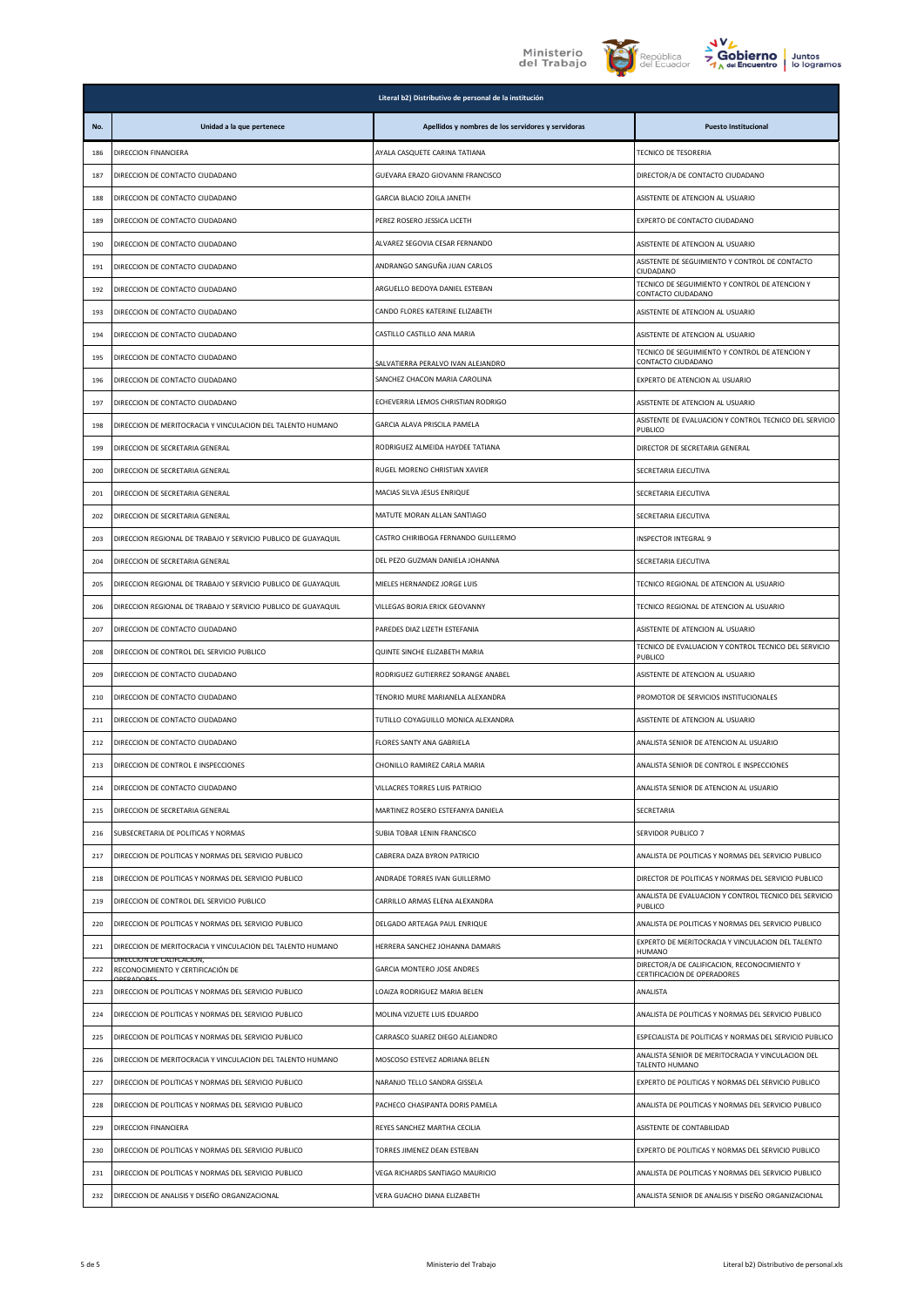





|     |                                                                                     | Literal b2) Distributivo de personal de la institución |                                                                                                    |
|-----|-------------------------------------------------------------------------------------|--------------------------------------------------------|----------------------------------------------------------------------------------------------------|
| No. | Unidad a la que pertenece                                                           | Apellidos y nombres de los servidores y servidoras     | <b>Puesto Institucional</b>                                                                        |
| 233 | DIRECCION DE POLITICAS Y NORMAS DEL SERVICIO PUBLICO                                | GUERRERO TAPIA DIANGGELINY KARINA                      | EXPERTO DE POLITICAS Y NORMAS DEL SERVICIO PUBLICO                                                 |
| 234 | DIRECCION DE POLITICAS Y NORMAS DE TRABAJO Y EMPLEO                                 | PASQUEL UTRERAS KARLA VANESSA                          | ANALISTA JUNIOR DE POLITICAS Y NORMAS DE TRABAJO Y<br><b>EMPLEO</b>                                |
| 235 | DIRECCION INTERINSTITUCIONAL DE SERVICIO PUBLICO                                    | MEJIA BENAVIDES KATTY ANTONIETA                        | ABOGADO SENIOR INTERINSTITUCIONAL DEL SERVICIO<br>PUBLICO                                          |
| 236 | DIRECCION INTERINSTITUCIONAL DE SERVICIO PUBLICO                                    | VILLAGOMEZ GAIBOR JAIRO FERNANDO                       | ABOGADO SENIOR INTERINSTITUCIONAL DEL SERVICIO<br>PUBLICO                                          |
| 237 | DIRECCION REGIONAL DE TRABAJO Y SERVICIO PUBLICO DE QUITO                           | CHAVEZ MORA JEFFERSON DAVID                            | INSPECTOR INTEGRAL 5                                                                               |
| 238 | DIRECCION INTERINSTITUCIONAL DE SERVICIO PUBLICO                                    | DIAZ ALTAMIRANO DIEGO FERNANDO                         | ABOGADO SENIOR INTERINSTITUCIONAL DEL SERVICIO<br>PUBLICO                                          |
| 239 | DIRECCION INTERINSTITUCIONAL DE SERVICIO PUBLICO                                    | <b>GUZMAN LEON ANDRES SEBASTIAN</b>                    | ABOGADO EXPERTO INTERINSTITUCIONAL DEL SERVICIO<br>PUBLICO                                         |
| 240 | DIRECCION INTERINSTITUCIONAL DE SERVICIO PUBLICO                                    | ESPINOZA BARRIGA DANIELA                               | DIRECTOR/A INTERINSTITUCIONAL DE SERVICIO PUBLICO                                                  |
| 241 | DIRECCION INTERINSTITUCIONAL DE TRABAJO Y EMPLEO                                    | PEREZ ZAMBRANO SILVIA VIVIANA                          | ABOGADO EXPERTO INTERINSTITUCIONAL DE TRABAJO Y<br><b>EMPLEO</b>                                   |
| 242 | DIRECCION INTERINSTITUCIONAL DE TRABAJO Y EMPLEO                                    | SANCHEZ GAONA LUIS PATRICIO                            | ASISTENTE INTERINSTITUCIONAL DE TRABAJO Y EMPLEO                                                   |
| 243 | DIRECCION INTERINSTITUCIONAL DE TRABAJO Y EMPLEO                                    | PROAÑO MIÑO MAURICIO                                   | DIRECTOR/A INTERINSTITUCIONAL DE TRABAJO Y EMPLEO                                                  |
| 244 | DIRECCION REGIONAL DE TRABAJO Y SERVICIO PUBLICO DE QUITO                           | CEVALLOS DURAN JULIANNE KRUSKAYA                       | <b>INSPECTOR INTEGRAL 4</b>                                                                        |
| 245 | DIRECCION DE RECURSOS Y SUMARIOS ADMINISTRATIVOS                                    | BASANTES ROMERO ROBERTO JAVIER                         | DIRECTOR/A DE RECURSOS Y SUMARIOS ADMINISTRATIVOS                                                  |
| 246 | DIRECCION DE RECURSOS Y SUMARIOS ADMINISTRATIVOS                                    | LANDACAY MORENO YAJAIRA PIEDAD                         | ANALISTA SENIOR DE SUMARIOS ADMINISTRATIVOS                                                        |
| 247 | DIRECCION DE RECURSOS Y SUMARIOS ADMINISTRATIVOS                                    | HIDALGO ORDOÑEZ JOSE LUIS                              | ANALISTA SENIOR DE SUMARIOS ADMINISTRATIVOS                                                        |
| 248 | DIRECCION DE RECURSOS Y SUMARIOS ADMINISTRATIVOS                                    | HERMOSA JIMENEZ ANYELA STEFANIA                        | SUSTANCIADOR DE SUMARIOS ADMINISTRATIVOS                                                           |
| 249 | DIRECCION DE RECURSOS Y SUMARIOS ADMINISTRATIVOS                                    | PAZMIÑO TAPIA DIANA KAROLINA                           | SUSTANCIADOR DE SUMARIOS ADMINISTRATIVOS                                                           |
| 250 | DIRECCION DE RECURSOS Y SUMARIOS ADMINISTRATIVOS                                    | VERA MOREJON ANDREA ESTEFANIA                          | ANALISTA SENIOR DE SUMARIOS ADMINISTRATIVOS<br>DIRECCION REGIONAL DE TRABAJO Y SERVICIO PUBLICO DE |
| 251 | DIRECCION DE SECRETARIA GENERAL                                                     | RUEDA VASQUEZ MARJORIE CRISTINA                        | GUAYAQUIL                                                                                          |
| 252 | DIRECCION DE RECURSOS Y SUMARIOS ADMINISTRATIVOS                                    | HERRERA FALCONI LESLY GABRIELA                         | ANALISTA SENIOR DE SUMARIOS ADMINISTRATIVOS                                                        |
| 253 | DIRECCION DE RECURSOS Y SUMARIOS ADMINISTRATIVOS                                    | FLORES VINUEZA CAROLINA ALEXANDRA                      | EXPERTO DE RECURSOS ADMINISTRATIVOS                                                                |
| 254 | DIRECCION DE RECURSOS Y SUMARIOS ADMINISTRATIVOS                                    | GONZALEZ GALVEZ MARIA GABRIELA                         | ANALISTA SENIOR DE SUMARIOS ADMINISTRATIVOS                                                        |
| 255 | DIRECCION DE RECURSOS Y SUMARIOS ADMINISTRATIVOS                                    | MEDRANO BALDEON JORGE ANDRES                           | SUSTANCIADOR DE SUMARIOS ADMINISTRATIVOS                                                           |
| 256 | DIRECCION DE RECURSOS Y SUMARIOS ADMINISTRATIVOS                                    | LEIVA PINTO VANESSA LIZBETH                            | EXPERTO DE RECURSOS ADMINISTRATIVOS                                                                |
| 257 | DIRECCION DE RECURSOS Y SUMARIOS ADMINISTRATIVOS                                    | FIGUEROA GUAMANI KAREN ZAMIRA                          | ASISTENTE DE SUMARIOS ADMINISTRATIVOS                                                              |
| 258 | DIRECCION DE POLITICAS Y NORMAS DE TRABAJO Y EMPLEO                                 | OCHOA MOYA DANIEL ALEXANDER                            | EXPERTO DE POLITICAS Y NORMAS DE TRABAJO Y EMPLEO                                                  |
| 259 | DIRECCION REGIONAL DE TRABAJO Y SERVICIO PUBLICO DE LOJA                            | SILVA CUENCA SILVANA ELIZABETH                         | <b>INSPECTOR INTEGRAL 5</b>                                                                        |
| 260 | DIRECCION DE ASESORIA JURIDICA                                                      | TORRES SUQUILANDA LUIS JOEL                            | DIRECTOR DE ASESORIA JURIDICA                                                                      |
| 261 | DIRECCION DE ASESORIA JURIDICA                                                      | ALVAREZ SILVA DOUGLAS ALEXIS                           | ABOGADO EXPERTO                                                                                    |
| 262 | DIRECCION DE ASESORIA JURIDICA                                                      | TAMAMI TUALOMBO EDISON DANIEL                          | ASISTENTE DE ABOGACIA                                                                              |
| 263 | DIRECCION DE ASESORIA JURIDICA                                                      | CARVAJAL MORA FRANCISCO XAVIER                         | ABOGADO EXPERTO                                                                                    |
| 264 | DIRECCION DE CONTROL DEL SERVICIO PUBLICO                                           | VARGAS CHECA KARINA ELIZABETH                          | EXPERTO DE CONTROL EN EL SERVICIO PUBLICO                                                          |
| 265 | DIRECCION DE INVESTIGACION Y ESTUDIOS DEL TRABAJO                                   | MORALES VARGAS JORGE EDUARDO                           | EXPERTO DE INVESTIGACION Y ESTUDIOS DEL TRABAJO                                                    |
| 266 | DIRECCION DE INVESTIGACION Y ESTUDIOS DEL TRABAJO                                   | VASQUEZ ROJAS LESLY CAROLINA                           | ANALISTA SENIOR DE INVESTIGACION Y ESTUDIOS DEL TRABAJO                                            |
| 267 | DIRECCION DE ORGANIZACIONES LABORALES                                               | CARRANZA SANTOS ERICKA ALEXANDRA                       | ANALISTA JUNIOR DE ORGANIZACIONES LABORALES                                                        |
| 268 | DIRECCION DE ORGANIZACIONES LABORALES                                               | FIERRO CHIRIBOGA CRISTIAN ALEXANDER                    | ASISTENTE DE ORGANIZACIONES LABORALES                                                              |
| 269 | DIRECCION DE ORGANIZACIONES LABORALES                                               | GALARRAGA VILLALBA NANCY PATRICIA                      | ANALISTA DE ORGANIZACIONES LABORALES SENIOR                                                        |
| 270 | DIRECCION DE ORGANIZACIONES LABORALES                                               | LOZADA VARGAS SILVIA VIRGINIA                          | DIRECTOR DE ORGANIZACIONES LABORALES                                                               |
| 271 | DIRECCION DE EMPLEO Y RECONVERSION LABORAL                                          | PESANTEZ ORDOÑEZ DIANA GABRIELA                        | EXPERTO DE EMPLEO Y RECONVERSION LABORAL                                                           |
| 272 | DIRECCION DE EMPLEO Y RECONVERSION LABORAL                                          | FLORES OBANDO MARLON ERNESTO                           | ANALISTA JUNIOR DE EMPLEO Y RECONVERSION LABORAL                                                   |
| 273 | DIRECCION DE ORGANIZACIONES LABORALES                                               | MENDIETA CORRAL ANABEL                                 | ASISTENTE DE ORGANIZACIONES LABORALES                                                              |
| 274 | DIRECCION DE ORGANIZACIONES LABORALES                                               | MINTA VALLA ABIGAIL BEATRIZ                            | TECNICO DE ORGANIZACIONES LABORALES                                                                |
| 275 | DIRECCION DE ORGANIZACIONES LABORALES                                               | PAREDES PAREDES SANTIAGO JAVIER                        | ANALISTA DE ORGANIZACIONES LABORALES SENIOR                                                        |
| 276 | DIRECCION DE MEDIACION LABORAL                                                      | ERAZO GAVILANEZ MICHAEL ISRAEL                         | MEDIADOR LABORAL SENIOR                                                                            |
| 277 | DIRECCION DE MEDIACION LABORAL                                                      | IZA CISNEROS YADIRA VERONICA                           | MEDIADOR LABORAL SENIOR                                                                            |
| 278 | DIRECCION REGIONAL DE TRABAJO Y SERVICIO PUBLICO DE AMBATO                          | CAZORLA MARTINEZ CRISTIAN PAUL                         | ANALISTA REGIONAL DE SEGURIDAD Y SALUD EN EL TRABAJO                                               |
| 279 | DIRECCION DE SEGURIDAD, SALUD EN EL TRABAJO Y GESTION INTEGRAL DE<br><b>RIESGOS</b> | GARCES PINTO SERGIO ANDRES                             | ANALISTA SENIOR DE SEGURIDAD Y SALUD EN EL TRABAJO                                                 |
| 280 | DIRECCION DE SEGURIDAD, SALUD EN EL TRABAJO Y GESTION INTEGRAL DE<br><b>RIESGOS</b> | MANTILLA CIFUENTES MARIA ALEXANDRA                     | MEDICO DE SEGURIDAD SALUD EN EL TRABAJO Y GESTION<br>INTEGRAL DE RIESGOS                           |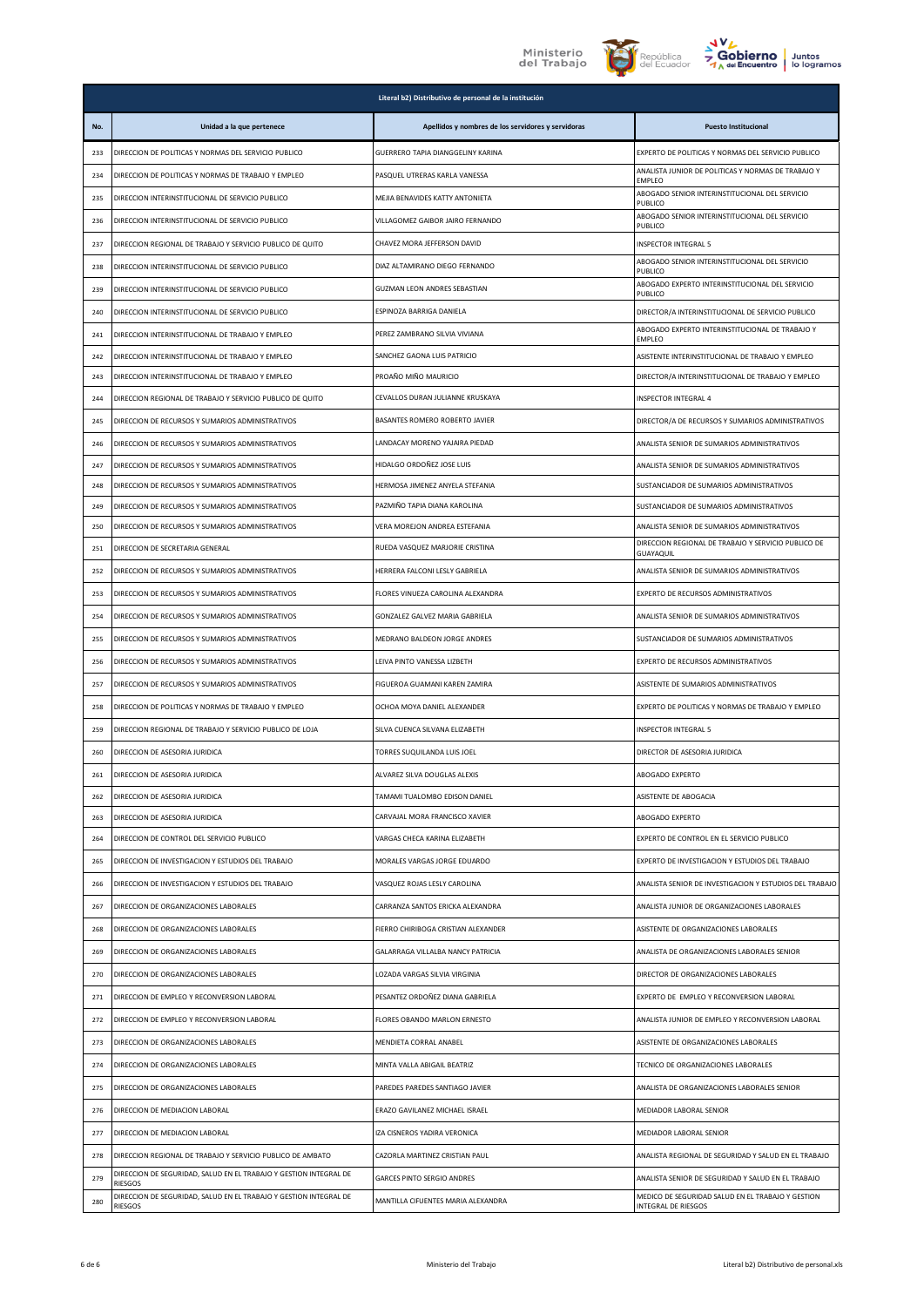



|     |                                                                                        | Literal b2) Distributivo de personal de la institución |                                                                                          |
|-----|----------------------------------------------------------------------------------------|--------------------------------------------------------|------------------------------------------------------------------------------------------|
| No. | Unidad a la que pertenece                                                              | Apellidos y nombres de los servidores y servidoras     | <b>Puesto Institucional</b>                                                              |
| 281 | DIRECCION DE SEGURIDAD, SALUD EN EL TRABAJO Y GESTION INTEGRAL DE<br>RIESGOS           | LOPEZ CORDOVA MARIA FERNANDA                           | ANALISTA SENIOR DE SEGURIDAD SALUD EN EL TRABAJO Y<br><b>GESTION INTEGRAL DE RIESGOS</b> |
| 282 | DIRECCION DE SEGURIDAD, SALUD EN EL TRABAJO Y GESTION INTEGRAL DE<br>RIESGOS           | PANDO BACUILIMA KARLA ELIZABETH                        | ANALISTA SENIOR DE SEGURIDAD Y SALUD EN EL TRABAJO                                       |
| 283 | DIRECCION DE SEGURIDAD, SALUD EN EL TRABAJO Y GESTION INTEGRAL DE<br>RIESGOS           | PEÑAFIEL SALAZAR ANGEL LEONARDO                        | ANALISTA SENIOR DE SEGURIDAD Y SALUD EN EL TRABAJO                                       |
| 284 | DIRECCION DE SEGURIDAD, SALUD EN EL TRABAJO Y GESTION INTEGRAL DE<br><b>RIESGOS</b>    | CONDOR SIMBAÑA MIGUEL ANGEL                            | ANALISTA SENIOR DE SEGURIDAD SALUD EN EL TRABAJO Y<br><b>GESTION INTEGRAL DE RIESGOS</b> |
| 285 | DIRECCION DE SEGURIDAD, SALUD EN EL TRABAJO Y GESTION INTEGRAL DE<br>RIESGOS           | PORTILLO LOAYZA CRISTIAN MAURICIO                      | ANALISTA SENIOR DE SEGURIDAD SALUD EN EL TRABAJO Y<br><b>GESTION INTEGRAL DE RIESGOS</b> |
| 286 | DIRECCION DE SEGURIDAD, SALUD EN EL TRABAJO Y GESTION INTEGRAL DE<br>RIESGOS           | VILLACIS MEDINA SHIRLEY AMANDA                         | ASISTENTE DE SEGURIDAD Y SALUD EN EL TRABAJO                                             |
| 287 | COORDINACION DE INTELIGENCIA DE INFORMACION Y ESTUDIOS DEL TRABAJO                     | MOSQUERA ULLOA PABLO RAMIRO                            | COORDINADOR/A DE INTELIGENCIA DE INFORMACION Y<br>ESTUDIOS DEL TRABAJO                   |
| 288 | COORDINACION DE EMPLEO Y SALARIOS                                                      | ANDINO SUAREZ MARCO VINICIO                            | ASISTENTE DE LA RED SOCIO EMPLEO                                                         |
| 289 | COORDINACION DE EMPLEO Y SALARIOS                                                      | BUSTAMANTE OBACO HUGO FERNANDO                         | ASISTENTE DE LA RED SOCIO EMPLEO                                                         |
| 290 | COORDINACION DE EMPLEO Y SALARIOS                                                      | CHAVEZ GONZALEZ ANA LUCIA                              | ASISTENTE DE SOCIO EMPLEO                                                                |
| 291 | COORDINACION DE EMPLEO Y SALARIOS                                                      | CUENCA MARIA EUGENIA                                   | ASISTENTE DE SOCIO EMPLEO                                                                |
| 292 | COORDINACION DE EMPLEO Y SALARIOS                                                      | ERAZO HIDALGO RONNY PAOLO                              | ASISTENTE DE SOCIO EMPLEO                                                                |
| 293 | COORDINACION DE EMPLEO Y SALARIOS                                                      | FIGUEROA LOPEZ ROBERTO JAVIER                          | ASISTENTE DE LA RED SOCIO EMPLEO                                                         |
| 294 | COORDINACION DE EMPLEO Y SALARIOS                                                      | HUERA ORTIZ DIANA LUCIA                                | ASISTENTE DE LA RED SOCIO EMPLEO                                                         |
| 295 | COORDINACION DE EMPLEO Y SALARIOS                                                      | IZURIETA CONSTANTE JUAN SEBASTIAN                      | ASISTENTE DE SOCIO EMPLEO                                                                |
| 296 | COORDINACION DE EMPLEO Y SALARIOS                                                      | MEJIA VASQUEZ MELANY LISBETH                           | ASISTENTE DE LA RED SOCIO EMPLEO                                                         |
| 297 | COORDINACION DE EMPLEO Y SALARIOS                                                      | MUÑOZ MORENO JOHANNA ROSALIA                           | ASISTENTE DE LA RED SOCIO EMPLEO                                                         |
| 298 | COORDINACION DE EMPLEO Y SALARIOS                                                      | MUÑOZ TORRES MIGUEL AUGUSTO                            | ANALISTA SENIOR DE RED SOCIO EMPLEO                                                      |
| 299 | COORDINACION DE EMPLEO Y SALARIOS                                                      | PEREZ PEREZ WENDY BELEN                                | ASISTENTE DE LA RED SOCIO EMPLEO                                                         |
| 300 | COORDINACION DE EMPLEO Y SALARIOS                                                      | RODRIGUEZ AGUILAR JESSICA VALERIA                      | ASISTENTE DE LA RED SOCIO EMPLEO                                                         |
| 301 | COORDINACION DE EMPLEO Y SALARIOS                                                      | SANDOVAL POZO DEISY ANABELLY                           | ASISTENTE DE SOCIO EMPLEO                                                                |
| 302 | COORDINACION DE EMPLEO Y SALARIOS                                                      | SANTIANA MARTINEZ JONATHAN JAVIER                      | ASISTENTE DE LA RED SOCIO EMPLEO                                                         |
| 303 | COORDINACION DE EMPLEO Y SALARIOS                                                      | SOLIS GARCES DANIEL SEBASTIAN                          | ASISTENTE DE LA RED SOCIO EMPLEO                                                         |
| 304 | COORDINACION DE EMPLEO Y SALARIOS                                                      | VILLEGAS ROJAS HUGO EDUARDO                            | ASISTENTE DE LA RED SOCIO EMPLEO                                                         |
| 305 | COORDINACION DE EMPLEO Y SALARIOS                                                      | PASTRANO ROSERO ELVIS PATRICIO                         | ASISTENTE DE LA RED SOCIO EMPLEO                                                         |
| 306 | COORDINACION DE EMPLEO Y SALARIOS                                                      | MELO GOMEZ JUAN CARLOS                                 | ASISTENTE DE SOCIO EMPLEO                                                                |
| 307 | COORDINACION DE EMPLEO Y SALARIOS                                                      | ZUMBA VENEGAS BRYAN IVAN                               | ASISTENTE DE LA RED SOCIO EMPLEO                                                         |
| 308 | COORDINACION DE EMPLEO Y SALARIOS                                                      | LEON CEVALLOS SAMANTHA ISABEL                          | ASISTENTE DE SOCIO EMPLEO                                                                |
| 309 | COORDINACION DE EMPLEO Y SALARIOS                                                      | SALINAS VILLAMARIN EDGAR PAUL                          | ANALISTA SENIOR DE LA RED SOCIO EMPLEO                                                   |
| 310 | DIRECCION DE EMPLEO Y RECONVERSION LABORAL                                             | ASTO MORENO EVELYN ALEJANDRA                           | ASISTENTE ARTESANAL                                                                      |
| 311 | DIRECCION DE CONTROL E INSPECCIONES                                                    | BEDON CADENA SILVANA ISABEL                            | ASISTENTE DE CONTROL E INSPECCIONES                                                      |
| 312 | DELEGACION PROVINCIAL DE TRABAJO Y SERVICIO PUBLICO DE BOLIVAR CON<br>SEDE EN GUARANDA | CISNEROS BONILLA JORGE DANIEL                          | ASISTENTE PROVINCIAL DE EMPLEO Y SALARIOS                                                |
| 313 | DELEGACION PROVINCIAL DE TRABAJO Y SERVICIO PUBLICO DE BOLIVAR CON<br>SEDE EN GUARANDA | CAIZA BORJA ANA MARCELA                                | SECRETARIA EJECUTIVA                                                                     |
| 314 | DELEGACION PROVINCIAL DE TRABAJO Y SERVICIO PUBLICO DE BOLIVAR CON<br>SEDE EN GUARANDA | POZO MOREJON CARMEN ALEXANDRA                          | ASISTENTE DE SEGUIMIENTO Y CONTROL DE ATENCION Y<br>CONTACTO CIUDADANO                   |
| 315 | DELEGACION PROVINCIAL DE TRABAJO Y SERVICIO PUBLICO DE BOLIVAR CON<br>SEDE EN GUARANDA | ROMERO AGUIRRE SOFIA VALERIA                           | TECNICO PROVINCIAL DE ARCHIVO Y DIGITALIZACION                                           |
| 316 | DELEGACION PROVINCIAL DE TRABAJO Y SERVICIO PUBLICO DE BOLIVAR CON<br>SEDE EN GUARANDA | TACO VALDIVIEZO DIEGO PATRICIO                         | CONDUCTOR ADMINISTRATIVO                                                                 |
| 317 | DELEGACION PROVINCIAL DE TRABAJO Y SERVICIO PUBLICO DE BOLIVAR CON<br>SEDE EN GUARANDA | MOREIRA ORMAZA GLADYS TATIANA                          | INSPECTOR PROVINCIAL INTEGRAL 5                                                          |
| 318 | DIRECCION REGIONAL DE TRABAJO Y SERVICIO PUBLICO DE GUAYAQUIL                          | CRUZ RAMIREZ JESSICA JENNIFFER                         | ASISTENTE REGIONAL DE EMPLEO Y SALARIOS                                                  |
| 319 | DIRECCION DE ANALISIS SALARIAL                                                         | CUEVA ALAVA KLEVER ARMANDO                             | EXPERTO DE ANALISIS SALARIAL                                                             |
| 320 | DIRECCION DE ANALISIS SALARIAL                                                         | DIAZ CAMACAS DAVID ALEJANDRO                           | EXPERTO DE ANALISIS SALARIAL                                                             |
| 321 | COORDINACION DE EMPLEO Y SALARIOS                                                      | OLMEDO YEPEZ JORGE LUIS                                | EXPERTO DE LA RED SOCIO EMPLEO                                                           |
| 322 | DIRECCION DE ATENCION A GRUPOS PRIORITARIOS                                            | ESCOBAR ORDOÑEZ ANDREA PAOLA                           | ANALISTA SENIOR DE ATENCION A GRUPOS PRIORITARIOS                                        |
| 323 | DIRECCION DE EVALUACION DEL DESEMPEÑO, CAPACITACION Y DESARROLLO DEI<br>TALENTO HUMANO | ESCOBAR ORDOÑEZ VANESSA GEOMARA                        | ANALISTA DE SELECCION Y EVALUACION DEL DESEMPEÑO 1                                       |
| 324 | DIRECCION DE EMPLEO Y RECONVERSION LABORAL                                             | ESTUPIÑAN ALBUJA MANUEL GIOVANNI                       | ANALISTA JUNIOR DE EMPLEO Y RECONVERSION LABORAL                                         |
| 325 | DIRECCION DE EMPLEO Y RECONVERSION LABORAL                                             | GABELA ORBE CARLA SOFIA                                | ASISTENTE DE EMPLEO Y RECONVERSION LABORAL                                               |
| 326 | DIRECCION DE EMPLEO Y RECONVERSION LABORAL                                             | GALLEGOS BURBANO LUIS MARCELO                          | EXPERTO DE EMPLEO Y RECONVERSION LABORAL                                                 |
| 327 | DIRECCION DE ANALISIS SALARIAL                                                         | GARZON MINAS REIDY CATHERINE                           | ANALISTA SALARIAL JUNIOR                                                                 |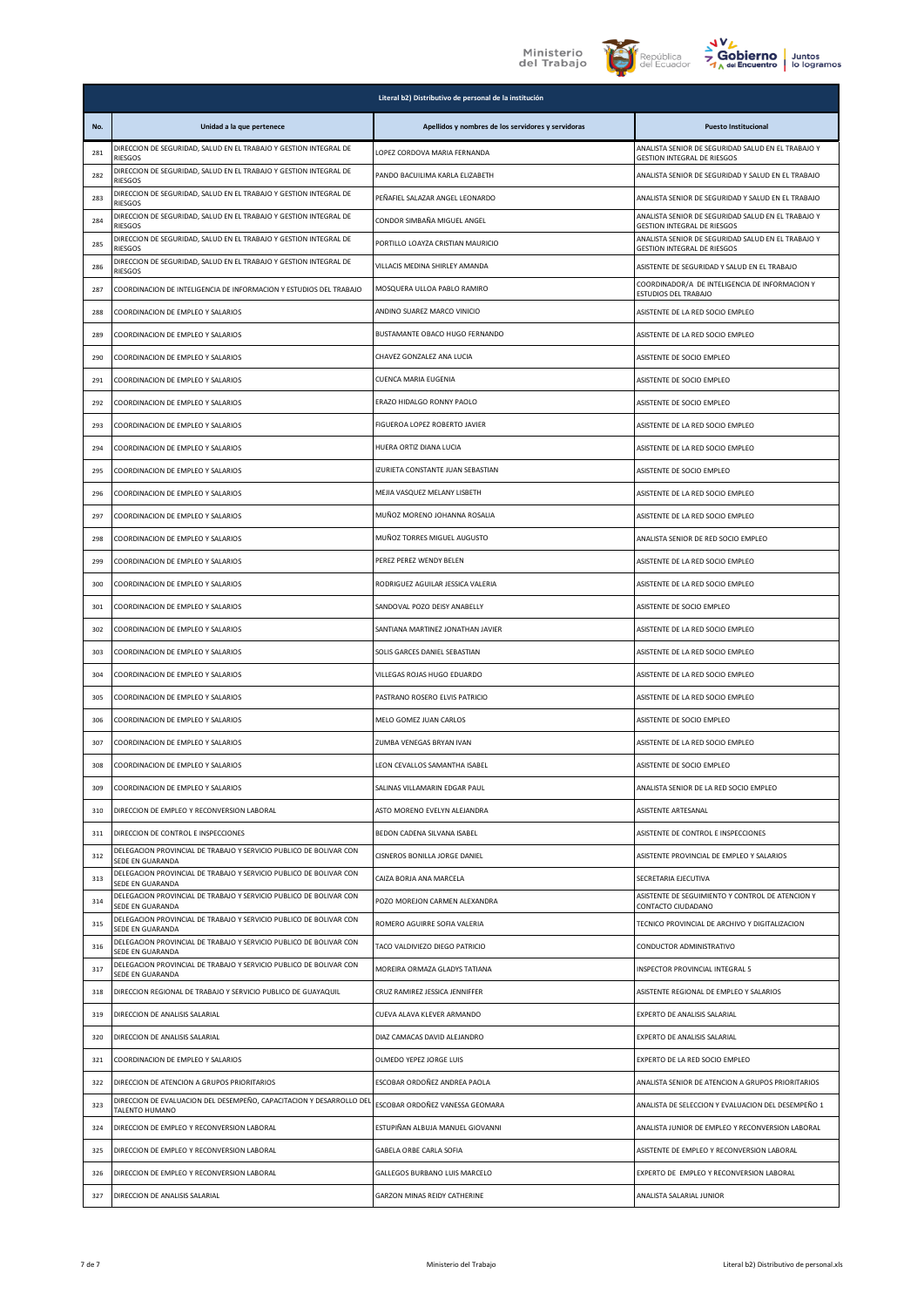





|     |                                                                                    | Literal b2) Distributivo de personal de la institución |                                                    |
|-----|------------------------------------------------------------------------------------|--------------------------------------------------------|----------------------------------------------------|
| No. | Unidad a la que pertenece                                                          | Apellidos y nombres de los servidores y servidoras     | <b>Puesto Institucional</b>                        |
| 328 | DIRECCION DE EMPLEO Y RECONVERSION LABORAL                                         | HIDROVO PEÑARRIETA MARIA BIRMANIA                      | ASISTENTE                                          |
| 329 | DIRECCION DE COMUNICACION SOCIAL                                                   | JATIVA TERAN ANDREA MICHELLEE                          | TECNICO DE FOTOGRAFIA Y VIDEO                      |
| 330 | DIRECCION DE ATENCION A GRUPOS PRIORITARIOS                                        | JIMENEZ TERREROS MARIA VERONICA                        | ANALISTA SENIOR DE ATENCION A GRUPOS PRIORITARIOS  |
| 331 | DIRECCION DE EMPLEO Y RECONVERSION LABORAL                                         | MATA VASQUEZ MICHAEL ALEXANDER                         | ANALISTA JUNIOR DE EMPLEO Y RECONVERSION LABORAL   |
| 332 | DELEGACION PROVINCIAL DE TRABAJO Y SERVICIO PUBLICO DE PASTAZA CON<br>SEDE EN PUYO | GARCIA SANIPATIN LUIS RENAN                            | INSPECTOR PROVINCIAL INTEGRAL 5                    |
| 333 | DIRECCION DE EMPLEO Y RECONVERSION LABORAL                                         | MOGROVEJO ABRIL SONIA KARINA                           | ASISTENTE DE MIGRACIONES LABORALES                 |
| 334 | DIRECCION DE ATENCION A GRUPOS PRIORITARIOS                                        | MORENO CHAVARRIA JOSE MIGUEL                           | ASISTENTE DE ATENCION A GRUPOS PRIORITARIOS        |
| 335 | DIRECCION DE ATENCION A GRUPOS PRIORITARIOS                                        | CEVALLOS CORDERO MARIA ALEJANDRA                       | DIRECTOR DE ATENCION A GRUPOS PRIORITARIOS         |
| 336 | DIRECCION DE EMPLEO Y RECONVERSION LABORAL                                         | MORETA BEDOYA VANESSA ALEXANDRA                        | ASISTENTE DE MIGRACIONES LABORALES                 |
| 337 | DIRECCION DE ATENCION A GRUPOS PRIORITARIOS                                        | NEGRETE RIVERA GALO ALEXIS                             | ASISTENTE DE ATENCION A GRUPOS PRIORITARIOS        |
| 338 | DIRECCION DE ATENCION A GRUPOS PRIORITARIOS                                        | NOVILLO BALDEON MAGNO JOSAFAT                          | EXPERTO EN ATENCION A GRUPOS PRIORITARIOS          |
| 339 | DIRECCION DE ANALISIS SALARIAL                                                     | OBANDO LLAMUCA JUAN FERNANDO                           | ANALISTA SALARIAL SENIOR                           |
| 340 | DIRECCION DE CONTROL E INSPECCIONES                                                | OBANDO LLAMUCA VINICIO FABIAN                          | ANALISTA SENIOR DE CONTROL E INSPECCIONES          |
| 341 | DIRECCION DE EMPLEO Y RECONVERSION LABORAL                                         | ORTIZ VILLARREAL MONICA PAULINA                        | ASISTENTE DE MIGRACIONES LABORALES                 |
| 342 | DIRECCION DE MEDIACION LABORAL                                                     | PAZMIÑO HOLGUIN DIEGO HERNAN                           | DIRECTOR DE MEDIACION LABORAL                      |
| 343 | DIRECCION DE EMPLEO Y RECONVERSION LABORAL                                         | LEIVA PEREZ ALEXANDRA CAROLINA                         | ASISTENTE DE EMPLEO Y RECONVERSION LABORAL         |
| 344 | DIRECCION DE EMPLEO Y RECONVERSION LABORAL                                         | PROAÑO POLIT DIEGO ALEXIS                              | EXPERTO DE EMPLEO Y RECONVERSION LABORAL           |
| 345 | DIRECCION DE EMPLEO Y RECONVERSION LABORAL                                         | RODRIGUEZ TIPANTUÑA DIANA CAROLINA                     | ANALISTA JUNIOR DE EMPLEO Y RECONVERSION LABORAL   |
| 346 | DIRECCION DE ANALISIS SALARIAL                                                     | ROJAS SALAZAR MARIA SOLEDAD                            | ANALISTA SALARIAL JUNIOR                           |
| 347 | DIRECCION DE FORTALECIMIENTO INSTITUCIONAL                                         | GALARZA FLORES CARLA GEOVANNA                          | ANALISTA SENIOR DE FORTALECIMIENTO INSTITUCIONAL   |
| 348 | DIRECCION DE EMPLEO Y RECONVERSION LABORAL                                         | SUQUILLO PILAGUANO JENNY ELIZABETH                     | ASISTENTE DE EMPLEO Y RECONVERSION LABORAL         |
| 349 | DIRECCION DE ANALISIS SALARIAL                                                     | TAMAYO PEREZ ANDRES SEBASTIAN                          | EXPERTO DE ANALISIS SALARIAL                       |
| 350 | DIRECCION DE ANALISIS SALARIAL                                                     | TERAN VILLARREAL MARIA NELY                            | DIRECTOR DE ANALISIS SALARIAL                      |
| 351 | DIRECCION DE ATENCION A GRUPOS PRIORITARIOS                                        | TIBANTA ATAHUALPA ZOILA DELFILIA                       | ASISTENTE DE ATENCION A GRUPOS PRIORITARIOS        |
| 352 | DIRECCION DE ANALISIS SALARIAL                                                     | VALLEJO LEON SANTIAGO RENE                             | ASISTENTE DE ANALISIS SALARIAL                     |
| 353 | DIRECCION DE ATENCION A GRUPOS PRIORITARIOS                                        | VELASTEGUI PALMA HELIANI LISSETTE                      | ANALISTA JUNIOR DE ATENCION A GRUPOS PRIORITARIOS  |
| 354 | GERENCIA DE PROYECTO DE ERRADICACION DEL TRABAJO INFANTIL                          | PERALTA GALARZA MARIA DANIELA                          | <b>GERENTE DE PROYECTO 1</b>                       |
| 355 | GERENCIA DE PROYECTO DE ERRADICACION DEL TRABAJO INFANTIL                          | ALMAGOR LOPEZ LUIS MIGUEL                              | EXPERTO DE ATENCION A GRUPOS PRIORITARIOS          |
| 356 | DIRECCION DE POLITICAS Y NORMAS DEL SERVICIO PUBLICO                               | VILLACIS MERCHAN YAHAIRA YIMABEL                       | EXPERTO DE POLITICAS Y NORMAS DEL SERVICIO PUBLICO |
| 357 | GERENCIA DE PROYECTO DE ERRADICACION DEL TRABAJO INFANTIL                          | CRUZ CRUZ RITA MAGDALENA                               | ANALISTA SENIOR DE ATENCION AL USUARIO             |
| 358 | GERENCIA DE PROYECTO DE ERRADICACION DEL TRABAJO INFANTIL                          | LOPEZ CORREA KAREN SAMANTHA                            | ANALISTA SENIOR DE CONTACTO CIUDADANO              |
| 359 | GERENCIA DE PROYECTO DE ERRADICACION DEL TRABAJO INFANTIL                          | MENDEZ DURAN JONATHAN DARIO                            | ANALISTA SENIOR DE ATENCION AL USUARIO             |
| 360 | GERENCIA DE PROYECTO DE ERRADICACION DEL TRABAJO INFANTIL                          | MOREIRA MUÑOZ YIPSON HUMBERTO                          | ANALISTA SENIOR DE ATENCION AL USUARIO             |
| 361 | GERENCIA DE PROYECTO DE ERRADICACION DEL TRABAJO INFANTIL                          | RODRIGUEZ REINOSO NANCY CECILIA                        | ANALISTA SENIOR DE ATENCION AL USUARIO             |
| 362 | GERENCIA DE PROYECTO DE ERRADICACION DEL TRABAJO INFANTIL                          | ROMERO ORDOÑEZ KELVIN BOLIVAR                          | ANALISTA SENIOR DE ATENCION A GRUPOS PRIORITARIOS  |
| 363 | GERENCIA DE PROYECTO DE ERRADICACION DEL TRABAJO INFANTIL                          | RUBIO ANDRADE MARJORIE TATIANA                         | ANALISTA SENIOR DE CONTACTO CIUDADANO              |
| 364 | DIRECCION DE SECRETARIA GENERAL                                                    | AGUIRRE BRAVO BRYAN FABIAN                             | SECRETARIA                                         |
| 365 | GERENCIA DE PROYECTO DE ERRADICACION DEL TRABAJO INFANTIL                          | BALAREZO SALAZAR GABRIELA ALICIA                       | ASISTENTE DE CONTACTO CIUDADANO                    |
| 366 | GERENCIA DE PROYECTO DE ERRADICACION DEL TRABAJO INFANTIL                          | RUALES RIOFRIO LAURA PATRICIA                          | ASISTENTE DE CONTACTO CIUDADANO                    |
| 367 | GERENCIA DE PROYECTO DE ERRADICACION DEL TRABAJO INFANTIL                          | ZAMBRANO TANDAZO JOSE MARTIN                           | ASISTENTE DE CONTACTO CIUDADANO                    |
| 368 | PROYECTO MI PRIMER EMPLEO                                                          | CAICEDO GUERRON MARIA SOLEDAD                          | ANALISTA DEL PROYECTO MI PRIMER EMPLEO             |
| 369 | PROYECTO MI PRIMER EMPLEO                                                          | CARDENAS ALVAREZ BYRON VINICIO                         | ASISTENTE DEL PROYECTO MI PRIMER EMPLEO            |
| 370 | PROYECTO MI PRIMER EMPLEO                                                          | VALLEJO COBO MAYRA FERNANDA                            | ANALISTA DEL PROYECTO MI PRIMER EMPLEO             |
| 371 | GERENCIA DEL PROYECTO EMPLEO JOVEN                                                 | ATIENCIA MENA CRISTINA ALEXANDRA                       | ANALISTA JUNIOR DE CONTACTO CIUDADANO              |
| 372 | GERENCIA DEL PROYECTO EMPLEO JOVEN                                                 | BENAVIDES PONCE WILSON FERNANDO                        | ANALISTA SALARIAL SENIOR                           |
| 373 | GERENCIA DEL PROYECTO EMPLEO JOVEN                                                 | BENAVIDES ZUÑIGA FREDDY ESTEBAN                        | EXPERTO DE CONTACTO CIUDADANO                      |
| 374 | COORDINACION DE EMPLEO Y SALARIOS                                                  | BRAVO VELIZ MARY ESTHER                                | ASISTENTE DE LA RED SOCIO EMPLEO                   |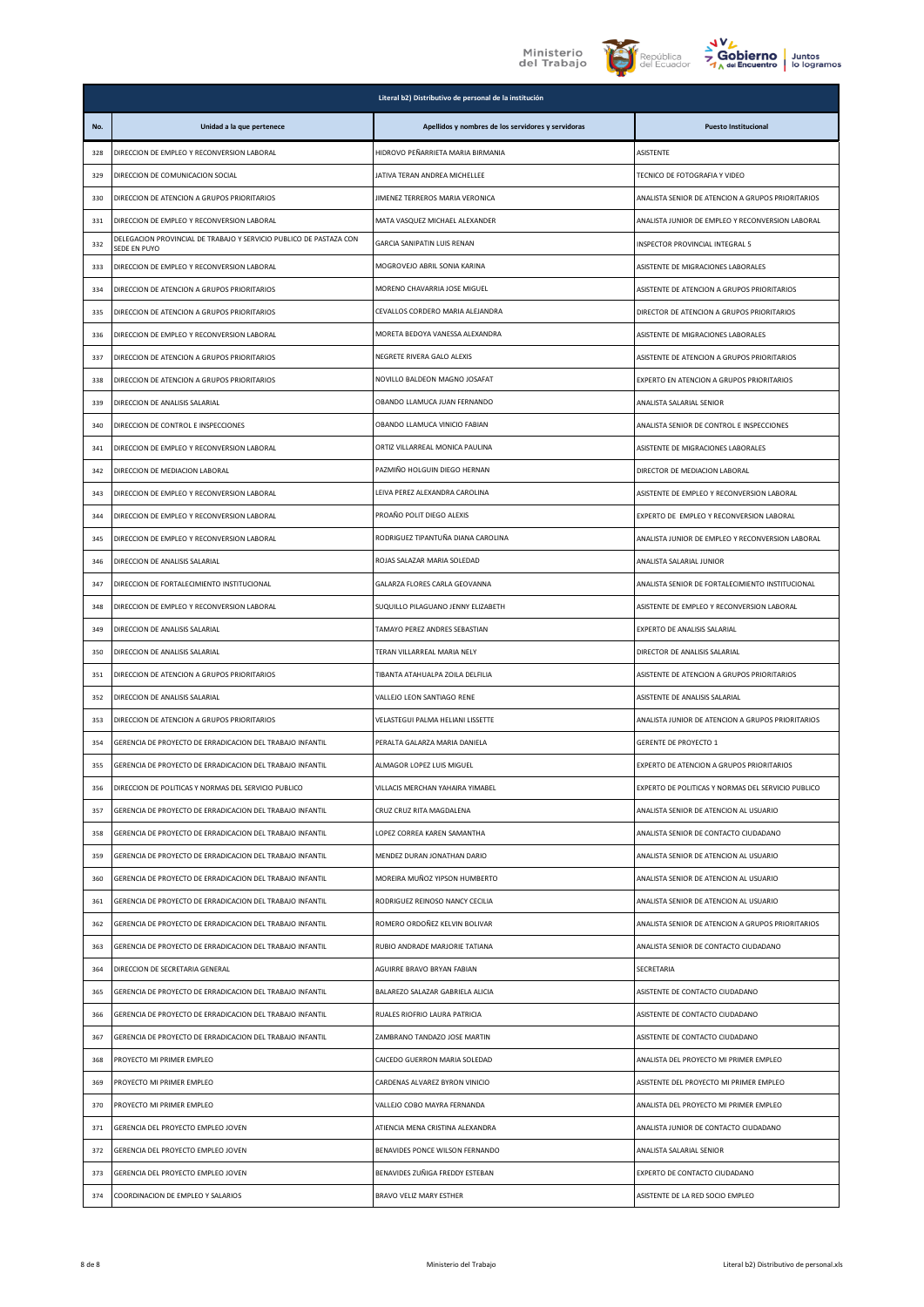





|     | Literal b2) Distributivo de personal de la institución     |                                                    |                                                                                                 |  |
|-----|------------------------------------------------------------|----------------------------------------------------|-------------------------------------------------------------------------------------------------|--|
| No. | Unidad a la que pertenece                                  | Apellidos y nombres de los servidores y servidoras | <b>Puesto Institucional</b>                                                                     |  |
| 375 | GERENCIA DEL PROYECTO EMPLEO JOVEN                         | CEDEÑO MOLINA KAREN MELISSA                        | ASISTENTE DE CONTACTO CIUDADANO                                                                 |  |
| 376 | GERENCIA DEL PROYECTO EMPLEO JOVEN                         | DUCHI CHIPANTASI TANIA CRISTINA                    | ANALISTA SENIOR DE CONTACTO CIUDADANO                                                           |  |
| 377 | GERENCIA DEL PROYECTO EMPLEO JOVEN                         | ESTRADA VELASCO JENNY ELIZABETH                    | ANALISTA SENIOR DE CONTACTO CIUDADANO                                                           |  |
| 378 | DIRECCION DE PLANIFICACION E INVERSION                     | HERRERA GOMEZ VERONICA IVONNE                      | EXPERTO DE PLANIFICACION E INVERSION                                                            |  |
| 379 | GERENCIA DEL PROYECTO EMPLEO JOVEN                         | JARAMILLO RODRIGUEZ YADIRA ISABEL                  | EXPERTO DE PLANIFICACION Y APOYO A LA GESTION DE<br>TALENTO HUMANO                              |  |
| 380 | GERENCIA DEL PROYECTO EMPLEO JOVEN                         | LOVATO LANAS GUSTAVO JAVIER                        | ANALISTA SENIOR DE CONTACTO CIUDADANO                                                           |  |
| 381 | GERENCIA DEL PROYECTO EMPLEO JOVEN                         | MARTINEZ PALACIOS DOLORES MIREYA                   | ANALISTA JUNIOR DE CONTACTO CIUDADANO                                                           |  |
| 382 | GERENCIA DEL PROYECTO EMPLEO JOVEN                         | MOREIRA LOOR HILDA IVETTE                          | ASISTENTE DE PLANIFICACION Y APOYO A LA GESTION DE<br>TALENTO HUMANO                            |  |
| 383 | GERENCIA DEL PROYECTO EMPLEO JOVEN                         | PIJAL TERAN MARIA GABRIELA                         | ANALISTA SENIOR DE CONTACTO CIUDADANO                                                           |  |
| 384 | DIRECCION DE SERVICIOS, PROCESOS E INNOVACION              | RECALDE MARTINEZ LIZETH KARINA                     | EXPERTO DE SERVICIOS PROCESOS E INNOVACION                                                      |  |
| 385 | GERENCIA DEL PROYECTO EMPLEO JOVEN                         | ROBLES YEPEZ JHOANA LIZETH                         | ANALISTA SENIOR DE CONTACTO CIUDADANO                                                           |  |
| 386 | GERENCIA DEL PROYECTO EMPLEO JOVEN                         | RODRIGUEZ GUZMAN ROSA ESTHELA                      | ANALISTA SENIOR DE CONTACTO CIUDADANO                                                           |  |
| 387 | GERENCIA DEL PROYECTO EMPLEO JOVEN                         | ROJAS ESPAÑA VIVIANA ALEXANDRA                     | EXPERTO DE CONTACTO CIUDADANO                                                                   |  |
| 388 | GERENCIA DEL PROYECTO EMPLEO JOVEN                         | ROJAS PIEDRA MARIO JOSEPH                          | EXPERTO DE CONTACTO CIUDADANO                                                                   |  |
| 389 | GERENCIA DEL PROYECTO EMPLEO JOVEN                         | ROMERO SAN LUCAS MAYRA JANNYNA                     | EXPERTO DE CONTACTO CIUDADANO                                                                   |  |
| 390 | GERENCIA DEL PROYECTO EMPLEO JOVEN                         | SORIA FLORES MARIA JOSE                            | ASISTENTE DE CONTROL DEL SERVICIO PUBLICO                                                       |  |
| 391 | GERENCIA DEL PROYECTO EMPLEO JOVEN                         | SOTO QUINTEROS OCTAVIO MARCELO                     | ASISTENTE DE CONTACTO CIUDADANO                                                                 |  |
| 392 | DIRECCION ADMINISTRATIVA                                   | TAPIA ALVEAR ANGEL ABRAHAM                         | EXPERTO DE SERVICIOS ADMINISTRATIVOS                                                            |  |
| 393 | GERENCIA DEL PROYECTO EMPLEO JOVEN                         | TERAN ENCALADA PRISCILA GARELY                     | EXPERTO DE CONTACTO CIUDADANO                                                                   |  |
| 394 | GERENCIA DEL PROYECTO EMPLEO JOVEN                         | VILLAGOMEZ AREVALO FERNANDO PATRICIO               | EXPERTO DE CONTACTO CIUDADANO                                                                   |  |
| 395 | GERENCIA DEL PROYECTO EMPLEO JOVEN                         | TULCANAZO ARMIJOS ESTEFANIA ALEXANDRA              | ASISTENTE DE CONTACTO CIUDADANO                                                                 |  |
| 396 | GERENCIA DEL PROYECTO EMPLEO JOVEN                         | ACONDA GARCIA DIEGO GABRIEL                        | ANALISTA JUNIOR DE CONTACTO CIUDADANO                                                           |  |
| 397 | GERENCIA DEL PROYECTO EMPLEO JOVEN                         | VIZUETE LUNA STALIN ANDRES                         | ANALISTA SENIOR DE CONTACTO CIUDADANO                                                           |  |
| 398 | DIRECCION REGIONAL DE TRABAJO Y SERVICIO PUBLICO DE AMBATO | ABRIL CARVAJAL PAULINA GIOCONDA                    | ASISTENTE DE ANALISIS SALARIAL                                                                  |  |
| 399 | DIRECCION REGIONAL DE TRABAJO Y SERVICIO PUBLICO DE AMBATO | AMANCHA VEGA JEANETTE CATHERINE                    | INSPECTOR INTEGRAL 9                                                                            |  |
| 400 | DIRECCION DE TECNOLOGIAS DE LA INFORMACION Y COMUNICACION  | ARROBA GARCIA GEOVANNY GABRIEL                     | ANALISTA JUNIOR DE INFRAESTRUCTURA Y SOPORTE DE<br>TECNOLOGIAS DE LA INFORMACION Y COMUNICACION |  |
| 401 | DIRECCION REGIONAL DE TRABAJO Y SERVICIO PUBLICO DE AMBATO | BASANTES VILLACIS TELMO RIGOBERTO                  | EXPERTO DE EVALUACION Y CONTROL TECNICO DEL SERVICIO<br>PUBLICO                                 |  |
| 402 | DIRECCION REGIONAL DE TRABAJO Y SERVICIO PUBLICO DE AMBATO | BERMEO CHAVEZ CAROLINA CECILIA                     | INSPECTOR INTEGRAL 4                                                                            |  |
| 403 | DIRECCION REGIONAL DE TRABAJO Y SERVICIO PUBLICO DE AMBATO | ACERES SANCHEZ NELLY NATALIA:                      | CITADOR DE COACTIVAS                                                                            |  |
| 404 | DIRECCION REGIONAL DE TRABAJO Y SERVICIO PUBLICO DE AMBATO | CASTELO BARRENO ADA DEL ROCIO                      | ESPECIALISTA DE SEGURIDAD Y SALUD EN EL TRABAJO                                                 |  |
| 405 | DIRECCION REGIONAL DE TRABAJO Y SERVICIO PUBLICO DE AMBATO | CHAMBA TOAPANTA EDISON ROBERTO                     | CONDUCTOR ADMINISTRATIVO                                                                        |  |
| 406 | DIRECCION REGIONAL DE TRABAJO Y SERVICIO PUBLICO DE AMBATO | CHAVEZ VILLACRES SANDRA PAOLA                      | JUEZ DE COACTIVAS                                                                               |  |
| 407 | DIRECCION REGIONAL DE TRABAJO Y SERVICIO PUBLICO DE AMBATO | CIFUENTES ZUMBANA WILLIAN PATRICIO                 | TECNICO DE SEGUIMIENTO Y CONTROL DE ATENCION Y<br>CONTACTO CIUDADANO                            |  |
| 408 | DIRECCION REGIONAL DE TRABAJO Y SERVICIO PUBLICO DE AMBATO | ESPIN ORTIZ ANA CECILIA                            | INSPECTOR INTEGRAL 2                                                                            |  |
| 409 | DIRECCION REGIONAL DE TRABAJO Y SERVICIO PUBLICO DE AMBATO | FALCON MALDONADO ROSA GABRIELA                     | ASISTENTE DE SOCIO EMPLEO                                                                       |  |
| 410 | DIRECCION REGIONAL DE TRABAJO Y SERVICIO PUBLICO DE AMBATO | FREIRE GUERRERO LUIS ALFONSO                       | INSPECTOR INTEGRAL 4                                                                            |  |
| 411 | DIRECCION REGIONAL DE TRABAJO Y SERVICIO PUBLICO DE AMBATO | <b>GARZON AGUIRRE GISELA VIVIANA</b>               | INSPECTOR INTEGRAL 5                                                                            |  |
| 412 | DIRECCION REGIONAL DE TRABAJO Y SERVICIO PUBLICO DE AMBATO | GONZALEZ BARONA JOSE SANTIAGO                      | TECNICO ADMINISTRATIVO FINANCIERO REGIONAL                                                      |  |
| 413 | DIRECCION REGIONAL DE TRABAJO Y SERVICIO PUBLICO DE AMBATO | GUEVARA BERMUDEZ MARCO ANTONIO                     | EXPERTO JURIDICO                                                                                |  |
| 414 | DIRECCION REGIONAL DE TRABAJO Y SERVICIO PUBLICO DE AMBATO | HIDALGO VINOCUNGA MARIO ALBERTO                    | ANALISTA REGIONAL DE CONTROL DEL SERVICIO PUBLICO                                               |  |
| 415 | DIRECCION REGIONAL DE TRABAJO Y SERVICIO PUBLICO DE AMBATO | JACOME YANEZ SANDY AMPARO                          | <b>TESORERO REGIONAL</b>                                                                        |  |
| 416 | DIRECCION REGIONAL DE TRABAJO Y SERVICIO PUBLICO DE AMBATO | MARTINEZ FREIRE BEATRIZ ROCIO                      | INSPECTOR INTEGRAL 2                                                                            |  |
| 417 | DIRECCION REGIONAL DE TRABAJO Y SERVICIO PUBLICO DE AMBATO | MAYORGA COLOMA ELENA ABIGAIL                       | NOTIFICADOR                                                                                     |  |
| 418 | DIRECCION REGIONAL DE TRABAJO Y SERVICIO PUBLICO DE AMBATO | MUZO VILLACIS EDGAR FABIAN                         | CONDUCTOR ADMINISTRATIVO                                                                        |  |
| 419 | DIRECCION REGIONAL DE TRABAJO Y SERVICIO PUBLICO DE AMBATO | MONTESDEOCA ESPIN GALO RAFAEL                      | DIRECTOR REGIONAL DE TRABAJO Y SERVICIO PUBLICO                                                 |  |
| 420 | DIRECCION REGIONAL DE TRABAJO Y SERVICIO PUBLICO DE CUENCA | GALVEZ GALVEZ ENEIDA KARINA                        | OFICINISTA REGIONAL                                                                             |  |
| 421 | DIRECCION REGIONAL DE TRABAJO Y SERVICIO PUBLICO DE AMBATO | PAREDES ROMERO CARLOS ABEL                         | OFICINISTA REGIONAL                                                                             |  |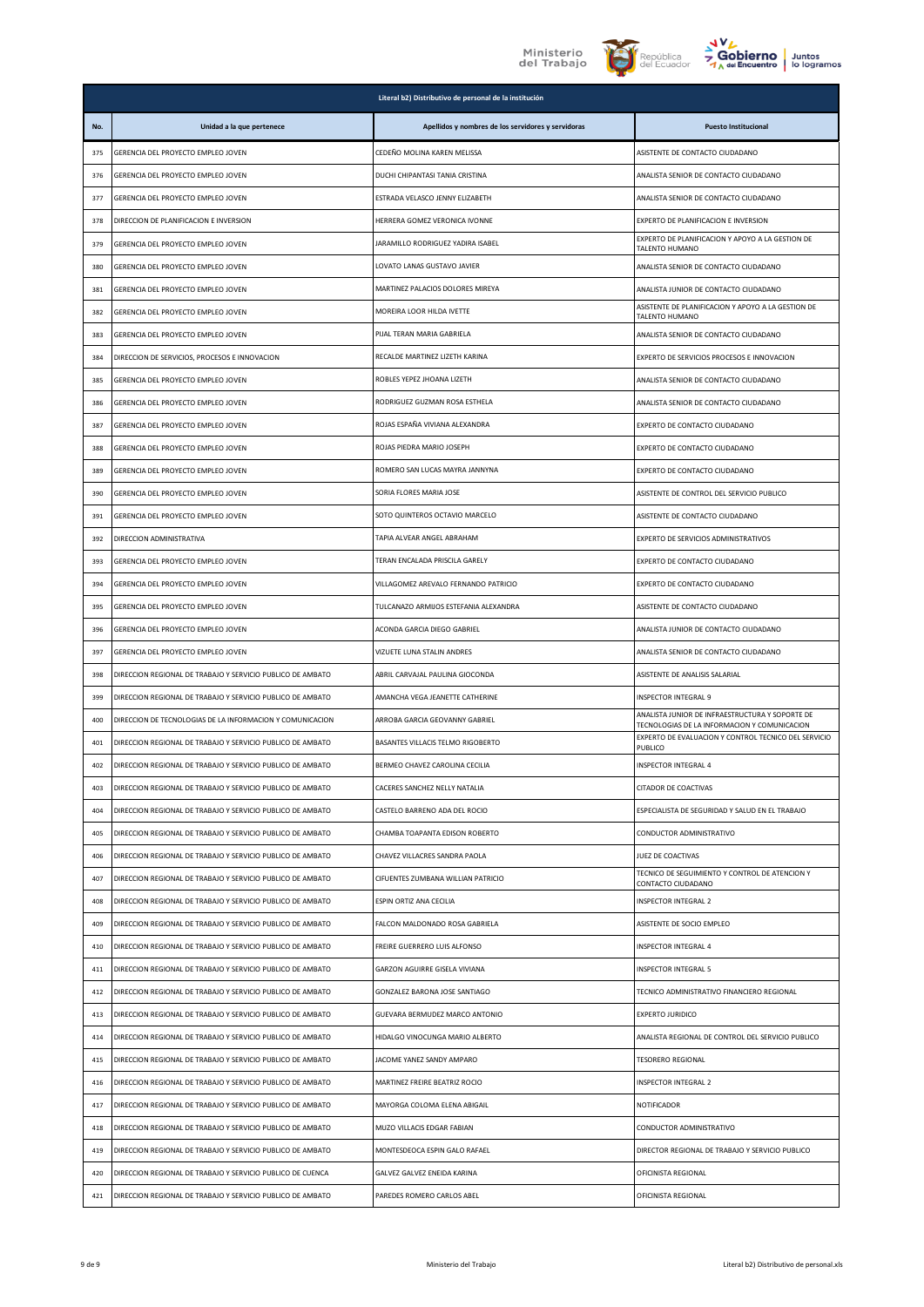





|     | Literal b2) Distributivo de personal de la institución        |                                                    |                                                                  |
|-----|---------------------------------------------------------------|----------------------------------------------------|------------------------------------------------------------------|
| No. | Unidad a la que pertenece                                     | Apellidos y nombres de los servidores y servidoras | <b>Puesto Institucional</b>                                      |
| 422 | DIRECCION REGIONAL DE TRABAJO Y SERVICIO PUBLICO DE AMBATO    | PEREZ ESCOBAR DAVID JOSUE                          | INSPECTOR INTEGRAL 5                                             |
| 423 | DIRECCION REGIONAL DE TRABAJO Y SERVICIO PUBLICO DE AMBATO    | PILAMUNGA YANSAPANTA KLEVER ALFONSO                | SECRETARIO REGIONAL DEL TRABAJO                                  |
| 424 | DIRECCION REGIONAL DE TRABAJO Y SERVICIO PUBLICO DE AMBATO    | PUNINA AZOGUE EDWIN ROLANDO                        | INSPECTOR INTEGRAL 5                                             |
| 425 | DIRECCION REGIONAL DE TRABAJO Y SERVICIO PUBLICO DE AMBATO    | RIVERA VELARDE LOURDES DANIELA                     | ANALISTA REGIONAL SENIOR ADMINISTRATIVO FINANCIERO               |
| 426 | DIRECCION REGIONAL DE TRABAJO Y SERVICIO PUBLICO DE AMBATO    | ROMERO NARVAEZ ROSA ANGELA                         | ASISTENTE FINANCIERO                                             |
| 427 | DIRECCION REGIONAL DE TRABAJO Y SERVICIO PUBLICO DE AMBATO    | SALAZAR MARTINEZ LENIN OSWALDO                     | INSPECTOR INTEGRAL 5                                             |
| 428 | DIRECCION REGIONAL DE TRABAJO Y SERVICIO PUBLICO DE AMBATO    | SAMANIEGO JACOME FABIAN EDUARDO                    | SECRETARIO REGIONAL DE COACTIVAS                                 |
| 429 | DIRECCION REGIONAL DE TRABAJO Y SERVICIO PUBLICO DE AMBATO    | SANCHEZ ESTRELLA SEBASTIAN ALEJANDRO               | ASISTENTE DE SOCIO EMPLEO                                        |
| 430 | DIRECCION REGIONAL DE TRABAJO Y SERVICIO PUBLICO DE AMBATO    | SANTAMARIA NAVARRETE PAOLA ELIZABETH               | <b>OFICINISTA</b>                                                |
| 431 | DIRECCION REGIONAL DE TRABAJO Y SERVICIO PUBLICO DE AMBATO    | SEVILLA ORTEGA MARIA DANIELA                       | INSPECTOR INTEGRAL 5                                             |
| 432 | DIRECCION REGIONAL DE TRABAJO Y SERVICIO PUBLICO DE AMBATO    | SOLIS SILBA DIANA ARACELLY                         | AUXILIAR DE RECEPCION ARCHIVO Y DESPACHO DE ACTAS Y<br>CONTRATOS |
| 433 | DIRECCION REGIONAL DE TRABAJO Y SERVICIO PUBLICO DE AMBATO    | SUAREZ TAGUADA PATRICIA ALEXANDRA                  | CONTADOR REGIONAL                                                |
| 434 | DIRECCION REGIONAL DE TRABAJO Y SERVICIO PUBLICO DE AMBATO    | TAMAYO BARRIONUEVO GABRIELA FERNANDA               | TECNICO DE ATENCION A GRUPOS PRIORITARIOS                        |
| 435 | DIRECCION REGIONAL DE TRABAJO Y SERVICIO PUBLICO DE AMBATO    | VALLEJO ORTEGA SEGUNDO ADRIANO                     | ASISTENTE REGIONAL DE ASESORIA JURIDICA                          |
| 436 | DIRECCION REGIONAL DE TRABAJO Y SERVICIO PUBLICO DE AMBATO    | MORALES NAVARRO CLARA ANDREA                       | INSPECTOR INTEGRAL 5                                             |
| 437 | DIRECCION REGIONAL DE TRABAJO Y SERVICIO PUBLICO DE AMBATO    | VELASTEGUI AYALA MARIA DEL CARMEN                  | ANALISTA ADMINISTRATIVO FINANCIERO REGIONAL                      |
| 438 | DIRECCION REGIONAL DE TRABAJO Y SERVICIO PUBLICO DE CUENCA    | RODRIGUEZ SARMIENTO IRMA TATIANA                   | <b>INSPECTOR INTEGRAL 5</b>                                      |
| 439 | DIRECCION REGIONAL DE TRABAJO Y SERVICIO PUBLICO DE CUENCA    | VAZQUEZ AGUIRRE ALFREDO RAFAEL                     | DIRECTOR REGIONAL DE TRABAJO Y SERVICIO PUBLICO                  |
| 440 | DIRECCION REGIONAL DE TRABAJO Y SERVICIO PUBLICO DE CUENCA    | LOPEZ CARDENAS KARINA MARGARITA                    | INSPECTOR INTEGRAL 5                                             |
| 441 | DIRECCION REGIONAL DE TRABAJO Y SERVICIO PUBLICO DE CUENCA    | ANDRADE HERAS MONICA DEL ROCIO                     | TECNICO DE ANALISIS SALARIAL                                     |
| 442 | DIRECCION REGIONAL DE TRABAJO Y SERVICIO PUBLICO DE CUENCA    | ASTUDILLO SEMINARIO NOEMI ELISABETH                | INSPECTOR INTEGRAL 2                                             |
| 443 | DIRECCION REGIONAL DE TRABAJO Y SERVICIO PUBLICO DE CUENCA    | AVENDAÑO CARMEN LUISA                              | <b>NOTIFICADOR</b>                                               |
| 444 | DIRECCION REGIONAL DE TRABAJO Y SERVICIO PUBLICO DE CUENCA    | BACUILIMA TIGRE MARIBEL ROSARIO                    | SECRETARIA REGIONAL                                              |
| 445 | DIRECCION DE FORTALECIMIENTO INSTITUCIONAL                    | BAQUE DEL VALLE OLGA MONSERRATE                    | EXPERTO EN FORTALECIMIENTO INSTITUCIONAL                         |
| 446 | DIRECCION REGIONAL DE TRABAJO Y SERVICIO PUBLICO DE CUENCA    | BERMEO ZAMORA JUAN PABLO                           | <b>NOTIFICADOR</b>                                               |
| 447 | DIRECCION REGIONAL DE TRABAJO Y SERVICIO PUBLICO DE CUENCA    | BETANCOURT BETANCOURTH PABLO ENRIQUE               | ANALISTA DE ORGANIZACIONES LABORALES SENIOR                      |
| 448 | DIRECCION REGIONAL DE TRABAJO Y SERVICIO PUBLICO DE CUENCA    | BUENO SANCHEZ VIVIANA ALEXANDRA                    | SERVIDOR PUBLICO 5                                               |
| 449 | DIRECCION REGIONAL DE TRABAJO Y SERVICIO PUBLICO DE CUENCA    | <b>BUSTOS TOLA MIGUEL EDUARDO</b>                  | EXPERTO DE EVALUACIÓN Y CONTROL TECNICO DEL SERVICIO<br>PUBLICO  |
| 450 | DIRECCION REGIONAL DE TRABAJO Y SERVICIO PUBLICO DE CUENCA    | CAJAMARCA NASPUD MARCIA LUCIA                      | ASISTENTE REGIONAL DE LA RED SOCIO EMPLEO                        |
| 451 | DIRECCION REGIONAL DE TRABAJO Y SERVICIO PUBLICO DE CUENCA    | CALLE CARDENAS DEYSI MARIELA                       | ANALISTA DE TESORERIA                                            |
| 452 | DIRECCION REGIONAL DE TRABAJO Y SERVICIO PUBLICO DE CUENCA    | CALLE SARAGURO GORKY WILLIAMS                      | CONDUCTOR ADMINISTRATIVO                                         |
| 453 | DIRECCION REGIONAL DE TRABAJO Y SERVICIO PUBLICO DE CUENCA    | CAMPOVERDE TAPIA SANTIAGO MAURICIO                 | OFICINISTA REGIONAL                                              |
| 454 | DIRECCION REGIONAL DE TRABAJO Y SERVICIO PUBLICO DE CUENCA    | CAÑIZARES ABRIL MARIA GABRIELA                     | <b>INSPECTOR INTEGRAL 5</b>                                      |
| 455 | DIRECCION REGIONAL DE TRABAJO Y SERVICIO PUBLICO DE GUAYAQUIL | CHAVEZ BENITES HUGO DANIEL                         | NOTIFICADOR                                                      |
| 456 | DIRECCION REGIONAL DE TRABAJO Y SERVICIO PUBLICO DE CUENCA    | CHAZI CAPELO SERGIO EDUARDO                        | OFICINISTA                                                       |
| 457 | DIRECCION REGIONAL DE TRABAJO Y SERVICIO PUBLICO DE CUENCA    | ESCUDERO JACOME MARCO VINICIO                      | CONDUCTOR ADMINISTRATIVO                                         |
| 458 | DIRECCION REGIONAL DE TRABAJO Y SERVICIO PUBLICO DE CUENCA    | GOMEZ PARRA FELIPE DAVID                           | <b>INSPECTOR INTEGRAL 7</b>                                      |
| 459 | DIRECCION REGIONAL DE TRABAJO Y SERVICIO PUBLICO DE CUENCA    | ILLESCAS PANGOL EDISON GUSTAVO                     | CONDUCTOR ADMINISTRATIVO                                         |
| 460 | DIRECCION REGIONAL DE TRABAJO Y SERVICIO PUBLICO DE CUENCA    | LEON ZUÑIGA LUIS ALBERTO                           | CONDUCTOR ADMINISTRATIVO                                         |
| 461 | DIRECCION REGIONAL DE TRABAJO Y SERVICIO PUBLICO DE CUENCA    | LOPEZ LOPEZ MARICELA MAGALI                        | INSPECTOR INTEGRAL 5                                             |
| 462 | DIRECCION REGIONAL DE TRABAJO Y SERVICIO PUBLICO DE CUENCA    | MERCHAN LARREA MARIA ELENA                         | INSPECTOR INTEGRAL 9                                             |
| 463 | DIRECCION REGIONAL DE TRABAJO Y SERVICIO PUBLICO DE CUENCA    | MOGOLLON GUZMAN MARIA AUGUSTA                      | INSPECTOR INTEGRAL 9                                             |
| 464 | DIRECCION REGIONAL DE TRABAJO Y SERVICIO PUBLICO DE CUENCA    | MOSQUERA MONTERO DAMARIS ANALI                     | INSPECTOR INTEGRAL 7                                             |
| 465 | DIRECCION REGIONAL DE TRABAJO Y SERVICIO PUBLICO DE CUENCA    | NAULA QUINDE ANDREA VERONICA                       | JUEZ DE COACTIVAS                                                |
| 466 | DIRECCION REGIONAL DE TRABAJO Y SERVICIO PUBLICO DE CUENCA    | OCHOA LEON OSWALDO ORLANDO                         | TECNICO DE ARCHIVO Y DIGITALIZACION                              |
| 467 | DIRECCION REGIONAL DE TRABAJO Y SERVICIO PUBLICO DE CUENCA    | ORDOÑEZ JARAMILLO ARCELIA BOLIVIA                  | CONSERJE                                                         |
| 468 | DIRECCION REGIONAL DE TRABAJO Y SERVICIO PUBLICO DE CUENCA    | ORTIZ LAZO WILMER ADRIAN                           | ASISTENTE DE TECNOLOGIA DE LA INFORMACION Y<br>COMUNICACIONES    |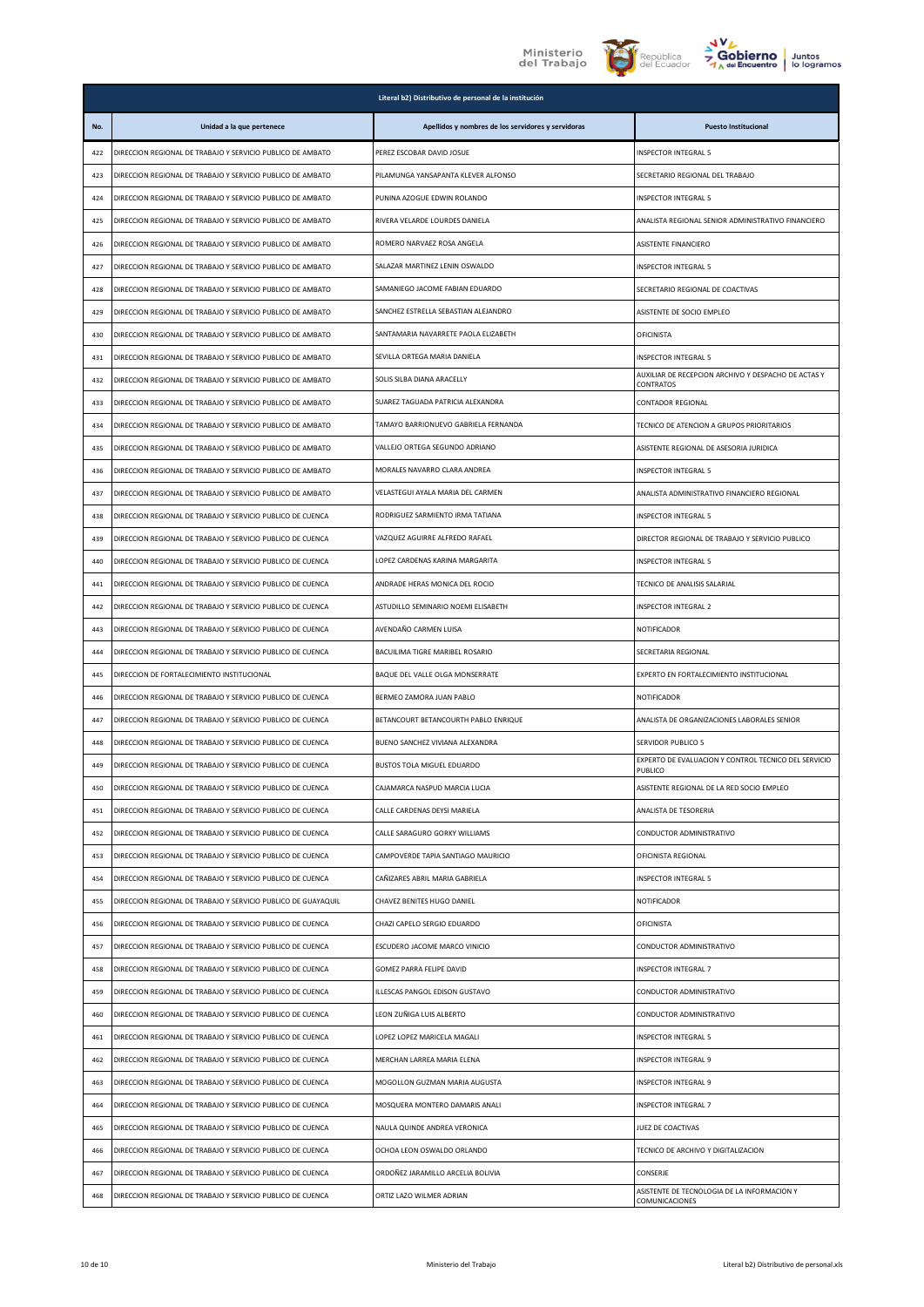





|     |                                                                | Literal b2) Distributivo de personal de la institución |                                                                                                |
|-----|----------------------------------------------------------------|--------------------------------------------------------|------------------------------------------------------------------------------------------------|
| No. | Unidad a la que pertenece                                      | Apellidos y nombres de los servidores y servidoras     | <b>Puesto Institucional</b>                                                                    |
| 469 | DIRECCION REGIONAL DE TRABAJO Y SERVICIO PUBLICO DE CUENCA     | PERALTA HUIRACOCHA JONNATHAN PAUL                      | ANALISTA DE EVALUACION Y CONTROL TECNICO DEL SERVICIO<br>PUBLICO                               |
| 470 | DIRECCION REGIONAL DE TRABAJO Y SERVICIO PUBLICO DE CUENCA     | PESANTEZ CARDENAS MARIA BELEN                          | INSPECTOR INTEGRAL 7                                                                           |
| 471 | DIRECCION REGIONAL DE TRABAJO Y SERVICIO PUBLICO DE CUENCA     | PROAÑO VAZQUEZ ANDRES ESTEBAN                          | ASISTENTE DE ATENCION A GRUPOS PRIORITARIOS                                                    |
| 472 | DIRECCION REGIONAL DE TRABAJO Y SERVICIO PUBLICO DE CUENCA     | PULLA NARVAEZ DAYSI VALERIA                            | ANALISTA REGIONAL DE SEGURIDAD Y SALUD EN EL TRABAJO                                           |
| 473 | DIRECCION REGIONAL DE TRABAJO Y SERVICIO PUBLICO DE CUENCA     | QUEZADA LETA LILIANA DE LA NUBE                        | <b>NOTIFICADOR</b>                                                                             |
| 474 | DIRECCION REGIONAL DE TRABAJO Y SERVICIO PUBLICO DE CUENCA     | QUIROLA APOLO LUIS ALBERTO                             | EXPERTO EN SERVICIOS ADMINISTRATIVOS                                                           |
| 475 | DIRECCION REGIONAL DE TRABAJO Y SERVICIO PUBLICO DE CUENCA     | SALAZAR CAMPOVERDE EDGAR VINICIO                       | INSPECTOR INTEGRAL 7                                                                           |
| 476 | DIRECCION REGIONAL DE TRABAJO Y SERVICIO PUBLICO DE CUENCA     | SANMARTIN QUIZHPI JEFFERSON JOSE                       | ASISTENTE DE TECNOLOGIA DE LA INFORMACION Y<br>COMUNICACIONES                                  |
| 477 | DIRECCION REGIONAL DE TRABAJO Y SERVICIO PUBLICO DE CUENCA     | SILVA ARMIJOS WILMAN LEONARDO                          | TECNICO DE ARCHIVO Y DIGITALIZACION                                                            |
| 478 | DIRECCION REGIONAL DE TRABAJO Y SERVICIO PUBLICO DE CUENCA     | SOLORZANO RODAS JORGE SANTIAGO                         | SECRETARIO DE COACTIVAS                                                                        |
| 479 | DIRECCION REGIONAL DE TRABAJO Y SERVICIO PUBLICO DE CUENCA     | SOLORZANO RODAS SONIA MAGDALENA                        | <b>OFICINISTA</b>                                                                              |
| 480 | DIRECCION REGIONAL DE TRABAJO Y SERVICIO PUBLICO DE CUENCA     | TONON ZAMORA LUCIA ANDREA                              | ANALISTA REGIONAL DE LA RED SOCIO EMPLEO                                                       |
| 481 | DIRECCION REGIONAL DE TRABAJO Y SERVICIO PUBLICO DE CUENCA     | MOGOLLON GODOY CHRISTIAN RODRIGO                       | OFICINISTA                                                                                     |
| 482 | DIRECCION REGIONAL DE TRABAJO Y SERVICIO PUBLICO DE CUENCA     | TORRES MALDONADO MARIA AUGUSTA                         | SECRETARIO REGIONAL DEL TRABAJO                                                                |
| 483 | DIRECCION REGIONAL DE TRABAJO Y SERVICIO PUBLICO DE CUENCA     | TORRES MONCAYO VARINIA PAOLA                           | INSPECTOR INTEGRAL 5                                                                           |
| 484 | DIRECCION REGIONAL DE TRABAJO Y SERVICIO PUBLICO DE CUENCA     | UGUÑA NAULA ANDREA VIVIANA                             | ANALISTA DE EVALUACION Y CONTROL TECNICO DEL SERVICIO<br>PUBLICO                               |
| 485 | DIRECCION REGIONAL DE TRABAJO Y SERVICIO PUBLICO DE PORTOVIEJO | ALIATIS BRAVO VALERIA GUADALUPE                        | ASISTENTE ADMINISTRATIVO FINANCIERO REGIONAL                                                   |
| 486 | DIRECCION REGIONAL DE TRABAJO Y SERVICIO PUBLICO DE CUENCA     | LEON CARPIO ANGELICA MARIA                             | ASISTENTE DE SOCIO EMPLEO                                                                      |
| 487 | DIRECCION REGIONAL DE TRABAJO Y SERVICIO PUBLICO DE CUENCA     | VASQUEZ CALLE MARIA DEL CARMEN                         | SECRETARIA REGIONAL                                                                            |
| 488 | DIRECCION REGIONAL DE TRABAJO Y SERVICIO PUBLICO DE CUENCA     | YAURI CRESPO ANGEL PATRICIO                            | ANALISTA REGIONAL DE JUBILACIONES                                                              |
| 489 | DIRECCION REGIONAL DE TRABAJO Y SERVICIO PUBLICO DE GUAYAQUIL  | ABAD BERMEO WILMER RODRIGO                             | CONDUCTOR ADMINISTRATIVO                                                                       |
| 490 | DIRECCION REGIONAL DE TRABAJO Y SERVICIO PUBLICO DE GUAYAQUIL  | ACHI HALL ELIAS VICENTE                                | EXPERTO REGIONAL DE CONTROL DEL SERVICIO PUBLICO                                               |
| 491 | DIRECCION REGIONAL DE TRABAJO Y SERVICIO PUBLICO DE GUAYAQUIL  | AGUILERA BAUZ JORGE ALBERTO                            | INSPECTOR INTEGRAL 5                                                                           |
| 492 | DIRECCION REGIONAL DE TRABAJO Y SERVICIO PUBLICO DE GUAYAQUIL  | BARRERA LOPEZ JOFFRE JONNATHAN                         | INSPECTOR INTEGRAL 5                                                                           |
| 493 | DIRECCION REGIONAL DE TRABAJO Y SERVICIO PUBLICO DE GUAYAQUIL  | ANASTACIO HERRERA GUSTAVO ANDRES                       | ANALISTA SENIOR DE SEGURIDAD Y SALUD EN EL TRABAJO                                             |
| 494 | DIRECCION REGIONAL DE TRABAJO Y SERVICIO PUBLICO DE GUAYAQUIL  | BAJAÑA LLERENA JOYCE PETRA                             | INSPECTOR INTEGRAL 7                                                                           |
| 495 | DIRECCION REGIONAL DE TRABAJO Y SERVICIO PUBLICO DE GUAYAQUIL  | BARRIGA CISNEROS CINTHIA VIRGINIA                      | EXPERTO EN SERVICIOS ADMINISTRATIVOS                                                           |
| 496 | DIRECCION REGIONAL DE TRABAJO Y SERVICIO PUBLICO DE GUAYAQUIL  | BASTIDAS VERA RODRIGO JAVIER                           | ASISTENTE REGIONAL DE TECNOLOGIAS DE LA INFORMACION Y<br>COMUNICACION                          |
| 497 | DIRECCION REGIONAL DE TRABAJO Y SERVICIO PUBLICO DE GUAYAQUIL  | BECERRA BRITO SILVIA ANTONIETA                         | ANALISTA DE ORGANIZACIONES LABORALES SENIOR                                                    |
| 498 | DIRECCION REGIONAL DE TRABAJO Y SERVICIO PUBLICO DE GUAYAQUIL  | BRAVO PINO MIRNA BEATRIZ                               | SECRETARIA                                                                                     |
| 499 | DIRECCION REGIONAL DE TRABAJO Y SERVICIO PUBLICO DE GUAYAQUIL  | BUSTAMANTE GRANIZO XAVIER ANDRES                       | TECNICO REGIONAL DE ARCHIVO Y DIGITALIZACION                                                   |
| 500 | DIRECCION REGIONAL DE TRABAJO Y SERVICIO PUBLICO DE GUAYAQUIL  | CAGUA MENDIETA MERCEDES JACKELINE                      | ASISTENTE ADMINISTRATIVO FINANCIERO REGIONAL                                                   |
| 501 | DIRECCION REGIONAL DE TRABAJO Y SERVICIO PUBLICO DE GUAYAQUIL  | CARBO GONZALEZ DALTON JOFFRE                           | CITADOR DE COACTIVAS                                                                           |
| 502 | DIRECCION REGIONAL DE TRABAJO Y SERVICIO PUBLICO DE GUAYAQUIL  | CASTILLO BRIONES LIGIA GINA                            | INSPECTOR INTEGRAL 5                                                                           |
| 503 | DIRECCION REGIONAL DE TRABAJO Y SERVICIO PUBLICO DE GUAYAQUIL  | BRIONES BANDERAS CINDY MICHELLE                        | ASISTENTE ADMINISTRATIVO FINANCIERO REGIONAL                                                   |
| 504 | DIRECCION REGIONAL DE TRABAJO Y SERVICIO PUBLICO DE GUAYAQUIL  | CHACON BECERRA DANIEL ALFREDO                          | ASISTENTE ADMINISTRATIVO FINANCIERO REGIONAL<br>TECNICO DE SEGUIMIENTO Y CONTROL DE ATENCION Y |
| 505 | DIRECCION REGIONAL DE TRABAJO Y SERVICIO PUBLICO DE GUAYAQUIL  | CORDOVA AYORA DIEGO FABRICIO                           | CONTACTO CIUDADANO                                                                             |
| 506 | DIRECCION REGIONAL DE TRABAJO Y SERVICIO PUBLICO DE GUAYAQUIL  | CORREA FIGUEROA ANDREA SALOME                          | INSPECTOR INTEGRAL 5                                                                           |
| 507 | DIRECCION REGIONAL DE TRABAJO Y SERVICIO PUBLICO DE GUAYAQUIL  | CORREA GUZMAN GLORIA CAROLINA                          | INSPECTOR INTEGRAL 2                                                                           |
| 508 | DIRECCION REGIONAL DE TRABAJO Y SERVICIO PUBLICO DE GUAYAQUIL  | DE LA TORRE VILLON JUAN CARLOS                         | TECNICO DE ARCHIVO Y DIGITALIZACION                                                            |
| 509 | DIRECCION DE SECRETARIA GENERAL                                | FAJARDO TRIVIÑO KLEBER ADRIAN                          | SECRETARIA EJECUTIVA                                                                           |
| 510 | DIRECCION REGIONAL DE TRABAJO Y SERVICIO PUBLICO DE GUAYAQUIL  | FILIAN TORRES NATIVIDAD TARGELIA                       | <b>NOTIFICADOR</b>                                                                             |
| 511 | DIRECCION REGIONAL DE TRABAJO Y SERVICIO PUBLICO DE GUAYAQUIL  | GARCIA DUEÑAS RUTH DALINDA                             | SECRETARIO DE COACTIVAS                                                                        |
| 512 | DIRECCION REGIONAL DE TRABAJO Y SERVICIO PUBLICO DE GUAYAQUIL  | <b>GARZON TORRES JOEL ADRIAN</b>                       | ANALISTA REGIONAL DE ATENCION A GRUPOS PRIORITARIOS                                            |
| 513 | DIRECCION REGIONAL DE TRABAJO Y SERVICIO PUBLICO DE GUAYAQUIL  | GILER HIDALGO LISSETTE ESTEFANIA                       | EXPERTO REGIONAL DE CONTROL DEL SERVICIO PUBLICO                                               |
| 514 | DIRECCION REGIONAL DE TRABAJO Y SERVICIO PUBLICO DE GUAYAQUIL  | GOMEZ GONZALEZ STEPHANIE KATHERINE                     | ABOGADO REGIONAL DE ASESORIA JURIDICA                                                          |
| 515 | DIRECCION REGIONAL DE TRABAJO Y SERVICIO PUBLICO DE GUAYAQUIL  | GONZALEZ CRIOLLO MERCEDES ISABEL                       | ANALISTA REGIONAL DE CONTROL DEL SERVICIO PUBLICO                                              |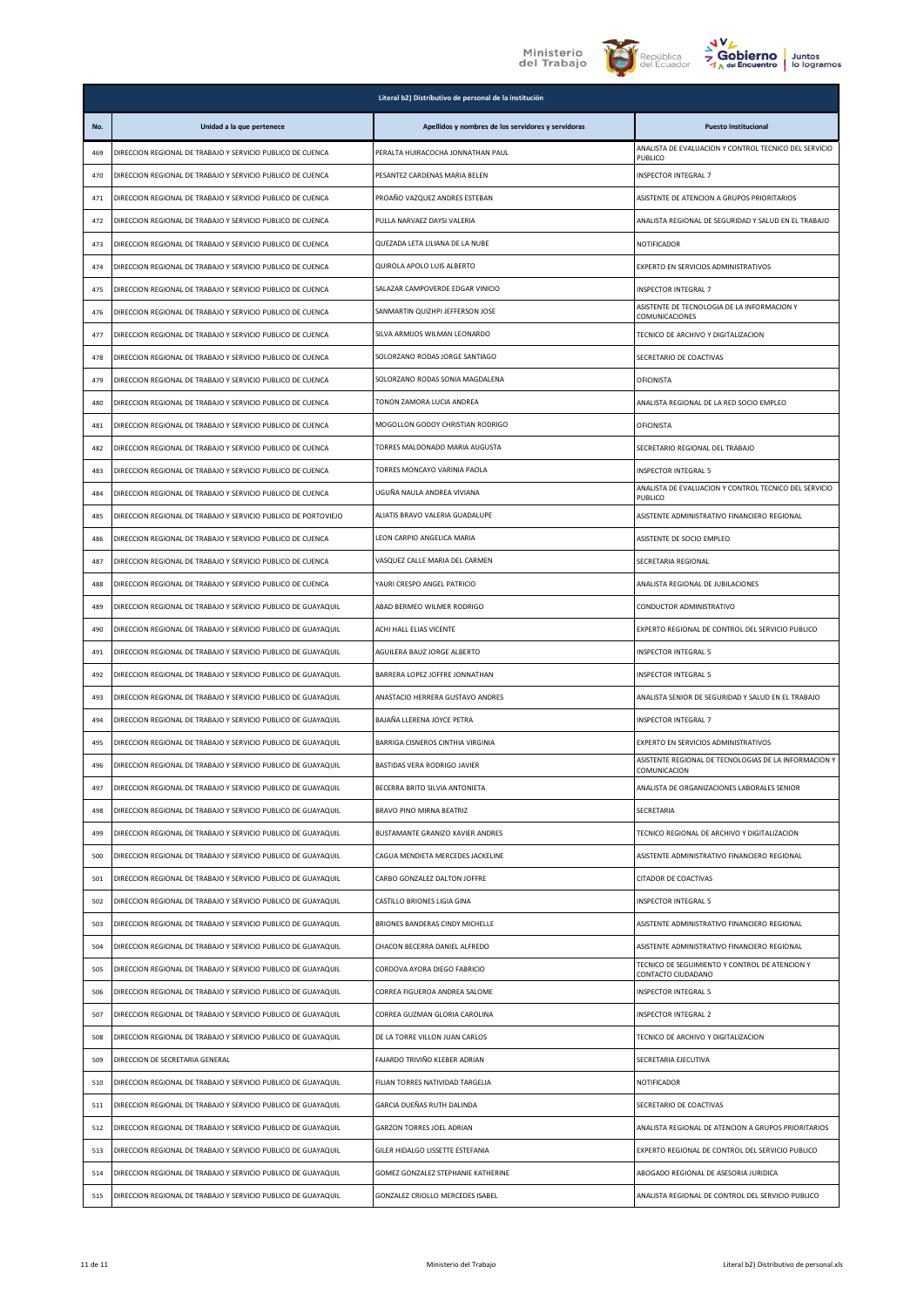

**Literal b2) Distributivo de personal de la institución**





| No. | Unidad a la que pertenece                                      | Apellidos y nombres de los servidores y servidoras | <b>Puesto Institucional</b>                         |
|-----|----------------------------------------------------------------|----------------------------------------------------|-----------------------------------------------------|
| 516 | DIRECCION REGIONAL DE TRABAJO Y SERVICIO PUBLICO DE GUAYAQUIL  | GOYA MORENO ALBERTO JOFFRE                         | CHOFER                                              |
| 517 | DIRECCION REGIONAL DE TRABAJO Y SERVICIO PUBLICO DE PORTOVIEJO | GUILLEN GARZON RICHARD MARTIN                      | INSPECTOR INTEGRAL 5                                |
| 518 | DIRECCION REGIONAL DE TRABAJO Y SERVICIO PUBLICO DE GUAYAQUIL  | GUTIERREZ LEDESMA LIGIA NARCISA                    | ASISTENTE DE ANALISIS SALARIAL                      |
| 519 | DIRECCION REGIONAL DE TRABAJO Y SERVICIO PUBLICO DE GUAYAQUIL  | HERRERA GUARTATANGA RUBEN FRANCISCO                | ASISTENTE REGIONAL DE LA RED SOCIO EMPLEO           |
| 520 | DIRECCION REGIONAL DE TRABAJO Y SERVICIO PUBLICO DE GUAYAQUIL  | HURTADO AVEIGA BETTY MARIA                         | SECRETARIA                                          |
| 521 | DIRECCION REGIONAL DE TRABAJO Y SERVICIO PUBLICO DE GUAYAQUIL  | IÑIGUEZ CUEVA MARIANA DE JESUS                     | ANALISTA REGIONAL DE CONTROL DEL SERVICIO PUBLICO   |
| 522 | DIRECCION REGIONAL DE TRABAJO Y SERVICIO PUBLICO DE GUAYAQUIL  | LAJONES WILA MARIUXI DEL JESUS                     | ANALISTA ADMINISTRATIVO FINANCIERO REGIONAL         |
| 523 | DIRECCION REGIONAL DE TRABAJO Y SERVICIO PUBLICO DE GUAYAQUIL  | LOPEZ CABRERA LORENA CRISTINA                      | INSPECTOR INTEGRAL 5                                |
| 524 | DIRECCION REGIONAL DE TRABAJO Y SERVICIO PUBLICO DE GUAYAQUIL  | LOPEZ VERA LUCIA DEL CARMEN                        | <b>OFICINISTA</b>                                   |
| 525 | DIRECCION REGIONAL DE TRABAJO Y SERVICIO PUBLICO DE GUAYAQUIL  | MALDONADO DUMES EDDIE SANTIAGO                     | TECNICO DE ARCHIVO Y DIGITALIZACION                 |
| 526 | DIRECCION REGIONAL DE TRABAJO Y SERVICIO PUBLICO DE GUAYAQUIL  | MANFALLES CHEVEZ OSWALDO ALFONSO                   | CONDUCTOR ADMINISTRATIVO                            |
| 527 | DIRECCION REGIONAL DE TRABAJO Y SERVICIO PUBLICO DE GUAYAQUIL  | MATUTE AVILES FELIPE EDUARDO                       | INSPECTOR INTEGRAL 9                                |
| 528 | DIRECCION REGIONAL DE TRABAJO Y SERVICIO PUBLICO DE GUAYAQUIL  | MEJIA SARES CAROLINA INGRID                        | INSPECTOR INTEGRAL 2                                |
| 529 | DIRECCION REGIONAL DE TRABAJO Y SERVICIO PUBLICO DE GUAYAQUIL  | MERCHAN DELGADO VIVIANA DEL CARMEN                 | <b>OFICINISTA</b>                                   |
| 530 | DIRECCION REGIONAL DE TRABAJO Y SERVICIO PUBLICO DE GUAYAQUIL  | BRAVO MENDOZA KAREN VALERIA                        | ABOGADO REGIONAL DE ASESORIA JURIDICA               |
| 531 | DIRECCION REGIONAL DE TRABAJO Y SERVICIO PUBLICO DE GUAYAQUIL  | MONCAYO SALCEDO JAVIER ANDRES                      | ANALISTA DE ORGANIZACIONES LABORALES SENIOR         |
| 532 | DIRECCION REGIONAL DE TRABAJO Y SERVICIO PUBLICO DE GUAYAQUIL  | MONTIEL ALVARRACIN JORGE HIPOLITO                  | CONDUCTOR ADMINISTRATIVO                            |
| 533 | DIRECCION REGIONAL DE TRABAJO Y SERVICIO PUBLICO DE GUAYAQUIL  | MORA DELGADO DEINY TERESA                          | ANALISTA REGIONAL DE EMPLEO Y SALARIOS              |
| 534 | DIRECCION REGIONAL DE TRABAJO Y SERVICIO PUBLICO DE GUAYAQUIL  | MORA JALKAS CARLOS ALBERTO                         | INSPECTOR INTEGRAL 4                                |
| 535 | DIRECCION REGIONAL DE TRABAJO Y SERVICIO PUBLICO DE GUAYAQUIL  | MOROCHO VALAREZO MIGUEL DE JESUS                   | ANALISTA REGIONAL DE CONTROL DEL SERVICIO PUBLICO   |
| 536 | DIRECCION REGIONAL DE TRABAJO Y SERVICIO PUBLICO DE GUAYAQUIL  | MOSQUERA MINAN WILLIAN ANGEL                       | ANALISTA EN ATENCION A GRUPOS PRIORITARIOS          |
| 537 | DIRECCION REGIONAL DE TRABAJO Y SERVICIO PUBLICO DE GUAYAQUIL  | MOSQUERA TUCUNANGO YEANYNE YULIANA                 | <b>OFICINISTA</b>                                   |
| 538 | DIRECCION REGIONAL DE TRABAJO Y SERVICIO PUBLICO DE GUAYAQUIL  | MUÑOZ VALENCIA SONNIA SORAYA                       | INSPECTOR INTEGRAL 5                                |
| 539 | DIRECCION FINANCIERA                                           | NARVAEZ FLORES FERNANDO ERNESTO                    | EXPERTO DE PRESUPUESTO                              |
| 540 | DIRECCION REGIONAL DE TRABAJO Y SERVICIO PUBLICO DE GUAYAQUIL  | NAVARRETE FREIRE WASHINGTON ALEJANDRO              | INSPECTOR INTEGRAL 5                                |
| 541 | DIRECCION REGIONAL DE TRABAJO Y SERVICIO PUBLICO DE GUAYAQUIL  | NIVELO VEGA MARIA SALOME                           | INSPECTOR INTEGRAL 4                                |
| 542 | DIRECCION REGIONAL DE TRABAJO Y SERVICIO PUBLICO DE GUAYAQUIL  | OLEA VILLACIS FABIAN MAURICIO                      | ABOGADO REGIONAL DE ASESORIA JURIDICA               |
| 543 | DIRECCION REGIONAL DE TRABAJO Y SERVICIO PUBLICO DE GUAYAQUIL  | PALTIN LABANDA WILFRIDO AUGUSTO                    | ANALISTA DE ORGANIZACIONES LABORALES SENIOR         |
| 544 | DIRECCION REGIONAL DE TRABAJO Y SERVICIO PUBLICO DE GUAYAQUIL  | PANCHANA TORAL LUIS ALFREDO                        | <b>INSPECTOR INTEGRAL 5</b>                         |
| 545 | DIRECCION REGIONAL DE TRABAJO Y SERVICIO PUBLICO DE GUAYAQUIL  | PEREZ YAGUAL JULIO CESAR                           | ANALISTA SENIOR DE SEGURIDAD Y SALUD EN EL TRABAJO  |
| 546 | DIRECCION REGIONAL DE TRABAJO Y SERVICIO PUBLICO DE GUAYAQUIL  | PINARGOTE GENDER HUGO GABRIEL                      | CONSERJE                                            |
| 547 | DIRECCION REGIONAL DE TRABAJO Y SERVICIO PUBLICO DE GUAYAQUIL  | POVEDA ALVARADO ALEXIS STEVEN                      | ASISTENTE REGIONAL DE EMPLEO Y SALARIOS             |
| 548 | DIRECCION REGIONAL DE TRABAJO Y SERVICIO PUBLICO DE GUAYAQUIL  | QUIJIJE BAZAN GERMANIA GREGORIA                    | INSPECTOR INTEGRAL 2                                |
| 549 | DIRECCION REGIONAL DE TRABAJO Y SERVICIO PUBLICO DE GUAYAQUIL  | QUINTANA CONTRERAS PATRICIA ALEXANDRA              | ASISTENTE REGIONAL DE EMPLEO Y SALARIOS             |
| 550 | DIRECCION REGIONAL DE TRABAJO Y SERVICIO PUBLICO DE GUAYAQUIL  | RIOFRIO PARRA MARIA FERNANDA                       | SECRETARIA                                          |
| 551 | DIRECCION REGIONAL DE TRABAJO Y SERVICIO PUBLICO DE GUAYAQUIL  | RIVAS AZANZA FABIAN ANDRES                         | INSPECTOR INTEGRAL 7                                |
| 552 | DIRECCION REGIONAL DE TRABAJO Y SERVICIO PUBLICO DE GUAYAQUIL  | RODRIGUEZ INTRIAGO KIARA DAYANARA                  | ASISTENTE ADMINISTRATIVO FINANCIERO REGIONAL        |
| 553 | DIRECCION REGIONAL DE TRABAJO Y SERVICIO PUBLICO DE GUAYAQUIL  | ROMERO ORTEGA ALFONSO BENIGNO                      | MEDIADOR REGIONAL LABORAL                           |
| 554 | DIRECCION REGIONAL DE TRABAJO Y SERVICIO PUBLICO DE GUAYAQUIL  | ROMERO SAN LUCAS ANGEL DAGOBERTO                   | INSPECTOR INTEGRAL 4                                |
| 555 | DIRECCION REGIONAL DE TRABAJO Y SERVICIO PUBLICO DE GUAYAQUIL  | ROMERO TRONCOSO MONICA TATIANA                     | ASISTENTE DE SOCIO EMPLEO                           |
| 556 | DIRECCION REGIONAL DE TRABAJO Y SERVICIO PUBLICO DE GUAYAQUIL  | RUIZ PALMA CLAUDIO ANTONIO                         | ANALISTA REGIONAL DE CONTROL DEL SERVICIO PUBLICO   |
| 557 | DIRECCION REGIONAL DE TRABAJO Y SERVICIO PUBLICO DE GUAYAQUIL  | SALAZAR ESCOBAR DANILO CHRISTIAN                   | ASISTENTE DE MANTENIMIENTO                          |
| 558 | DIRECCION REGIONAL DE TRABAJO Y SERVICIO PUBLICO DE GUAYAQUIL  | SALVADOR GUERRA DIANA CONSUELO                     | EXPERTO REGIONAL DE SEGURIDAD Y SALUD EN EL TRABAJO |
| 559 | DIRECCION REGIONAL DE TRABAJO Y SERVICIO PUBLICO DE PORTOVIEJO | AMEN CHINGA IRINA MARIA                            | EXPERTO REGIONAL DE SEGURIDAD Y SALUD EN EL TRABAJO |
| 560 | DIRECCION REGIONAL DE TRABAJO Y SERVICIO PUBLICO DE GUAYAQUIL  | SANCHEZ CAICEDO CHRISTIAN VICENTE                  | <b>OFICINISTA</b>                                   |
| 561 | DIRECCION REGIONAL DE TRABAJO Y SERVICIO PUBLICO DE GUAYAQUIL  | SILVA SANTIANA LOURDES NOEMI                       | INSPECTOR INTEGRAL 5                                |
| 562 | DIRECCION REGIONAL DE TRABAJO Y SERVICIO PUBLICO DE GUAYAQUIL  | SOLANO PRIETO GUIDO ERNESTO                        | ANALISTA REGIONAL DE ATENCION A GRUPOS PRIORITARIOS |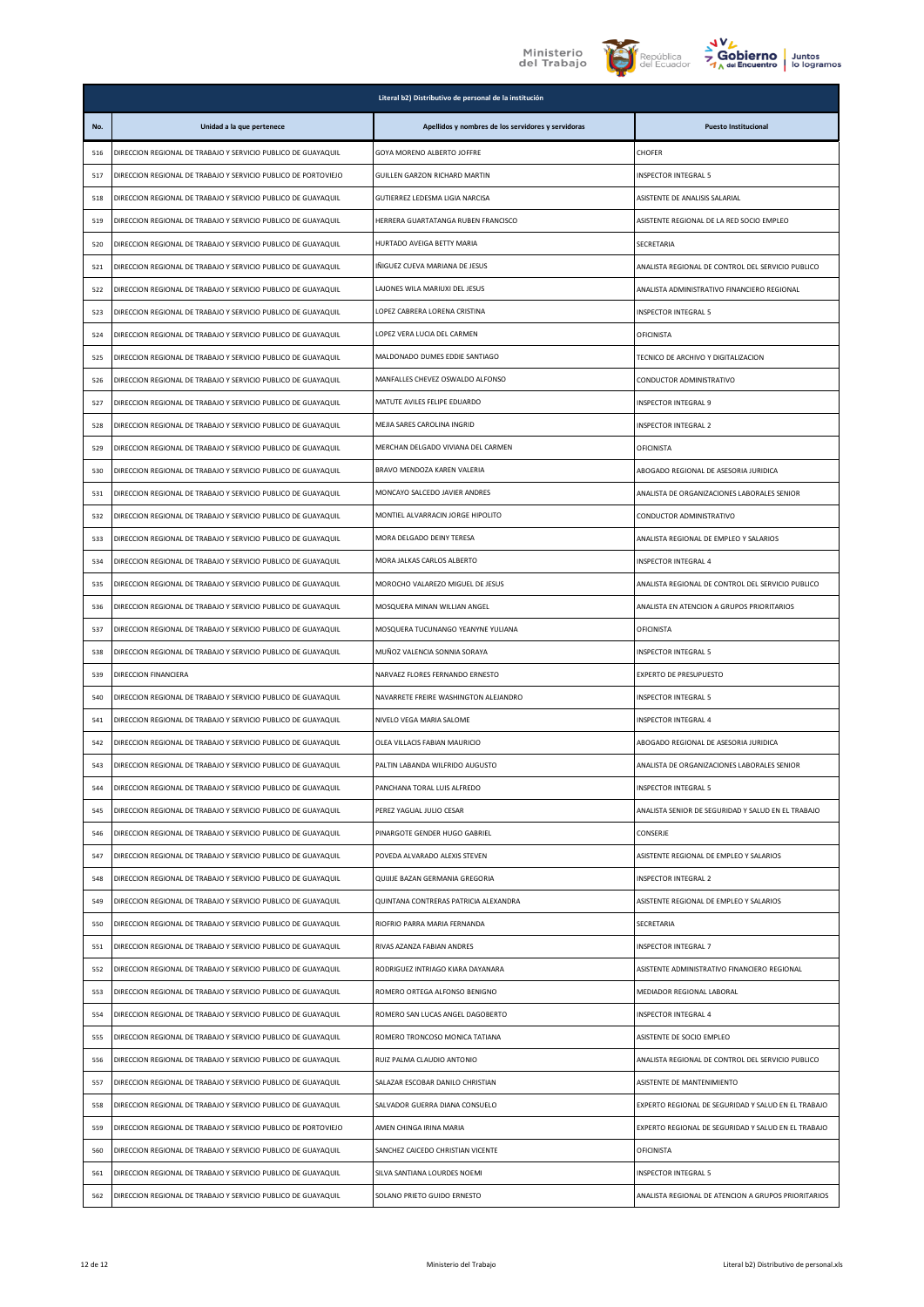





|     | Literal b2) Distributivo de personal de la institución        |                                                    |                                                                                     |
|-----|---------------------------------------------------------------|----------------------------------------------------|-------------------------------------------------------------------------------------|
| No. | Unidad a la que pertenece                                     | Apellidos y nombres de los servidores y servidoras | <b>Puesto Institucional</b>                                                         |
| 563 | DIRECCION REGIONAL DE TRABAJO Y SERVICIO PUBLICO DE GUAYAQUIL | SOLIS SANCHEZ JUAN NICOLAS                         | <b>OFICINISTA</b>                                                                   |
| 564 | DIRECCION REGIONAL DE TRABAJO Y SERVICIO PUBLICO DE GUAYAQUIL | SUAREZ CORONEL GALO ALBERTO                        | CONDUCTOR ADMINISTRATIVO                                                            |
| 565 | DIRECCION REGIONAL DE TRABAJO Y SERVICIO PUBLICO DE GUAYAQUIL | SUAREZ PRENDE HENRY ALBERTO                        | CONDUCTOR ADMINISTRATIVO                                                            |
| 566 | DIRECCION REGIONAL DE TRABAJO Y SERVICIO PUBLICO DE GUAYAQUIL | SUAREZ SANDOVAL JOHANNA LIZET                      | EXPERTO REGIONAL DE CONTROL DEL SERVICIO PUBLICO                                    |
| 567 | DIRECCION REGIONAL DE TRABAJO Y SERVICIO PUBLICO DE GUAYAQUIL | TAMAYO VILLAMAR JENNY GEORGINA                     | TECNICO JURIDICO RED SOCIO EMPLEO                                                   |
| 568 | DIRECCION REGIONAL DE TRABAJO Y SERVICIO PUBLICO DE GUAYAQUIL | TOMALA BAJAÑA MARCELA VANESSA                      | TECNICO DE ARCHIVO Y DIGITALIZACION                                                 |
| 569 | DIRECCION REGIONAL DE TRABAJO Y SERVICIO PUBLICO DE GUAYAQUIL | VALDEZ VALLEJO VERONICA IRENE                      | ASISTENTE DE MIGRACIONES LABORALES                                                  |
| 570 | DIRECCION REGIONAL DE TRABAJO Y SERVICIO PUBLICO DE GUAYAQUIL | VELA TUTIVEN WALTER GIOVANNY                       | INSPECTOR INTEGRAL 7                                                                |
| 571 | DIRECCION REGIONAL DE TRABAJO Y SERVICIO PUBLICO DE GUAYAQUIL | VELEZ GARCIA MARIUXI ELIZABETH                     | ASISTENTE DE SOCIO EMPLEO                                                           |
| 572 | DIRECCION REGIONAL DE TRABAJO Y SERVICIO PUBLICO DE GUAYAQUIL | VERA RONQUILLO DENISSE ARACELLY                    | OFICINISTA REGIONAL                                                                 |
| 573 | DIRECCION REGIONAL DE TRABAJO Y SERVICIO PUBLICO DE GUAYAQUIL | VILLAGOMEZ BAQUEDANO NATHALY DEL ROSARIO           | ANALISTA DE EVALUACION Y CONTROL TECNICO DEL SERVICIO<br>PUBLICO                    |
| 574 | DIRECCION REGIONAL DE TRABAJO Y SERVICIO PUBLICO DE GUAYAQUIL | VILLAGOMEZ VIZCAINO ABIGAIL                        | EXPERTO REGIONAL JURIDICO                                                           |
| 575 | DIRECCION REGIONAL DE TRABAJO Y SERVICIO PUBLICO DE GUAYAQUIL | VILLALVA SANCHEZ VICENTE JOSE                      | OFICINISTA                                                                          |
| 576 | DIRECCION REGIONAL DE TRABAJO Y SERVICIO PUBLICO DE GUAYAQUIL | VINTIMILLA DE HAZ VIVIANA PAOLA                    | ASISTENTE REGIONAL DE EMPLEO Y SALARIOS                                             |
| 577 | DIRECCION REGIONAL DE TRABAJO Y SERVICIO PUBLICO DE GUAYAQUIL | VISCARRA VISCARRA CARLOS RAUL                      | CONDUCTOR ADMINISTRATIVO                                                            |
| 578 | DIRECCION REGIONAL DE TRABAJO Y SERVICIO PUBLICO DE GUAYAQUIL | ZAMBRANO RONQUILLO MARIA FERNANDA                  | TECNICO DE SEGUIMIENTO Y CONTROL DE ATENCION Y<br>CONTACTO CIUDADANO                |
| 579 | DIRECCION REGIONAL DE TRABAJO Y SERVICIO PUBLICO DE GUAYAQUIL | ZAVALA CABRERA OSWALDO ENRIQUE                     | OFICINISTA REGIONAL                                                                 |
| 580 | DIRECCION REGIONAL DE TRABAJO Y SERVICIO PUBLICO DE GUAYAQUIL | BALSECA SELLAN DAYANA ELIZABETH                    | ANALISTA REGIONAL DE CONTROL DEL SERVICIO PUBLICO                                   |
| 581 | DIRECCION REGIONAL DE TRABAJO Y SERVICIO PUBLICO DE GUAYAQUIL | FREILE PALACIOS JOSE LUIS                          | INSPECTOR INTEGRAL 5                                                                |
| 582 | DIRECCION REGIONAL DE TRABAJO Y SERVICIO PUBLICO DE GUAYAQUIL | MARTINEZ RAMIREZ SILVANA SOFIA                     | TECNICO REGIONAL DE ATENCION AL USUARIO                                             |
| 583 | DIRECCION REGIONAL DE TRABAJO Y SERVICIO PUBLICO DE GUAYAQUIL | ZAMBRANO MACAY MARIA YULIANA                       | EXPERTO REGIONAL JURIDICO                                                           |
| 584 | DIRECCION REGIONAL DE TRABAJO Y SERVICIO PUBLICO DE GUAYAQUIL | CHAMBER ESPINOZA CINTHIA DENISSE                   | INSPECTOR INTEGRAL 4                                                                |
| 585 | DIRECCION REGIONAL DE TRABAJO Y SERVICIO PUBLICO DE GUAYAQUIL | LEON GOMEZ CATALINA LUCRECIA                       | INSPECTOR INTEGRAL 5                                                                |
| 586 | DIRECCION REGIONAL DE TRABAJO Y SERVICIO PUBLICO DE GUAYAQUIL | ZIADET HERRERA LILIAN MERCEDES                     | ASISTENTE DE SOCIO EMPLEO                                                           |
| 587 | DIRECCION REGIONAL DE TRABAJO Y SERVICIO PUBLICO DE IBARRA    | ROSALES MIÑO HUMBERTO PEDRO MANUEL                 | DIRECTOR REGIONAL DE TRABAJO Y SERVICIO PUBLICO                                     |
| 588 | DIRECCION REGIONAL DE TRABAJO Y SERVICIO PUBLICO DE IBARRA    | ALDAS GUERRERO MARIA JOSE                          | <b>INSPECTOR INTEGRAL 5</b>                                                         |
| 589 | DIRECCION REGIONAL DE TRABAJO Y SERVICIO PUBLICO DE IBARRA    | ALTAMIRANO PADILLA GUIDO MAURICIO                  | JUEZ REGIONAL DE COACTIVAS<br>ANALISTA DE EVALUACION Y CONTROL TECNICO DEL SERVICIO |
| 590 | DIRECCION REGIONAL DE TRABAJO Y SERVICIO PUBLICO DE IBARRA    | ARIAS CORONADO JENNY ANABEL                        | PUBLICO                                                                             |
| 591 | DIRECCION REGIONAL DE TRABAJO Y SERVICIO PUBLICO DE IBARRA    | AYALA PAREDES LILIANA ELIZABETH                    | ANALISTA REGIONAL DE CONTROL DEL SERVICIO PUBLICO                                   |
| 592 | DIRECCION REGIONAL DE TRABAJO Y SERVICIO PUBLICO DE IBARRA    | BARAHONA BAEZ GALO FERNANDO                        | <b>INSPECTOR INTEGRAL 5</b>                                                         |
| 593 | DIRECCION REGIONAL DE TRABAJO Y SERVICIO PUBLICO DE IBARRA    | BARRE RAMIREZ JORDAN JORGE                         | NOTIFICADOR<br>ASISTENTE DE TECNOLOGIA DE LA INFORMACION Y                          |
| 594 | DIRECCION REGIONAL DE TRABAJO Y SERVICIO PUBLICO DE IBARRA    | CEVALLOS MICHILENA MARIO ANDRES                    | COMUNICACIONES                                                                      |
| 595 | DIRECCION REGIONAL DE TRABAJO Y SERVICIO PUBLICO DE IBARRA    | DELGADO ARTEAGA HECTOR PATRICIO                    | CONDUCTOR ADMINISTRATIVO                                                            |
| 596 | DIRECCION REGIONAL DE TRABAJO Y SERVICIO PUBLICO DE IBARRA    | DONOSO PINEDA KARINA ALEXANDRA                     | SECRETARIO REGIONAL DE COACTIVAS                                                    |
| 597 | DIRECCION REGIONAL DE TRABAJO Y SERVICIO PUBLICO DE IBARRA    | ESPINOZA BORJA IRENE MAGALI                        | ANALISTA REGIONAL DE CONTROL DEL SERVICIO PUBLICO                                   |
| 598 | DIRECCION REGIONAL DE TRABAJO Y SERVICIO PUBLICO DE IBARRA    | GUATEMAL ANGAMARCA SILVIA MARIBEL                  | ASISTENTE DE SOCIO EMPLEO<br>ANALISTA DE EVALUACION Y CONTROL TECNICO DEL SERVICIO  |
| 599 | DIRECCION REGIONAL DE TRABAJO Y SERVICIO PUBLICO DE IBARRA    | HERNANDEZ BENITEZ RAMIRO MAURICIO                  | PUBLICO                                                                             |
| 600 | DIRECCION REGIONAL DE TRABAJO Y SERVICIO PUBLICO DE IBARRA    | <b>IBARRA BEDON GRACE BELEN</b>                    | CITADOR DE COACTIVAS                                                                |
| 601 | DIRECCION REGIONAL DE TRABAJO Y SERVICIO PUBLICO DE IBARRA    | LANCHIMBA GUANDINANGO MARIA ELENA                  | ASISTENTE DE ATENCION A GRUPOS PRIORITARIOS                                         |
| 602 | DIRECCION REGIONAL DE TRABAJO Y SERVICIO PUBLICO DE IBARRA    | MAYALITA ANDRANGO FRANKLIN STALIN                  | INSPECTOR INTEGRAL 7                                                                |
| 603 | DIRECCION REGIONAL DE TRABAJO Y SERVICIO PUBLICO DE IBARRA    | MORENO DIAZ GABRIELA ELIZABETH                     | TECNICO DE ARCHIVO Y DIGITALIZACION                                                 |
| 604 | DIRECCION REGIONAL DE TRABAJO Y SERVICIO PUBLICO DE IBARRA    | MORENO ECHEVERRIA SOFIA DE LOS ANGELES             | ASISTENTE DE SOCIO EMPLEO                                                           |
| 605 | DIRECCION REGIONAL DE TRABAJO Y SERVICIO PUBLICO DE IBARRA    | PULLES LIMA ALBERTO VICENTE                        | ANALISTA ADMINISTRATIVO FINANCIERO REGIONAL                                         |
| 606 | DIRECCION REGIONAL DE TRABAJO Y SERVICIO PUBLICO DE IBARRA    | SOSA PIEDRA MARGOTH ELIZABETH                      | CONSERJE                                                                            |
| 607 | DIRECCION REGIONAL DE TRABAJO Y SERVICIO PUBLICO DE IBARRA    | TORRES BENAVIDES KARINA LIZETH                     | CONTADOR REGIONAL                                                                   |
| 608 | DIRECCION REGIONAL DE TRABAJO Y SERVICIO PUBLICO DE IBARRA    | TREBOLES BAROJA WILLIAM ISRAEL                     | SECRETARIO REGIONAL DEL TRABAJO                                                     |
| 609 | DIRECCION REGIONAL DE TRABAJO Y SERVICIO PUBLICO DE LOJA      | SANCHEZ ABARCA DIANA GUISSELLA                     | INSPECTOR INTEGRAL 4                                                                |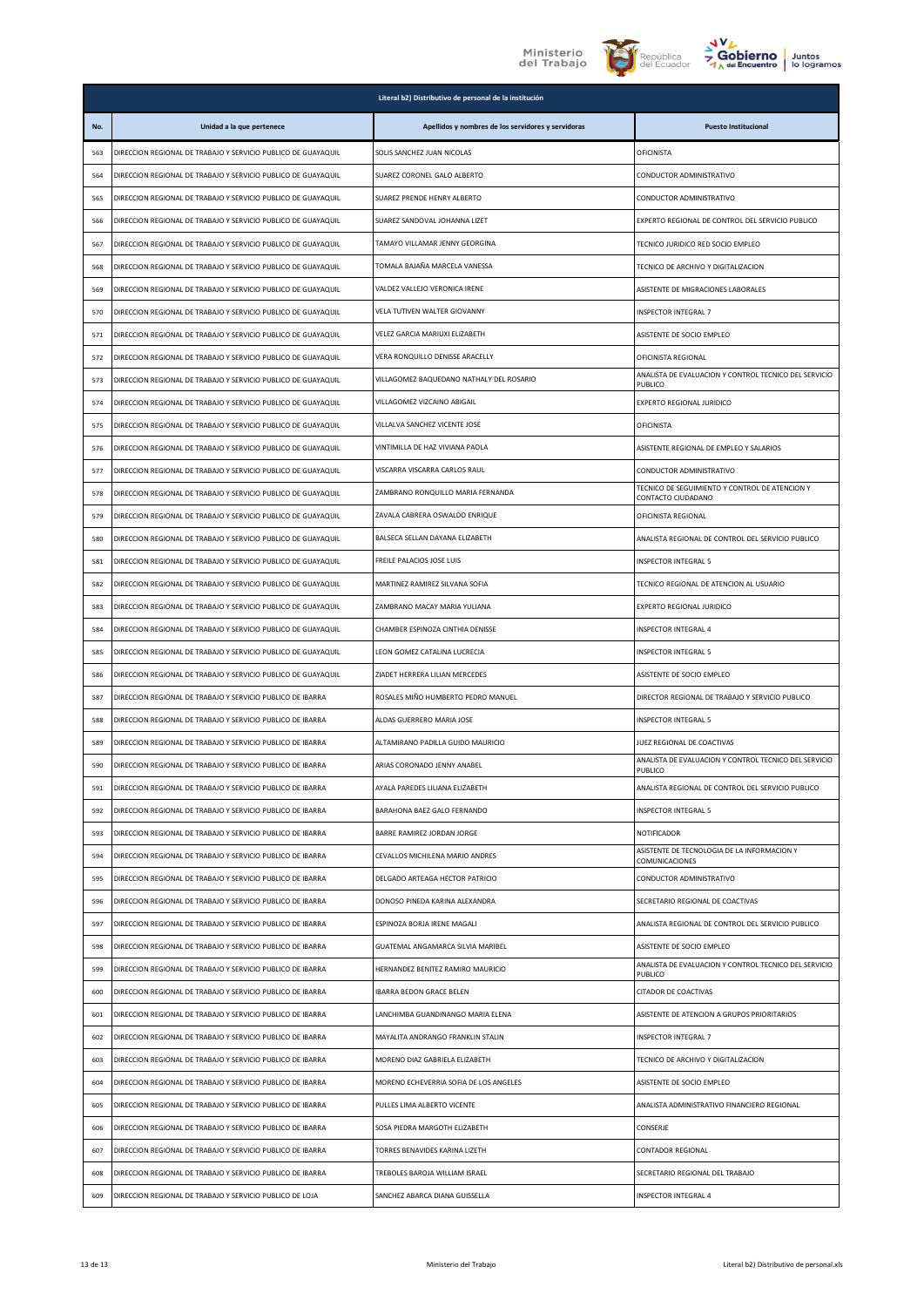





| Juntos      |
|-------------|
| lo logramos |

|     |                                                                                    | Literal b2) Distributivo de personal de la institución |                                                                         |
|-----|------------------------------------------------------------------------------------|--------------------------------------------------------|-------------------------------------------------------------------------|
| No. | Unidad a la que pertenece                                                          | Apellidos y nombres de los servidores y servidoras     | <b>Puesto Institucional</b>                                             |
| 610 | DIRECCION REGIONAL DE TRABAJO Y SERVICIO PUBLICO DE LOJA                           | GARCIA CELI FRANCO LEONARDO                            | DIRECTOR REGIONAL DE TRABAJO Y SERVICIO PUBLICO                         |
| 611 | DIRECCION REGIONAL DE TRABAJO Y SERVICIO PUBLICO DE LOJA                           | BLACIO AGUIRRE ROBERT PAUL                             | INSPECTOR INTEGRAL 9                                                    |
| 612 | DIRECCION REGIONAL DE TRABAJO Y SERVICIO PUBLICO DE LOJA                           | ARBOLEDA GUERRERO CLAUDIA GABRIELA                     | INSPECTOR INTEGRAL 5                                                    |
| 613 | DIRECCION REGIONAL DE TRABAJO Y SERVICIO PUBLICO DE LOJA                           | AZANZA GONZALEZ DARWIN GEOVANNY                        | INSPECTOR INTEGRAL 2                                                    |
| 614 | DIRECCION REGIONAL DE TRABAJO Y SERVICIO PUBLICO DE LOJA                           | BRITO HURTADO GIOVANNY OSWALDO                         | CONDUCTOR ADMINISTRATIVO                                                |
| 615 | DIRECCION REGIONAL DE TRABAJO Y SERVICIO PUBLICO DE LOJA                           | TORRES CALDERON YANELA ELIZABETH                       | TECNICO REGIONAL DE ARCHIVO Y DIGITALIZACION                            |
| 616 | DIRECCION DE CONTROL TECNICO DE LA GESTION DEL TALENTO HUMANO                      | CABRERA SANCHEZ BRIGIDA YACQUELINE                     | ANALISTA SENIOR DE CONTROL TECNICO DE LA GESTION DEL<br>TALENTO HUMANO  |
| 617 | DIRECCION REGIONAL DE TRABAJO Y SERVICIO PUBLICO DE LOJA                           | CARDENAS RODRIGUEZ ALEX OSWALDO                        | ASISTENTE DE MIGRACIONES LABORALES                                      |
| 618 | DIRECCION REGIONAL DE TRABAJO Y SERVICIO PUBLICO DE LOJA                           | CASTILLO VILLALTA MARIA ELIZABETH                      | ANALISTA REGIONAL DE CONTROL DEL SERVICIO PUBLICO                       |
| 619 | DIRECCION REGIONAL DE TRABAJO Y SERVICIO PUBLICO DE LOJA                           | CASTRO ESPINOSA LILA DE LOS ANGELES                    | INSPECTOR INTEGRAL 5                                                    |
| 620 | DIRECCION REGIONAL DE TRABAJO Y SERVICIO PUBLICO DE LOJA                           | CUEVA CUEVA DANILO JAVIER                              | INSPECTOR INTEGRAL 5                                                    |
| 621 | DIRECCION REGIONAL DE TRABAJO Y SERVICIO PUBLICO DE LOJA                           | ELIZALDE VIVANCO MAYTE DEL CISNE                       | AUXILIAR DE RECEPCION ARCHIVO Y DESPACHO DE ACTAS Y<br><b>CONTRATOS</b> |
| 622 | DIRECCION DE MEDIACION LABORAL                                                     | FLORES YAZBEK ANDRES PAUL                              | MEDIADOR LABORAL SENIOR                                                 |
| 623 | DIRECCION REGIONAL DE TRABAJO Y SERVICIO PUBLICO DE LOJA                           | GOMEZ ARMIJOS STALIN ALBERTO                           | CONDUCTOR ADMINISTRATIVO                                                |
| 624 | DIRECCION REGIONAL DE TRABAJO Y SERVICIO PUBLICO DE LOJA                           | GUAJALA RIVILLA DARWIN AFRANIO                         | CONTADOR REGIONAL                                                       |
| 625 | DIRECCION REGIONAL DE TRABAJO Y SERVICIO PUBLICO DE LOJA                           | GUAMAN GONZALEZ FREDDY GUILLERMO                       | ANALISTA REGIONAL JUNIOR ADMINISTRATIVO Y FINANCIERO                    |
| 626 | DIRECCION REGIONAL DE TRABAJO Y SERVICIO PUBLICO DE LOJA                           | GUARNIZO JARAMILLO DARWIN RIGOBERTO                    | CITADOR DE COACTIVAS                                                    |
| 627 | DIRECCION REGIONAL DE TRABAJO Y SERVICIO PUBLICO DE LOJA                           | HIDALGO MONTERO DAYANA CECIBEL                         | INSPECTOR INTEGRAL 5                                                    |
| 628 | DIRECCION REGIONAL DE TRABAJO Y SERVICIO PUBLICO DE LOJA                           | JIMENEZ MORA JORGE PATRICIO                            | ASISTENTE DE TECNOLOGIA DE LA INFORMACION Y<br>COMUNICACIONES           |
| 629 | DIRECCION REGIONAL DE TRABAJO Y SERVICIO PUBLICO DE LOJA                           | LOZADA BRAVO YAJAIRA KATHERINE                         | SECRETARIA REGIONAL                                                     |
| 630 | DIRECCION REGIONAL DE TRABAJO Y SERVICIO PUBLICO DE LOJA                           | MACAS SANCHEZ BLANCA JACKELINE DEL CISNE               | EXPERTO DE EVALUACION Y CONTROL TECNICO DEL SERVICIO<br>PUBLICO         |
| 631 | DIRECCION REGIONAL DE TRABAJO Y SERVICIO PUBLICO DE LOJA                           | MONTERO ROMERO ELIZABETH NOEMI                         | ANALISTA ADMINISTRATIVO FINANCIERO REGIONAL                             |
| 632 | DIRECCION REGIONAL DE TRABAJO Y SERVICIO PUBLICO DE LOJA                           | MORILLO JARAMILLO IVANOBA ANDREA                       | ASISTENTE REGIONAL DE LA RED SOCIO EMPLEO                               |
| 633 | DIRECCION REGIONAL DE TRABAJO Y SERVICIO PUBLICO DE LOJA                           | NOLE NOLE MARIA CUMANDA                                | ANALISTA REGIONAL DE CONTROL DEL SERVICIO PUBLICO                       |
| 634 | DIRECCION REGIONAL DE TRABAJO Y SERVICIO PUBLICO DE LOJA                           | OCHOA MONTERO FERNANDO MOISES                          | INSPECTOR INTEGRAL 4                                                    |
| 635 | DIRECCION REGIONAL DE TRABAJO Y SERVICIO PUBLICO DE LOJA                           | RAMON CABRERA VICTOR HUGO                              | CONDUCTOR ADMINISTRATIVO                                                |
| 636 | DIRECCION REGIONAL DE TRABAJO Y SERVICIO PUBLICO DE LOJA                           | ROJAS JARAMILLO JEFFERSON JAMIL                        | INSPECTOR INTEGRAL 5                                                    |
| 637 | DIRECCION DE SECRETARIA GENERAL                                                    | SUIN NARVAEZ JHULIANA DEL CISNE                        | <b>OFICINISTA</b>                                                       |
| 638 | DIRECCION REGIONAL DE TRABAJO Y SERVICIO PUBLICO DE LOJA                           | TAPIA PACHECO CHRISTIAN FABRICIO                       | ASISTENTE DE SOCIO EMPLEO                                               |
| 639 | DIRECCION REGIONAL DE TRABAJO Y SERVICIO PUBLICO DE LOJA                           | TINOCO YAZBEK DIEGO ALEXANDER                          | SECRETARIO REGIONAL DE COACTIVAS                                        |
| 640 | DIRECCION REGIONAL DE TRABAJO Y SERVICIO PUBLICO DE LOJA                           | TORRES GUARNIZO SANDRA MARITZA                         | SECRETARIO REGIONAL DEL TRABAJO                                         |
| 641 | DIRECCION REGIONAL DE TRABAJO Y SERVICIO PUBLICO DE LOJA                           | URGILES ALVARADO JAIME VICENTE                         | JUEZ DE COACTIVAS                                                       |
| 642 | DIRECCION REGIONAL DE TRABAJO Y SERVICIO PUBLICO DE PORTOVIEJO                     | ALCIVAR VALLEJO JORGE VICTOR                           | <b>CHOFER</b>                                                           |
| 643 | DIRECCION DE MERITOCRACIA Y VINCULACION DEL TALENTO HUMANO                         | ONTANEDA MORALES PAUL MITCHEL                          | DIRECTOR/A DE MERITOCRACIA Y VINCULACION DEL TALENTO<br>HUMANO          |
| 644 | DIRECCION DE MERITOCRACIA Y VINCULACION DEL TALENTO HUMANO                         | MUÑOZ LAHUATTE VERONICA ALEXANDRA                      | ANALISTA SENIOR DE MERITOCRACIA Y VINCULACION DEL<br>TALENTO HUMANO     |
| 645 | DIRECCION DE MERITOCRACIA Y VINCULACION DEL TALENTO HUMANO                         | ALVAREZ BAQUE KARINA ISABEL                            | ANALISTA DE ASESORIA TECNICA Y SEGUIMIENTO DEL SMO 1                    |
| 646 | DIRECCION DE MERITOCRACIA Y VINCULACION DEL TALENTO HUMANO                         | BADILLO NARVAEZ MARIA ALEXANDRA                        | ASISTENTE DE MERITOCRACIA Y VINCULACION DEL TALENTO<br><b>HUMANO</b>    |
| 647 | DIRECCION REGIONAL DE TRABAJO Y SERVICIO PUBLICO DE PORTOVIEJO                     | ZAMBRANO MENDOZA MARIA RAQUEL                          | DIRECTOR REGIONAL DE TRABAJO Y SERVICIO PUBLICO                         |
| 648 | DIRECCION REGIONAL DE TRABAJO Y SERVICIO PUBLICO DE PORTOVIEJO                     | ARTEAGA TIGUA ALEXIS JOSUE                             | ASISTENTE REGIONAL DE TECNOLOGIAS DE LA INFORMACION Y<br>COMUNICACION   |
| 649 | DIRECCION REGIONAL DE TRABAJO Y SERVICIO PUBLICO DE PORTOVIEJO                     | CEDEÑO VELEZ CECILIA PILAR                             | INSPECTOR INTEGRAL 7                                                    |
| 650 | DIRECCION REGIONAL DE TRABAJO Y SERVICIO PUBLICO DE PORTOVIEJO                     | DELGADO ALCIVAR MARIA ELIZA                            | INSPECTOR INTEGRAL 7                                                    |
| 651 | DIRECCION REGIONAL DE TRABAJO Y SERVICIO PUBLICO DE PORTOVIEJO                     | ANCHUNDIA VILELA ZULLY PATRICIA                        | INSPECTOR INTEGRAL 7                                                    |
| 652 | DIRECCION REGIONAL DE TRABAJO Y SERVICIO PUBLICO DE PORTOVIEJO                     | UQUILLAS ZAMBRANO NINO JOSE                            | INSPECTOR INTEGRAL 9                                                    |
| 653 | DIRECCION REGIONAL DE TRABAJO Y SERVICIO PUBLICO DE PORTOVIEJO                     | CUENCA MOREIRA MATIAS ERACLIDES                        | CONDUCTOR ADMINISTRATIVO                                                |
| 654 | DELEGACION PROVINCIAL DE TRABAJO Y SERVICIO PUBLICO DE MANABI CON<br>SEDE EN MANTA | DIAZ MORALES ERICKA MARIANELA                          | TECNICO PROVINCIAL DE ARCHIVO Y DIGITALIZACION                          |
| 655 | DELEGACION PROVINCIAL DE TRABAJO Y SERVICIO PUBLICO DE MANABI CON<br>SEDE EN MANTA | VASQUEZ QUIROZ NIEVE ERNESTINA                         | INSPECTOR INTEGRAL 5                                                    |
| 656 | DIRECCION REGIONAL DE TRABAJO Y SERVICIO PUBLICO DE PORTOVIEJO                     | DUEÑAS GARCIA SUSANA MARIA                             | ANALISTA REGIONAL DE CONTROL DEL SERVICIO PUBLICO                       |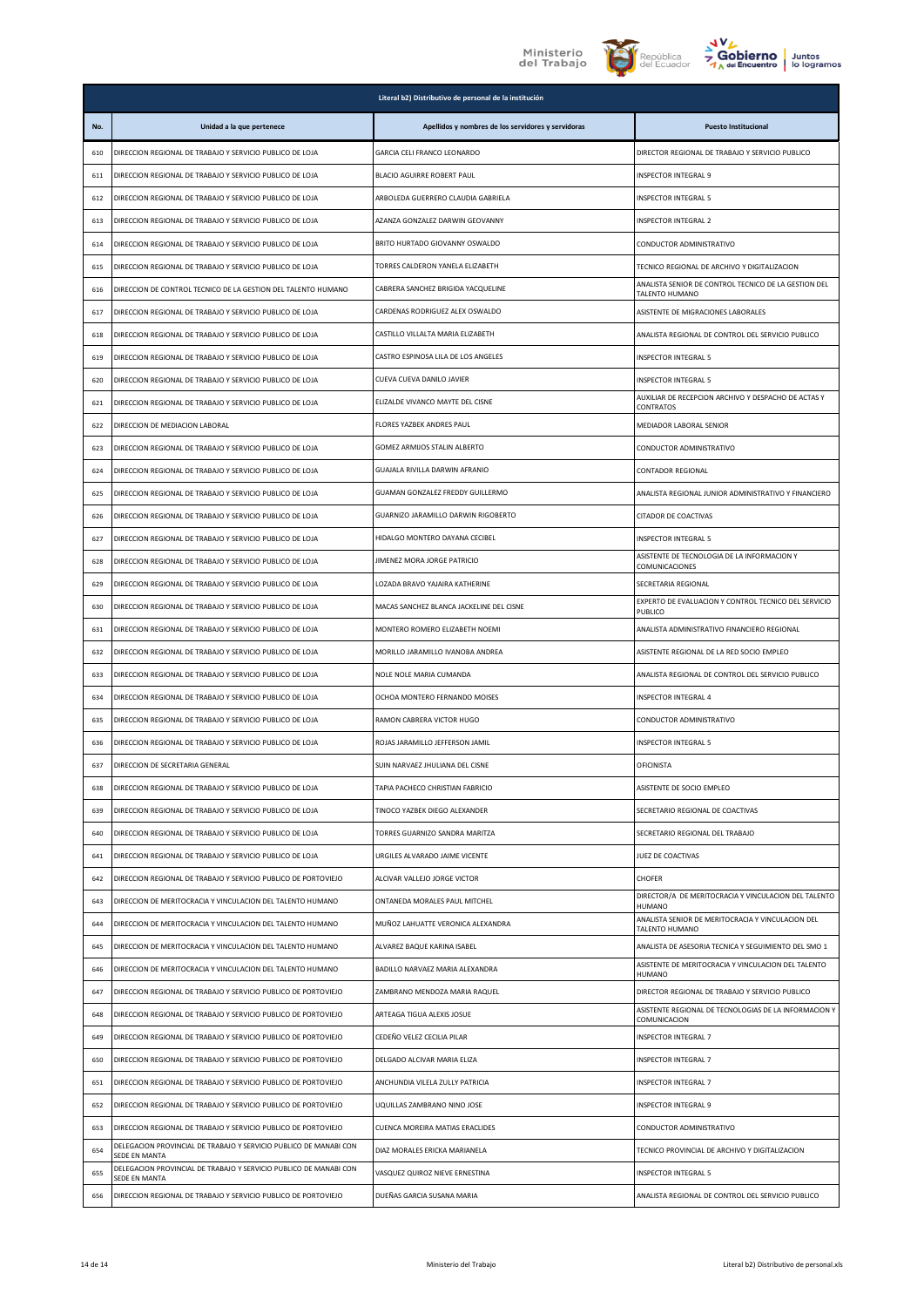

**Literal b2) Distributivo de personal de la institución** 





| No. | Unidad a la que pertenece                                                              | Apellidos y nombres de los servidores y servidoras | <b>Puesto Institucional</b>                                                                 |
|-----|----------------------------------------------------------------------------------------|----------------------------------------------------|---------------------------------------------------------------------------------------------|
| 657 | DIRECCION REGIONAL DE TRABAJO Y SERVICIO PUBLICO DE PORTOVIEJO                         | FARIAS CEDEÑO EDGAR EDUARDO                        | CITADOR REGIONAL DE COACTIVAS                                                               |
| 658 | DIRECCION REGIONAL DE TRABAJO Y SERVICIO PUBLICO DE PORTOVIEJO                         | GARCIA DELGADO OSCAR ADOLFO                        | TECNICO DE SEGUIMIENTO Y CONTROL DE ATENCION Y<br>CONTACTO CIUDADANO                        |
| 659 | DIRECCION REGIONAL DE TRABAJO Y SERVICIO PUBLICO DE PORTOVIEJO                         | GARCIA GARCIA LILIANA LEONOR                       | INSPECTOR INTEGRAL 5                                                                        |
| 660 | DIRECCION REGIONAL DE TRABAJO Y SERVICIO PUBLICO DE PORTOVIEJO                         | INTRIAGO ZAMBRANO KARLA MARIA                      | ANALISTA DE TESORERIA                                                                       |
| 661 | DIRECCION REGIONAL DE TRABAJO Y SERVICIO PUBLICO DE PORTOVIEJO                         | JIMBO SALAZAR HUGO VICENTE                         | CONDUCTOR ADMINISTRATIVO                                                                    |
| 662 | DIRECCION REGIONAL DE TRABAJO Y SERVICIO PUBLICO DE PORTOVIEJO                         | LOOR CATAGUA MARITZA JUDITH                        | CONTADOR REGIONAL                                                                           |
| 663 | DIRECCION REGIONAL DE TRABAJO Y SERVICIO PUBLICO DE PORTOVIEJO                         | MACIAS INTRIAGO MARTHA MARIA                       | JUEZ DE COACTIVAS                                                                           |
| 664 | DIRECCION REGIONAL DE TRABAJO Y SERVICIO PUBLICO DE PORTOVIEJO                         | MASTERRENA TALLEDO BRYAN JAVIER                    | SECRETARIO REGIONAL DE COACTIVAS                                                            |
| 665 | DIRECCION REGIONAL DE TRABAJO Y SERVICIO PUBLICO DE PORTOVIEJO                         | MORALES MENDOZA KATHERINE ANDREA                   | <b>TESORERO REGIONAL</b>                                                                    |
| 666 | DIRECCION DE ASESORIA JURIDICA                                                         | NARANJO RIERA KATHERINE GISSELA                    | ABOGADO SENIOR                                                                              |
| 667 | DIRECCION REGIONAL DE TRABAJO Y SERVICIO PUBLICO DE PORTOVIEJO                         | PEREZ CARRILLO CHRISTIAN MAURICIO                  | INSPECTOR INTEGRAL 5                                                                        |
| 668 | DIRECCION REGIONAL DE TRABAJO Y SERVICIO PUBLICO DE PORTOVIEJO                         | PLUA RIOFRIO IDER OSWALDO                          | EXPERTO REGIONAL DE CONTROL DEL SERVICIO PUBLICO                                            |
| 669 | DIRECCION REGIONAL DE TRABAJO Y SERVICIO PUBLICO DE PORTOVIEJO                         | QUIROZ MENDOZA SHIRLEY SILVANA                     | ANALISTA DE TESORERIA                                                                       |
| 670 | DIRECCION REGIONAL DE TRABAJO Y SERVICIO PUBLICO DE PORTOVIEJO                         | RODRIGUEZ ANDRADE FRANK PATRICIO                   | AUXILIAR DE RECEPCION ARCHIVO Y DESPACHO DE ACTAS Y<br>CONTRATOS                            |
| 671 | DIRECCION REGIONAL DE TRABAJO Y SERVICIO PUBLICO DE PORTOVIEJO                         | SALTOS INTRIAGO SEYLA YISSEL                       | ASISTENTE REGIONAL DE EMPLEO Y SALARIOS                                                     |
| 672 | DIRECCION REGIONAL DE TRABAJO Y SERVICIO PUBLICO DE PORTOVIEJO                         | TOALA CEVALLOS MARIA DE LOS ANGELES                | <b>INSPECTOR INTEGRAL 5</b>                                                                 |
| 673 | DIRECCION REGIONAL DE TRABAJO Y SERVICIO PUBLICO DE PORTOVIEJO                         | VERA GILER ERICKA ANDREA                           | MEDIADOR REGIONAL LABORAL                                                                   |
| 674 | DIRECCION REGIONAL DE TRABAJO Y SERVICIO PUBLICO DE PORTOVIEJO                         | VERA ROLDAN DIANA ELIZABETH                        | ANALISTA REGIONAL DE LA RED SOCIO EMPLEO                                                    |
| 675 | DIRECCION REGIONAL DE TRABAJO Y SERVICIO PUBLICO DE PORTOVIEJO                         | ZAMORA MERA GEOCONDA DEL ROCIO                     | ANALISTA JUNIOR DE EMPLEO Y RECONVERSION LABORAL                                            |
| 676 | DIRECCION REGIONAL DE TRABAJO Y SERVICIO PUBLICO DE PORTOVIEJO                         | VELIZ MERO JOSE LUIS                               | SECRETARIO REGIONAL DEL TRABAJO                                                             |
| 677 | DIRECCION DE EVALUACION DEL DESEMPEÑO, CAPACITACION Y DESARROLLO DEL<br>TALENTO HUMANO | CABRERA GALLARDO ELISA DE JESUS                    | ANALISTA SENIOR DE EVALUACION DEL DESEMPENO<br>CAPACITACION Y DESARROLLO DEL TALENTO HUMANO |
| 678 | DIRECCION ADMINISTRATIVA                                                               | ZEVALLOS BRAVO JAVIER EDUARDO                      | GUARDALMACEN                                                                                |
| 679 | DIRECCION DE SEGUIMIENTO DE PROCESOS COACTIVOS                                         | NARANJO ALMEIDA LEONARDO VLADIMIR                  | DIRECTOR/A DE SEGUIMIENTO DE PROCESOS COACTIVOS                                             |
| 680 | DIRECCION REGIONAL DE TRABAJO Y SERVICIO PUBLICO DE QUITO                              | ACHIG SIMBAÑA PAULINA MARGARITA                    | INSPECTOR INTEGRAL 5                                                                        |
| 681 | DIRECCION REGIONAL DE TRABAJO Y SERVICIO PUBLICO DE QUITO                              | ACOSTA SALVADOR ANDRES FERNANDO                    | OFICINISTA REGIONAL                                                                         |
| 682 | DIRECCION REGIONAL DE TRABAJO Y SERVICIO PUBLICO DE QUITO                              | ALMEIDA CASTRO JONATAN SANTIAGO                    | INSPECTOR INTEGRAL 5                                                                        |
| 683 | DIRECCION REGIONAL DE TRABAJO Y SERVICIO PUBLICO DE QUITO                              | ARBIETO CHIRIBOGA TERESA MILAGROS                  | INSPECTOR INTEGRAL 5                                                                        |
| 684 | DIRECCION REGIONAL DE TRABAJO Y SERVICIO PUBLICO DE QUITO                              | ARMIJOS GARCIA SANTIAGO DAVID                      | INSPECTOR INTEGRAL 2                                                                        |
| 685 | DIRECCION REGIONAL DE TRABAJO Y SERVICIO PUBLICO DE QUITO                              | BECERRA ZURITA MARCO ANDRES                        | OFICINISTA                                                                                  |
| 686 | DIRECCION REGIONAL DE TRABAJO Y SERVICIO PUBLICO DE QUITO                              | MEJIA NAVAS FRANCISCO XAVIER                       | DIRECTOR REGIONAL DE TRABAJO Y SERVICIO PUBLICO                                             |
| 687 | DIRECCION REGIONAL DE TRABAJO Y SERVICIO PUBLICO DE QUITO                              | ZAMBRANO VALDEZ CARLOS ENRIQUE                     | INSPECTOR INTEGRAL 7                                                                        |
| 688 | DIRECCION REGIONAL DE TRABAJO Y SERVICIO PUBLICO DE CUENCA                             | ARPI PAUTA CESAR ALFREDO                           | SECRETARIA REGIONAL                                                                         |
| 689 | DIRECCION REGIONAL DE TRABAJO Y SERVICIO PUBLICO DE QUITO                              | BAREN ZAMBRANO GABRIEL BERNARDO                    | SECRETARIA EJECUTIVA                                                                        |
| 690 | DIRECCION REGIONAL DE TRABAJO Y SERVICIO PUBLICO DE QUITO                              | BERMUDEZ BUSTAMANTE GONZALO ALBERTO                | INSPECTOR INTEGRAL 4                                                                        |
| 691 | DIRECCION REGIONAL DE TRABAJO Y SERVICIO PUBLICO DE QUITO                              | BORJA BRITO DAVID ANDRES                           | SECRETARIO REGIONAL DE COACTIVAS                                                            |
| 692 | DIRECCION REGIONAL DE TRABAJO Y SERVICIO PUBLICO DE QUITO                              | BRAVO COELLO JOSE VICENTE                          | SECRETARIA                                                                                  |
| 693 | DIRECCION REGIONAL DE TRABAJO Y SERVICIO PUBLICO DE QUITO                              | BUENAÑO CHAVEZ JENNY MARIANELA                     | INSPECTOR INTEGRAL 5                                                                        |
| 694 | DIRECCION REGIONAL DE TRABAJO Y SERVICIO PUBLICO DE QUITO                              | CABRERA LEMA BAYRON GUILLERMO                      | INSPECTOR INTEGRAL 7                                                                        |
| 695 | DIRECCION REGIONAL DE TRABAJO Y SERVICIO PUBLICO DE QUITO                              | CANTUÑA ALDANA TANIA ALEXANDRA                     | <b>OFICINISTA</b>                                                                           |
| 696 | DIRECCION REGIONAL DE TRABAJO Y SERVICIO PUBLICO DE QUITO                              | CARRERA LLUMIQUINGA HECTOR VINICIO                 | INSPECTOR INTEGRAL 2                                                                        |
| 697 | DIRECCION REGIONAL DE TRABAJO Y SERVICIO PUBLICO DE QUITO                              | CASTILLO ERAZO MARIA INES                          | OFICINISTA                                                                                  |
| 698 | DIRECCION DE SECRETARIA GENERAL                                                        | CEVALLOS GARRIDO BRYAN MARTIN                      | SECRETARIA                                                                                  |
| 699 | DIRECCION REGIONAL DE TRABAJO Y SERVICIO PUBLICO DE QUITO                              | CHUQUIGUANGA LALVAY JUAN PABLO                     | JUEZ REGIONAL DE COACTIVAS                                                                  |
| 700 | DIRECCION REGIONAL DE TRABAJO Y SERVICIO PUBLICO DE QUITO                              | CISNEROS ORTIZ MICHAEL ALEXIS                      | INSPECTOR INTEGRAL 4                                                                        |
| 701 | DIRECCION REGIONAL DE TRABAJO Y SERVICIO PUBLICO DE QUITO                              | CORDOVEZ HOLGUIN ALEX HENRY                        | INSPECTOR INTEGRAL 9                                                                        |
| 702 | DIRECCION REGIONAL DE TRABAJO Y SERVICIO PUBLICO DE QUITO                              | CORTEZ PUERTAS ESTHER DANIELA                      | ANALISTA REGIONAL DE JUBILACIONES                                                           |
| 703 | DIRECCION REGIONAL DE TRABAJO Y SERVICIO PUBLICO DE QUITO                              | DELGADO ZAPATA EVELYN PAMELA                       | <b>INSPECTOR INTEGRAL 5</b>                                                                 |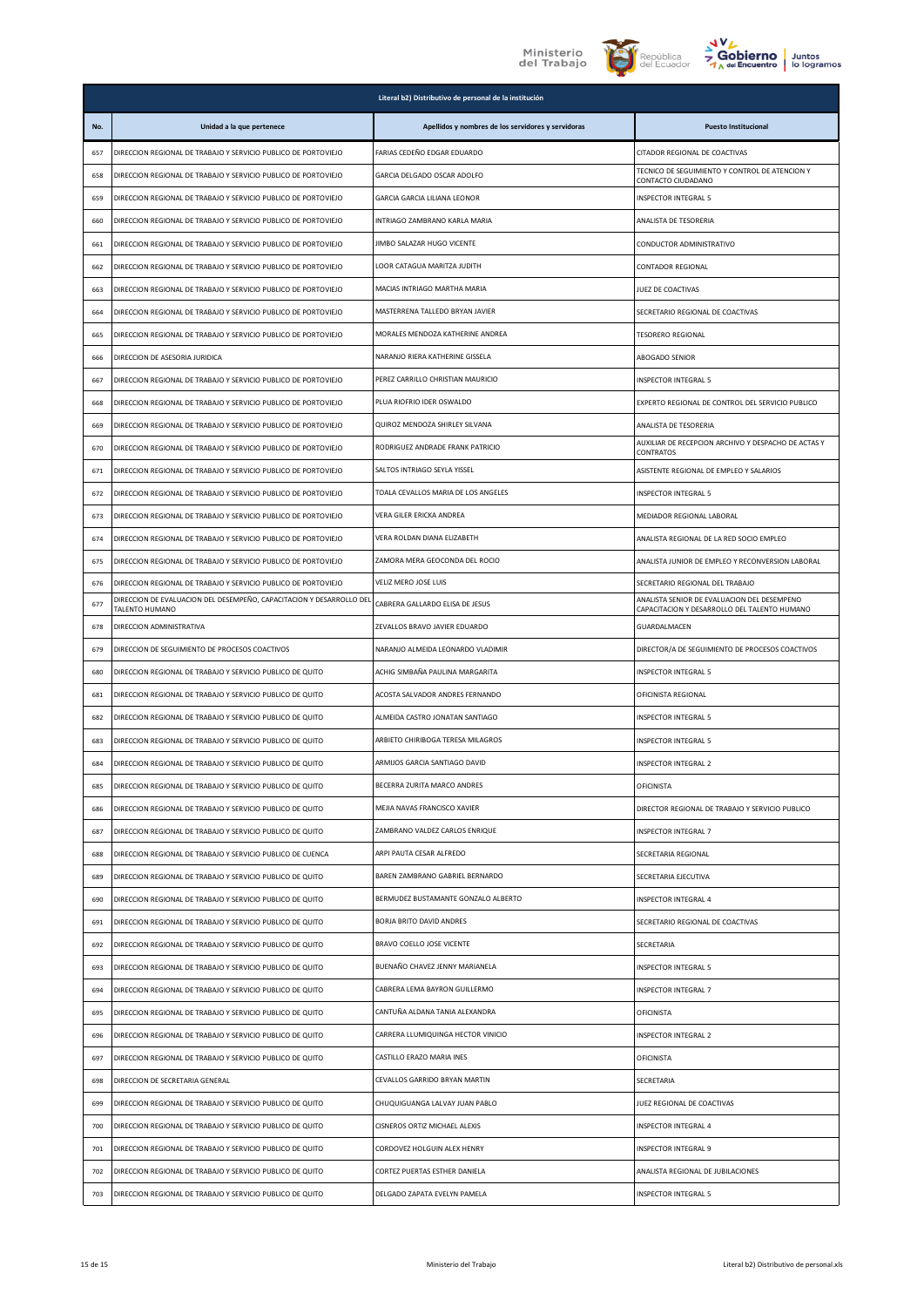





| O   | <b>Juntos</b> |
|-----|---------------|
| :ro | lo logramos   |

|     | Literal b2) Distributivo de personal de la institución         |                                                    |                                                                  |  |
|-----|----------------------------------------------------------------|----------------------------------------------------|------------------------------------------------------------------|--|
| No. | Unidad a la que pertenece                                      | Apellidos y nombres de los servidores y servidoras | <b>Puesto Institucional</b>                                      |  |
| 704 | DIRECCION REGIONAL DE TRABAJO Y SERVICIO PUBLICO DE QUITO      | DIAZ ALVEAR JUAN FRANCISCO                         | INSPECTOR INTEGRAL 5                                             |  |
| 705 | DIRECCION REGIONAL DE TRABAJO Y SERVICIO PUBLICO DE QUITO      | DIAZ JIJON KARINA LINDA                            | INSPECTOR INTEGRAL 9                                             |  |
| 706 | DIRECCION REGIONAL DE TRABAJO Y SERVICIO PUBLICO DE QUITO      | ESPINDOLA CEVALLOS PAOLA ANDREA                    | INSPECTOR INTEGRAL 2                                             |  |
| 707 | DIRECCION REGIONAL DE TRABAJO Y SERVICIO PUBLICO DE QUITO      | FONSECA MOSQUERA ENRIQUE JAVIER                    | TECNICO DE ARCHIVO Y DIGITALIZACION                              |  |
| 708 | DIRECCION REGIONAL DE TRABAJO Y SERVICIO PUBLICO DE QUITO      | FREIRE CADENA DARWIN ALEXANDER                     | <b>INSPECTOR INTEGRAL 2</b>                                      |  |
| 709 | DIRECCION REGIONAL DE TRABAJO Y SERVICIO PUBLICO DE QUITO      | GAIBOR LLOAY CARLOS ALBERTO                        | INSPECTOR INTEGRAL 2                                             |  |
| 710 | DIRECCION REGIONAL DE TRABAJO Y SERVICIO PUBLICO DE QUITO      | GALARRAGA LUZON JUDY PAULINA                       | OFICINISTA                                                       |  |
| 711 | DIRECCION REGIONAL DE TRABAJO Y SERVICIO PUBLICO DE QUITO      | GARCIA LLANOS RAMON HIPOLITO                       | INSPECTOR INTEGRAL 5                                             |  |
| 712 | DIRECCION REGIONAL DE TRABAJO Y SERVICIO PUBLICO DE QUITO      | GIL TAPIA DENNISSE SORELLY                         | INSPECTOR INTEGRAL 2                                             |  |
| 713 | DIRECCION DE CONTROL E INSPECCIONES                            | GONZALEZ CALERO JHONATAN FERNANDO                  | DIRECTOR/A DE CONTROL E INSPECCIONES                             |  |
| 714 | DIRECCION REGIONAL DE TRABAJO Y SERVICIO PUBLICO DE QUITO      | GUARDERAS ORBE ANDREA CAROLINA                     | TECNICO DE ARCHIVO Y DIGITALIZACION                              |  |
| 715 | DIRECCION REGIONAL DE TRABAJO Y SERVICIO PUBLICO DE QUITO      | GUAYASAMIN CALVACHE LENIN PATRICIO                 | <b>INSPECTOR INTEGRAL 2</b>                                      |  |
| 716 | DIRECCION REGIONAL DE TRABAJO Y SERVICIO PUBLICO DE QUITO      | GUERRON GORDILLO MARIA AUGUSTA                     | INSPECTOR INTEGRAL 5                                             |  |
| 717 | DIRECCION REGIONAL DE TRABAJO Y SERVICIO PUBLICO DE QUITO      | GUILLEN ORDOÑEZ ROSA MERY                          | <b>INSPECTOR INTEGRAL 5</b>                                      |  |
| 718 | DIRECCION REGIONAL DE TRABAJO Y SERVICIO PUBLICO DE QUITO      | HIDALGO PARRA EDWIN FREDDY                         | INSPECTOR INTEGRAL 2                                             |  |
| 719 | DIRECCION REGIONAL DE TRABAJO Y SERVICIO PUBLICO DE QUITO      | HUANCA CONDO DEYBI VICENTE                         | <b>ASISTENTE</b>                                                 |  |
| 720 | DIRECCION REGIONAL DE TRABAJO Y SERVICIO PUBLICO DE QUITO      | <b>IDROBO MORALES ANA MARIA</b>                    | INSPECTOR INTEGRAL 5                                             |  |
| 721 | DIRECCION DE ORGANIZACIONES LABORALES                          | JATIVA COELLO WILMER FERNANDO                      | ANALISTA SENIOR DE ORGANIZACIONES LABORALES                      |  |
| 722 | DIRECCION REGIONAL DE TRABAJO Y SERVICIO PUBLICO DE QUITO      | JUMBO BURGOS ZOILA MATILDE                         | INSPECTOR INTEGRAL 5                                             |  |
| 723 | DIRECCION REGIONAL DE TRABAJO Y SERVICIO PUBLICO DE QUITO      | LEMA ROMERO DAYSI JACQUELINE                       | INSPECTOR INTEGRAL 2                                             |  |
| 724 | DIRECCION DE ORGANIZACIONES LABORALES                          | LOPEZ MARTINEZ SANTOS ABELARDO                     | ANALISTA DE ORGANIZACIONES LABORALES SENIOR                      |  |
| 725 | DIRECCION REGIONAL DE TRABAJO Y SERVICIO PUBLICO DE QUITO      | MERCHAN HELOU MARIA AUGUSTA                        | <b>INSPECTOR INTEGRAL 5</b>                                      |  |
| 726 | DIRECCION REGIONAL DE TRABAJO Y SERVICIO PUBLICO DE QUITO      | MERINO CARRERA JUAN FERNANDO                       | AUXILIAR DE RECEPCION ARCHIVO Y DESPACHO DE ACTAS Y<br>CONTRATOS |  |
| 727 | DIRECCION REGIONAL DE TRABAJO Y SERVICIO PUBLICO DE QUITO      | MONAR VASCONEZ MONICA ELIZABETH                    | INSPECTOR INTEGRAL 4                                             |  |
| 728 | DIRECCION DE ORGANIZACIONES LABORALES                          | MONTENEGRO BENITEZ PAOLA JANINA                    | ANALISTA SENIOR DE ORGANIZACIONES LABORALES                      |  |
| 729 | DIRECCION DE ORGANIZACIONES LABORALES                          | PIEDRA NAVARRETE FERNANDA CAROLINA                 | ANALISTA SENIOR DE ORGANIZACIONES LABORALES                      |  |
| 730 | DIRECCION DE ADMINISTRACION DEL TALENTO HUMANO                 | MORENO PAREJA DAVID HUMBERTO                       | ASISTENTE DE TALENTO HUMANO                                      |  |
| 731 | DIRECCION REGIONAL DE TRABAJO Y SERVICIO PUBLICO DE QUITO      | MOYA SOLORZANO JHICELA JHASMIN                     | ANALISTA DE REGLAMENTOS                                          |  |
| 732 | DIRECCION REGIONAL DE TRABAJO Y SERVICIO PUBLICO DE QUITO      | NARVAEZ ELIZALDE SILVIA GABRIELA                   | INSPECTOR INTEGRAL 4                                             |  |
| 733 | DIRECCION REGIONAL DE TRABAJO Y SERVICIO PUBLICO DE QUITO      | OÑA PAILLACHO DORIS DEL CARMEN                     | AUXILIAR DE RECEPCION ARCHIVO Y DESPACHO DE ACTAS Y<br>CONTRATOS |  |
| 734 | DIRECCION REGIONAL DE TRABAJO Y SERVICIO PUBLICO DE QUITO      | PAREDES CHAVEZ BYRON ERNESTO                       | <b>INSPECTOR INTEGRAL 5</b>                                      |  |
| 735 | DIRECCION REGIONAL DE TRABAJO Y SERVICIO PUBLICO DE QUITO      | PASTAS AGUILA CARLOS ARTURO                        | NOTIFICADOR                                                      |  |
| 736 | DIRECCION REGIONAL DE TRABAJO Y SERVICIO PUBLICO DE QUITO      | PEREZ MANOSALVAS RUTH IVONNE                       | INSPECTOR INTEGRAL 2                                             |  |
| 737 | DIRECCION REGIONAL DE TRABAJO Y SERVICIO PUBLICO DE QUITO      | PINEDA ARGUELLO OSCAR ANDRES                       | INSPECTOR INTEGRAL 5                                             |  |
| 738 | DIRECCION REGIONAL DE TRABAJO Y SERVICIO PUBLICO DE QUITO      | PIZARRO GRANDA SANDRA GISELE                       | INSPECTOR INTEGRAL 2                                             |  |
| 739 | DIRECCION DE ORGANIZACIONES LABORALES                          | POZO SERRANO WILSON LAUTARO                        | ANALISTA SENIOR DE ORGANIZACIONES LABORALES                      |  |
| 740 | DIRECCION REGIONAL DE TRABAJO Y SERVICIO PUBLICO DE QUITO      | PROAÑO VILLARREAL RENE PATRICIO                    | INSPECTOR INTEGRAL 2                                             |  |
| 741 | DIRECCION REGIONAL DE TRABAJO Y SERVICIO PUBLICO DE QUITO      | QUILUMBA MORALES JAIME EDWIN                       | TECNICO DE ARCHIVO Y DIGITALIZACION                              |  |
| 742 | DIRECCION REGIONAL DE TRABAJO Y SERVICIO PUBLICO DE QUITO      | QUIMBITA VIRACOCHA KARINA PAOLA                    | INSPECTOR INTEGRAL 5                                             |  |
| 743 | DIRECCION REGIONAL DE TRABAJO Y SERVICIO PUBLICO DE QUITO      | RECALDE GALARRAGA CONSUELO ISABEL                  | INSPECTOR INTEGRAL 5                                             |  |
| 744 | DIRECCION DE ORGANIZACIONES LABORALES                          | RODRIGUEZ ALEGRIA LEONARDO LUIS                    | ANALISTA SENIOR DE ORGANIZACIONES LABORALES                      |  |
| 745 | DIRECCION REGIONAL DE TRABAJO Y SERVICIO PUBLICO DE PORTOVIEJO | PARRALES MERO JEAN CARLOS                          | OFICINISTA REGIONAL                                              |  |
| 746 | DIRECCION REGIONAL DE TRABAJO Y SERVICIO PUBLICO DE PORTOVIEJO | RODRIGUEZ MARTINEZ DORIS CAROLINA                  | OFICINISTA REGIONAL                                              |  |
| 747 | DIRECCION REGIONAL DE TRABAJO Y SERVICIO PUBLICO DE QUITO      | RUEDA CORDONES SANTIAGO ANTONIO                    | INSPECTOR INTEGRAL 2                                             |  |
| 748 | DIRECCION REGIONAL DE TRABAJO Y SERVICIO PUBLICO DE QUITO      | RUEDA SANCHEZ JOSE RICARDO                         | INSPECTOR INTEGRAL 2                                             |  |
| 749 | DIRECCION REGIONAL DE TRABAJO Y SERVICIO PUBLICO DE QUITO      | SAILEMA CHANGO PABLO WILLIAM                       | INSPECTOR INTEGRAL 5                                             |  |
| 750 | DIRECCION REGIONAL DE TRABAJO Y SERVICIO PUBLICO DE QUITO      | SANCHEZ SANCHEZ JUAN ESTEBAN                       | INSPECTOR INTEGRAL 2                                             |  |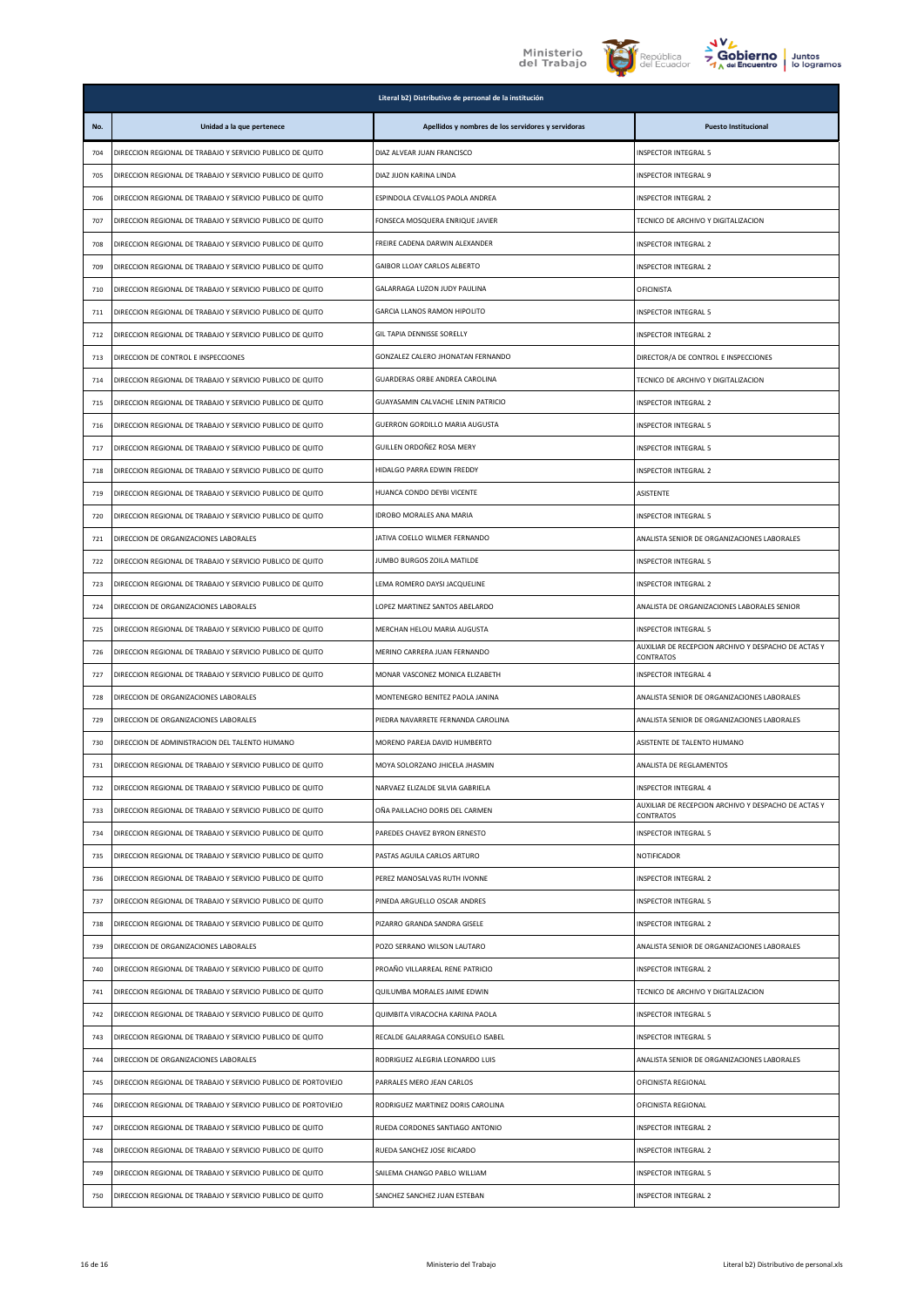





| <b>Juntos</b> |
|---------------|
| lo logramos   |

|     |                                                                                           | Literal b2) Distributivo de personal de la institución |                                                                  |
|-----|-------------------------------------------------------------------------------------------|--------------------------------------------------------|------------------------------------------------------------------|
| No. | Unidad a la que pertenece                                                                 | Apellidos y nombres de los servidores y servidoras     | <b>Puesto Institucional</b>                                      |
| 751 | DIRECCION REGIONAL DE TRABAJO Y SERVICIO PUBLICO DE QUITO                                 | SINCHIGUANO REA FABIAN EDUARDO                         | INSPECTOR INTEGRAL 5                                             |
| 752 | DIRECCION INTERINSTITUCIONAL DE TRABAJO Y EMPLEO                                          | SALGUERO VACA IRINA DAYANA                             | ABOGADO EXPERTO INTERINSTITUCIONAL DE TRABAJO Y<br><b>EMPLEO</b> |
| 753 | DIRECCION REGIONAL DE TRABAJO Y SERVICIO PUBLICO DE QUITO                                 | SOCASI GUALOTUÑA YESSENIA STEFANIA                     | INSPECTOR INTEGRAL 2                                             |
| 754 | DIRECCION REGIONAL DE TRABAJO Y SERVICIO PUBLICO DE QUITO                                 | SUAREZ CUEVA PATRICIO ALBERTO                          | INSPECTOR INTEGRAL 5                                             |
| 755 | DIRECCION REGIONAL DE TRABAJO Y SERVICIO PUBLICO DE QUITO                                 | SUNTAXI GUANOCUNGA ROCIO MARIBEL                       | ANALISTA REGIONAL DE JUBILACIONES                                |
| 756 | DIRECCION REGIONAL DE TRABAJO Y SERVICIO PUBLICO DE QUITO                                 | TIGSI SALAMEA WILSON ENRIQUE                           | SECRETARIA REGIONAL                                              |
| 757 | DIRECCION REGIONAL DE TRABAJO Y SERVICIO PUBLICO DE QUITO                                 | TITUAÑA JUIÑA JESSICA PAULINA                          | CITADOR DE COACTIVAS                                             |
| 758 | DIRECCION REGIONAL DE TRABAJO Y SERVICIO PUBLICO DE QUITO                                 | TORRES CAJIAO BYRON ALFONSO                            | TECNICO DE ARCHIVO Y DIGITALIZACION                              |
| 759 | DIRECCION REGIONAL DE TRABAJO Y SERVICIO PUBLICO DE QUITO                                 | TRAVEZ JACOME GABRIELA CRISTINA                        | SECRETARIA REGIONAL                                              |
| 760 | DIRECCION REGIONAL DE TRABAJO Y SERVICIO PUBLICO DE QUITO                                 | UNDA ROSALES LIGIA GABRIELA                            | ANALISTA DE REGLAMENTOS                                          |
| 761 | DIRECCION REGIONAL DE TRABAJO Y SERVICIO PUBLICO DE QUITO                                 | VALVERDE VALVERDE LORENA PIEDAD                        | SECRETARIA                                                       |
| 762 | DIRECCION REGIONAL DE TRABAJO Y SERVICIO PUBLICO DE QUITO                                 | VILLACIS GALINDO PAOLA ALEXANDRA                       | <b>INSPECTOR INTEGRAL 5</b>                                      |
| 763 | DIRECCION REGIONAL DE TRABAJO Y SERVICIO PUBLICO DE QUITO                                 | VILLAMAR VILLALBA MARIA DOLORES                        | INSPECTOR INTEGRAL 5                                             |
| 764 | DIRECCION REGIONAL DE TRABAJO Y SERVICIO PUBLICO DE PORTOVIEJO                            | VINCES ZAMBRANO ANDREA STEFANIA                        | OFICINISTA REGIONAL                                              |
| 765 | DIRECCION REGIONAL DE TRABAJO Y SERVICIO PUBLICO DE QUITO                                 | VINUEZA GARZON MYRIAN JACQUELINE                       | INSPECTOR INTEGRAL 4                                             |
| 766 | DIRECCION REGIONAL DE TRABAJO Y SERVICIO PUBLICO DE QUITO                                 | OBANDO HOYOS JORGE BOLIVAR                             | CITADOR REGIONAL DE COACTIVAS                                    |
| 767 | DIRECCION REGIONAL DE TRABAJO Y SERVICIO PUBLICO DE QUITO                                 | GAGLAY PARRA MARCIA JANETH                             | INSPECTOR INTEGRAL 4                                             |
| 768 | DIRECCION REGIONAL DE TRABAJO Y SERVICIO PUBLICO DE QUITO                                 | ZAPATA LUCERO RENATO DANILO                            | INSPECTOR INTEGRAL 5                                             |
| 769 | DIRECCION REGIONAL DE TRABAJO Y SERVICIO PUBLICO DE CUENCA                                | ARCENTALES AVILES MONICA CRISTINA                      | INSPECTOR INTEGRAL 5                                             |
| 770 | DELEGACION PROVINCIAL DE TRABAJO Y SERVICIO PUBLICO DE CAÑAR CON SEDE<br>EN AZOGUES       | ABAD BRAVO JACKELINE                                   | INSPECTOR INTEGRAL 5                                             |
| 771 | DELEGACION PROVINCIAL DE TRABAJO Y SERVICIO PUBLICO DE CAÑAR CON SEDE<br>EN AZOGUES       | SARMIENTO VAZQUEZ ESTEBAN MARCELO                      | ASISTENTE DE SOCIO EMPLEO                                        |
| 772 | DELEGACION PROVINCIAL DE TRABAJO Y SERVICIO PUBLICO DE CAÑAR CON SEDE<br>EN AZOGUES       | LEON MOROCHO MATEO SEBASTIAN                           | SECRETARIA PROVINCIAL                                            |
| 773 | DELEGACION PROVINCIAL DE TRABAJO Y SERVICIO PUBLICO DE CAÑAR CON SEDE<br>EN AZOGUES       | SILVA ALVARADO JUAN SEBASTIAN                          | INSPECTOR PROVINCIAL INTEGRAL 7                                  |
| 774 | DELEGACION PROVINCIAL DE TRABAJO Y SERVICIO PUBLICO DE CAÑAR CON SEDE<br>EN AZOGUES       | VAZQUEZ BARRERA JORGE NAZARENO                         | CONDUCTOR ADMINISTRATIVO                                         |
| 775 | DELEGACION PROVINCIAL DE TRABAJO Y SERVICIO PUBLICO DE CAÑAR CON SEDE<br>EN AZOGUES       | ROMERO VARGAS DAVID GUSTAVO                            | INSPECTOR PROVINCIAL INTEGRAL 5                                  |
| 776 | DELEGACION PROVINCIAL DE TRABAJO Y SERVICIO PUBLICO DE CAÑAR CON SEDE<br>EN LA TRONCAL    | CASTRO ESPINOZA SANDRO LEONARDO                        | <b>INSPECTOR INTEGRAL 5</b>                                      |
| 777 | DELEGACION PROVINCIAL DE TRABAJO Y SERVICIO PUBLICO DE CAÑAR CON SEDE<br>EN LA TRONCAL    | DELGADO BERNAL FABIAN DANILO                           | INSPECTOR INTEGRAL 5                                             |
| 778 | DELEGACION PROVINCIAL DE TRABAJO Y SERVICIO PUBLICO DE CAÑAR CON SEDE<br>EN LA TRONCAL    | HEREDIA ESPINOZA GILBERTO ALEJANDRO                    | CONDUCTOR ADMINISTRATIVO                                         |
| 779 | DELEGACION PROVINCIAL DE TRABAJO Y SERVICIO PUBLICO DE CARCHI CON SED<br>EN TULCAN        | GUERRA CIFUENTES DIANA ANABEL                          | ASISTENTE PROVINCIAL DE LA RED SOCIO EMPLEO                      |
| 780 | DELEGACION PROVINCIAL DE TRABAJO Y SERVICIO PUBLICO DE CARCHI CON SEDE<br>EN TULCAN       | HERRERA PAILLACHO CARMEN CENEIDA                       | <b>INSPECTOR INTEGRAL 5</b>                                      |
| 781 | DELEGACION PROVINCIAL DE TRABAJO Y SERVICIO PUBLICO DE CARCHI CON SEDE<br>EN TULCAN       | PAUCAR NARVAEZ DIANA KAROLINA                          | SECRETARIA PROVINCIAL                                            |
| 782 | DELEGACION PROVINCIAL DE TRABAJO Y SERVICIO PUBLICO DE CARCHI CON SEDE<br>EN TULCAN       | REALPE MORENO JORGE EDISON                             | INSPECTOR INTEGRAL 7                                             |
| 783 | DELEGACION PROVINCIAL DE TRABAJO Y SERVICIO PUBLICO DE CARCHI CON SEDE<br>EN TULCAN       | ROMO CARVAJAL ALEXANDRA MAGDALENA                      | ASISTENTE DE MIGRACIONES LABORALES                               |
| 784 | DELEGACION PROVINCIAL DE TRABAJO Y SERVICIO PUBLICO DE CARCHI CON SEDE<br>EN TULCAN       | NARVAEZ REVELO JHON ALEXANDER                          | CONDUCTOR ADMINISTRATIVO                                         |
| 785 | DELEGACION PROVINCIAL DE TRABAJO Y SERVICIO PUBLICO DE CHIMBORAZO<br>CON SEDE EN RIOBAMBA | LEON LOZA JAIME ISRAEL                                 | INSPECTOR PROVINCIAL INTEGRAL 5                                  |
| 786 | DELEGACION PROVINCIAL DE TRABAJO Y SERVICIO PUBLICO DE CHIMBORAZO<br>CON SEDE EN RIOBAMBA | ABRIL PINO FERNANDO FRANCISCO                          | INSPECTOR PROVINCIAL INTEGRAL 5                                  |
| 787 | DELEGACION PROVINCIAL DE TRABAJO Y SERVICIO PUBLICO DE CHIMBORAZO<br>CON SEDE EN RIOBAMBA | ALVAREZ SANCHEZ PAOLA MARGARITA                        | ASISTENTE DE ATENCION A GRUPOS PRIORITARIOS                      |
| 788 | DELEGACION PROVINCIAL DE TRABAJO Y SERVICIO PUBLICO DE CHIMBORAZO<br>CON SEDE EN RIOBAMBA | DIAZ VILLACRES JUAN PABLO                              | INSPECTOR PROVINCIAL INTEGRAL 5                                  |
| 789 | DELEGACION PROVINCIAL DE TRABAJO Y SERVICIO PUBLICO DE CHIMBORAZO<br>CON SEDE EN RIOBAMBA | MARTINEZ ZAMBRANO MIGUEL ANGEL                         | INSPECTOR INTEGRAL 2                                             |
| 790 | DELEGACION PROVINCIAL DE TRABAJO Y SERVICIO PUBLICO DE CHIMBORAZO<br>CON SEDE EN RIOBAMBA | VALLEJO MARTINEZ GENESIS ALEXANDRA                     | ASISTENTE PROVINCIAL DE LA RED SOCIO EMPLEO                      |
| 791 | DELEGACION PROVINCIAL DE TRABAJO Y SERVICIO PUBLICO DE CHIMBORAZO<br>CON SEDE EN RIOBAMBA | VARELA SAMANIEGO BRIGITTE VANESA                       | ASISTENTE ADMINISTRATIVO FINANCIERO PROVINCIAL                   |
| 792 | DELEGACION PROVINCIAL DE TRABAJO Y SERVICIO PUBLICO DE CHIMBORAZO<br>CON SEDE EN RIOBAMBA | YAUTIBUG ANILEMA ACENCIA                               | INSPECTOR PROVINCIAL INTEGRAL 5                                  |
| 793 | DELEGACION PROVINCIAL DE TRABAJO Y SERVICIO PUBLICO DE CHIMBORAZO<br>CON SEDE EN RIOBAMBA | YEROVI PILAMUNGA NANCY DEL ROCIO                       | SECRETARIA                                                       |
| 794 | DELEGACION PROVINCIAL DE TRABAJO Y SERVICIO PUBLICO DE COTOPAXI CON<br>SEDE EN LATACUNGA  | ANALUISA VEINTIMILLA JAQUELINE ELIZABETH               | INSPECTOR INTEGRAL 7                                             |
| 795 | DELEGACION PROVINCIAL DE TRABAJO Y SERVICIO PUBLICO DE COTOPAXI CON<br>SEDE EN LATACUNGA  | AGUILAR ESPINOSA SERGIO AUGUSTO                        | TECNICO PROVINCIAL DE ARCHIVO Y DIGITALIZACION                   |
| 796 | DELEGACION PROVINCIAL DE TRABAJO Y SERVICIO PUBLICO DE COTOPAXI CON<br>SEDE EN LATACUNGA  | CAICEDO GALLARDO HERNAN JAVIER                         | INSPECTOR PROVINCIAL INTEGRAL 5                                  |
| 797 | DELEGACION PROVINCIAL DE TRABAJO Y SERVICIO PUBLICO DE COTOPAXI CON<br>SEDE EN LATACUNGA  | GARZON SALAZAR STALIN HUMBERTO                         | INSPECTOR PROVINCIAL INTEGRAL 5                                  |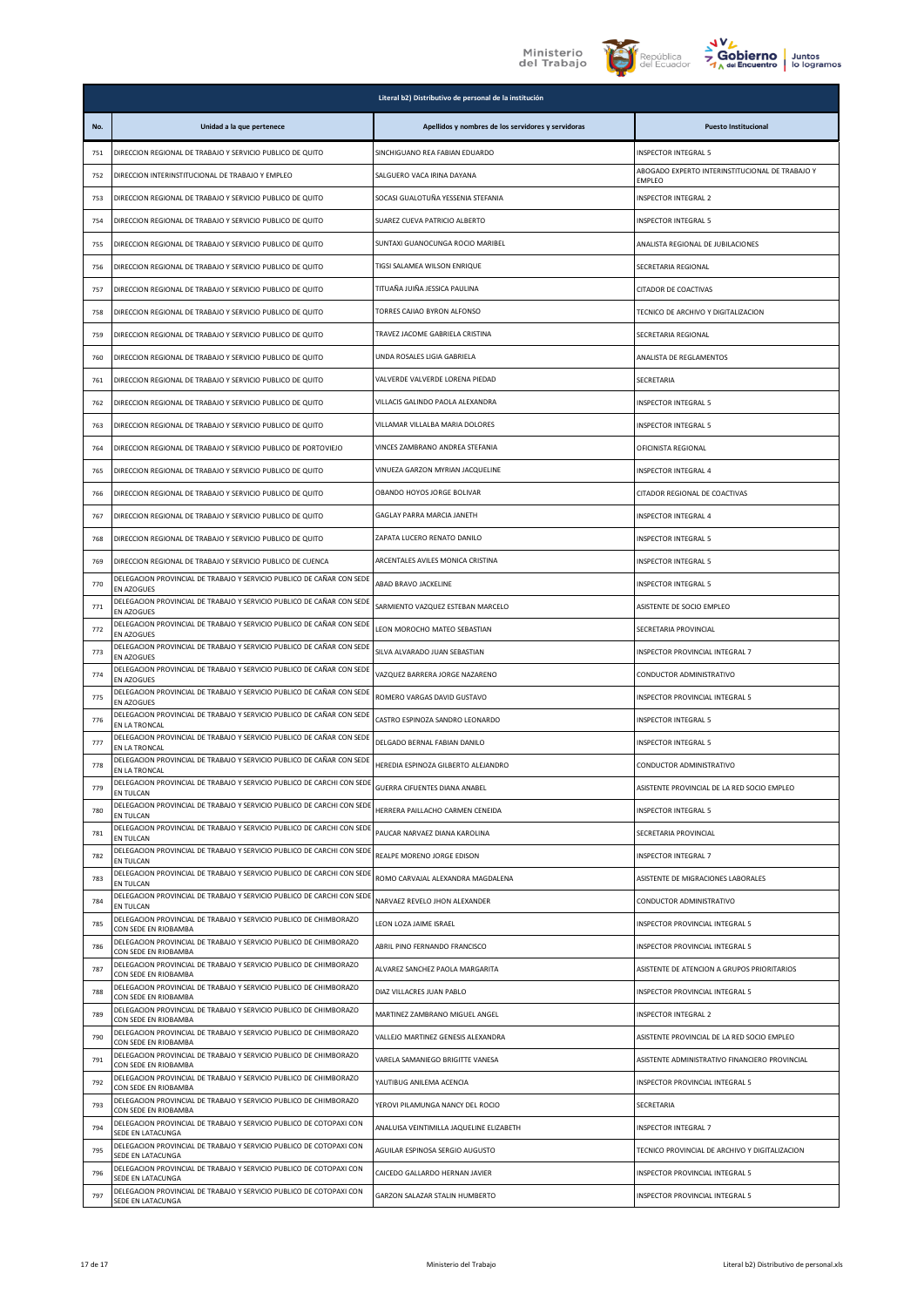



| <b>Juntos</b> |
|---------------|
| lo logramos   |

|     |                                                                                               | Literal b2) Distributivo de personal de la institución |                                                                      |
|-----|-----------------------------------------------------------------------------------------------|--------------------------------------------------------|----------------------------------------------------------------------|
| No. | Unidad a la que pertenece                                                                     | Apellidos y nombres de los servidores y servidoras     | <b>Puesto Institucional</b>                                          |
| 798 | DELEGACION PROVINCIAL DE TRABAJO Y SERVICIO PUBLICO DE COTOPAXI CON<br>SEDE EN LATACUNGA      | LOPEZ LOPEZ VIVIANA ESTEFANIA                          | INSPECTOR INTEGRAL 5                                                 |
| 799 | DELEGACION PROVINCIAL DE TRABAJO Y SERVICIO PUBLICO DE COTOPAXI CON<br>SEDE EN LATACUNGA      | REMACHE GUAMBUGUETE WILSON HIGINIO                     | INSPECTOR PROVINCIAL INTEGRAL 2                                      |
| 800 | DELEGACION PROVINCIAL DE TRABAJO Y SERVICIO PUBLICO DE COTOPAXI CON<br>SEDE EN LATACUNGA      | RODRIGUEZ CHACON KAREN POLETH                          | ASISTENTE DE SOCIO EMPLEO                                            |
| 801 | DELEGACION PROVINCIAL DE TRABAJO Y SERVICIO PUBLICO DE COTOPAXI CON<br>SEDE EN LATACUNGA      | SANTAMARIA QUISHPE HOMERO ARQUIBALDO                   | CONDUCTOR ADMINISTRATIVO                                             |
| 802 | DELEGACION PROVINCIAL DE TRABAJO Y SERVICIO PUBLICO DE EL ORO CON<br>SEDE EN MACHALA          | BARREZUETA VENEGAS CAROLINA JOHANNA                    | ANALISTA SENIOR DE LA RED DE SOCIO EMPLEO                            |
| 803 | DELEGACION PROVINCIAL DE TRABAJO Y SERVICIO PUBLICO DE EL ORO CON<br>SEDE EN MACHALA          | CALERO MORA DANILO GABRIEL                             | INSPECTOR INTEGRAL 5                                                 |
| 804 | DELEGACION PROVINCIAL DE TRABAJO Y SERVICIO PUBLICO DE EL ORO CON<br>SEDE EN MACHALA          | VIVANCO CASTRO LISBETH DEL CARMEN                      | ASISTENTE PROVINCIAL DE LA RED SOCIO EMPLEO                          |
| 805 | DELEGACION PROVINCIAL DE TRABAJO Y SERVICIO PUBLICO DE EL ORO CON<br>SEDE EN MACHALA          | CARBALLO ZAMBRANO GLADYS VERONICA                      | <b>SECRETARIA</b>                                                    |
| 806 | DELEGACION PROVINCIAL DE TRABAJO Y SERVICIO PUBLICO DE EL ORO CON<br>SEDE EN MACHALA          | LEON SARAGURO RAUL FERNANDO                            | INSPECTOR PROVINCIAL INTEGRAL 5                                      |
| 807 | DELEGACION PROVINCIAL DE TRABAJO Y SERVICIO PUBLICO DE EL ORO CON<br>SEDE EN MACHALA          | LOPEZ ABARCA EMMA DEL ROCIO                            | INSPECTOR INTEGRAL 5                                                 |
| 808 | DELEGACION PROVINCIAL DE TRABAJO Y SERVICIO PUBLICO DE EL ORO CON<br>SEDE EN MACHALA          | LUNA GUALLPA RITA CECILIA                              | TECNICO DE SEGUIMIENTO Y CONTROL DE ATENCION Y<br>CONTACTO CIUDADANO |
| 809 | DELEGACION PROVINCIAL DE TRABAJO Y SERVICIO PUBLICO DE EL ORO CON<br>SEDE EN MACHALA          | MACIAS GRANJA WILLIAMS FREDDY                          | CONDUCTOR ADMINISTRATIVO                                             |
| 810 | DELEGACION PROVINCIAL DE TRABAJO Y SERVICIO PUBLICO DE EL ORO CON<br>SEDE EN MACHALA          | MALDONADO DUTAN PATRICIO JAVIER                        | INSPECTOR INTEGRAL 5                                                 |
| 811 | DELEGACION PROVINCIAL DE TRABAJO Y SERVICIO PUBLICO DE EL ORO CON<br>SEDE EN MACHALA          | PALACIOS VILLACIS ENMA PIEDAD                          | TECNICO PROVINCIAL DE ARCHIVO Y DIGITALIZACION                       |
| 812 | DELEGACION PROVINCIAL DE TRABAJO Y SERVICIO PUBLICO DE EL ORO CON<br>SEDE EN MACHALA          | PALADINES ULLOA JOHN ENRIQUE                           | INSPECTOR INTEGRAL 5                                                 |
| 813 | DELEGACION PROVINCIAL DE TRABAJO Y SERVICIO PUBLICO DE EL ORO CON<br>SEDE EN MACHALA          | PAREDES OCHOA WALTER MANUEL                            | INSPECTOR INTEGRAL 5                                                 |
| 814 | DELEGACION PROVINCIAL DE TRABAJO Y SERVICIO PUBLICO DE EL ORO CON<br>SEDE EN MACHALA          | PLASCENCIA MOSQUERA LEONID JIFFREY                     | TECNICO PROVINCIAL DE ARCHIVO Y DIGITALIZACION                       |
| 815 | DELEGACION PROVINCIAL DE TRABAJO Y SERVICIO PUBLICO DE EL ORO CON<br>SEDE EN MACHALA          | RIOFRIO BERRU ROBERTO MAURICIO                         | INSPECTOR INTEGRAL 5                                                 |
| 816 | DELEGACION PROVINCIAL DE TRABAJO Y SERVICIO PUBLICO DE EL ORO CON<br>SEDE EN MACHALA          | VERA MOSQUERA MARIA ANDREA                             | ASISTENTE DE SERVICIOS ADMINISTRATIVOS                               |
| 817 | DELEGACION PROVINCIAL DE TRABAJO Y SERVICIO PUBLICO DE EL ORO CON<br>SEDE EN MACHALA          | VILELA ENCARNACION YESENIA DEL CARMEN                  | ASISTENTE DE SOCIO EMPLEO                                            |
| 818 | DELEGACION PROVINCIAL DE TRABAJO Y SERVICIO PUBLICO DE EL ORO CON<br>SEDE EN PORTOVELO        | AGUILAR SALAZAR ANDREA KARLINA                         | SECRETARIA REGIONAL                                                  |
| 819 | DELEGACION PROVINCIAL DE TRABAJO Y SERVICIO PUBLICO DE EL ORO CON<br>SEDE EN PORTOVELO        | ESPINOSA ESPINOSA JOHN GONZALO                         | CONDUCTOR ADMINISTRATIVO                                             |
| 820 | DELEGACION PROVINCIAL DE TRABAJO Y SERVICIO PUBLICO DE EL ORO CON<br>SEDE EN PORTOVELO        | SARAGURO MARTINEZ ALVARO FABIAN                        | INSPECTOR PROVINCIAL INTEGRAL 5                                      |
| 821 | DELEGACION PROVINCIAL DE TRABAJO Y SERVICIO PUBLICO DE EL ORO CON<br>SEDE EN PORTOVELO        | LUDEÑA APOLO CARLOS ALBERTO                            | INSPECTOR PROVINCIAL INTEGRAL 2                                      |
| 822 | DELEGACION PROVINCIAL DE TRABAJO Y SERVICIO PUBLICO DE ESMERALDAS                             | CHILA GRAIN MARCOS TULIO                               | INSPECTOR PROVINCIAL INTEGRAL 5                                      |
| 823 | DELEGACION PROVINCIAL DE TRABAJO Y SERVICIO PUBLICO DE ESMERALDAS                             | MALDONADO CAGPATA MILTON                               | TECNICO DE SEGUIMIENTO Y CONTROL DE ATENCION Y<br>CONTACTO CIUDADANO |
| 824 | DELEGACION PROVINCIAL DE TRABAJO Y SERVICIO PUBLICO DE ESMERALDAS                             | MINA I OPEZ MARIA GABRIELA                             | ASISTENTE ADMINISTRATIVO FINANCIERO PROVINCIAL                       |
| 825 | DELEGACION PROVINCIAL DE TRABAJO Y SERVICIO PUBLICO DE ESMERALDAS                             | MOLINA MOLINA KATHERINE MARILU                         | <b>INSPECTOR INTEGRAL 7</b>                                          |
| 826 | DELEGACION PROVINCIAL DE TRABAJO Y SERVICIO PUBLICO DE ESMERALDAS                             | QUINTERO YANCE JOHANNA ESTEFANI                        | TECNICO PROVINCIAL DE ARCHIVO Y DIGITALIZACION                       |
| 827 | DELEGACION PROVINCIAL DE TRABAJO Y SERVICIO PUBLICO DE ESMERALDAS                             | ROMERO CARVAJAL BYRON MAURICIO                         | INSPECTOR INTEGRAL 7                                                 |
| 828 | DELEGACION PROVINCIAL DE TRABAJO Y SERVICIO PUBLICO DE ESMERALDAS                             | SAAVEDRA ORTIZ ALVARO ERNESTO                          | CONDUCTOR ADMINISTRATIVO                                             |
| 829 | DELEGACION PROVINCIAL DE TRABAJO Y SERVICIO PUBLICO DE GALAPAGOS CON<br>SEDE EN SAN CRISTOBAL | TORRES COBOS KARIN ELIZABETH                           | SECRETARIA PROVINCIAL                                                |
| 830 | DELEGACION PROVINCIAL DE TRABAJO Y SERVICIO PUBLICO DE GALAPAGOS CON<br>SEDE EN SANTA CRUZ    | PARRALES LUCAS WILSON OSWALDO                          | INSPECTOR PROVINCIAL INTEGRAL 5                                      |
| 831 | DELEGACION PROVINCIAL DE TRABAJO Y SERVICIO PUBLICO DE GALAPAGOS CON<br>SEDE EN SANTA CRUZ    | YANEZ SALCEDO JAIME RAMIRO                             | INSPECTOR PROVINCIAL INTEGRAL 5                                      |
| 832 | DELEGACION PROVINCIAL DE TRABAJO Y SERVICIO PUBLICO DE LOS RIOS CON<br>SEDE EN BABAHOYO       | ABAD ESPINOZA ZORAIDA MARIANA                          | INSPECTOR PROVINCIAL INTEGRAL 5                                      |
| 833 | DELEGACION PROVINCIAL DE TRABAJO Y SERVICIO PUBLICO DE LOS RIOS CON<br>SEDE EN BABAHOYO       | AGUILAR MONTES LUIS VICTORIANO                         | CONDUCTOR ADMINISTRATIVO                                             |
| 834 | DELEGACION PROVINCIAL DE TRABAJO Y SERVICIO PUBLICO DE LOS RIOS CON<br>SEDE EN BABAHOYO       | BELTRAN CRUZ JAVIER GEOVANNY                           | CONSERJE                                                             |
| 835 | DELEGACION PROVINCIAL DE TRABAJO Y SERVICIO PUBLICO DE LOS RIOS CON<br>SEDE EN BABAHOYO       | BENAVIDES MEJIA CANDY MELISSA                          | SECRETARIA REGIONAL                                                  |
| 836 | DELEGACION PROVINCIAL DE TRABAJO Y SERVICIO PUBLICO DE LOS RIOS CON<br>SEDE EN BABAHOYO       | OLEA PRIETO RAUL HUMBERTO                              | TECNICO DE ARCHIVO Y DIGITALIZACION                                  |
| 837 | DELEGACION PROVINCIAL DE TRABAJO Y SERVICIO PUBLICO DE LOS RIOS CON<br>SEDE EN BABAHOYO       | CRUZ CHAGUAY EDDY LUIS                                 | OFICINISTA PROVINCIAL                                                |
| 838 | DELEGACION PROVINCIAL DE TRABAJO Y SERVICIO PUBLICO DE LOS RIOS CON<br>SEDE EN QUEVEDO        | MANCHENO HIDALGO MARTHA GIOCONDA                       | INSPECTOR PROVINCIAL INTEGRAL 5                                      |
| 839 | DELEGACION PROVINCIAL DE TRABAJO Y SERVICIO PUBLICO DE LOS RIOS CON<br>SEDE EN QUEVEDO        | ARRIETA MARCANO GABRIELA DEL CARMEN                    | INSPECTOR PROVINCIAL INTEGRAL 5                                      |
| 840 | DELEGACION PROVINCIAL DE TRABAJO Y SERVICIO PUBLICO DE LOS RIOS CON<br>SEDE EN QUEVEDO        | BUSTAMANTE MORAN LOREN FRANCISCO                       | INSPECTOR PROVINCIAL INTEGRAL 5                                      |
| 841 | DELEGACION PROVINCIAL DE TRABAJO Y SERVICIO PUBLICO DE LOS RIOS CON<br>SEDE EN QUEVEDO        | COTTO VERA ANGELICA JOMAHIRA                           | TECNICO PROVINCIAL DE ARCHIVO Y DIGITALIZACION                       |
| 842 | DELEGACION PROVINCIAL DE TRABAJO Y SERVICIO PUBLICO DE LOS RIOS CON<br>SEDE EN QUEVEDO        | QUISHPE ALARCON LUIS ALEJANDRO                         | CONDUCTOR ADMINISTRATIVO                                             |
| 843 | DELEGACION PROVINCIAL DE TRABAJO Y SERVICIO PUBLICO DE LOS RIOS CON<br>SEDE EN QUEVEDO        | REINA ESPINOZA ANDREINA LISSETTE                       | SECRETARIA PROVINCIAL                                                |
| 844 | DELEGACION PROVINCIAL DE TRABAJO Y SERVICIO PUBLICO DE MANABI CON<br>SEDE EN CHONE            | BELLO MERA ALBERTO ANDRES                              | INSPECTOR PROVINCIAL INTEGRAL 5                                      |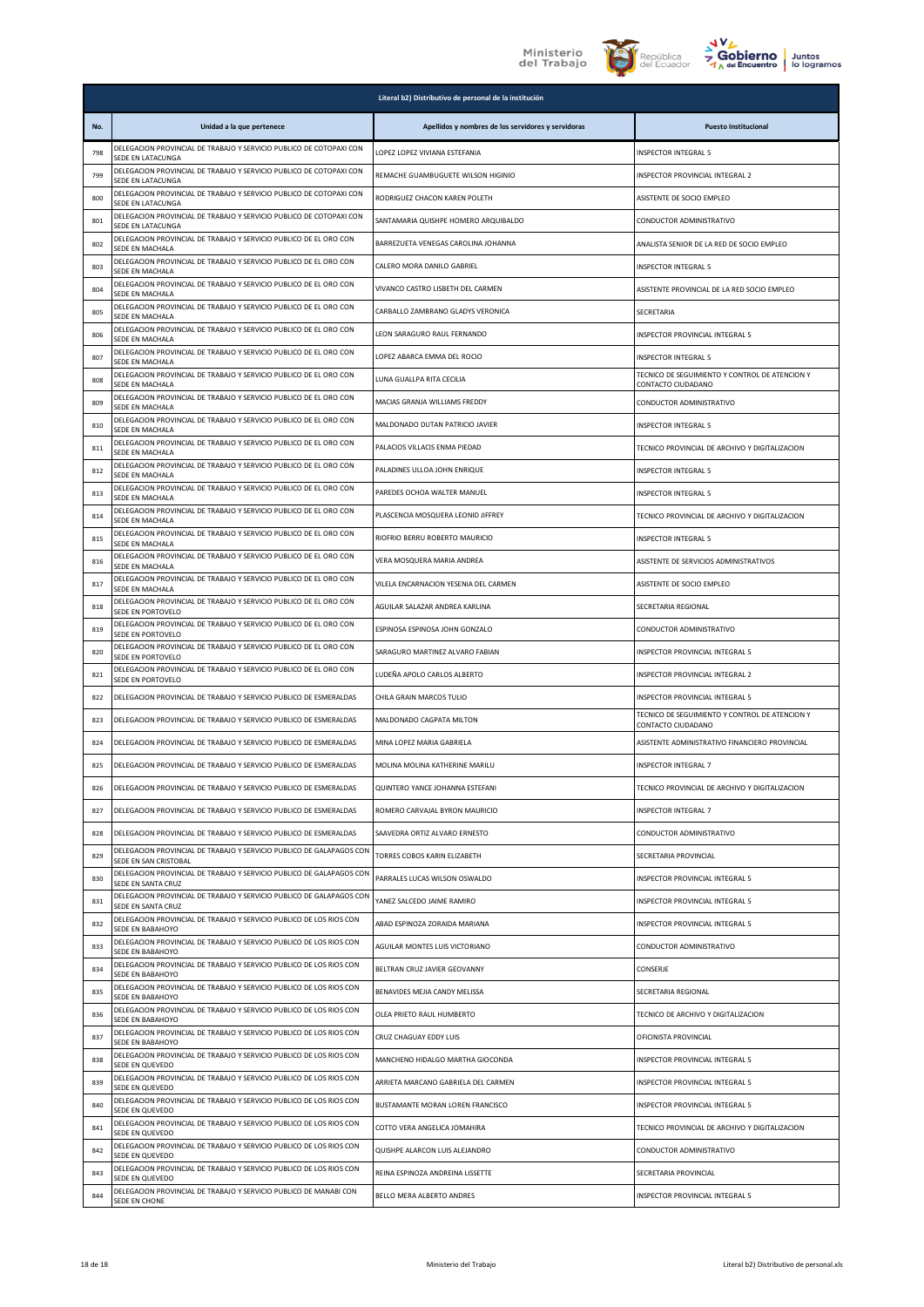





|     | Literal b2) Distributivo de personal de la institución                                            |                                                    |                                                                      |
|-----|---------------------------------------------------------------------------------------------------|----------------------------------------------------|----------------------------------------------------------------------|
| No. | Unidad a la que pertenece                                                                         | Apellidos y nombres de los servidores y servidoras | <b>Puesto Institucional</b>                                          |
| 845 | DELEGACION PROVINCIAL DE TRABAJO Y SERVICIO PUBLICO DE MANABI CON<br>SEDE EN CHONE                | BRAVO ZAMBRANO JULIO GONZALO                       | CONDUCTOR ADMINISTRATIVO                                             |
| 846 | DELEGACION PROVINCIAL DE TRABAJO Y SERVICIO PUBLICO DE MANABI CON<br>SEDE EN CHONE                | CANO ALVAREZ VERONICA ELIZABETH                    | SECRETARIA REGIONAL                                                  |
| 847 | DELEGACION PROVINCIAL DE TRABAJO Y SERVICIO PUBLICO DE MANABI CON<br>SEDE EN CHONE                | HIDALGO ZABALA LETTY TATIANA                       | TECNICO DE ARCHIVO Y DIGITALIZACION                                  |
| 848 | DELEGACION PROVINCIAL DE TRABAJO Y SERVICIO PUBLICO DE MANABI CON<br>SEDE EN EL CARMEN            | MENDIETA ZAMBRANO IRMA MARISOL                     | TECNICO DE ARCHIVO Y DIGITALIZACION                                  |
| 849 | DELEGACION PROVINCIAL DE TRABAJO Y SERVICIO PUBLICO DE MANABI CON<br>SEDE EN EL CARMEN            | MENDOZA GARCIA VICTOR FRANSISCO                    | CONDUCTOR ADMINISTRATIVO                                             |
| 850 | DELEGACION PROVINCIAL DE TRABAJO Y SERVICIO PUBLICO DE MANABI CON<br>SEDE EN EL CARMEN            | VERDUGA ZAMBRANO LUZ ESPERANZA                     | SECRETARIA PROVINCIAL                                                |
| 851 | DELEGACION PROVINCIAL DE TRABAJO Y SERVICIO PUBLICO DE MANABI CON<br>SEDE EN EL CARMEN            | VILLAMIL INTRIAGO TITO EDUARDO                     | INSPECTOR INTEGRAL 5                                                 |
| 852 | DELEGACION PROVINCIAL DE TRABAJO Y SERVICIO PUBLICO DE MANABI CON<br>SEDE EN MANTA                | IÑIGUEZ VERGARA PATRICIA ISABEL                    | AUXILIAR DE RECEPCION ARCHIVO Y DESPACHO DE ACTAS Y<br>CONTRATOS     |
| 853 | DELEGACION PROVINCIAL DE TRABAJO Y SERVICIO PUBLICO DE MANABI CON<br>SEDE EN MANTA                | VILLACRESES VITERI ANGELA GABRIELA                 | INSPECTOR PROVINCIAL INTEGRAL 5                                      |
| 854 | DELEGACION PROVINCIAL DE TRABAJO Y SERVICIO PUBLICO DE MANABI CON<br>SEDE EN MANTA                | JOZA ALDAZ LAURA GABRIELA                          | SECRETARIA REGIONAL                                                  |
| 855 | DIRECCION REGIONAL DE TRABAJO Y SERVICIO PUBLICO DE GUAYAQUIL                                     | ALARCON MOLINA GEOCONDA CAROLINA                   | INSPECTOR INTEGRAL 5                                                 |
| 856 | DELEGACION PROVINCIAL DE TRABAJO Y SERVICIO PUBLICO DE MANABI CON<br>SEDE EN MANTA                | OCHOA SOLEDISPA NESTOR IVAN                        | ASISTENTE DE ATENCION A GRUPOS PRIORITARIOS                          |
| 857 | DELEGACION PROVINCIAL DE TRABAJO Y SERVICIO PUBLICO DE MANABI CON<br><b>SEDE EN MANTA</b>         | PINO CANO BEATRIZ ELENA                            | ASISTENTE DE SOCIO EMPLEO                                            |
| 858 | DELEGACION PROVINCIAL DE TRABAJO Y SERVICIO PUBLICO DE MANABI CON<br>SEDE EN MANTA                | ZAMBRANO CENTENO MARIA FERNANDA                    | TECNICO DE ARCHIVO Y DIGITALIZACION                                  |
| 859 | DELEGACION PROVINCIAL DE TRABAJO Y SERVICIO PUBLICO DE MORONA<br>SANTIAGO CON SEDE EN MACAS       | BUENO PESANTEZ NESTOR HERNAN                       | CONDUCTOR ADMINISTRATIVO                                             |
| 860 | DIRECCION DE CONTROL DEL SERVICIO PUBLICO                                                         | MIER VASQUEZ MARIA FERNANDA                        | ASISTENTE DE CONTROL DEL SERVICIO PUBLICO                            |
| 861 | DELEGACION PROVINCIAL DE TRABAJO Y SERVICIO PUBLICO DE MORONA<br>SANTIAGO CON SEDE EN MACAS       | CABEZAS PINTO NESTOR FREDDY                        | ASISTENTE DE SOCIO EMPLEO                                            |
| 862 | DELEGACION PROVINCIAL DE TRABAJO Y SERVICIO PUBLICO DE MORONA<br>SANTIAGO CON SEDE EN MACAS       | GUAÑA VILCA WILSON GERMAN                          | TECNICO DE SEGUIMIENTO Y CONTROL DE ATENCION Y<br>CONTACTO CIUDADANO |
| 863 | DELEGACION PROVINCIAL DE TRABAJO Y SERVICIO PUBLICO DE MORONA<br>SANTIAGO CON SEDE EN MACAS       | ATARIGUANA CAMBIZACA NELIDA MARGARITA              | INSPECTOR INTEGRAL 5                                                 |
| 864 | DELEGACION PROVINCIAL DE TRABAJO Y SERVICIO PUBLICO DE MORONA<br>SANTIAGO CON SEDE EN MACAS       | JARAMILLO BRAVO FAVIAN GIOVANNI                    | CONDUCTOR ADMINISTRATIVO                                             |
| 865 | DELEGACION PROVINCIAL DE TRABAJO Y SERVICIO PUBLICO DE MORONA<br>SANTIAGO CON SEDE EN MACAS       | VARGAS CAMACHO DIANA MARIUXI                       | TECNICO PROVINCIAL DE ARCHIVO Y DIGITALIZACION                       |
| 866 | DIRECCION REGIONAL DE TRABAJO Y SERVICIO PUBLICO DE CUENCA                                        | POSSO RIOS MARTHA VERI                             | INSPECTOR INTEGRAL 7                                                 |
| 867 | DELEGACION PROVINCIAL DE TRABAJO Y SERVICIO PUBLICO DE NAPO CON SEDE<br>EN TENA                   | ANCHAPAXI CHANGO PAOLA VANESSA                     | INSPECTOR PROVINCIAL INTEGRAL 5                                      |
| 868 | DELEGACION PROVINCIAL DE TRABAJO Y SERVICIO PUBLICO DE NAPO CON SEDE<br><b>EN TENA</b>            | ACOSTA ORELLANA JUAN PEDRO                         | INSPECTOR PROVINCIAL INTEGRAL 5                                      |
| 869 | DELEGACION PROVINCIAL DE TRABAJO Y SERVICIO PUBLICO DE NAPO CON SEDE<br>EN TENA                   | JARAMILLO ORELLANA MARCELO GUEOVANI                | CONDUCTOR ADMINISTRATIVO                                             |
| 870 | DIRECCION DE SECRETARIA GENERAL                                                                   | JARAMILLO PUENTE EUGENIA AVELINA                   | TECNICO DE SECRETARIA GENERAL                                        |
| 871 | DELEGACION PROVINCIAL DE TRABAJO Y SERVICIO PUBLICO DE NAPO CON SEDE<br>EN TENA                   | PAREDES TORRES NURY ELIZABETH                      | SECRETARIA PROVINCIAL                                                |
| 872 | DELEGACION PROVINCIAL DE TRABAJO Y SERVICIO PUBLICO DE NAPO CON SEDE<br>EN TENA                   | ROMERO CEVALLOS MICAELA ELIZABETH                  | ASISTENTE PROVINCIAL DE LA RED SOCIO EMPLEO                          |
| 873 | DELEGACION PROVINCIAL DE TRABAJO Y SERVICIO PUBLICO DE NAPO CON SEDE<br>EN TENA                   | SANTAMARIA CAICEDO LORENA ALEXANDRA                | INSPECTOR INTEGRAL 7                                                 |
| 874 | DELEGACION PROVINCIAL DE TRABAJO Y SERVICIO PUBLICO DE ORELLANA                                   | CEVALLOS CASTRO HAMILTON JOSE                      | CONDUCTOR ADMINISTRATIVO                                             |
| 875 | DELEGACION PROVINCIAL DE TRABAJO Y SERVICIO PUBLICO DE ORELLANA                                   | CAMBO CAIZA LIDA LEONOR                            | ASISTENTE PROVINCIAL DE LA RED SOCIO EMPLEO                          |
| 876 | DIRECCION REGIONAL DE TRABAJO Y SERVICIO PUBLICO DE GUAYAQUIL                                     | PANCHANA PALMA ALBERTO AVELINO ROSSI               | INSPECTOR INTEGRAL 5                                                 |
| 877 | DELEGACION PROVINCIAL DE TRABAJO Y SERVICIO PUBLICO DE ORELLANA CON<br>SEDE EN JOYA DE LOS SACHAS | MACAS AGILA DEYSI NOEMI                            | SECRETARIA PROVINCIAL                                                |
| 878 | DELEGACION PROVINCIAL DE TRABAJO Y SERVICIO PUBLICO DE ORELLANA CON<br>SEDE EN JOYA DE LOS SACHAS | MENDEZ RODAS MARIA ESTHER                          | INSPECTOR PROVINCIAL INTEGRAL 5                                      |
| 879 | DELEGACION PROVINCIAL DE TRABAJO Y SERVICIO PUBLICO DE ORELLANA CON<br>SEDE EN JOYA DE LOS SACHAS | RIOFRIO MIRANDA LUIS GERMAN                        | INSPECTOR INTEGRAL 7                                                 |
| 880 | DELEGACION PROVINCIAL DE TRABAJO Y SERVICIO PUBLICO DE ORELLANA CON<br>SEDE EN JOYA DE LOS SACHAS | SANTILLAN PAREDES EDITH ESPERANZA                  | SECRETARIA PROVINCIAL                                                |
| 881 | DELEGACION PROVINCIAL DE TRABAJO Y SERVICIO PUBLICO DE PASTAZA CON<br>SEDE EN PUYO                | CASTRO INTRIAGO ERIKA LICETH                       | SECRETARIA PROVINCIAL                                                |
| 882 | DELEGACION PROVINCIAL DE TRABAJO Y SERVICIO PUBLICO DE PASTAZA CON<br>SEDE EN PUYO                | VERA ZAVALA MANUEL ISAAC                           | TECNICO PROVINCIAL DE ARCHIVO Y DIGITALIZACION                       |
| 883 | DELEGACION PROVINCIAL DE TRABAJO Y SERVICIO PUBLICO DE PASTAZA CON<br>SEDE EN PUYO                | HARO CHAVEZ FABIAN ROLANDO                         | INSPECTOR INTEGRAL 5                                                 |
| 884 | DELEGACION PROVINCIAL DE TRABAJO Y SERVICIO PUBLICO DE PICHINCHA CON<br>SEDE EN CAYAMBE           | ARROYO TERAN RAMIRO SEBASTIAN                      | SECRETARIA PROVINCIAL                                                |
| 885 | DELEGACION PROVINCIAL DE TRABAJO Y SERVICIO PUBLICO DE PICHINCHA CON<br>SEDE EN CAYAMBE           | FELIX CARLOZAMA OSCAR IVAN                         | TECNICO DE ARCHIVO Y DIGITALIZACION                                  |
| 886 | DELEGACION PROVINCIAL DE TRABAJO Y SERVICIO PUBLICO DE PICHINCHA CON<br>SEDE EN CAYAMBE           | LIMAICO USHIÑA SERGIO ROLANDO                      | INSPECTOR INTEGRAL 5                                                 |
| 887 | DELEGACION PROVINCIAL DE TRABAJO Y SERVICIO PUBLICO DE PICHINCHA CON<br>SEDE EN CAYAMBE           | RIVERA ALBUJA SEGUNDO NELSON                       | CONDUCTOR ADMINISTRATIVO                                             |
| 888 | DELEGACION PROVINCIAL DE TRABAJO Y SERVICIO PUBLICO DE SANTA ELENA                                | AYERVE SORIANO ESTEFANIA NATHALY                   | SECRETARIA REGIONAL                                                  |
| 889 | DELEGACION PROVINCIAL DE TRABAJO Y SERVICIO PUBLICO DE SANTA ELENA                                | ESPINOZA RODRIGUEZ EDUARDO ALBERTO                 | TECNICO DE SEGUIMIENTO Y CONTROL DE ATENCION Y<br>CONTACTO CIUDADANO |
| 890 | DELEGACION PROVINCIAL DE TRABAJO Y SERVICIO PUBLICO DE SANTA ELENA                                | FAJARDO ORRALA FELIX JOHNNY                        | CONDUCTOR ADMINISTRATIVO                                             |
| 891 | DELEGACION PROVINCIAL DE TRABAJO Y SERVICIO PUBLICO DE SANTO DOMINGO<br>DE LOS TSACHILAS          | AGUAYO LICOA DIEGO MANUEL                          | INSPECTOR INTEGRAL 2                                                 |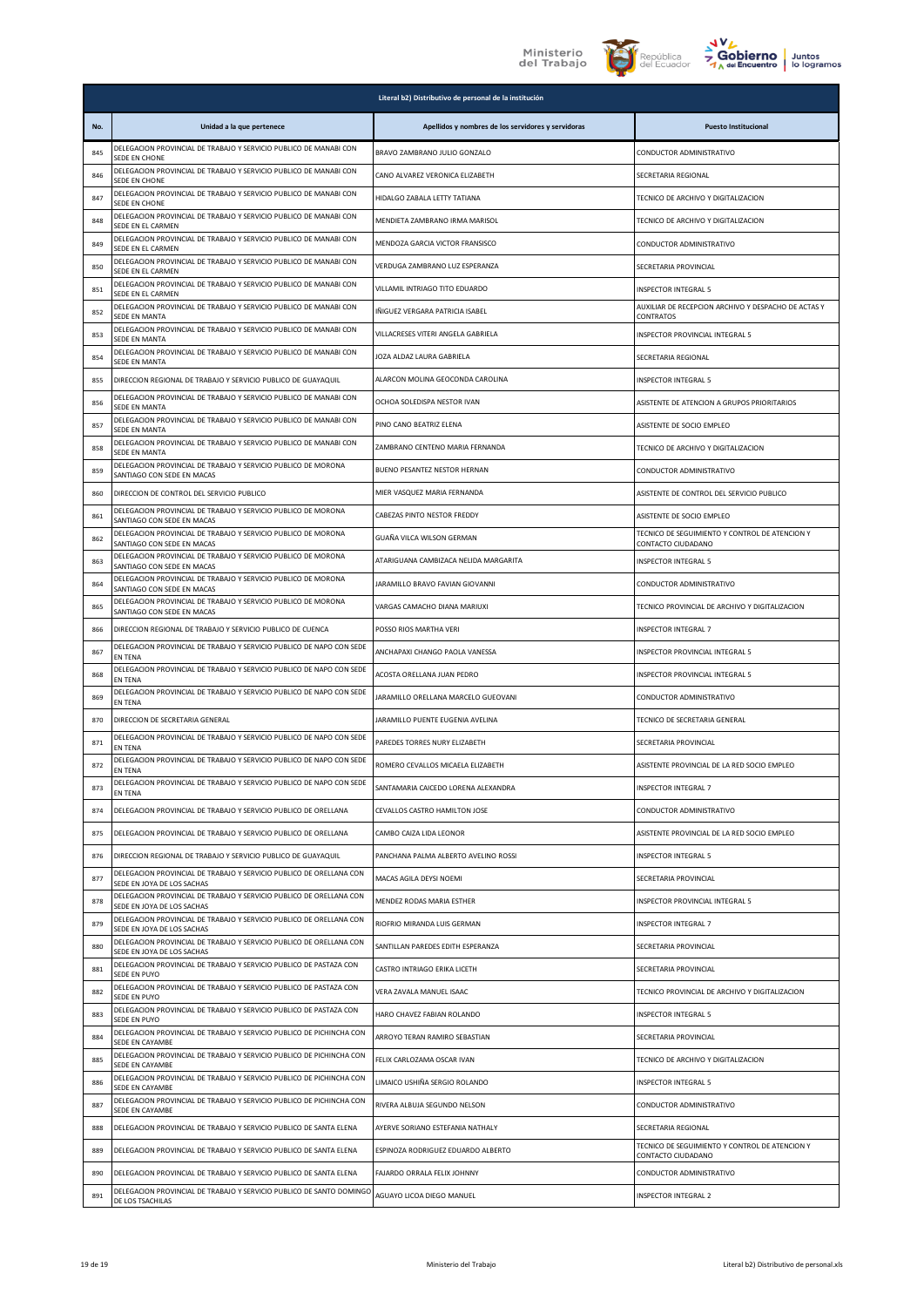





|     | Literal b2) Distributivo de personal de la institución                                     |                                                    |                                                                                                 |
|-----|--------------------------------------------------------------------------------------------|----------------------------------------------------|-------------------------------------------------------------------------------------------------|
| No. | Unidad a la que pertenece                                                                  | Apellidos y nombres de los servidores y servidoras | <b>Puesto Institucional</b>                                                                     |
| 892 | DIRECCION REGIONAL DE TRABAJO Y SERVICIO PUBLICO DE PORTOVIEJO                             | BRAVO CAPA ANGELICA JACQUELINE                     | INSPECTOR INTEGRAL 4                                                                            |
| 893 | DELEGACION PROVINCIAL DE TRABAJO Y SERVICIO PUBLICO DE SANTO DOMINGO<br>DE LOS TSACHILAS   | ORTEGA OCAMPO IVANOVA SOLEDAD                      | INSPECTOR PROVINCIAL INTEGRAL 7                                                                 |
| 894 | DELEGACION PROVINCIAL DE TRABAJO Y SERVICIO PUBLICO DE SANTO DOMINGO<br>DE LOS TSACHILAS   | ARCOS SOLORZANO ANGELICA MARIA                     | <b>INSPECTOR INTEGRAL 5</b>                                                                     |
| 895 | DELEGACION PROVINCIAL DE TRABAJO Y SERVICIO PUBLICO DE SANTO DOMINGO<br>DE LOS TSACHILAS   | LOOR RUIZ PRISCILA GABRIELA                        | TECNICO PROVINCIAL DE ARCHIVO Y DIGITALIZACION                                                  |
| 896 | DIRECCION REGIONAL DE TRABAJO Y SERVICIO PUBLICO DE QUITO                                  | CALVOPIÑA IGLESIAS DAVID FERNANDO                  | <b>INSPECTOR INTEGRAL 5</b>                                                                     |
| 897 | DELEGACION PROVINCIAL DE TRABAJO Y SERVICIO PUBLICO DE SANTO DOMINGO<br>DE LOS TSACHILAS   | CHUQUIRIMA POMA FRANKLIN SALVADOR                  | ASISTENTE ADMINISTRATIVO FINANCIERO PROVINCIAL                                                  |
| 898 | DELEGACION PROVINCIAL DE TRABAJO Y SERVICIO PUBLICO DE SANTO DOMINGO<br>DE LOS TSACHILAS   | GORDON CADENA LUIS SANTIAGO                        | CONDUCTOR ADMINISTRATIVO                                                                        |
| 899 | DELEGACION PROVINCIAL DE TRABAJO Y SERVICIO PUBLICO DE SANTO DOMINGO<br>DE LOS TSACHILAS   | GUZMAN SALAZAR LUIS DEIFILIO                       | CONSERJE                                                                                        |
| 900 | DELEGACION PROVINCIAL DE TRABAJO Y SERVICIO PUBLICO DE SANTO DOMINGO<br>DE LOS TSACHILAS   | HERRERA ORTIZ MARIA EUGENIA                        | INSPECTOR PROVINCIAL INTEGRAL 5                                                                 |
| 901 | DELEGACION PROVINCIAL DE TRABAJO Y SERVICIO PUBLICO DE SANTO DOMINGO<br>DE LOS TSACHILAS   | INTRIAGO PINCAY DIANA PAOLA                        | ASISTENTE DE SOCIO EMPLEO                                                                       |
| 902 | DELEGACION PROVINCIAL DE TRABAJO Y SERVICIO PUBLICO DE SANTO DOMINGO<br>DE LOS TSACHILAS   | NARANJO ARMIJO EDISON MIGUEL                       | INSPECTOR INTEGRAL 2                                                                            |
| 903 | DELEGACION PROVINCIAL DE TRABAJO Y SERVICIO PUBLICO DE SANTO DOMINGO<br>DE LOS TSACHILAS   | PILAMUNGA NARANJO RONALD GEOVANY                   | <b>INSPECTOR INTEGRAL 5</b>                                                                     |
| 904 | DELEGACION PROVINCIAL DE TRABAJO Y SERVICIO PUBLICO DE SANTO DOMINGO<br>DE LOS TSACHILAS   | RAMIREZ VALLEJO RENE GUSTAVO                       | CONDUCTOR ADMINISTRATIVO                                                                        |
| 905 | DELEGACION PROVINCIAL DE TRABAJO Y SERVICIO PUBLICO DE SUCUMBIOS CON<br>SEDE EN NUEVA LOJA | BOSQUEZ VARGAS CESAR ARNULFO                       | CONDUCTOR ADMINISTRATIVO                                                                        |
| 906 | DIRECCION REGIONAL DE TRABAJO Y SERVICIO PUBLICO DE PORTOVIEJO                             | CHICA GAVILANES RONALD RAUL                        | <b>INSPECTOR INTEGRAL 5</b>                                                                     |
| 907 | DELEGACION PROVINCIAL DE TRABAJO Y SERVICIO PUBLICO DE SUCUMBIOS CON<br>SEDE EN NUEVA LOJA | CHUQUIAN RAMOS NELLY YOLANDA                       | TECNICO DE ARCHIVO Y DIGITALIZACION                                                             |
| 908 | DELEGACION PROVINCIAL DE TRABAJO Y SERVICIO PUBLICO DE SUCUMBIOS CON<br>SEDE EN NUEVA LOJA | MEDINA HERRERA CENAIDA ROCIO                       | ASISTENTE DE SOCIO EMPLEO                                                                       |
| 909 | DELEGACION PROVINCIAL DE TRABAJO Y SERVICIO PUBLICO DE SUCUMBIOS CON<br>SEDE EN NUEVA LOJA | OROSCO TORRES ROSA ANGELA                          | CONSERJE                                                                                        |
| 910 | DELEGACION PROVINCIAL DE TRABAJO Y SERVICIO PUBLICO DE SUCUMBIOS CON<br>SEDE EN NUEVA LOJA | CHASIPANTA ANDRANGO MARIA ELIZABETH                | ASISTENTE PROVINCIAL DE LA RED SOCIO EMPLEO                                                     |
| 911 | DELEGACION PROVINCIAL DE TRABAJO Y SERVICIO PUBLICO DE SUCUMBIOS CON<br>SEDE EN NUEVA LOJA | PAZMIÑO VALENCIA YAJAIRA MABEL                     | INSPECTOR PROVINCIAL INTEGRAL 5                                                                 |
| 912 | DIRECCION REGIONAL DE TRABAJO Y SERVICIO PUBLICO DE LOJA                                   | CABRERA LEON GABRIELA CECIBEL                      | INSPECTOR INTEGRAL 5                                                                            |
| 913 | DELEGACION PROVINCIAL DE TRABAJO Y SERVICIO PUBLICO DE ZAMORA<br>CHINCHIPE                 | GONSALEZ ANGULO JHOMAIRA LISETH                    | TECNICO DE ARCHIVO Y DIGITALIZACION                                                             |
| 914 | DELEGACION PROVINCIAL DE TRABAJO Y SERVICIO PUBLICO DE ZAMORA<br><b>CHINCHIPE</b>          | ORELLANA CANDO VIVIANA JANNYNA                     | ASISTENTE DE SOCIO EMPLEO                                                                       |
| 915 | DIRECCION REGIONAL DE TRABAJO Y SERVICIO PUBLICO DE GUAYAQUIL                              | PALACIOS CARDENAS JUAN MIGUEL                      | JUEZ REGIONAL DE COACTIVAS                                                                      |
| 916 | DELEGACION PROVINCIAL DE TRABAJO Y SERVICIO PUBLICO DE ZAMORA<br>CHINCHIPE                 | PEREZ PEREZ AMADA BEATRIZ                          | <b>INSPECTOR INTEGRAL 4</b>                                                                     |
| 917 | DELEGACION PROVINCIAL DE TRABAJO Y SERVICIO PUBLICO DE ZAMORA<br>CHINCHIPE                 | PONTON LOAIZA EDWIN ANTONIO                        | CONDUCTOR ADMINISTRATIVO                                                                        |
| 918 | DELEGACION PROVINCIAL DE TRABAJO Y SERVICIO PUBLICO DE ZAMORA<br><b>CHINCHIPE</b>          | REY CURAY ROSA MARLENE                             | SECRETARIA                                                                                      |
| 919 | DIRECCION DE EMPLEO Y RECONVERSION LABORAL                                                 | GUILLEN ROBLES PAUL ALBERTO                        | EXPERTO DE EMPLEO Y RECONVERSION LABORAL                                                        |
| 920 | DIRECCION DE PLANIFICACION E INVERSION                                                     | ECHEVERRIA CIFUENTES JOSE LUIS                     | DIRECTOR DE PLANIFICACION E INVERSION                                                           |
| 921 | DIRECCION DE PLANIFICACION E INVERSION                                                     | CEPEDA SANCHEZ MERCI ESMERALDA                     | ANALISTA                                                                                        |
| 922 | DIRECCION DE PLANIFICACION E INVERSION                                                     | JADAN JIMENEZ NELLY JACKELINE                      | ANALISTA JUNIOR DE PLANIFICACION E INVERSION                                                    |
| 923 | DIRECCION DE PLANIFICACION E INVERSION                                                     | MALDONADO ESPINOSA PEDRO VICENTE                   | EXPERTO DE PLANIFICACION                                                                        |
| 924 | DIRECCION DE COMUNICACION SOCIAL                                                           | MEZA CADENA KARINA MICHELLE                        | ANALISTA JUNIOR DE COMUNICACION SOCIAL                                                          |
| 925 | DIRECCION DE PLANIFICACION E INVERSION                                                     | PEÑAFIEL LANDIVAR JOHANNA CAROLINA                 | ANALISTA SENIOR DE PLANIFICACION E INVERSION                                                    |
| 926 | DIRECCION DE PLANIFICACION E INVERSION                                                     | ZUÑIGA ANDINO LIZETH GABRIELA                      | EXPERTO DE PLANIFICACION E INVERSION                                                            |
| 927 | DIRECCION DE SEGUIMIENTO DE PLANES, PROGRAMAS Y PROYECTOS                                  | DIAZ GOMEZ CRISTIAN PATRICIO                       | DIRECTOR/A DE SEGUIMIENTO DE PLANES PROGRAMAS Y<br>PROYECTOS                                    |
| 928 | DIRECCION DE SEGUIMIENTO DE PLANES, PROGRAMAS Y PROYECTOS                                  | ALARCON CALDERON ANDREA DE LOS ANGELES             | ANALISTA SENIOR DE PLANIFICACION                                                                |
| 929 | DIRECCION DE SEGUIMIENTO DE PLANES, PROGRAMAS Y PROYECTOS                                  | TIGSI SALAMEA GINA NATHALI                         | SECRETARIA                                                                                      |
| 930 | DIRECCION DE SEGUIMIENTO DE PLANES, PROGRAMAS Y PROYECTOS                                  | OÑA QUISHPE TANIA MARITZA                          | ANALISTA SENIOR DE SEGUIMIENTO DE PLANES, PROGRAMAS Y<br><b>PROYECTOS</b>                       |
| 931 | DIRECCION DE SEGUIMIENTO DE PLANES, PROGRAMAS Y PROYECTOS                                  | PEREZ ROBALINO MARIA FERNANDA                      | ANALISTA SENIOR DE SEGUIMIENTO DE PLANES, PROGRAMAS Y<br><b>PROYECTOS</b>                       |
| 932 | DIRECCION DE SERVICIOS, PROCESOS Y CAMBIO Y CULTURA                                        | CALDERON BORJA CINDY ANDREA                        | ANALISTA SENIOR DE SERVICIOS PROCESOS Y CALIDAD                                                 |
| 933 | DIRECCION DE GESTION DEL CAMBIO Y CULTURA ORGANIZACIONAL                                   | PEÑARANDA PAEZ LIZETH CAROLINA                     | ANALISTA SENIOR DE GESTION DEL CAMBIO Y CULTURA<br>ORGANIZACIONAL                               |
| 934 | DIRECCION DE SECRETARIA GENERAL                                                            | PEREIRA FREITEZ FRANCIS ELEANA                     | SECRETARIA                                                                                      |
| 935 | DIRECCION DE SECRETARIA GENERAL                                                            | AREVALO NARANJO VERONICA GABRIELA                  | SECRETARIA                                                                                      |
| 936 | DIRECCION DE TECNOLOGIAS DE LA INFORMACION Y COMUNICACION                                  | BENALCAZAR REASCOS WILLIAM ALEXANDER               | EXPERTO DE INFRAESTRUCTURA Y SOPORTE DE TECNOLOGIAS<br>DE LA INFORMACION Y COMUNICACION         |
| 937 | DIRECCION DE TECNOLOGIAS DE LA INFORMACION Y COMUNICACION                                  | CAIZA MUYOLEMA CARLOS DAVID                        | EXPERTO DE INFRAESTRUCTURA Y SOPORTE DE TECNOLOGIAS<br>DE LA INFORMACION Y COMUNICACION         |
| 938 | DIRECCION DE TECNOLOGIAS DE LA INFORMACION Y COMUNICACION                                  | CARVAJAL ESPINOZA LUIS ENRIQUE                     | ANALISTA JUNIOR DE INFRAESTRUCTURA Y SOPORTE DE<br>TECNOLOGIAS DE LA INFORMACION Y COMUNICACION |
|     |                                                                                            |                                                    |                                                                                                 |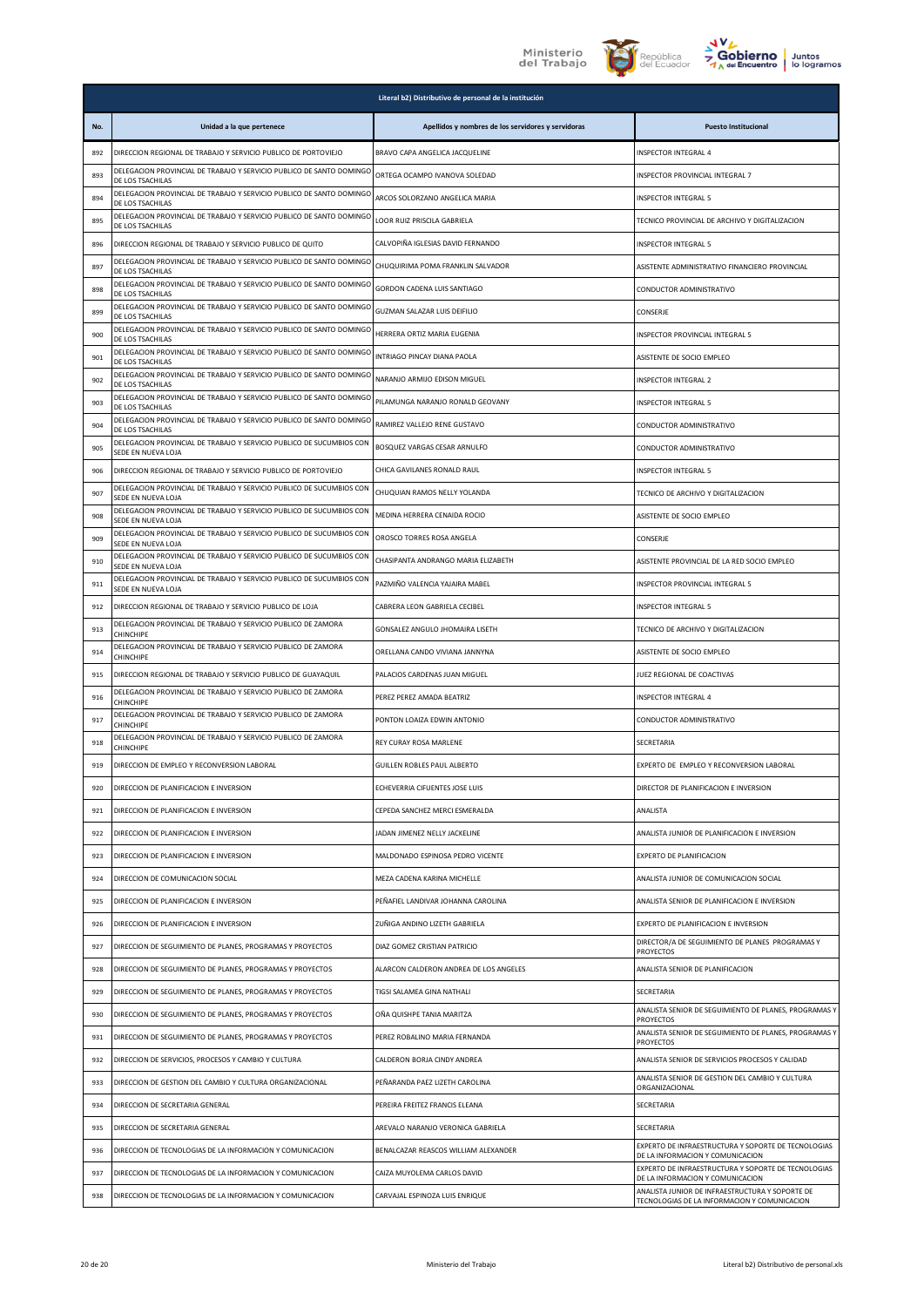





|     | Literal b2) Distributivo de personal de la institución    |                                                    |                                                                                                 |
|-----|-----------------------------------------------------------|----------------------------------------------------|-------------------------------------------------------------------------------------------------|
| No. | Unidad a la que pertenece                                 | Apellidos y nombres de los servidores y servidoras | <b>Puesto Institucional</b>                                                                     |
| 939 | DIRECCION DE TECNOLOGIAS DE LA INFORMACION Y COMUNICACION | CASA IZA LUIS RODRIGO                              | ESPECIALISTA DE TECNOLOGIAS DE LA INFORMACION Y<br>COMUNICACIONES                               |
| 940 | DIRECCION DE TECNOLOGIAS DE LA INFORMACION Y COMUNICACION | CASTRO VIDAL MERCEDES LORENA                       | ASISTENTE DE TECNOLOGIA DE LA INFORMACION Y<br>COMUNICACIONES                                   |
| 941 | DIRECCION DE TECNOLOGIAS DE LA INFORMACION Y COMUNICACION | CORDOVA ULLOA JEAN PAUL                            | ASISTENTE DE TECNOLOGIA DE LA INFORMACION Y<br>COMUNICACIONES                                   |
| 942 | DIRECCION DE TECNOLOGIAS DE LA INFORMACION Y COMUNICACION | FREIRE FREIRE ANDREA YOLANDA                       | ANALISTA SENIOR DE INFRAESTRUCTURA Y SOPORTE DE<br>TECNOLOGIAS DE LA INFORMACION Y COMUNICACION |
| 943 | DIRECCION DE TECNOLOGIAS DE LA INFORMACION Y COMUNICACION | GARCIA VERA DANIELA STEPHANIA                      | ANALISTA SENIOR DE INFRAESTRUCTURA Y SOPORTE DE<br>TECNOLOGIAS DE LA INFORMACION Y COMUNICACION |
| 944 | DIRECCION DE TECNOLOGIAS DE LA INFORMACION Y COMUNICACION | <b>GUAMBUGUETE GUAMAN EDISON XAVIER</b>            | ANALISTA DE TECNOLOGIAS DE LA INFORMACION Y<br>COMUNICACIONES                                   |
| 945 | DIRECCION DE TECNOLOGIAS DE LA INFORMACION Y COMUNICACION | GUIJARRO COPO MYRIAN MAGDALENA                     | ASISTENTE DE SOPORTE TECNICO                                                                    |
| 946 | DIRECCION DE TECNOLOGIAS DE LA INFORMACION Y COMUNICACION | <b>GUZMAN MINA BYRON AUGUSTO</b>                   | ASISTENTE DE TECNOLOGIA DE LA INFORMACION Y<br>COMUNICACIONES                                   |
| 947 | DIRECCION DE TECNOLOGIAS DE LA INFORMACION Y COMUNICACION | COLLAGUAZO DARQUEA DAVID IVAN                      | DIRECTOR/A DE TECNOLOGIAS DE LA INFORMACION Y<br>COMUNICACION                                   |
| 948 | DIRECCION DE FORTALECIMIENTO INSTITUCIONAL                | JUNIA GUERRA GLADYS SORAYA                         | ANALISTA SENIOR DE FORTALECIMIENTO INSTITUCIONAL                                                |
| 949 | DIRECCION DE TECNOLOGIAS DE LA INFORMACION Y COMUNICACION | HIDALGO DIAZ ROLANDO MIGUEL                        | EXPERTO EN ARQUITECTURA Y DESARROLLO JAVA 2                                                     |
| 950 | DIRECCION DE TECNOLOGIAS DE LA INFORMACION Y COMUNICACION | PILCO ZURITA VERONICA DEL ROSARIO                  | ESPECIALISTA DE TECNOLOGIAS DE LA INFORMACION Y<br>COMUNICACIONES                               |
| 951 | DIRECCION DE TECNOLOGIAS DE LA INFORMACION Y COMUNICACION | LAGUASI PONCE DANIEL FERNANDO                      | ESPECIALISTA DE TECNOLOGIAS DE LA INFORMACION Y<br>COMUNICACIONES                               |
| 952 | DIRECCION DE TECNOLOGIAS DE LA INFORMACION Y COMUNICACION | LOGACHO FERNANDEZ ANA ISABEL                       | ESPECIALISTA DE TECNOLOGIAS DE LA INFORMACION Y<br>COMUNICACIONES                               |
| 953 | DIRECCION DE TECNOLOGIAS DE LA INFORMACION Y COMUNICACION | LOPEZ BRITO MARIO RAUL                             | EXPERTO DE INFRAESTRUCTURA Y SOPORTE DE TECNOLOGIAS<br>DE LA INFORMACION Y COMUNICACION         |
| 954 | DIRECCION DE TECNOLOGIAS DE LA INFORMACION Y COMUNICACION | MERCHAN PESANTEZ NATASHA FERNANDA                  | ANALISTA SENIOR DE INFRAESTRUCTURA Y SOPORTE DE<br>TECNOLOGIAS DE LA INFORMACION Y COMUNICACION |
| 955 | DIRECCION DE TECNOLOGIAS DE LA INFORMACION Y COMUNICACION | MESA ZEVALLOS JUAN MANUEL                          | EXPERTO DE INFRAESTRUCTURA Y SOPORTE DE TECNOLOGIAS<br>DE LA INFORMACION Y COMUNICACION         |
| 956 | DIRECCION DE TECNOLOGIAS DE LA INFORMACION Y COMUNICACION | NARANJO NARANJO DANILO EDUARDO                     | ASISTENTE DE TECNOLOGIA DE LA INFORMACION Y<br>COMUNICACIONES                                   |
| 957 | DIRECCION DE TECNOLOGIAS DE LA INFORMACION Y COMUNICACION | PAGUAY TROYA VERONICA ELIZABETH                    | ASISTENTE DE INFRAESTRUCTURA Y SOPORTE DE TECNOLOGIAS<br>DE LA INFORMACION Y COMUNICACION       |
| 958 | DIRECCION DE TECNOLOGIAS DE LA INFORMACION Y COMUNICACION | PAZMIÑO BASURI GALO PATRICIO                       | ESPECIALISTA DE TECNOLOGIAS DE LA INFORMACION Y<br>COMUNICACIONES                               |
| 959 | DIRECCION DE TECNOLOGIAS DE LA INFORMACION Y COMUNICACION | QUINCHUQUI SANTILLAN ALEXANDRA ELIZABETH           | ANALISTA DE TECNOLOGIAS DE LA INFORMACION Y<br>COMUNICACIONES 1                                 |
| 960 | DIRECCION DE TECNOLOGIAS DE LA INFORMACION Y COMUNICACION | QUINTANILLA VITERI JUAN PABLO                      | EXPERTO DE INFRAESTRUCTURA Y SOPORTE DE TECNOLOGIAS<br>DE LA INFORMACION Y COMUNICACION         |
| 961 | DIRECCION DE TECNOLOGIAS DE LA INFORMACION Y COMUNICACION | SAILEMA CRIOLLO MONICA JEANNETTE                   | ANALISTA DE TECNOLOGIAS DE LA INFORMACION Y<br>COMUNICACIONES                                   |
| 962 | DIRECCION DE TECNOLOGIAS DE LA INFORMACION Y COMUNICACION | TIRADO ORTIZ BYRON VLADIMIR                        | EXPERTO EN ARQUITECTURA Y DESARROLLO JAVA 2                                                     |
| 963 | DIRECCION DE TECNOLOGIAS DE LA INFORMACION Y COMUNICACION | TORRES BASTIDAS SOFIA ELENA                        | TECNICO DE TECNOLOGIAS DE INFORMACION Y<br>COMUNICACIONES                                       |
| 964 | DIRECCION DE TECNOLOGIAS DE LA INFORMACION Y COMUNICACION | HUILCA LOGROÑO SEGUNDO GUSTAVO                     | ANALISTA SENIOR DE INFRAESTRUCTURA Y SOPORTE DE<br>TECNOLOGIAS DE LA INFORMACION Y COMUNICACION |
| 965 | DIRECCION DE TECNOLOGIAS DE LA INFORMACION Y COMUNICACION | ANCHALUISA CAZA ANGEL RICARDO                      | ESPECIALISTA DE TECNOLOGIAS DE LA INFORMACION Y<br>COMUNICACIONES                               |
| 966 | DIRECCION DE TECNOLOGIAS DE LA INFORMACION Y COMUNICACION | ZARATE FONSECA HOLGUER FABIAN                      | ASISTENTE DE TECNOLOGIA DE LA INFORMACION Y<br>COMUNICACIONES                                   |
| 967 | DIRECCION DE ORGANIZACIONES LABORALES                     | <b>ACURIO HILDA MERCEDES</b>                       | ASISTENTE DE ORGANIZACIONES LABORALES                                                           |
| 968 | DIRECCION ADMINISTRATIVA                                  | ROJAS AREND DANIEL ANDRES                          | DIRECTOR(A) ADMINISTRATIVO                                                                      |
| 969 | DIRECCION ADMINISTRATIVA                                  | ALMEIDA CASCANTE FREDDY ALONSO                     | ASISTENTE DE GUARDALMACEN                                                                       |
| 970 | DIRECCION ADMINISTRATIVA                                  | ANDAGOYA RAMOS ANGEL MAURICIO                      | CONDUCTOR ADMINISTRATIVO                                                                        |
| 971 | DIRECCION ADMINISTRATIVA                                  | ARAGON HERRERA PABLO JAVIER                        | EXPERTO DE CONTRATACION PUBLICA                                                                 |
| 972 | DIRECCION ADMINISTRATIVA                                  | ARAUJO BASANTE ADRIANA JESUS                       | AUXILIAR DE SERVICIOS                                                                           |
| 973 | DIRECCION ADMINISTRATIVA                                  | AREQUIPA CAZA JENNY MARGOTH                        | CONSERJE                                                                                        |
| 974 | DIRECCION ADMINISTRATIVA                                  | ASTUDILLO TAPIA JUAN CARLOS                        | CONDUCTOR ADMINISTRATIVO                                                                        |
| 975 | DIRECCION ADMINISTRATIVA                                  | AULESTIA ORTEGA BERTHA KARINA                      | ANALISTA SENIOR DE SERVICIOS ADMINISTRATIVOS                                                    |
| 976 | DIRECCION ADMINISTRATIVA                                  | BARRETO SOTOMAYOR ALEX PAUL                        | <b>AUXILIAR SERVICIOS</b>                                                                       |
| 977 | DIRECCION ADMINISTRATIVA                                  | BAYAS LLANGA NATTACHA MARIVEL                      | ANALISTA SENIOR DE SERVICIOS ADMINISTRATIVOS                                                    |
| 978 | DIRECCION ADMINISTRATIVA                                  | CABRERA ALMEIDA JAVIER ALEJANDRO                   | ASISTENTE DE CONTROL DE BIENES                                                                  |
| 979 | DIRECCION ADMINISTRATIVA                                  | CASTAÑO CLEMENTE VERONICA JESSENIA                 | ASISTENTE DE SERVICIOS ADMINISTRATIVOS                                                          |
| 980 | DIRECCION ADMINISTRATIVA                                  | CASTRO MARTINEZ MARIA ELENA                        | ANALISTA SENIOR DE SERVICIOS ADMINISTRATIVOS                                                    |
| 981 | DIRECCION ADMINISTRATIVA                                  | CHANGO SANGUANO PAUL ELIAS                         | CONDUCTOR ADMINISTRATIVO                                                                        |
| 982 | DIRECCION ADMINISTRATIVA                                  | CHIRIBOGA ESPINOZA JOSE FABIAN                     | CONDUCTOR ADMINISTRATIVO                                                                        |
| 983 | DIRECCION FINANCIERA                                      | CISNEROS VACA JACKELIN DEL CONSUELO                | ANALISTA SENIOR DE PRESUPUESTO                                                                  |
| 984 | DIRECCION ADMINISTRATIVA                                  | COLLAGUAZO OSWALDO                                 | AUXILIAR DE SERVICIOS                                                                           |
| 985 | DIRECCION ADMINISTRATIVA                                  | CUICHAN SIMBA EDGAR FABIAN                         | ASISTENTE DE CONTROL DE BIENES                                                                  |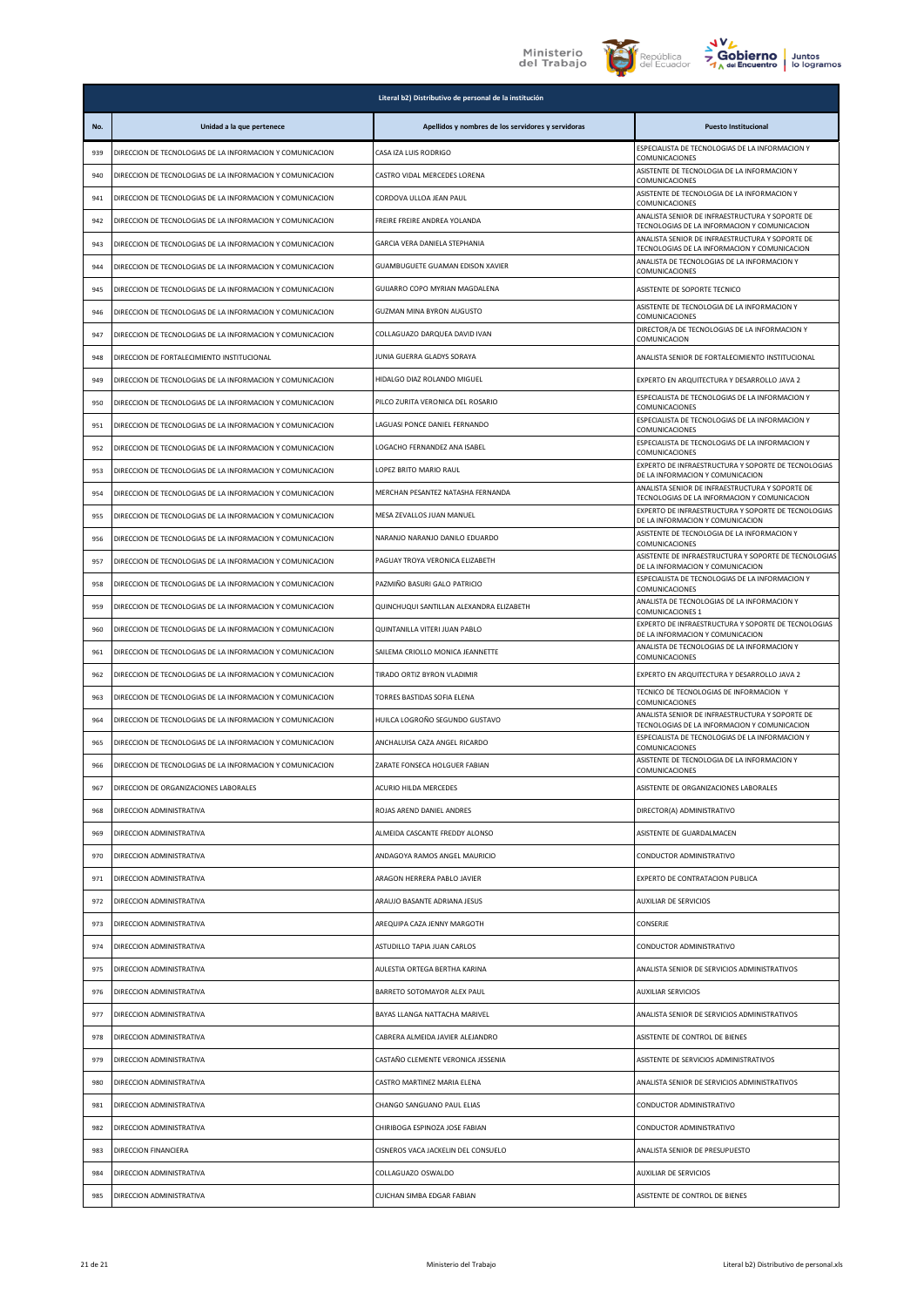





|      | Literal b2) Distributivo de personal de la institución                             |                                                    |                                                                      |  |
|------|------------------------------------------------------------------------------------|----------------------------------------------------|----------------------------------------------------------------------|--|
| No.  | Unidad a la que pertenece                                                          | Apellidos y nombres de los servidores y servidoras | <b>Puesto Institucional</b>                                          |  |
| 986  | DIRECCION ADMINISTRATIVA                                                           | <b>CUMBA TORRES WUALTER</b>                        | CONDUCTOR ADMINISTRATIVO                                             |  |
| 987  | DIRECCION ADMINISTRATIVA                                                           | DE LA CRUZ LEMA JOSE LUIS                          | <b>AUXILIAR SERVICIOS</b>                                            |  |
| 988  | DIRECCION REGIONAL DE TRABAJO Y SERVICIO PUBLICO DE IBARRA                         | ENCALADA VEGA NICOLAS FRANCISCO                    | TECNICO DE SEGUIMIENTO Y CONTROL DE ATENCION Y<br>CONTACTO CIUDADANO |  |
| 989  | DIRECCION ADMINISTRATIVA                                                           | GARRIDO VASQUEZ MARIA ISABEL                       | ASISTENTE DE SERVICIOS ADMINISTRATIVOS                               |  |
| 990  | DIRECCION ADMINISTRATIVA                                                           | GAVIDIA FLORES JAIME SIGIFREDO                     | GUARDALMACEN                                                         |  |
| 991  | DIRECCION ADMINISTRATIVA                                                           | GORDON MORA CRISTIAN PATRICIO                      | CONDUCTOR ADMINISTRATIVO                                             |  |
| 992  | DIRECCION DE CONTROL E INSPECCIONES                                                | GUAMANGALLO CHICO ERIKA ALEXANDRA                  | ASISTENTE DE CONTROL E INSPECCIONES                                  |  |
| 993  | DIRECCION ADMINISTRATIVA                                                           | GUANANGA CAIZA LUIS HUMBERTO                       | CONSERJE                                                             |  |
| 994  | DIRECCION ADMINISTRATIVA                                                           | <b>GUANO VITERI DIEGO VINICIO</b>                  | CONSERJE                                                             |  |
| 995  | DIRECCION FINANCIERA                                                               | HIDALGO PEÑAHERRERA JENNY ALEXANDRA                | TESORERO/A                                                           |  |
| 996  | DIRECCION ADMINISTRATIVA                                                           | JAHUACO CONDOR JONATHAN EDUARDO                    | ASISTENTE DE MANTENIMIENTO                                           |  |
| 997  | DIRECCION DE FORTALECIMIENTO INSTITUCIONAL                                         | LOGROÑO MOLINA EDWIN FRANCISCO                     | EXPERTO EN FORTALECIMIENTO INSTITUCIONAL                             |  |
| 998  | COORDINACION GENERAL ADMINISTRATIVA FINANCIERA                                     | CORDOVA TACURI ANA MARIA                           | COORDINADOR GENERAL ADMINISTRATIVO FINANCIERO                        |  |
| 999  | DIRECCION FINANCIERA                                                               | VILLEGAS ALAVA FREDDY WILMER                       | DIRECTOR FINANCIERO                                                  |  |
| 1000 | DIRECCION DE SERVICIOS, PROCESOS Y CAMBIO Y CULTURA                                | PAZMIÑO SANDOVAL GINA ELIZABETH                    | DIRECTOR/A DE SERVICIOS, PROCESOS Y CAMBIO Y CULTURA                 |  |
| 1001 | DIRECCION DE SERVICIOS, PROCESOS Y CAMBIO Y CULTURA                                | PACHECO MENA EVELIN GABRIELA                       | ANALISTA JUNIOR DE PROCESOS                                          |  |
| 1002 | DIRECCION DE SERVICIOS, PROCESOS Y CAMBIO Y CULTURA                                | CHERREZ CORDOVA GABRIEL ALEJANDRO                  | EXPERTO DE SERVICIOS PROCESOS Y CALIDAD                              |  |
| 1003 | DIRECCION ADMINISTRATIVA                                                           | JIMENEZ PEREZ LUIS GERMAN                          | CONSERJE                                                             |  |
| 1004 | DIRECCION ADMINISTRATIVA                                                           | LOAIZA LARA CYNTHIA CECILIA                        | ANALISTA SENIOR DE SERVICIOS ADMINISTRATIVOS                         |  |
| 1005 | DIRECCION ADMINISTRATIVA                                                           | LUDEÑA LUDEÑA LUIS ENRIQUE                         | CONDUCTOR ADMINISTRATIVO                                             |  |
| 1006 | DIRECCION ADMINISTRATIVA                                                           | MANJARRES CORDOVA MARCO ANTONIO                    | <b>AUXILIAR SERVICIOS</b>                                            |  |
| 1007 | DIRECCION ADMINISTRATIVA                                                           | MANOSALVAS CALAHORRANO DARWIN ALBERTO              | ANALISTA JUNIOR DE SERVICIOS ADMINISTRATIVOS                         |  |
| 1008 | DIRECCION ADMINISTRATIVA                                                           | MEDINA ITURRE SANDRA LILIANA                       | ANALISTA SENIOR DE SERVICIOS ADMINISTRATIVOS                         |  |
| 1009 | DIRECCION ADMINISTRATIVA                                                           | MINCHALA SAN ANDRES DIANA MARIA                    | EXPERTO DE CONTRATACION PUBLICA                                      |  |
| 1010 | DIRECCION ADMINISTRATIVA                                                           | MORA ESCOBAR MARIA ELENA                           | ANALISTA SENIOR DE SERVICIOS ADMINISTRATIVOS                         |  |
| 1011 | DIRECCION ADMINISTRATIVA                                                           | MORENO CHAUCA WILSON DIEGO                         | CONDUCTOR ADMINISTRATIVO                                             |  |
| 1012 | DIRECCION ADMINISTRATIVA                                                           | PANTOSIN SEGURA EMILIA ALEJANDRA                   | ASISTENTE DE SERVICIOS ADMINISTRATIVOS                               |  |
| 1013 | DIRECCION DE SECRETARIA GENERAL                                                    | VALDEZ CABRERA CARLOS LUIS                         | <b>OFICINISTA</b>                                                    |  |
| 1014 | DELEGACION PROVINCIAL DE TRABAJO Y SERVICIO PUBLICO DE MANABI CON<br>SEDE EN MANTA | MURILLO ALVARADO LUIS MIGUEL                       | CONDUCTOR ADMINISTRATIVO                                             |  |
| 1015 | DIRECCION ADMINISTRATIVA                                                           | NOLE NOLE SILVANA MERCEDES                         | ASISTENTE DE SERVICIOS ADMINISTRATIVOS                               |  |
| 1016 | DIRECCION DE SECRETARIA GENERAL                                                    | ORTIZ BENAVIDES VERONICA ELICETH                   | ANALISTA JUNIOR DE SECRETARIA GENERAL                                |  |
| 1017 | DIRECCION ADMINISTRATIVA                                                           | PAIDA CAÑAR MAURICIO DANILO                        | <b>AUXILIAR SERVICIOS</b>                                            |  |
| 1018 | DIRECCION ADMINISTRATIVA                                                           | PANAMA CARDENAS LUIS HONORIO                       | CONDUCTOR ADMINISTRATIVO                                             |  |
| 1019 | DIRECCION ADMINISTRATIVA                                                           | PAZMIÑO AGUILAR FRANKLIN HERNAN                    | ANALISTA SENIOR DE SERVICIOS ADMINISTRATIVOS                         |  |
| 1020 | DIRECCION ADMINISTRATIVA                                                           | PERALTA VERA RUTIS GEORGINA                        | ANALISTA DE CONTRATACION PUBLICA                                     |  |
| 1021 | DIRECCION ADMINISTRATIVA                                                           | PILLALAZA TUPIZA FREDY RUBEN                       | ARQUITECTO                                                           |  |
| 1022 | DIRECCION ADMINISTRATIVA                                                           | QUELAL CALDERON LUIS GONZALO                       | CONDUCTOR ADMINISTRATIVO                                             |  |
| 1023 | DIRECCION ADMINISTRATIVA                                                           | RIASCOS HEREDIA DIANA CAROLINA                     | ANALISTA SENIOR DE SERVICIOS ADMINISTRATIVOS                         |  |
| 1024 | DIRECCION ADMINISTRATIVA                                                           | RIVADENEIRA LEON ROMMEL EBERALDO                   | CONDUCTOR ADMINISTRATIVO                                             |  |
| 1025 | DIRECCION ADMINISTRATIVA                                                           | ROMERO AGUILAR YADIRA ALEXANDRA                    | EXPERTO DE CONTRATACION PUBLICA                                      |  |
| 1026 | DIRECCION ADMINISTRATIVA                                                           | ROMERO ROMERO GALO ANIBAL                          | CONDUCTOR ADMINISTRATIVO                                             |  |
| 1027 | DIRECCION ADMINISTRATIVA                                                           | SANCHEZ FUENTES XAVIER CLEMENTE                    | ASISTENTE DE MANTENIMIENTO                                           |  |
| 1028 | DIRECCION ADMINISTRATIVA                                                           | SANCHEZ MORETA DAVID ALBERTO                       | CONDUCTOR ADMINISTRATIVO                                             |  |
| 1029 | DIRECCION ADMINISTRATIVA                                                           | SIMBAÑA MUZO CRISTOBAL                             | CONDUCTOR ADMINISTRATIVO                                             |  |
| 1030 | DIRECCION ADMINISTRATIVA                                                           | SUAREZ CABEZAS EDGAR GIOVANNY                      | CONDUCTOR ADMINISTRATIVO                                             |  |
| 1031 | DIRECCION ADMINISTRATIVA                                                           | SUQUILLO COLLAGUAZO JOSE LUIS                      | CONDUCTOR ADMINISTRATIVO                                             |  |
| 1032 | DIRECCION ADMINISTRATIVA                                                           | VALENCIA VACA ALVARO RODRIGO                       | CONDUCTOR ADMINISTRATIVO                                             |  |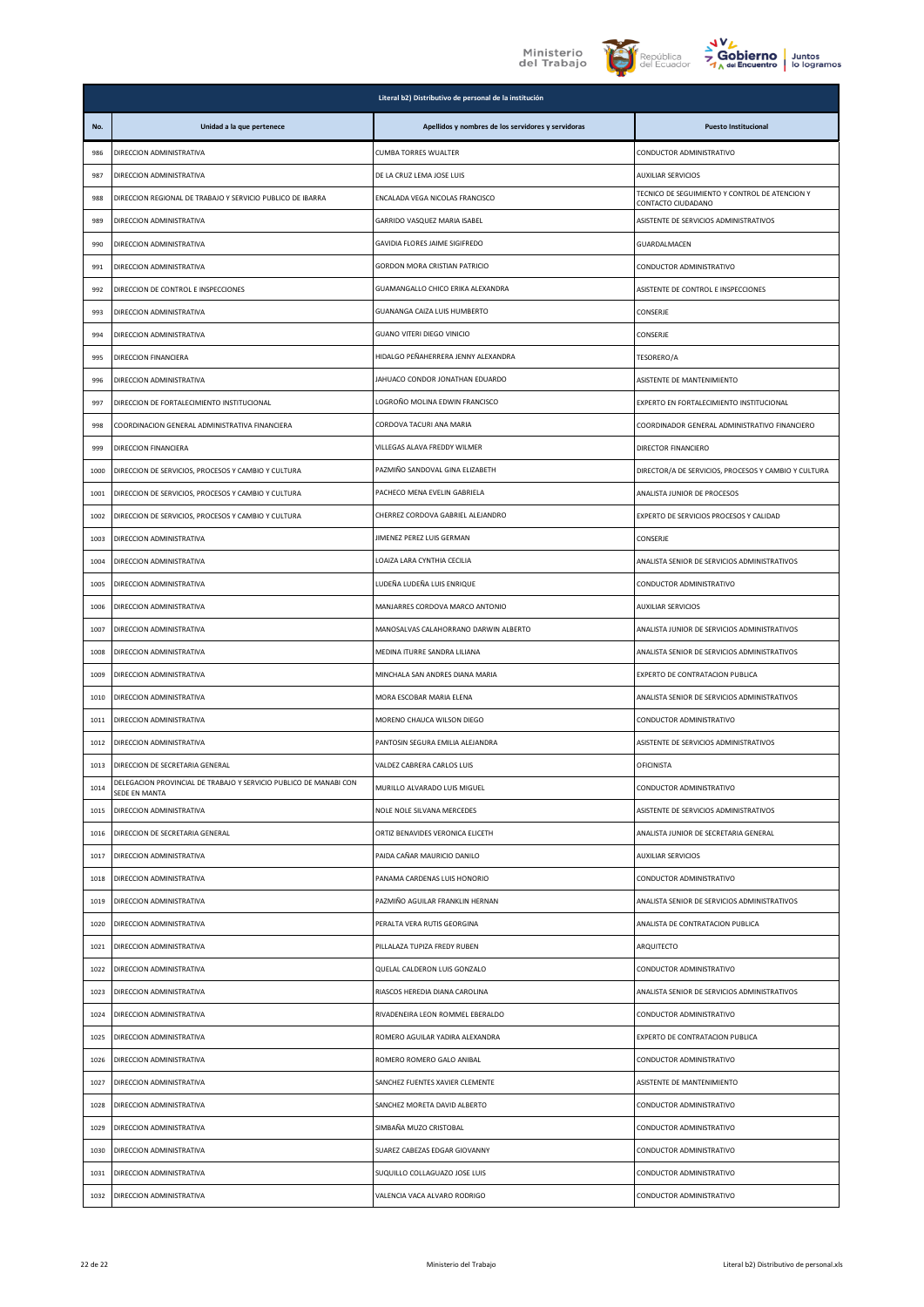





|      | Literal b2) Distributivo de personal de la institución                                 |                                                    |                                                                                             |
|------|----------------------------------------------------------------------------------------|----------------------------------------------------|---------------------------------------------------------------------------------------------|
| No.  | Unidad a la que pertenece                                                              | Apellidos y nombres de los servidores y servidoras | <b>Puesto Institucional</b>                                                                 |
| 1033 | DIRECCION ADMINISTRATIVA                                                               | VASQUEZ ORTIZ MARITZA JACQUELINE                   | ANALISTA SENIOR DE SERVICIOS ADMINISTRATIVOS                                                |
| 1034 | DIRECCION ADMINISTRATIVA                                                               | VERDEZOTO GARCIA JESUS VICENTE                     | CONSERJE                                                                                    |
| 1035 | DIRECCION DE CONTROL E INSPECCIONES                                                    | VERDEZOTO VILLACIS TATIANA VALERIA                 | ASISTENTE DE CONTROL E INSPECCIONES                                                         |
| 1036 | DIRECCION ADMINISTRATIVA                                                               | VILLA TITUAÑA MILTON ABEL                          | CONDUCTOR ADMINISTRATIVO                                                                    |
| 1037 | DIRECCION ADMINISTRATIVA                                                               | VILLACRES GAVILANES CLARA ESTHER                   | ANALISTA SENIOR DE SERVICIOS ADMINISTRATIVOS                                                |
| 1038 | DIRECCION ADMINISTRATIVA                                                               | VILLARREAL RAMOS VALERIA BELEN                     | ANALISTA JUNIOR DE SERVICIOS ADMINISTRATIVOS                                                |
| 1039 | DIRECCION ADMINISTRATIVA                                                               | YEPEZ MONTAÑO ANTONELLA MARIBEL                    | ASISTENTE DE SERVICIOS ADMINISTRATIVOS                                                      |
| 1040 | COORDINACION DE EMPLEO Y SALARIOS                                                      | PROCEL MARQUEZ JULIO HUGO                          | EXPERTO DE LA RED SOCIO EMPLEO                                                              |
| 1041 | DIRECCION REGIONAL DE TRABAJO Y SERVICIO PUBLICO DE IBARRA                             | GUEVARA PINEDA DIEGO IVAN                          | CONDUCTOR ADMINISTRATIVO                                                                    |
| 1042 | DIRECCION FINANCIERA                                                                   | CAIZA CALISPA LUIS ALFONSO                         | CONTADOR GENERAL                                                                            |
| 1043 | DIRECCION DE ADMINISTRACION DEL TALENTO HUMANO                                         | ALOMOTO TALAVERA LORENA DEL PILAR                  | ENFERMERA                                                                                   |
| 1044 | DIRECCION DE ADMINISTRACION DEL TALENTO HUMANO                                         | AMAYA TORRES DIEGO ALEJANDRO                       | ANALISTA SENIOR DE TALENTO HUMANO                                                           |
| 1045 | DIRECCION DE ADMINISTRACION DEL TALENTO HUMANO                                         | ARIAS TERAN PAOLA ANDREA                           | ANALISTA DE SEGURIDAD Y SALUD OCUPACIONAL                                                   |
| 1046 | DIRECCION DE ADMINISTRACION DEL TALENTO HUMANO                                         | ARMAS FLOR ANDREA GUISSELLE                        | ANALISTA DE SEGURIDAD Y SALUD OCUPACIONAL                                                   |
| 1047 | DIRECCION DE ADMINISTRACION DEL TALENTO HUMANO                                         | CALISPA CALISPA INES CONSUELO                      | ANALISTA SENIOR DE TALENTO HUMANO                                                           |
| 1048 | DIRECCION DE ADMINISTRACION DEL TALENTO HUMANO                                         | CANEPA RIOFRIO VALERIA ALEJANDRA                   | ANALISTA DE SEGURIDAD Y SALUD OCUPACIONAL                                                   |
| 1049 | DIRECCION DE ADMINISTRACION DEL TALENTO HUMANO                                         | CAPPA MENA SERGIO CARLO                            | EXPERTO DE TALENTO HUMANO                                                                   |
| 1050 | DIRECCION DE ADMINISTRACION DEL TALENTO HUMANO                                         | CASTRO GRANJA HERNAN VINICIO                       | ASISTENTE DE TALENTO HUMANO                                                                 |
| 1051 | DIRECCION DE ADMINISTRACION DEL TALENTO HUMANO                                         | BALAREZO MURILLO MARIA DOLORES                     | EXPERTO DE TALENTO HUMANO                                                                   |
| 1052 | DIRECCION DE ADMINISTRACION DEL TALENTO HUMANO                                         | MALDONADO ESPINOSA SARA GABRIELA                   | EXPERTO DE TALENTO HUMANO                                                                   |
| 1053 | DIRECCION DE EMPLEO Y RECONVERSION LABORAL                                             | CHICAIZA BASANTES ALEXANDRA RAQUEL                 | EXPERTO DE EMPLEO Y RECONVERSION LABORAL                                                    |
| 1054 | DIRECCION DE ADMINISTRACION DEL TALENTO HUMANO                                         | COELLO COELLO JHONNY MAURICIO                      | ASISTENTE DE TALENTO HUMANO                                                                 |
| 1055 | DIRECCION DE ADMINISTRACION DEL TALENTO HUMANO                                         | SOSA MALDONADO PATRICIO JAVIER                     | TRABAJADORA SOCIAL                                                                          |
| 1056 | DIRECCION DE EVALUACION DEL DESEMPEÑO, CAPACITACION Y DESARROLLO DEL<br>TALENTO HUMANO | CRUZ GUARANDA DARWIN ENRIQUE                       | ANALISTA SENIOR DE EVALUACION DEL DESEMPENO<br>CAPACITACION Y DESARROLLO DEL TALENTO HUMANO |
| 1057 | DIRECCION DE ADMINISTRACION DEL TALENTO HUMANO                                         | DUEÑAS JARAMILLO OSCAR FACUNDO                     | ASISTENTE DE TALENTO HUMANO                                                                 |
| 1058 | DIRECCION DE ADMINISTRACION DEL TALENTO HUMANO                                         | ENRIQUEZ MONTENEGRO BETTY JANNETH                  | ANALISTA SENIOR DE TALENTO HUMANO                                                           |
| 1059 | DIRECCION DE SERVICIOS, PROCESOS E INNOVACION                                          | GUZMAN PALMA LIZBETH TATIANA                       | ASISTENTE DE SERVICIOS PROCESOS E INNOVACION                                                |
| 1060 | DIRECCION DE ADMINISTRACION DEL TALENTO HUMANO                                         | HERRERA PEÑAHERRERA MARIA ALEXANDRA                | EXPERTO DE TALENTO HUMANO                                                                   |
| 1061 | DIRECCION DE ADMINISTRACION DEL TALENTO HUMANO                                         | <b>IZA TORRES PABLO DANIEL</b>                     | ANALISTA SENIOR DE TALENTO HUMANO                                                           |
| 1062 | DIRECCION DE PLANIFICACION Y APOYO A LA GESTION DEL TALENTO HUMANO                     | LLANOS ALOMIA JUAN PABLO                           | ANALISTA DE PLANIFICACION Y APOYO A LA GESTION DE<br>TALENTO HUMANO                         |
| 1063 | DIRECCION DE PLANIFICACION Y APOYO A LA GESTION DEL TALENTO HUMANO                     | MARTINEZ MAYORGA STALIN GONZALO                    | ASISTENTE DE PLANIFICACION Y APOYO A LA GESTION DE<br>TALENTO HUMANO                        |
| 1064 | DIRECCION DE ADMINISTRACION DEL TALENTO HUMANO                                         | MARTINEZ MONTESDEOCA JORGE FRANCISCO               | ANALISTA DE TALENTO HUMANO                                                                  |
| 1065 | DIRECCION DE CONTACTO CIUDADANO                                                        | MENDOZA LINDAO JUAN CRISTOBAL                      | ANALISTA JUNIOR DE ATENCION AL USUARIO                                                      |
| 1066 | DIRECCION DE ADMINISTRACION DEL TALENTO HUMANO                                         | MOSQUERA OJEDA ANA KARINA                          | ASISTENTE DE TALENTO HUMANO                                                                 |
| 1067 | DIRECCION DE ADMINISTRACION DEL TALENTO HUMANO                                         | RAMOS RUALES MARCO ANTONIO                         | ASISTENTE DE TALENTO HUMANO                                                                 |
| 1068 | DIRECCION DE ADMINISTRACION DEL TALENTO HUMANO                                         | RODRIGUEZ TASIGUANO FANNY ROCIO                    | ANALISTA DE TALENTO HUMANO                                                                  |
| 1069 | DIRECCION DE MERITOCRACIA Y VINCULACION DEL TALENTO HUMANO                             | ROMERO RAMIREZ GABRIEL ALEJANDRO                   | ANALISTA SENIOR DE MERITOCRACIA Y VINCULACION DEL<br>TALENTO HUMANO                         |
| 1070 | DIRECCION DE ADMINISTRACION DEL TALENTO HUMANO                                         | RUIZ CUPUERAN PATRICIO GUSTAVO                     | EXPERTO DE TALENTO HUMANO                                                                   |
| 1071 | DIRECCION DE EMPLEO Y RECONVERSION LABORAL                                             | SANCHEZ GONZALEZ CARLA PAOLA                       | ASISTENTE DE EMPLEO Y RECONVERSION LABORAL                                                  |
| 1072 | DIRECCION DE ADMINISTRACION DEL TALENTO HUMANO                                         | SANCHEZ MONTALVO CHRISTIAN RAUL                    | EXPERTO JURIDICO DE TALENTO HUMANO                                                          |
| 1073 | DIRECCION DE ADMINISTRACION DEL TALENTO HUMANO                                         | SANI OÑA NATALIA VANESSA                           | ANALISTA SENIOR DE TALENTO HUMANO                                                           |
| 1074 | DIRECCION DE ADMINISTRACION DEL TALENTO HUMANO                                         | TAPIA PIEDRA MELISSA JEANELLA                      | TECNICO DE TALENTO HUMANO                                                                   |
| 1075 | DIRECCION DE ADMINISTRACION DEL TALENTO HUMANO                                         | TOPON ESCOLA SILVIA NARCISA                        | ANALISTA SENIOR DE TALENTO HUMANO                                                           |
| 1076 | DIRECCION DE ATENCION A GRUPOS PRIORITARIOS                                            | TUMA CEDEÑO WAGNER DAVID                           | ASISTENTE DE ATENCION A GRUPOS PRIORITARIOS                                                 |
| 1077 | DIRECCION DE ADMINISTRACION DEL TALENTO HUMANO                                         | VARGAS AVELLAN EVELYN IVONNE                       | ASISTENTE DE TALENTO HUMANO                                                                 |
| 1078 | DIRECCION DE ADMINISTRACION DEL TALENTO HUMANO                                         | VEGA GARCIA MAURICIO GUSTAVO                       | MEDICO OCUPACIONAL                                                                          |
| 1079 | DIRECCION DE ADMINISTRACION DEL TALENTO HUMANO                                         | VITERI SUNTAXI HUGO SANTIAGO                       | EXPERTO DE TALENTO HUMANO                                                                   |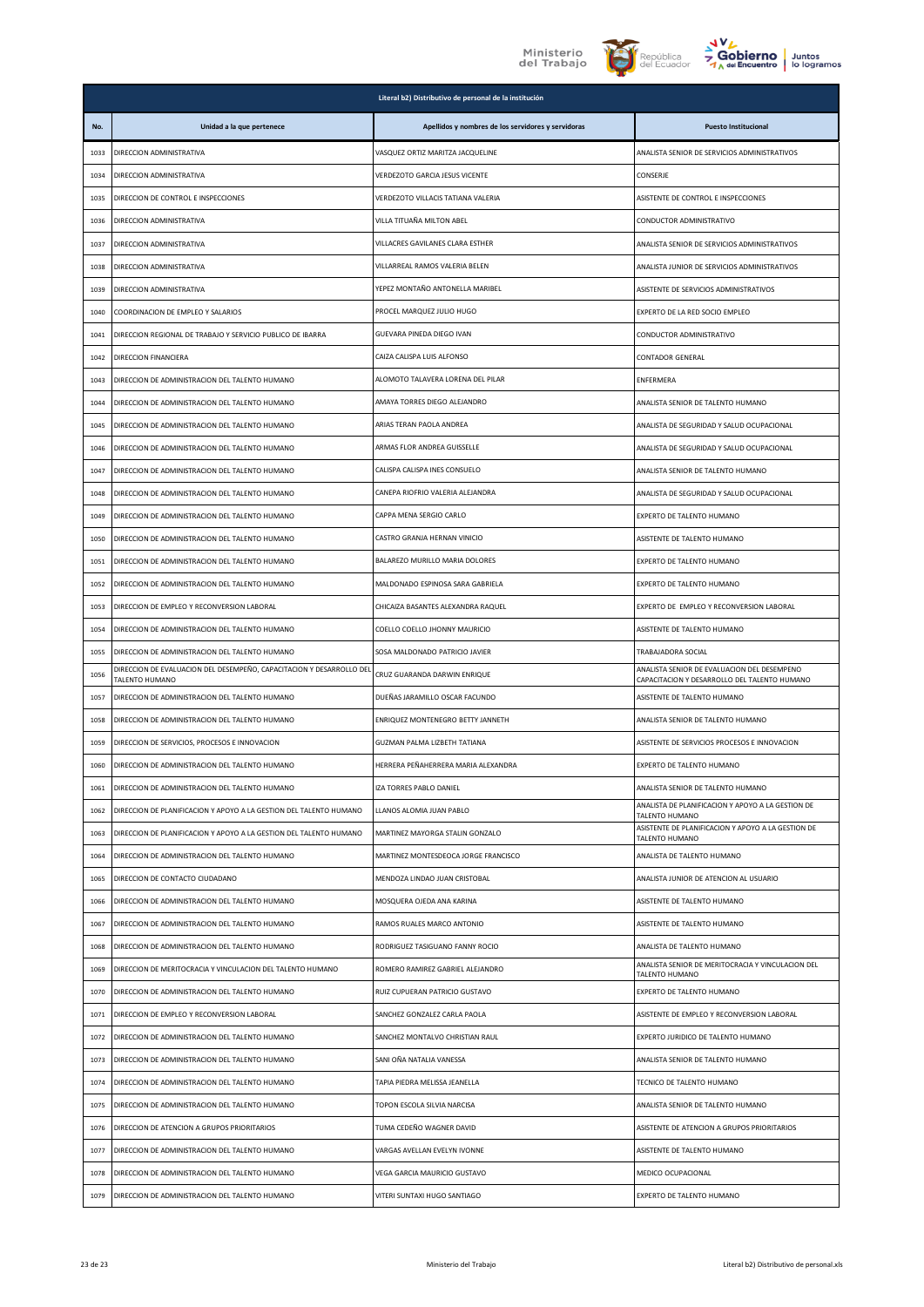





|      | Literal b2) Distributivo de personal de la institución                    |                                                    |                                                                      |  |
|------|---------------------------------------------------------------------------|----------------------------------------------------|----------------------------------------------------------------------|--|
| No.  | Unidad a la que pertenece                                                 | Apellidos y nombres de los servidores y servidoras | <b>Puesto Institucional</b>                                          |  |
|      |                                                                           | <b>ASESORIAS / NIVEL DE APOYO</b>                  |                                                                      |  |
| 1080 | DIRECCION DE ADMINISTRACION DEL TALENTO HUMANO                            | CHICAIZA CHICAIZA JESSICA ALEXANDRA                | ASISTENTE DE TALENTO HUMANO                                          |  |
| 1081 | DIRECCION DE ADMINISTRACION DEL TALENTO HUMANO                            | LARREA AGUILAR MARIA FERNANDA                      | ANALISTA SENIOR DE TALENTO HUMANO                                    |  |
| 1082 | DIRECCION DE SECRETARIA GENERAL                                           | ESTRADA CALISPA ERICK FERNANDO                     | TECNICO DE SECRETARIA GENERAL                                        |  |
| 1083 | DIRECCION DE ADMINISTRACION DEL TALENTO HUMANO                            | DUEÑAS RIPALDA NATALY ELIZABETH                    | ANALISTA JUNIOR DE TALENTO HUMANO                                    |  |
| 1084 | DIRECCION DE SECRETARIA GENERAL                                           | MONTALUISA MONTALUISA CHRISTIAN GEOVANNY           | SECRETARIA                                                           |  |
| 1085 | DIRECCION DE PLANIFICACION Y APOYO A LA GESTION DEL TALENTO HUMANO        | ANDRADE ALARCON FERNANDA ELIZABETH                 | ANALISTA DE PLANIFICACION Y APOYO A LA GESTION DE<br>TALENTO HUMANO  |  |
| 1086 | DIRECCION DE EMPLEO Y RECONVERSION LABORAL                                | ANDRADE TORO LORETTA FANCY                         | ASISTENTE DE MIGRACIONES LABORALES                                   |  |
| 1087 | DIRECCION REGIONAL DE TRABAJO Y SERVICIO PUBLICO DE GUAYAQUIL             | ANGULO CASTILLO NESTOR EFRAIN                      | SECRETARIA REGIONAL                                                  |  |
| 1088 | DIRECCION DE SECRETARIA GENERAL                                           | ANGULO TENORIO CARLOS ANTONIO                      | TECNICO DE SECRETARIA GENERAL                                        |  |
| 1089 | DIRECCION DE SECRETARIA GENERAL                                           | ANRANGO SINCHICO JONATAN ISRAEL                    | <b>OFICINISTA</b>                                                    |  |
| 1090 | DIRECCION DE SECRETARIA GENERAL                                           | ARAUJO BONE LUIS ENRIQUE                           | SECRETARIA                                                           |  |
| 1091 | DIRECCION DE ORGANIZACIONES LABORALES                                     | ARGUELLO ULLOA MIRYAM ROCIO                        | EXPERTO DE ORGANIZACIONES LABORALES                                  |  |
| 1092 | DIRECCION DE SECRETARIA GENERAL                                           | ASPIAZU SOTOMAYOR CARMEN BELGICA                   | SECRETARIA                                                           |  |
| 1093 | DIRECCION DE SECRETARIA GENERAL                                           | AU HING MALDONADO RONNY JAVIER                     | SECRETARIA                                                           |  |
| 1094 | DIRECCION DE SECRETARIA GENERAL                                           | AVILES GRANDA PABLO ARTURO                         | TECNICO DE SECRETARIA GENERAL                                        |  |
| 1095 | DIRECCION DE SECRETARIA GENERAL                                           | BAQUE GUARANDA HEYDI MILENA                        | OFICINISTA                                                           |  |
| 1096 | DIRECCION DE SECRETARIA GENERAL                                           | BARRENO BARRENO ANA LUCILA                         | TECNICO DE SECRETARIA GENERAL                                        |  |
| 1097 | DIRECCION DE SECRETARIA GENERAL                                           | BELTRAN CAICEDO DOLORES VERONICA                   | TECNICO DE SECRETARIA GENERAL                                        |  |
| 1098 | DIRECCION DE SECRETARIA GENERAL                                           | BENITEZ CABRERA PAMELA MICHELLE                    | SECRETARIA EJECUTIVA                                                 |  |
| 1099 | DIRECCION DE SECRETARIA GENERAL                                           | ARMIJOS ARMIJOS MARIA DEL CARMEN                   | SECRETARIA EJECUTIVA                                                 |  |
| 1100 | DIRECCION DE SECRETARIA GENERAL                                           | CAMACHO CADENA CECILIA ELIZABETH                   | TECNICO DE SECRETARIA GENERAL                                        |  |
| 1101 | DIRECCION DE SECRETARIA GENERAL                                           | DAVILA ALVEAR ANDREA CAROLINA                      | ANALISTA JUNIOR DE SECRETARIA GENERAL                                |  |
| 1102 | DIRECCION DE SECRETARIA GENERAL                                           | FELIX PUGAS GINA VERONICA                          | SECRETARIA EJECUTIVA                                                 |  |
| 1103 | DIRECCION DE SECRETARIA GENERAL                                           | JARA CALDERON CECILIA ARACELY                      | SECRETARIA EJECUTIVA                                                 |  |
| 1104 | DIRECCION DE SECRETARIA GENERAL                                           | OCHOA GUARDERAS WILLIAM DAVID                      | TECNICO DE SECRETARIA GENERAL                                        |  |
| 1105 | DIRECCION DE SECRETARIA GENERAL                                           | RUBIO SILVA WILLIAM GERONIMO                       | <b>OFICINISTA</b>                                                    |  |
| 1106 | DIRECCION DE SECRETARIA GENERAL                                           | VINUEZA MENA CHRISTIAN JAVIER                      | TECNICO DE SECRETARIA GENERAL                                        |  |
| 1107 | DIRECCION REGIONAL DE TRABAJO Y SERVICIO PUBLICO DE QUITO                 | CABASCANGO TOAPANTA JESSICA ELIZABETH              | OFICINISTA REGIONAL                                                  |  |
| 1108 | DIRECCION DE SECRETARIA GENERAL                                           | CALDERON BALAREZO RAQUEL CECILIA                   | SECRETARIA / RECEPCIONISTA                                           |  |
| 1109 | DIRECCION DE SECRETARIA GENERAL                                           | CALLE GUILLEN BYRON XAVIER                         | TECNICO DE SECRETARIA GENERAL                                        |  |
| 1110 | DIRECCION DE SECRETARIA GENERAL                                           | CAMPAÑA CRESPO NATALI DE LOS ANGELES               | SECRETARIA                                                           |  |
| 1111 | DIRECCION DE ADMINISTRACION DEL TALENTO HUMANO                            | CARRILLO TELLO RICARDO ENRIQUE                     | ASISTENTE DE TALENTO HUMANO                                          |  |
| 1112 | DIRECCION DE SECRETARIA GENERAL                                           | CARRION RODRIGUEZ ANDREA LUCIA                     | SECRETARIA EJECUTIVA                                                 |  |
| 1113 | DIRECCION DE SECRETARIA GENERAL                                           | CEDEÑO GILER VICTORIA CAROLINA                     | TECNICO DE SECRETARIA GENERAL                                        |  |
| 1114 | DIRECCION DE ADMINISTRACION DEL TALENTO HUMANO                            | CHAVEZ SUDARIO MAYRA REBECA                        | ANALISTA DE TALENTO HUMANO                                           |  |
| 1115 | DIRECCION DE PLANIFICACION Y APOYO A LA GESTION DEL TALENTO HUMANO        | CHERREZ PASTOR ANA CECILIA                         | ASISTENTE DE PLANIFICACION Y APOYO A LA GESTION DE<br>TALENTO HUMANO |  |
| 1116 | DIRECCION REGIONAL DE TRABAJO Y SERVICIO PUBLICO DE QUITO                 | CISNEROS MAZA DIANA ISABEL                         | INSPECTOR INTEGRAL 2                                                 |  |
| 1117 | DIRECCION DE SECRETARIA GENERAL                                           | CONDOY INTRIAGO ROSA KARLA                         | TECNICO DE SECRETARIA GENERAL                                        |  |
| 1118 | DIRECCION DE SECRETARIA GENERAL                                           | CORDOVA HERRERA DANIELA DEL CARMEN                 | SECRETARIA                                                           |  |
| 1119 | DIRECCION DE SECRETARIA GENERAL                                           | CORNEJO HERRERA DIEGO PAUL                         | TECNICO DE ARCHIVO Y DIGITALIZACION                                  |  |
| 1120 | DIRECCION ADMINISTRATIVA                                                  | JACOME SALAZAR ANA LUCIA                           | CONSERJE                                                             |  |
| 1121 | DIRECCION DE COMPETENCIAS Y<br>CERTIFICACIÓN                              | FLORES CEVALLOS LAURA GABRIELA                     | DIRECTOR/A DE COMPETENCIAS Y CERTIFICACION                           |  |
| 1122 | DIRECCION DE COMPETENCIAS Y<br>CERTIFICACIÓN<br>DIRECCION DE CALIFCACION, | MACIAS GARCIA ERIKA MARIA                          | ANALISTA DE ASEGURAMIENTO DE LA CALIDAD Y ESTUDIOS 1                 |  |
| 1123 | RECONOCIMIENTO Y CERTIFICACIÓN DE                                         | MARTINEZ GUACHAMIN MARCELO GALO                    | ANALISTA DE CALIFICACION Y RECONOCIMIENTO 1                          |  |
| 1124 | DIRECCION REGIONAL DE TRABAJO Y SERVICIO PUBLICO DE GUAYAQUIL             | MONCADA LEON MARTHA JANINA                         | INSPECTOR INTEGRAL 5                                                 |  |
| 1125 | DIRECCION DE COMPETENCIAS Y<br>CERTIFICACIÓN                              | MORALES CARTAGENA DIEGO FERNANDO                   | ANALISTA DE COMPETENCIAS Y CERTIFICACION 2                           |  |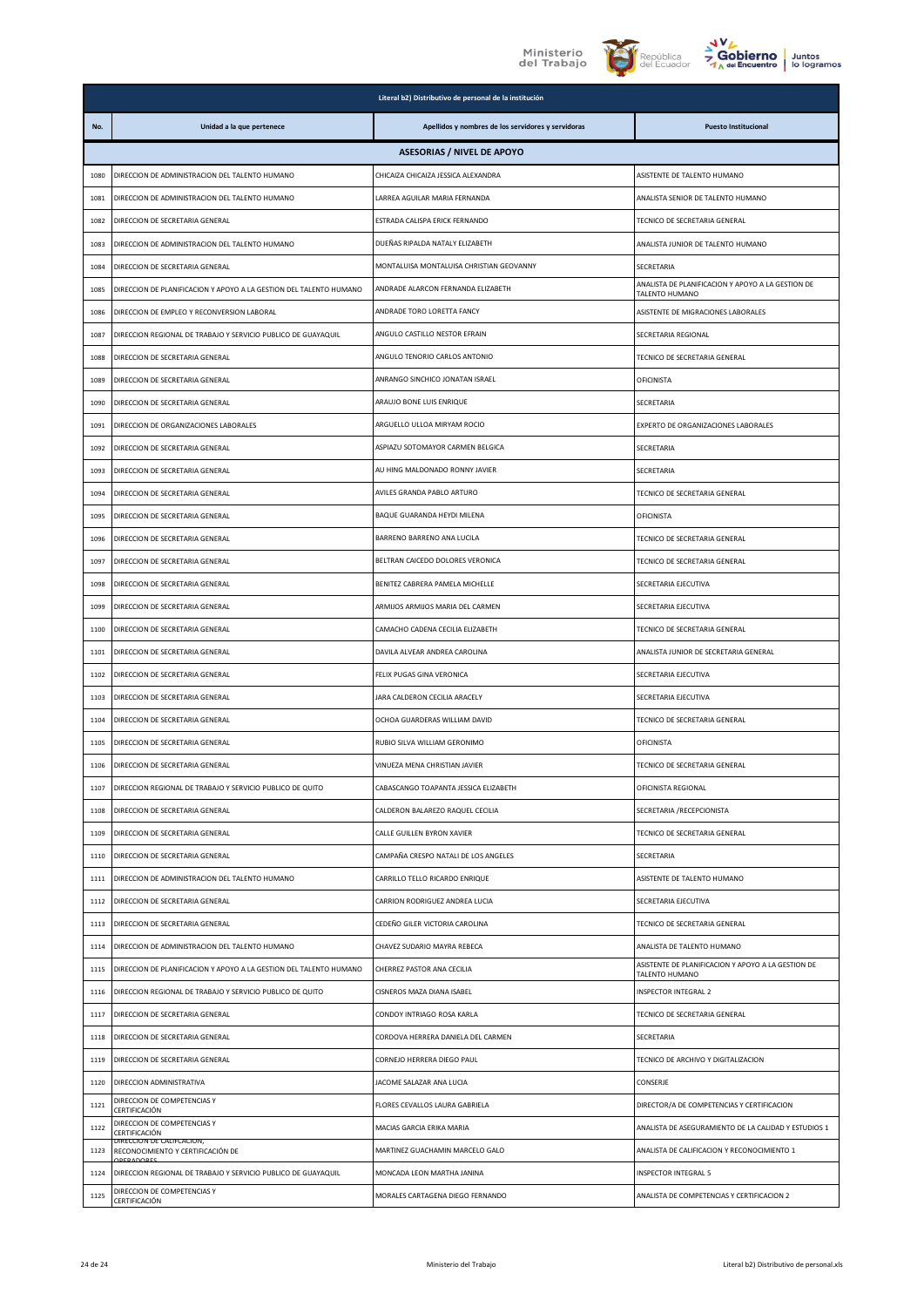





| Juntos      |
|-------------|
| lo logramos |

|      |                                                                | Literal b2) Distributivo de personal de la institución |                                                                        |
|------|----------------------------------------------------------------|--------------------------------------------------------|------------------------------------------------------------------------|
| No.  | Unidad a la que pertenece                                      | Apellidos y nombres de los servidores y servidoras     | <b>Puesto Institucional</b>                                            |
| 1126 | DIRECCION DE CALIFCACION.<br>RECONOCIMIENTO Y CERTIFICACIÓN DE | MORLA RODRIGUEZ PAULA ANDREA                           | ASISTENTE DE CALIFICACION Y RECONOCIMIENTO                             |
| 1127 | DIRECCION DE COMPETENCIAS Y<br>CERTIFICACIÓN                   | PAEZ VELEPUCHA SILVANA DEL CARMEN                      | ANALISTA DE COMPETENCIAS Y CERTIFICACION 1                             |
| 1128 | DIRECCION DE COMPETENCIAS Y<br>CERTIFICACIÓN                   | PARRALES SORNOZA STELLA MARIANELA                      | ANALISTA DE COMPETENCIAS Y CERTIFICACION 2                             |
| 1129 | DIRECCION DE COMPETENCIAS Y<br>CERTIFICACIÓN                   | PEREZ CORONEL MARIA GABRIELA                           | ANALISTA DE COMPETENCIAS Y CERTIFICACION 2                             |
| 1130 | DIRECCION DE COMPETENCIAS Y<br>CERTIFICACIÓN                   | PEREZ ECHEVERRIA NORMA ALEXANDRA                       | ESPECIALISTA DE COMPETENCIAS Y CERTIFICACION                           |
| 1131 | DIRECCION DE COMPETENCIAS Y<br>CERTIFICACIÓN                   | QUIROZ PINCAY XAVIER AUGUSTO                           | ASISTENTE DE ASEGURAMIENTO DE LA CALIDAD Y ESTUDIOS                    |
| 1132 | DIRECCION REGIONAL DE TRABAJO Y SERVICIO PUBLICO DE CUENCA     | REDROVAN MACAS JENNY MARICELA                          | CONTADOR REGIONAL                                                      |
| 1133 | DIRECCION DE COMPETENCIAS Y<br>CERTIFICACIÓN                   | RIOS TOALA MARIA JOSEFINA                              | ANALISTA DE COMPETENCIAS Y CERTIFICACION 2                             |
| 1134 | DIRECCION DE COMPETENCIAS Y<br>CERTIFICACIÓN                   | ROJAS PEÑAFIEL MIRTHA BIBIANA                          | ANALISTA DE ASEGURAMIENTO DE LA CALIDAD Y ESTUDIOS 2                   |
| 1135 | DIRECCION DE CALIFCACION,<br>RECONOCIMIENTO Y CERTIFICACIÓN DE | VACA VILLACIS PAMELA ALEJANDRA                         | ANALISTA DE CALIFICACION Y RECONOCIMIENTO 1                            |
| 1136 | SUBSECRETARIA DE CALIDAD DEL SERVICIO PUBLICO                  | VALENCIA CAMBA HENRY GIOVANNY                          | SUBSECRETARIO/A DE CALIDAD EN EL SERVICIO PUBLICO                      |
| 1137 | DIRECCION DE SECRETARIA GENERAL                                | DIAZ NARVAEZ CARMEN ALICIA                             | TECNICO DE SECRETARIA GENERAL                                          |
| 1138 | DIRECCION DE SECRETARIA GENERAL                                | ERAZO GUERRERO SILVIA DEL CARMEN                       | TECNICO DE SECRETARIA GENERAL                                          |
| 1139 | DIRECCION DE SECRETARIA GENERAL                                | ERAZO MANTILLA LUIS ALEJANDRO                          | SECRETARIA EJECUTIVA                                                   |
| 1140 | DIRECCION REGIONAL DE TRABAJO Y SERVICIO PUBLICO DE GUAYAQUIL  | ESCALANTE ROMAN JORDAN ENRIQUE                         | OFICINISTA REGIONAL                                                    |
| 1141 | DIRECCION DE SECRETARIA GENERAL                                | ESPIN LOPEZ ROMMEL FERNANDO                            | TECNICO DE ARCHIVO Y DIGITALIZACION                                    |
| 1142 | DIRECCION DE SECRETARIA GENERAL                                | ESPINOZA VELASQUEZ PUBLIO JOSELO BLADIMIRO             | TECNICO DE ARCHIVO Y DIGITALIZACION                                    |
| 1143 | DIRECCION DE SECRETARIA GENERAL                                | FLORES TRUJILLO ANDREA ELIZABETH                       | TECNICO DE SECRETARIA GENERAL                                          |
| 1144 | DIRECCION REGIONAL DE TRABAJO Y SERVICIO PUBLICO DE PORTOVIEJO | GARCIA DUEÑAS OSCAR MARIANO                            | TECNICO REGIONAL DE ARCHIVO Y DIGITALIZACION                           |
| 1145 | DIRECCION REGIONAL DE TRABAJO Y SERVICIO PUBLICO DE PORTOVIEJO | VEINTIMILLA CHAVEZ MARILIN ISABEL                      | INSPECTOR INTEGRAL 5                                                   |
| 1146 | DIRECCION DE SECRETARIA GENERAL                                | GARCIA URBINA BETTY MARGARITA                          | SECRETARIA                                                             |
| 1147 | DIRECCION REGIONAL DE TRABAJO Y SERVICIO PUBLICO DE QUITO      | GOMEZ ROMAN ELSA NARCISA                               | ANALISTA REGIONAL DE JUBILACIONES                                      |
| 1148 | DIRECCION DE SECRETARIA GENERAL                                | GRANJA FLORES SEGUNDO EDUARDO                          | ASISTENTE DE HABILITACIONES Y REHABILITACIONES SENIOR                  |
| 1149 | DIRECCION DE SECRETARIA GENERAL                                | GUAÑA QUILUMBA BYRON JOSE                              | TECNICO DE ARCHIVO Y DIGITALIZACION                                    |
| 1150 | DIRECCION DE SECRETARIA GENERAL                                | GUERRA HERRERA ADRIANA ELIZABETH                       | <b>OFICINISTA</b>                                                      |
| 1151 | DIRECCION DE SECRETARIA GENERAL                                | GUIJARRO JARAMILLO DENNIS ALEJANDRA                    | TECNICO DE SECRETARIA GENERAL                                          |
| 1152 | DIRECCION DE FORTALECIMIENTO INSTITUCIONAL                     | GUILLEN CEVALLOS PAMELA CRISTINA                       | ANALISTA SENIOR DE FORTALECIMIENTO INSTITUCIONAL                       |
| 1153 | DIRECCION DE SECRETARIA GENERAL                                | GUILLEN ENCALADA SANTIAGO ISRAEL                       | <b>OFICINISTA</b>                                                      |
| 1154 | DIRECCION DE SECRETARIA GENERAL                                | HARO QUINTANA RAUL FERNANDO                            | TECNICO DE ARCHIVO Y DIGITALIZACION                                    |
| 1155 | DIRECCION DE SECRETARIA GENERAL                                | HERRERA MALLA PACIFICO FERMIN                          | TECNICO DE SECRETARIA GENERAL                                          |
| 1156 | DIRECCION REGIONAL DE TRABAJO Y SERVICIO PUBLICO DE QUITO      | HIDROBO SILVA YADIRA VERONICA                          | TECNICO REGIONAL DE ATENCION AL USUARIO                                |
| 1157 | DIRECCION DE SECRETARIA GENERAL                                | JIMENEZ JIMENEZ JOSE ANDRES                            | <b>OFICINISTA</b>                                                      |
| 1158 | DIRECCION DE SECRETARIA GENERAL                                | JURADO MORALES OSCAR ANDRES                            | TECNICO DE SECRETARIA GENERAL                                          |
| 1159 | DIRECCION DE SECRETARIA GENERAL                                | LASSO DIAZ JUAN CARLOS                                 | TECNICO DE SECRETARIA GENERAL                                          |
| 1160 | DIRECCION DE SECRETARIA GENERAL                                | LEON GONZALEZ MARIA VIVIANA                            | <b>OFICINISTA</b>                                                      |
| 1161 | DIRECCION REGIONAL DE TRABAJO Y SERVICIO PUBLICO DE QUITO      | LEON TACURI ZOILA LORENA                               | SECRETARIA REGIONAL                                                    |
| 1162 | DIRECCION DE SECRETARIA GENERAL                                | LINCANGO PASTAS DARWIN JOVANNY                         | <b>OFICINISTA</b>                                                      |
| 1163 | DIRECCION DE SECRETARIA GENERAL                                | LLANO VERA PATRICIA CLEMENCIA                          | OFICINISTA                                                             |
| 1164 | DIRECCION DE SECRETARIA GENERAL                                | LLUMIPANTA LLUMIPANTA IRENE MARICELA                   | TECNICO DE ARCHIVO Y DIGITALIZACION                                    |
| 1165 | DIRECCION DE SECRETARIA GENERAL                                | LOPEZ VENEGAS EDISON GERARDO                           | SECRETARIA                                                             |
| 1166 | DIRECCION REGIONAL DE TRABAJO Y SERVICIO PUBLICO DE QUITO      | MACIAS LLERENA CARLA VERONICA                          | SECRETARIA REGIONAL                                                    |
| 1167 | DIRECCION DE SECRETARIA GENERAL                                | MAYORGA COLOMA ERICA ALEXANDRA                         | TECNICO DE SECRETARIA GENERAL                                          |
| 1168 | DIRECCION REGIONAL DE TRABAJO Y SERVICIO PUBLICO DE PORTOVIEJO | CEVALLOS CANTOS DIANA RAQUEL                           | SECRETARIO REGIONAL DEL TRABAJO                                        |
| 1169 | DIRECCION REGIONAL DE TRABAJO Y SERVICIO PUBLICO DE PORTOVIEJO | CUADROS SUQUE SCARLETT NARCISA                         | ANALISTA ADMINISTRATIVO FINANCIERO REGIONAL                            |
| 1170 | DIRECCION DE SECRETARIA GENERAL                                | MEDINA GAIBOR GRACIELA LORENA                          | SECRETARIA                                                             |
| 1171 | DIRECCION DE SECRETARIA GENERAL                                | MERCADO KLINGER CRISTHIAN JOEL                         | TECNICO DE SECRETARIA GENERAL                                          |
| 1172 | DIRECCION DE CONTROL TECNICO DE LA GESTION DEL TALENTO HUMANO  | MERO ALMEIDA JESSICA ALEJANDRA                         | ANALISTA JUNIOR DE CONTROL TECNICO DE LA GESTION DEL<br>TALENTO HUMANO |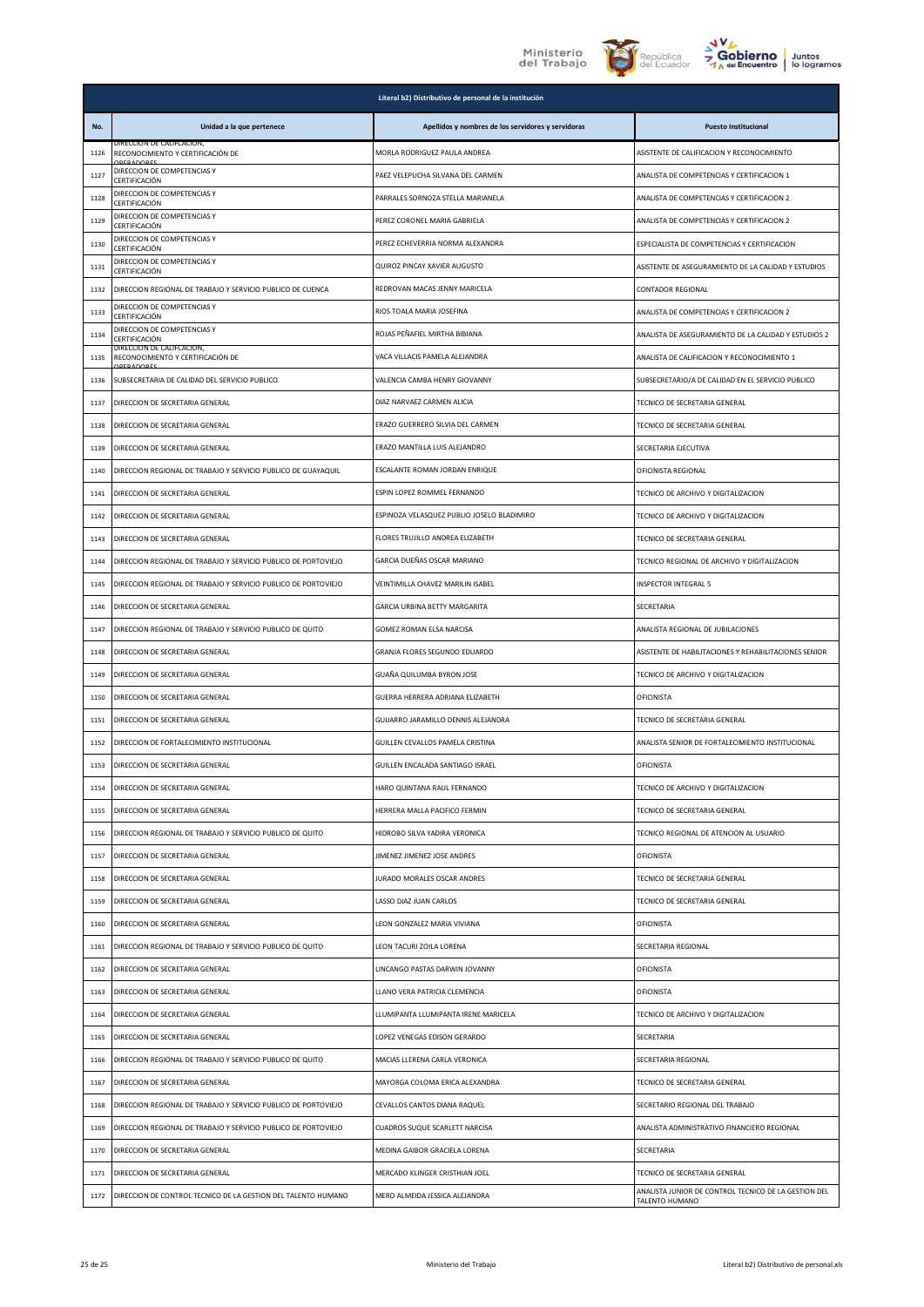





|      | Literal b2) Distributivo de personal de la institución                                      |                                                    |                                                                        |  |
|------|---------------------------------------------------------------------------------------------|----------------------------------------------------|------------------------------------------------------------------------|--|
| No.  | Unidad a la que pertenece                                                                   | Apellidos y nombres de los servidores y servidoras | <b>Puesto Institucional</b>                                            |  |
| 1173 | DIRECCION DE SECRETARIA GENERAL                                                             | MONCAYO RODRIGUEZ SEBASTIAN PATRICIO               | TECNICO DE SECRETARIA GENERAL                                          |  |
| 1174 | DIRECCION DE SECRETARIA GENERAL                                                             | MOREIRA CARRILLO MAREN NICOLE                      | OFICINISTA                                                             |  |
| 1175 | DIRECCION DE SECRETARIA GENERAL                                                             | MORENO CHAUCA MILTON RODRIGO                       | ASISTENTE DE HABILITACIONES Y REHABILITACIONES SENIOR                  |  |
| 1176 | DIRECCION DE SECRETARIA GENERAL                                                             | MORENO CHAVEZ KEVIN PAUL                           | TECNICO DE SECRETARIA GENERAL                                          |  |
| 1177 | DIRECCION DE SECRETARIA GENERAL                                                             | MORENO JUAN CARLOS                                 | JEFE DE DOCUMENTACION Y ARCHIVO                                        |  |
| 1178 | DIRECCION DE SECRETARIA GENERAL                                                             | MORETA RUIZ CARLOS DANIEL                          | SECRETARIA EJECUTIVA                                                   |  |
| 1179 | DIRECCION DE SECRETARIA GENERAL                                                             | MUELA MOSCOSO LOURDES PATRICIA                     | <b>OFICINISTA</b>                                                      |  |
| 1180 | DIRECCION REGIONAL DE TRABAJO Y SERVICIO PUBLICO DE GUAYAQUIL                               | MUÑOZ BUSTAMANTE PAOLA KATIUSKA                    | TECNICO REGIONAL DE ARCHIVO Y DIGITALIZACION                           |  |
| 1181 | DIRECCION DE SECRETARIA GENERAL                                                             | NASEVILLA QUIZHPI ALEXANDRA PAULINA                | TECNICO DE ARCHIVO Y DIGITALIZACION                                    |  |
| 1182 | DIRECCION REGIONAL DE TRABAJO Y SERVICIO PUBLICO DE QUITO                                   | NOBOA DE LA TORRE MARIA INES                       | TECNICO REGIONAL DE ARCHIVO Y DIGITALIZACION                           |  |
| 1183 | DIRECCION DE SECRETARIA GENERAL                                                             | OLAYA ERRAEZ ROSA ELENA                            | <b>OFICINISTA</b>                                                      |  |
| 1184 | DIRECCION DE SECRETARIA GENERAL                                                             | OLVERA MORAN AISHA ROMINA                          | <b>OFICINISTA</b>                                                      |  |
| 1185 | DIRECCION DE SECRETARIA GENERAL                                                             | ORTEGA JARAMILLO ANA ELIZABETH                     | TECNICO DE ARCHIVO Y DIGITALIZACION                                    |  |
| 1186 | DIRECCION DE SECRETARIA GENERAL                                                             | PACHECO DELGADO MARIA BELEN                        | TECNICO DE ARCHIVO Y DIGITALIZACION                                    |  |
| 1187 | DIRECCION DE SECRETARIA GENERAL                                                             | PALACIOS AVILES BLANCA BEATRIZ                     | SECRETARIA EJECUTIVA                                                   |  |
| 1188 | DIRECCION DE SECRETARIA GENERAL                                                             | PAREDES ROMERO JOSE DANIEL                         | ASISTENTE DE DOCUMENTACION ARCHIVO Y CERTIFICACION                     |  |
| 1189 | DIRECCION DE SECRETARIA GENERAL                                                             | PEREZ CARRANZA BELGICA SOCORRO                     | SECRETARIA EJECUTIVA                                                   |  |
| 1190 | DIRECCION DE SECRETARIA GENERAL                                                             | PEREZ LEDESMA XIMENA JANNETH                       | SERVIDOR PUBLICO DE APOYO 3                                            |  |
| 1191 | DIRECCION DE SECRETARIA GENERAL                                                             | PIEDRA QUITIO DIEGO MAURICIO                       | TECNICO DE CERTIFICACION                                               |  |
| 1192 | DIRECCION DE SECRETARIA GENERAL                                                             | PILATAXI REGALADO JENNY ALEXANDRA                  | ANALISTA JUNIOR DE SECRETARIA GENERAL                                  |  |
| 1193 | DIRECCION DE SECRETARIA GENERAL                                                             | PLACENCIA GARZON CECILIA ISABEL                    | SECRETARIA EJECUTIVA                                                   |  |
| 1194 | DIRECCION DE SECRETARIA GENERAL                                                             | PONCE COLLAGUAZO GLADYS SALOME                     | TECNICO DE SECRETARIA GENERAL                                          |  |
| 1195 | DIRECCION REGIONAL DE TRABAJO Y SERVICIO PUBLICO DE GUAYAQUIL                               | PONCE HOLGUIN DENG AMSTRONG                        | TECNICO REGIONAL DE ARCHIVO Y DIGITALIZACION                           |  |
| 1196 | DIRECCION DE RELACIONES INTERNACIONALES                                                     | QUISHPI RUIZ JESENNIA KATHIUSCA                    | SECRETARIA                                                             |  |
| 1197 | DIRECCION DE SECRETARIA GENERAL                                                             | RAMIREZ ENCARNACION JIMENA PILAR                   | SECRETARIA                                                             |  |
| 1198 | DIRECCION DE SECRETARIA GENERAL                                                             | RAMIREZ YEPEZ FERNANDO XAVIER                      | EXPERTO DE SECRETARIA GENERAL                                          |  |
| 1199 | DIRECCION DE SECRETARIA GENERAL                                                             | RECALDE MERCHAN SANDRA KATERINE                    | SECRETARIA                                                             |  |
| 1200 | DIRECCION DE SECRETARIA GENERAL                                                             | REINOSO LEON MARLON WLADIMIR                       | TECNICO DE CERTIFICACION                                               |  |
| 1201 | DIRECCION DE SECRETARIA GENERAL                                                             | ROBLES CHAVEZ ROSA MARGARITA                       | SECRETARIA                                                             |  |
| 1202 | DIRECCION DE SECRETARIA GENERAL                                                             | RODRIGUEZ LLERENA DALA JEAMMEL                     | TECNICO DE SECRETARIA GENERAL                                          |  |
| 1203 | DIRECCION DE SECRETARIA GENERAL                                                             | RODRIGUEZ NARVAEZ ANGELA ZULAY                     | TECNICO DE SECRETARIA GENERAL                                          |  |
| 1204 | DIRECCION DE SECRETARIA GENERAL                                                             | ROMO CONDOR DANIELA ELIZABETH                      | TECNICO DE SECRETARIA GENERAL                                          |  |
| 1205 | DELEGACION PROVINCIAL DE TRABAJO Y SERVICIO PUBLICO DE MORONA<br>SANTIAGO CON SEDE EN MACAS | GOMEZ ATARIGUANA CELIA MARIA                       | SECRETARIA EJECUTIVA                                                   |  |
| 1206 | DIRECCION REGIONAL DE TRABAJO Y SERVICIO PUBLICO DE GUAYAQUIL                               | RUIZ TORRES NADER EDUARDO                          | TECNICO REGIONAL DE ATENCION AL USUARIO                                |  |
| 1207 | DIRECCION DE SECRETARIA GENERAL                                                             | SALAZAR ALMACHI CRISTINA ELIZABETH                 | OFICINISTA                                                             |  |
| 1208 | DIRECCION DE CONTROL TECNICO DE LA GESTION DEL TALENTO HUMANO                               | SALAZAR CHUQUIMARCA ROBERTO ANDRES                 | ANALISTA JUNIOR DE CONTROL TECNICO DE LA GESTION DEL<br>TALENTO HUMANO |  |
| 1209 | DIRECCION DE SECRETARIA GENERAL                                                             | SALAZAR PAREDES DEBBIE LORENA                      | OFICINISTA                                                             |  |
| 1210 | DIRECCION REGIONAL DE TRABAJO Y SERVICIO PUBLICO DE PORTOVIEJO                              | SALVATIERRA ZAMBRANO CECILIA MONSERRATE            | NOTIFICADOR                                                            |  |
| 1211 | DIRECCION DE SECRETARIA GENERAL                                                             | SANCHEZ BARRAGAN ALEXIS DAVID                      | OFICINISTA                                                             |  |
| 1212 | DIRECCION DE SECRETARIA GENERAL                                                             | SANCHEZ LEAS EDISON GERMAN                         | OFICINISTA                                                             |  |
| 1213 | DIRECCION DE SECRETARIA GENERAL                                                             | SANCHEZ RODRIGUEZ STALIN ESTUARDO                  | TECNICO DE ARCHIVO Y DIGITALIZACION                                    |  |
| 1214 | DIRECCION DE SECRETARIA GENERAL                                                             | SUAREZ ALBAN LUCY KARINA                           | SECRETARIA EJECUTIVA                                                   |  |
| 1215 | DIRECCION REGIONAL DE TRABAJO Y SERVICIO PUBLICO DE GUAYAQUIL                               | TAPIA HOLGUIN JAIRO VLADIMIR                       | ASISTENTE ADMINISTRATIVO FINANCIERO REGIONAL                           |  |
| 1216 | DIRECCION DE SECRETARIA GENERAL                                                             | TELLO MORENO CLARA DEL CARMEN                      | SECRETARIA/O EJECUTIVA/O 1                                             |  |
| 1217 | DIRECCION DE SECRETARIA GENERAL                                                             | TOALONGO CEPEDA MARIA TEREZA                       | SECRETARIA                                                             |  |
| 1218 | DIRECCION DE SECRETARIA GENERAL                                                             | TOLEDO MORA EDISON MANUEL                          | SECRETARIA EJECUTIVA                                                   |  |
| 1219 | DIRECCION DE SECRETARIA GENERAL                                                             | TOLEDO SOTOMAYOR DANIEL ALEXANDER                  | OFICINISTA                                                             |  |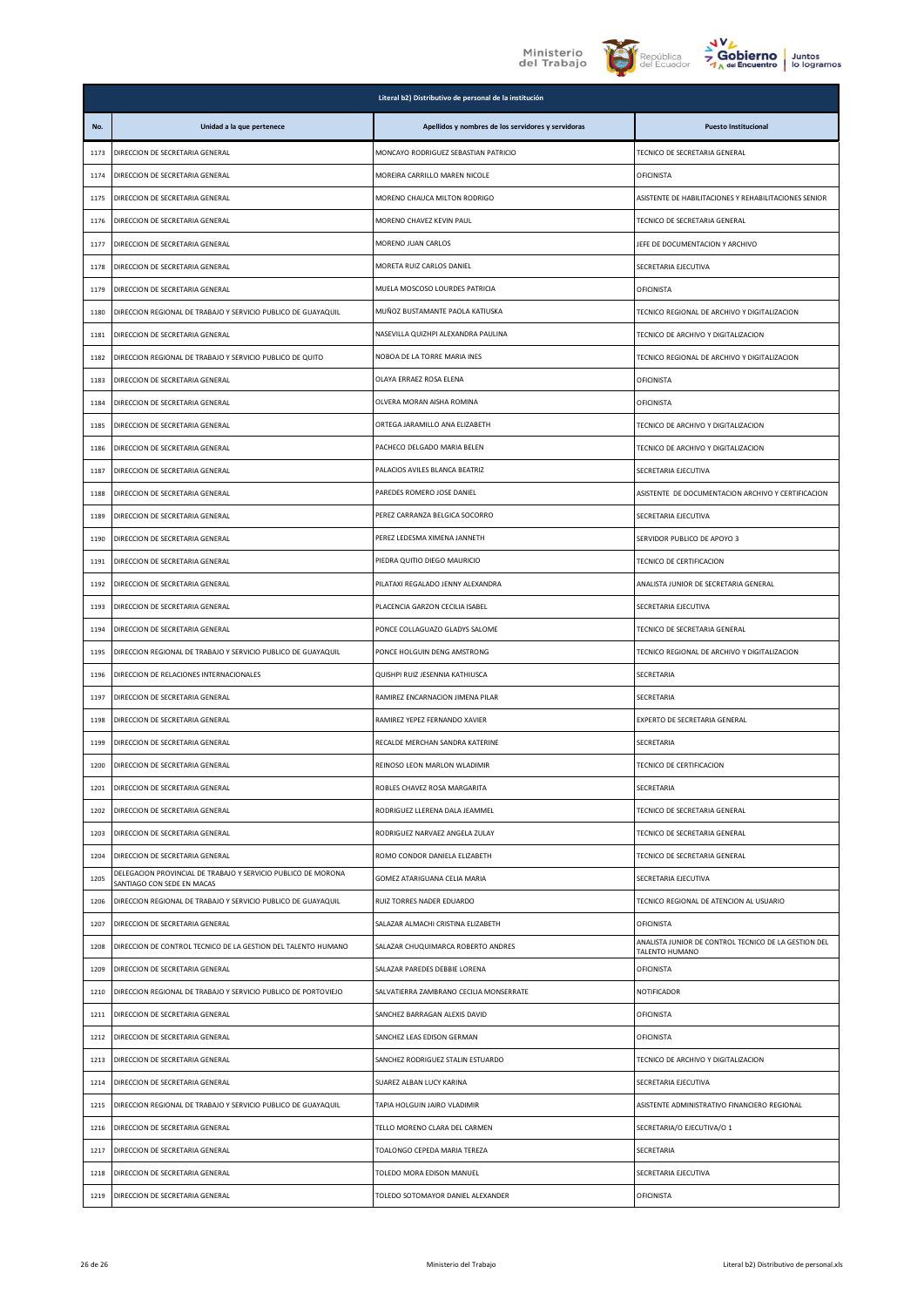





|      | Literal b2) Distributivo de personal de la institución                 |                                                    |                                                                            |
|------|------------------------------------------------------------------------|----------------------------------------------------|----------------------------------------------------------------------------|
| No.  | Unidad a la que pertenece                                              | Apellidos y nombres de los servidores y servidoras | <b>Puesto Institucional</b>                                                |
| 1220 | DIRECCION DE ANALISIS Y DISEÑO ORGANIZACIONAL                          | TORRES PIGUILLI VICTORIA ELIZABETH                 | ANALISTA SENIOR DE ANALISIS Y DISEÑO ORGANIZACIONAL                        |
| 1221 | DIRECCION DE SECRETARIA GENERAL                                        | TRIVIÑO SAVERIO EDER FERNANDO                      | TECNICO DE SECRETARIA GENERAL                                              |
| 1222 | DIRECCION DE SECRETARIA GENERAL                                        | TRUJILLO ARICO GABRIELA ALEXANDRA                  | TECNICO DE SECRETARIA GENERAL                                              |
| 1223 | DIRECCION DE SECRETARIA GENERAL                                        | UGSHA PASTUÑA NANCY LUZMILA                        | TECNICO DE ARCHIVO Y DIGITALIZACION                                        |
| 1224 | DIRECCION DE SECRETARIA GENERAL                                        | ULLOA CHIDA SILVIA GEOVANNA                        | SECRETARIA EJECUTIVA                                                       |
| 1225 | DIRECCION DE SECRETARIA GENERAL                                        | URRUTIA URRUTIA MARIO ROBERTO                      | TECNICO DE ARCHIVO Y DIGITALIZACION                                        |
| 1226 | DIRECCION DE SECRETARIA GENERAL                                        | VALDIVIESO NAULA LUIS ANDRES                       | <b>OFICINISTA</b>                                                          |
| 1227 | DIRECCION DE SECRETARIA GENERAL                                        | VALLEJO ROBALINO JUAN JOSE                         | TECNICO DE SECRETARIA GENERAL                                              |
| 1228 | DIRECCION REGIONAL DE TRABAJO Y SERVICIO PUBLICO DE QUITO              | VALLEJOS CAZAR WILMER RICARDO                      | TECNICO REGIONAL DE ARCHIVO Y DIGITALIZACION                               |
| 1229 | DIRECCION DE SECRETARIA GENERAL                                        | VARGAS ROSERO MADELEINE DAYANA                     | TECNICO DE SECRETARIA GENERAL                                              |
| 1230 | DIRECCION DE SECRETARIA GENERAL                                        | VELOZ GUACHAMIN AIDA MERCEDES                      | TECNICO DE ARCHIVO Y DIGITALIZACION                                        |
| 1231 | DIRECCION DE SECRETARIA GENERAL                                        | VERA MENDOZA PATRICIA LEONOR                       | SECRETARIA                                                                 |
| 1232 | DIRECCION DE SECRETARIA GENERAL                                        | CISNEROS GARCIA JUAN PABLO                         | SECRETARIA EJECUTIVA                                                       |
| 1233 | DIRECCION DE SECRETARIA GENERAL                                        | PONCE BERMUDEZ MARIA MONSERRAT                     | TECNICO DE SECRETARIA GENERAL                                              |
| 1234 | DIRECCION DE SECRETARIA GENERAL                                        | SACA ATARIHUANA MARIA EUGENIA                      | SECRETARIA EJECUTIVA                                                       |
| 1235 | DIRECCION REGIONAL DE TRABAJO Y SERVICIO PUBLICO DE QUITO              | VIVANCO BALLESTEROS LUZ VIRGINIA                   | SECRETARIA REGIONAL                                                        |
| 1236 | DIRECCION DE SECRETARIA GENERAL                                        | ZAMBRANO MORALES MARIA SOLEDAD                     | TECNICO DE SECRETARIA GENERAL                                              |
| 1237 | DIRECCION DE SECRETARIA GENERAL                                        | ZAMBRANO PAZMIÑO MARIA TATIANA                     | TECNICO DE SECRETARIA GENERAL                                              |
| 1238 | DIRECCION DE SECRETARIA GENERAL                                        | NAVEDA VERA EVELYN LILIANA                         | EXPERTO DE SECRETARIA GENERAL                                              |
| 1239 | DIRECCION REGIONAL DE TRABAJO Y SERVICIO PUBLICO DE GUAYAQUIL          | ZAMORA RODRIGUEZ CRISTIAN FELIPE                   | ASISTENTE ADMINISTRATIVO FINANCIERO REGIONAL                               |
| 1240 | DIRECCION DE SECRETARIA GENERAL                                        | ZAVALA RODRIGUEZ SONIA VANESSA                     | <b>OFICINISTA</b>                                                          |
| 1241 | DIRECCION DE SECRETARIA GENERAL                                        | FRANCO MUÑOZ MARIA EUGENIA                         | <b>OFICINISTA</b>                                                          |
| 1242 | DIRECCION DE SECRETARIA GENERAL                                        | VILLAMAR CABRERA GIANCARLO                         | SECRETARIA EJECUTIVA                                                       |
| 1243 | SUBSECRETARIA INTERINSTITUCIONAL DE SERVICIO PUBLICO, TRABAJO Y EMPLEO | ASTUDILLO IBARRA GUILLERMO HERNAN                  | SUBSECRETARIO/A INTERINSTITUCIONAL DE SERVICIO PUBLICO<br>TRABAJO Y EMPLEO |
| 1244 | DIRECCION DE POLITICAS Y NORMAS DE TRABAJO Y EMPLEO                    | JARAMILLO PAEZ GABRIELA FERNANDA                   | DIRECTOR DE POLITICAS Y NORMAS DE TRABAJO Y EMPLEO                         |
| 1245 | DIRECCION DE SECRETARIA GENERAL                                        | ZURITA TRUJILLO LAURA CECILIA                      | SECRETARIA EJECUTIVA                                                       |
| 1246 | DIRECCION FINANCIERA                                                   | ACHIG AGUILAR WILLIAN FERNANDO                     | TESORERO GENERAL                                                           |
| 1247 | DIRECCION FINANCIERA                                                   | AGUILAR TOLEDO MARIA YOLANDA                       | ASISTENTE DE CONTABILIDAD                                                  |
| 1248 | DIRECCION DE ANALISIS SALARIAL                                         | ALOMOTO HERRERA ESTEBAN SAMUEL                     | ANALISTA SALARIAL SENIOR                                                   |
| 1249 | DIRECCION FINANCIERA                                                   | ALTAMIRANO GONZALEZ ELVA LUCIA                     | ANALISTA SENIOR DE CONTABILIDAD                                            |
| 1250 | DIRECCION FINANCIERA                                                   | ALVAREZ AYALA MILENY MERCEDES                      | ANALISTA SENIOR DE CONTABILIDAD                                            |
| 1251 | DIRECCION FINANCIERA                                                   | ALVEAR GOMEZ MARIA ESTHER                          | ANALISTA SENIOR DE CONTABILIDAD                                            |
| 1252 | DIRECCION FINANCIERA                                                   | CASTRO ARTEAGA MARIA ESTHER                        | ANALISTA SENIOR DE CONTABILIDAD                                            |
| 1253 | DIRECCION FINANCIERA                                                   | BARBA ACOSTA FRANCISCO DANIEL                      | EXPERTO DE PRESUPUESTO                                                     |
| 1254 | DIRECCION FINANCIERA                                                   | BATALLAS BATALLAS KARINA VIVIANA                   | ANALISTA SENIOR DE PRESUPUESTO                                             |
| 1255 | DIRECCION FINANCIERA                                                   | CEVALLOS VILLARREAL EVELYN JOHANNA                 | ASISTENTE DE CONTABILIDAD                                                  |
| 1256 | DIRECCION FINANCIERA                                                   | CHUQUIZALA VIERA VERONICA MARGARITA                | ANALISTA SENIOR DE CONTABILIDAD                                            |
| 1257 | DIRECCION FINANCIERA                                                   | DAVILA QUINTANA PATRICIO FERNANDO                  | ASISTENTE DE CONTABILIDAD                                                  |
| 1258 | DIRECCION FINANCIERA                                                   | ESPINOSA DE LA TORRE MAYRA ALEJANDRA               | ANALISTA DE CONTABILIDAD                                                   |
| 1259 | DIRECCION FINANCIERA                                                   | GARCIA OCAMPO ANDREA DANIELA                       | ANALISTA SENIOR DE PRESUPUESTO                                             |
| 1260 | DIRECCION FINANCIERA                                                   | GUACHAMIN SUNTAXI ALEXANDRA ELIZABETH              | ASISTENTE DE CONTABILIDAD                                                  |
| 1261 | DIRECCION FINANCIERA                                                   | HERDOIZA SUING THALIA ELIZABETH                    | ANALISTA SENIOR DE CONTABILIDAD                                            |
| 1262 | DIRECCION FINANCIERA                                                   | HERRERA PAREDES CHRISTIAN GEOVANNY                 | ASISTENTE DE CONTABILIDAD                                                  |
| 1263 | DIRECCION FINANCIERA                                                   | HURTADO BRAVO JESSENIA VERONICA                    | ANALISTA DE TESORERIA                                                      |
| 1264 | DIRECCION DE ADMINISTRACION DEL TALENTO HUMANO                         | IZA VERDESOTO MARIBEL DEL ROCIO                    | EXPERTO DE TALENTO HUMANO                                                  |
| 1265 | DIRECCION FINANCIERA                                                   | JARAMILLO PILCO MARIA ISABEL                       | ASISTENTE DE TESORERIA                                                     |
| 1266 | DIRECCION ADMINISTRATIVA                                               | KAROLYS CARDENAS JUAN FERNANDO                     | EXPERTO DE SERVICIOS ADMINISTRATIVOS                                       |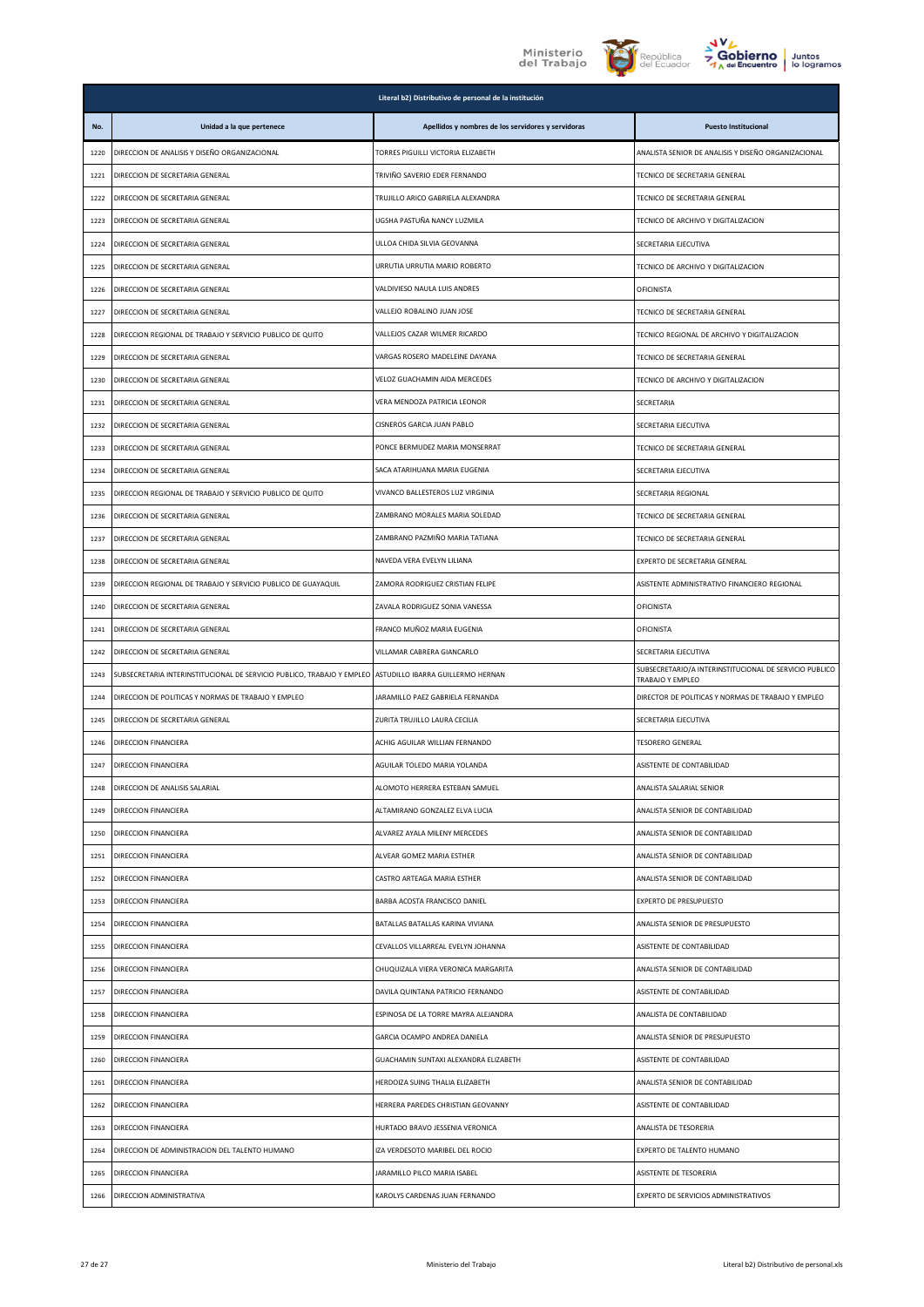





| Juntos      |
|-------------|
| lo logramos |

|      | Literal b2) Distributivo de personal de la institución    |                                                    |                                                     |  |
|------|-----------------------------------------------------------|----------------------------------------------------|-----------------------------------------------------|--|
| No.  | Unidad a la que pertenece                                 | Apellidos y nombres de los servidores y servidoras | <b>Puesto Institucional</b>                         |  |
| 1267 | DIRECCION FINANCIERA                                      | LEON RAMIREZ AZUCENA DE FATIMA                     | SECRETARIA                                          |  |
| 1268 | DIRECCION FINANCIERA                                      | LOZADA VITERI SUSANA DEL ROCIO                     | ASISTENTE DE CONTABILIDAD                           |  |
| 1269 | DIRECCION FINANCIERA                                      | MALDONADO HERRERA GEOCONDA ELIZABETH               | ESPECIALISTA DE PRESUPUESTO                         |  |
| 1270 | DIRECCION FINANCIERA                                      | MORA CORELLA FRANCISCA TATIANA                     | ASISTENTE DE CONTABILIDAD                           |  |
| 1271 | DIRECCION FINANCIERA                                      | MUÑOZ RAMIREZ RAYMOND EDUARDO                      | ASISTENTE DE TESORERIA                              |  |
| 1272 | DIRECCION FINANCIERA                                      | NAJERA ARIAS MARIA JOSE                            | TECNICO DE TESORERIA                                |  |
| 1273 | DIRECCION FINANCIERA                                      | PALACIOS VALENCIA MAGDALENA ELIZABETH              | ASISTENTE DE TESORERIA                              |  |
| 1274 | DIRECCION FINANCIERA                                      | PAZMIÑO YEPEZ MIREYA POLETT                        | ASISTENTE DE CONTABILIDAD                           |  |
| 1275 | DIRECCION FINANCIERA                                      | PINTADO PEÑA MIRIAM OLINDA                         | ANALISTA SENIOR DE CONTABILIDAD                     |  |
| 1276 | DIRECCION FINANCIERA                                      | POZO TORRES CRISTINA JOHANNA                       | ESPECIALISTA DE CONTABILIDAD                        |  |
| 1277 | DIRECCION FINANCIERA                                      | ROBALINO NUÑEZ JOHANNA VANESSA                     | ESPECIALISTA DE TESORERIA                           |  |
| 1278 | DIRECCION FINANCIERA                                      | ROBALINO NUÑEZ KLEBER WLADIMIR                     | ASISTENTE DE TESORERIA                              |  |
| 1279 | DIRECCION FINANCIERA                                      | RUBIO POZO SILVIA ELIZABETH                        | ANALISTA DE CONTABILIDAD                            |  |
| 1280 | DIRECCION FINANCIERA                                      | SANCHEZ BRICEÑO JORGE LUIS                         | ASISTENTE DE CONTABILIDAD                           |  |
| 1281 | DIRECCION FINANCIERA                                      | SANCHEZ BUSTAMANTE KARINA LISBETH                  | ASISTENTE DE CONTABILIDAD                           |  |
| 1282 | DIRECCION FINANCIERA                                      | MORA YEPEZ CRISTIAN ANDRES                         | ASISTENTE DE CONTABILIDAD                           |  |
| 1283 | DIRECCION FINANCIERA                                      | JARAMILLO GALLEGOS GABRIELA IVETH                  | ASISTENTE DE TESORERIA                              |  |
| 1284 | DIRECCION FINANCIERA                                      | SIERRA CASTILLA JOHANA MILENA                      | ASISTENTE DE TESORERIA                              |  |
| 1285 | DIRECCION FINANCIERA                                      | ULLOA PATIN VILMA MARLENE                          | ASISTENTE DE CONTABILIDAD                           |  |
| 1286 | DIRECCION FINANCIERA                                      | ARTEAGA GUAMAN NATHALIE ALEJANDRA                  | ANALISTA SENIOR DE PRESUPUESTO                      |  |
| 1287 | DIRECCION FINANCIERA                                      | VERA MENA DANNY FERNANDO                           | ASISTENTE DE CONTABILIDAD                           |  |
| 1288 | GERENCIA DE PROYECTO DE ERRADICACION DEL TRABAJO INFANTIL | JUMBO CANSINO EVELYN LIZBETH                       | ANALISTA SENIOR DE ATENCION AL USUARIO              |  |
| 1289 | DIRECCION DE RELACIONES INTERNACIONALES                   | ITURRALDE MONCAYO MARIA DOLORES                    | DIRECTOR DE RELACIONES INTERNACIONALES              |  |
| 1290 | DIRECCION DE RELACIONES INTERNACIONALES                   | GUAYAQUIL RODRIGUEZ DANIEL ALEJANDRO               | ANALISTA DE RELACIONES INTERNACIONALES              |  |
| 1291 | DIRECCION DE RELACIONES INTERNACIONALES                   | PATIÑO RODAS ANDREA KAROLINA                       | ASISTENTE DE RELACIONES INTERNACIONALES             |  |
| 1292 | DIRECCION DE RELACIONES INTERNACIONALES                   | PAZMIÑO ROSAS DANIELA CAROLINA                     | ASISTENTE DE RELACIONES INTERNACIONALES             |  |
| 1293 | DIRECCION DE RELACIONES INTERNACIONALES                   | AYALA ANDRADE ANDREA CRISTINA                      | ANALISTA DE RELACIONES INTERNACIONALES              |  |
| 1294 | DIRECCION DE POLITICAS Y NORMAS DEL SERVICIO PUBLICO      | BORJA HERRERA MARIA LORENA                         | ANALISTA DE POLITICAS Y NORMAS DEL SERVICIO PUBLICO |  |
| 1295 | DIRECCION DE ASESORIA JURIDICA                            | DELGADO SANCHEZ DIEGO ARMANDO                      | ASISTENTE DE ABOGACIA                               |  |
| 1296 | DIRECCION DE ASESORIA JURIDICA                            | GAVILANES RODRIGUEZ MARIA CAROLINA                 | ABOGADO EXPERTO                                     |  |
| 1297 | DIRECCION DE ASESORIA JURIDICA                            | MERA JARAMILLO SARAI BETSABE                       | ABOGADO EXPERTO                                     |  |
| 1298 | DIRECCION DE ASESORIA JURIDICA                            | LLUGSHA PILLALAZA DARWIN RODRIGO                   | ASISTENTE DE ABOGACIA                               |  |
| 1299 | DIRECCION DE CONTROL DEL SERVICIO PUBLICO                 | NIETO CALI CHRISTIAN PAUL                          | ANALISTA DE HABILITACIONES Y REHABILITACIONES       |  |
| 1300 | DIRECCION DE ASESORIA JURIDICA DE TRABAJO Y EMPLEO        | PAVON CEVALLOS PATRICIA ELIZABETH                  | ABOGADO EXPERTO DE TRABAJO Y EMPLEO                 |  |
| 1301 | DIRECCION DE ASESORIA JURIDICA DEL SERVICIO PUBLICO       | SEGURA ANDRADE MARIA LORENA                        | ABOGADO                                             |  |
| 1302 | DIRECCION DE ASESORIA JURIDICA                            | JERVES ACURIO TANIA VANESSA                        | ABOGADO EXPERTO                                     |  |
| 1303 | DIRECCION REGIONAL DE TRABAJO Y SERVICIO PUBLICO DE QUITO | SIGCHA ORRICO ESTEFANIA GERALDINE                  | INSPECTOR INTEGRAL 7                                |  |
| 1304 | DIRECCION DE ASESORIA JURIDICA                            | SOSA ESPIN XIMENA PATRICIA                         | ABOGADO EXPERTO                                     |  |
| 1305 | DIRECCION DE ASESORIA JURIDICA                            | VASQUEZ ZAMBRANO BRENDA MAGALI                     | ASISTENTE DE ABOGACIA                               |  |
| 1306 | DIRECCION DE COMUNICACION SOCIAL                          | VACA HIDALGO MIRIAM OLIUZKA                        | ASISTENTE DE COMUNICACION SOCIAL                    |  |
| 1307 | DIRECCION DE COMUNICACION SOCIAL                          | SALGADO TORRES RAYMOND MARCELO                     | DIRECTOR DE COMUNICACION SOCIAL                     |  |
| 1308 | DIRECCION DE COMUNICACION SOCIAL                          | AGUILAR OROZCO CARLOS JAIRO                        | EXPERTO DE COMUNICACION SOCIAL                      |  |
| 1309 | DIRECCION DE COMUNICACION SOCIAL                          | ALVARADO CONSTANTE VERONICA ISABEL                 | ESPECIALISTA DE COMUNICACION SOCIAL                 |  |
| 1310 | DIRECCION DE COMUNICACION SOCIAL                          | ECHEVERRIA DALGO PATRICIO FERNANDO                 | EXPERTO DE COMUNICACION SOCIAL                      |  |
| 1311 | DIRECCION DE COMUNICACION SOCIAL                          | GUERRERO SILVA LAURA XIMENA                        | ANALISTA DE COMUNICACION SOCIAL                     |  |
| 1312 | DIRECCION DE COMUNICACION SOCIAL                          | MACIAS GAIBOR ALEJANDRA PAOLA                      | EXPERTO DE COMUNICACION SOCIAL                      |  |
| 1313 | DIRECCION DE COMUNICACION SOCIAL                          | ARMIJOS MIJAS SANDRA MARGARITA                     | EXPERTO DE COMUNICACION SOCIAL                      |  |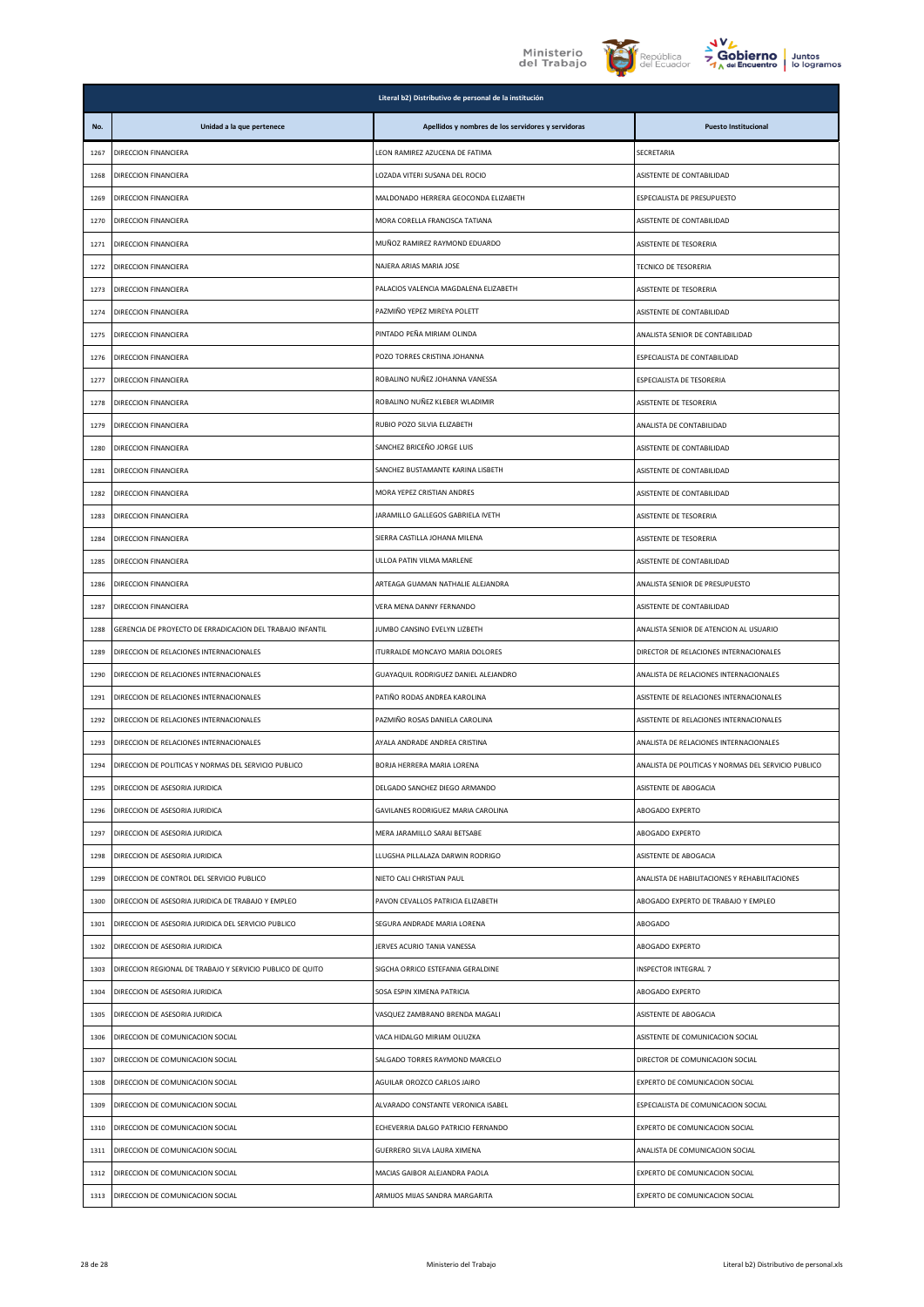





| <b>Juntos</b> |
|---------------|
| lo logramos   |

|              | Literal b2) Distributivo de personal de la institución                                      |                                                                        |                                                                                                  |  |
|--------------|---------------------------------------------------------------------------------------------|------------------------------------------------------------------------|--------------------------------------------------------------------------------------------------|--|
| No.          | Unidad a la que pertenece                                                                   | Apellidos y nombres de los servidores y servidoras                     | <b>Puesto Institucional</b>                                                                      |  |
| 1314         | DIRECCION DE COMUNICACION SOCIAL                                                            | MOREIRA VERA LIZETTE YOURSEFIS                                         | ASISTENTE DE COMUNICACION SOCIAL                                                                 |  |
| 1315         | DIRECCION DE SECRETARIA GENERAL                                                             | MORENO MORALES LIGIA ELENA                                             | <b>SECRETARIA</b>                                                                                |  |
| 1316         | DIRECCION DE COMUNICACION SOCIAL                                                            | MUÑOZ OÑATE DIEGO ALBERTO                                              | ANALISTA SENIOR DE COMUNICACION SOCIAL                                                           |  |
| 1317         | DIRECCION DE COMUNICACION SOCIAL                                                            | VALVERDE MENDIETA WELLINGTON LEANDRO                                   | ASISTENTE DE COMUNICACION SOCIAL                                                                 |  |
| 1318         | DIRECCION DE COMUNICACION SOCIAL                                                            | YANGUA CUMBICOS JORGE LUIS                                             | ASISTENTE DE COMUNICACION SOCIAL                                                                 |  |
| 1319         | DIRECCION DE COMUNICACION SOCIAL                                                            | PUENTE CHILUISA ANA GABRIELA                                           | ANALISTA DE COMUNICACION SOCIAL                                                                  |  |
| 1320         | PROYECTO MI PRIMER EMPLEO                                                                   | VELASTEGUI GARCES MARIA AUGUSTA                                        | ANALISTA SENIOR DE ATENCION A GRUPOS PRIORITARIOS                                                |  |
| 1321         | DIRECCION DE ADMINISTRACION DEL TALENTO HUMANO                                              | AMORES ARROYO RENATO SEBASTIAN                                         | ANALISTA SENIOR DE TALENTO HUMANO                                                                |  |
| 1322         | SUBSECRETARIA DE FORTALECIMIENTO DEL SERVICIO PUBLICO.                                      | ARMAS GODOY PABLO BLADIMIR                                             | SERVIDOR PUBLICO 5                                                                               |  |
| 1323         | DIRECCION DE CONTACTO CIUDADANO                                                             | BACA POZO FRANKLIN GUSTAVO                                             | ASISTENTE DE ATENCION AL USUARIO                                                                 |  |
| 1324         | GERENCIA DE PROYECTO DE ERRADICACION DEL TRABAJO INFANTIL                                   | BALLESTEROS DIN YOCELYNE STEPHANIE                                     | ANALISTA SENIOR DE ATENCION AL USUARIO                                                           |  |
| 1325         | DELEGACION PROVINCIAL DE TRABAJO Y SERVICIO PUBLICO DE MORONA<br>SANTIAGO CON SEDE EN MACAS | BELTRAN CAICEDO ROSA AMELIA                                            | INSPECTOR PROVINCIAL INTEGRAL 5                                                                  |  |
| 1326         | VICEMINISTERIO DEL SERVICIO PUBLICO                                                         | BENAVIDES ORDOÑEZ JORGE ISAAC                                          | VICEMINISTRO DEL SERVICIO PUBLICO                                                                |  |
| 1327         | VICEMINISTERIO DEL SERVICIO PUBLICO                                                         | BOLAÑOS TARAPUES CARLA PAOLA                                           | ANALISTA SENIOR DE INVESTIGACION Y ANALISIS<br>ORGANIZACIONAL                                    |  |
| 1328         | DIRECCION REGIONAL DE TRABAJO Y SERVICIO PUBLICO DE CUENCA                                  | CASTILLO CORREA ELSA TATIANA                                           | <b>INSPECTOR INTEGRAL 5</b>                                                                      |  |
| 1329         | DIRECCION DE EVALUACION DEL DESEMPEÑO, CAPACITACION Y DESARROLLO DEL                        | FAICAN GOMEZ KERLY FERNANDA                                            | ANALISTA SENIOR DE EVALUACION DEL DESEMPENO                                                      |  |
| 1330         | TALENTO HUMANO<br>DIRECCION DE PLANIFICACION Y APOYO A LA GESTION DEL TALENTO HUMANO        | GARZON ANDRANGO IVETTE NATALIE                                         | CAPACITACION Y DESARROLLO DEL TALENTO HUMANO<br>EXPERTO DE PLANIFICACION Y APOYO A LA GESTION DE |  |
| 1331         | DELEGACION PROVINCIAL DE TRABAJO Y SERVICIO PUBLICO DE PASTAZA CON                          | GUZMAN BARRAGAN XAVIER EMILIO                                          | TALENTO HUMANO<br>CONDUCTOR ADMINISTRATIVO                                                       |  |
| 1332         | SEDE EN PUYO<br>DIRECCION REGIONAL DE TRABAJO Y SERVICIO PUBLICO DE GUAYAQUIL               | HIDALGO ROMERO MAYLIN YOSIBEL                                          | <b>TESORERO REGIONAL</b>                                                                         |  |
| 1333         | DIRECCION DE SECRETARIA GENERAL                                                             | LAVERDE MESIAS MANUEL ANTONIO                                          | SECRETARIA                                                                                       |  |
| 1334         | DELEGACION PROVINCIAL DE TRABAJO Y SERVICIO PUBLICO DE MANABI CON                           | MANRIQUE FIGUEROA MARIA VIVIANA                                        | INSPECTOR PROVINCIAL INTEGRAL 5                                                                  |  |
| 1335         | SEDE EN MANTA<br>DIRECCION DE CONTROL TECNICO DE LA GESTION DEL TALENTO HUMANO              | MENA JIMENEZ PABLO RUBEN                                               | ESPECIALISTA                                                                                     |  |
| 1336         | DIRECCION REGIONAL DE TRABAJO Y SERVICIO PUBLICO DE GUAYAQUIL                               | MONTERO BRAVO ZULLY CORALIA                                            | INSPECTOR INTEGRAL 7                                                                             |  |
|              |                                                                                             | MORALES ARECHUA DERLY STEFANIA                                         | <b>NOTIFICADOR</b>                                                                               |  |
| 1337         | DIRECCION REGIONAL DE TRABAJO Y SERVICIO PUBLICO DE GUAYAQUIL                               | MUELA MOSCOSO MONICA LUCIA                                             |                                                                                                  |  |
| 1338         | DIRECCION INTERINSTITUCIONAL DE TRABAJO Y EMPLEO<br>DIRECCION DE ASESORIA JURIDICA          |                                                                        | ASISTENTE INTERINSTITUCIONAL DE TRABAJO Y EMPLEO                                                 |  |
| 1339         | DIRECCION DE SEGURIDAD, SALUD EN EL TRABAJO Y GESTION INTEGRAL DE                           | PATIÑO GONZALEZ JIMENA VIRGINIA                                        | ABOGADO SENIOR<br>DIRECTOR/A DE SEGURIDAD, SALUD EN EL TRABAJO Y GESTION                         |  |
| 1340         | <b>RIFSGOS</b>                                                                              | PEÑA PAZ MARIA CECILIA                                                 | INTEGRAL DE RIESGOS                                                                              |  |
| 1341         | DIRECCION DE PLANIFICACION E INVERSION                                                      | PONCE PEREZ EDGAR FELIPE                                               | SERVIDOR PUBLICO 6                                                                               |  |
| 1342         | DIRECCION REGIONAL DE TRABAJO Y SERVICIO PUBLICO DE GUAYAQUIL                               | RAMOS CUJILAN KAREN JULIANA                                            | CONTADOR REGIONAL                                                                                |  |
| 1343         | DIRECCION ADMINISTRATIVA                                                                    | RODRIGUEZ FRIAS JOSE EDUARDO                                           | EXPERTO DE SERVICIOS ADMINISTRATIVOS                                                             |  |
| 1344         | DIRECCION DE SECRETARIA GENERAL                                                             | SARMIENTO SARMIENTO KARINA GRICELDA                                    | TECNICO DE SECRETARIA GENERAL                                                                    |  |
| 1345         | DIRECCION REGIONAL DE TRABAJO Y SERVICIO PUBLICO DE QUITO                                   | SILVA MORENO PAULA GABRIELA                                            | <b>INSPECTOR INTEGRAL 5</b>                                                                      |  |
| 1346         | DIRECCION DE ADMINISTRACION DEL TALENTO HUMANO                                              | VARGAS BENITEZ JENNY ALEXANDRA                                         | ASISTENTE DE TALENTO HUMANO                                                                      |  |
| 1347         | COORDINACION DE EMPLEO Y SALARIOS                                                           | VARGAS SANCHEZ NATALIA ELIZABETH                                       | ASISTENTE DE LA RED SOCIO EMPLEO                                                                 |  |
| 1348         | DIRECCION INTERINSTITUCIONAL DE SERVICIO PUBLICO                                            | VASCONEZ VISCARRA PAUL ALEXANDER                                       | ABOGADO SENIOR INTERINSTITUCIONAL DEL SERVICIO<br>PUBLICO                                        |  |
| 1349         | DELEGACION PROVINCIAL DE TRABAJO Y SERVICIO PUBLICO DE SANTA ELENA                          | VERGARA PINTO MARIA AUXILIADORA                                        | <b>INSPECTOR PROVINCIAL INTEGRAL 5</b>                                                           |  |
| 1350         | DIRECCION DE INVESTIGACION Y ESTUDIOS DEL TRABAJO                                           | ANDRADE DE LA CUEVA DIEGO ALEXANDER                                    | EXPERTO DE INTELIGENCIA DE INFORMACION Y ESTADISTICA<br><b>DEL TRABAJO</b>                       |  |
| 1351         | DIRECCION REGIONAL DE TRABAJO Y SERVICIO PUBLICO DE IBARRA                                  | CEVALLOS LOPEZ PAULINA BEATRIZ                                         | CONTADOR REGIONAL                                                                                |  |
| 1352         | DIRECCION REGIONAL DE TRABAJO Y SERVICIO PUBLICO DE PORTOVIEJO                              | DELGADO ACOSTA LAURA GHYSLAINE                                         | TECNICO DE ATENCION A GRUPOS PRIORITARIOS                                                        |  |
| 1353<br>1354 | DIRECCION DE FORTALECIMIENTO INSTITUCIONAL                                                  | ENRIQUEZ MIRANDA SANTIAGO PATRICIO                                     | EXPERTO EN FORTALECIMIENTO INSTITUCIONAL                                                         |  |
| 1355         | PROYECTO MI PRIMER EMPLEO<br>DIRECCION REGIONAL DE TRABAJO Y SERVICIO PUBLICO DE GUAYAQUIL  | ESCOBAR GARCES DOMENICA ISABEL<br>FEBRES CORDERO BUENDIA CARLOS MIGUEL | ANALISTA DEL PROYECTO MI PRIMER EMPLEO<br>DIRECTOR REGIONAL DE TRABAJO Y SERVICIO PUBLICO        |  |
| 1356         | DIRECCION DE EMPLEO Y RECONVERSION LABORAL                                                  | FERNANDEZ ALMEIDA PRISCILA VIOLETA                                     | ANALISTA JUNIOR DE EMPLEO Y RECONVERSION LABORAL                                                 |  |
| 1357         | DIRECCION DE RECURSOS Y SUMARIOS ADMINISTRATIVOS                                            | GUADALIMA MOROCHO DAVID ANDRES                                         | SUSTANCIADOR DE SUMARIOS ADMINISTRATIVOS                                                         |  |
| 1358         | DIRECCION DE RECURSOS Y SUMARIOS ADMINISTRATIVOS                                            | LEDESMA CAMPO ANGELICA MARIA                                           | SUSTANCIADOR DE SUMARIOS ADMINISTRATIVOS                                                         |  |
| 1359         | DIRECCION DE INVESTIGACION Y ESTUDIOS DEL TRABAJO                                           | MEDINA SHIGUANGO JANETH ELIZABETH                                      | ASISTENTE DE INTELIGENCIA DE INFORMACION Y ESTADISTICA<br><b>DEL TRABAJO</b>                     |  |
| 1360         | DIRECCION DE RECURSOS Y SUMARIOS ADMINISTRATIVOS                                            | MIÑACA ESCOBAR TATIANA LIBERTAD                                        | ANALISTA SENIOR DE SUMARIOS ADMINISTRATIVOS                                                      |  |
| 1361         | DIRECCION DE CONTROL Y EVALUACION DE LA CALIDAD EN EL SERVICIO PUBLICO                      | RECALDE ZAMBRANO VICTOR WLADIMIR                                       | EXPERTO DE CONTROL Y EVALUACION DE LA CALIDAD EN EL<br>SERVICIO PUBLICO                          |  |
| 1362         | DIRECCION ADMINISTRATIVA                                                                    | VIVANCO MULLER BORIS JOSE                                              | ASISTENTE DE SERVICIOS ADMINISTRATIVOS                                                           |  |